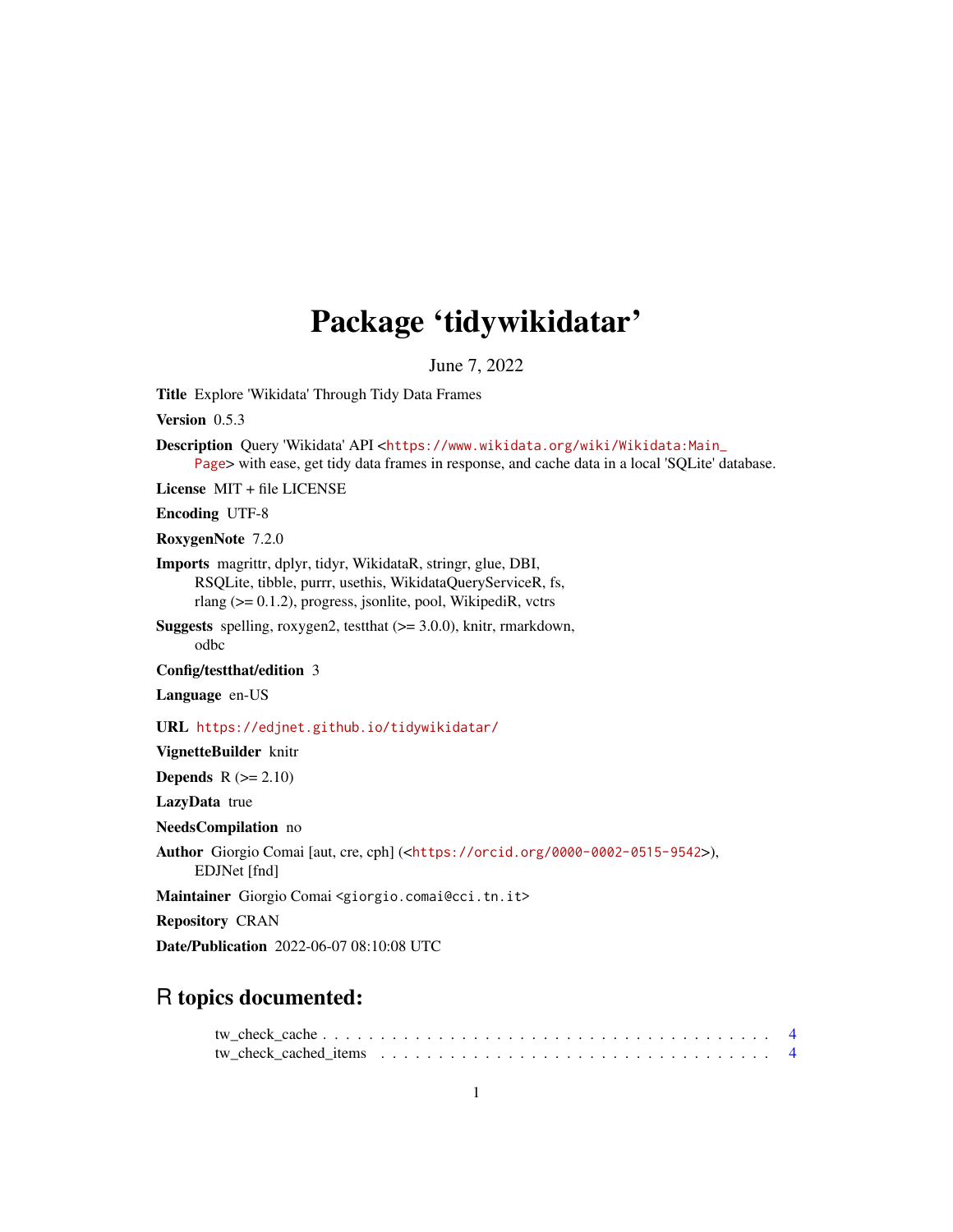|                                                                                            | 5     |
|--------------------------------------------------------------------------------------------|-------|
|                                                                                            | 6     |
|                                                                                            | 8     |
|                                                                                            | 9     |
|                                                                                            | 10    |
|                                                                                            | 11    |
|                                                                                            | 12    |
|                                                                                            | 12    |
|                                                                                            | 13    |
|                                                                                            | 14    |
|                                                                                            | 14    |
|                                                                                            | 14    |
|                                                                                            | 15    |
|                                                                                            | 15    |
|                                                                                            | 16    |
|                                                                                            | 16    |
|                                                                                            | 17    |
|                                                                                            |       |
|                                                                                            | -17   |
|                                                                                            | -18   |
|                                                                                            | $-19$ |
|                                                                                            | 20    |
|                                                                                            | 21    |
|                                                                                            | 22    |
|                                                                                            | 23    |
|                                                                                            | 24    |
|                                                                                            | 26    |
|                                                                                            | 27    |
|                                                                                            | 28    |
|                                                                                            | 29    |
|                                                                                            | 31    |
|                                                                                            | 32    |
|                                                                                            | 33    |
|                                                                                            | 33    |
|                                                                                            | 34    |
|                                                                                            | 35    |
|                                                                                            | 36    |
|                                                                                            | 37    |
| tw_get_image_metadata                                                                      | 38    |
|                                                                                            | 40    |
|                                                                                            | 41    |
|                                                                                            | 43    |
|                                                                                            | 44    |
|                                                                                            | 45    |
|                                                                                            |       |
|                                                                                            | 47    |
|                                                                                            | 48    |
| $tw\_get\_property\_label\_single \ldots \ldots \ldots \ldots \ldots \ldots \ldots \ldots$ | 49    |
|                                                                                            | 50    |
| tw_get_property_with_details                                                               | 53    |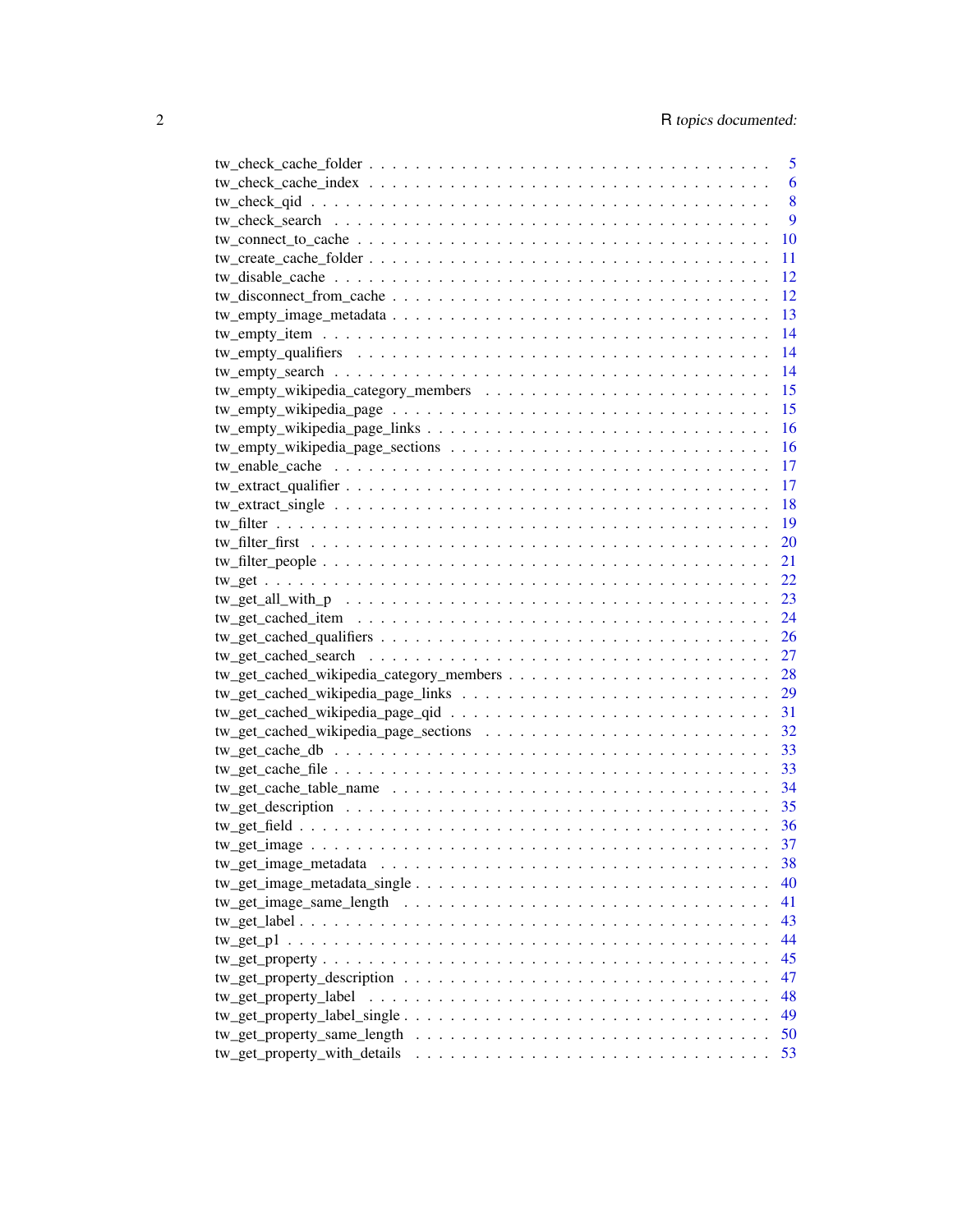| -54                                                                                             |
|-------------------------------------------------------------------------------------------------|
| -54                                                                                             |
| 56                                                                                              |
| 57                                                                                              |
| 59                                                                                              |
| 60                                                                                              |
| 61                                                                                              |
| 62                                                                                              |
| 64                                                                                              |
| 65                                                                                              |
| 67                                                                                              |
| 68                                                                                              |
| 69                                                                                              |
| 71                                                                                              |
| 72                                                                                              |
| 73                                                                                              |
| 75                                                                                              |
| 75                                                                                              |
| 76                                                                                              |
| 78                                                                                              |
| 79                                                                                              |
| 80                                                                                              |
| 81                                                                                              |
| 81                                                                                              |
| 82                                                                                              |
| 83                                                                                              |
| 84                                                                                              |
| 85                                                                                              |
| 86                                                                                              |
| 87                                                                                              |
| 88                                                                                              |
| 89                                                                                              |
| 91                                                                                              |
| 92                                                                                              |
| 93                                                                                              |
|                                                                                                 |
| 96                                                                                              |
| 96                                                                                              |
| $tw\_write\_qid\_of\_wikipedia\_page_to\_cache \ldots \ldots \ldots \ldots \ldots \ldots$<br>98 |
| 99                                                                                              |
|                                                                                                 |
|                                                                                                 |
|                                                                                                 |
|                                                                                                 |
|                                                                                                 |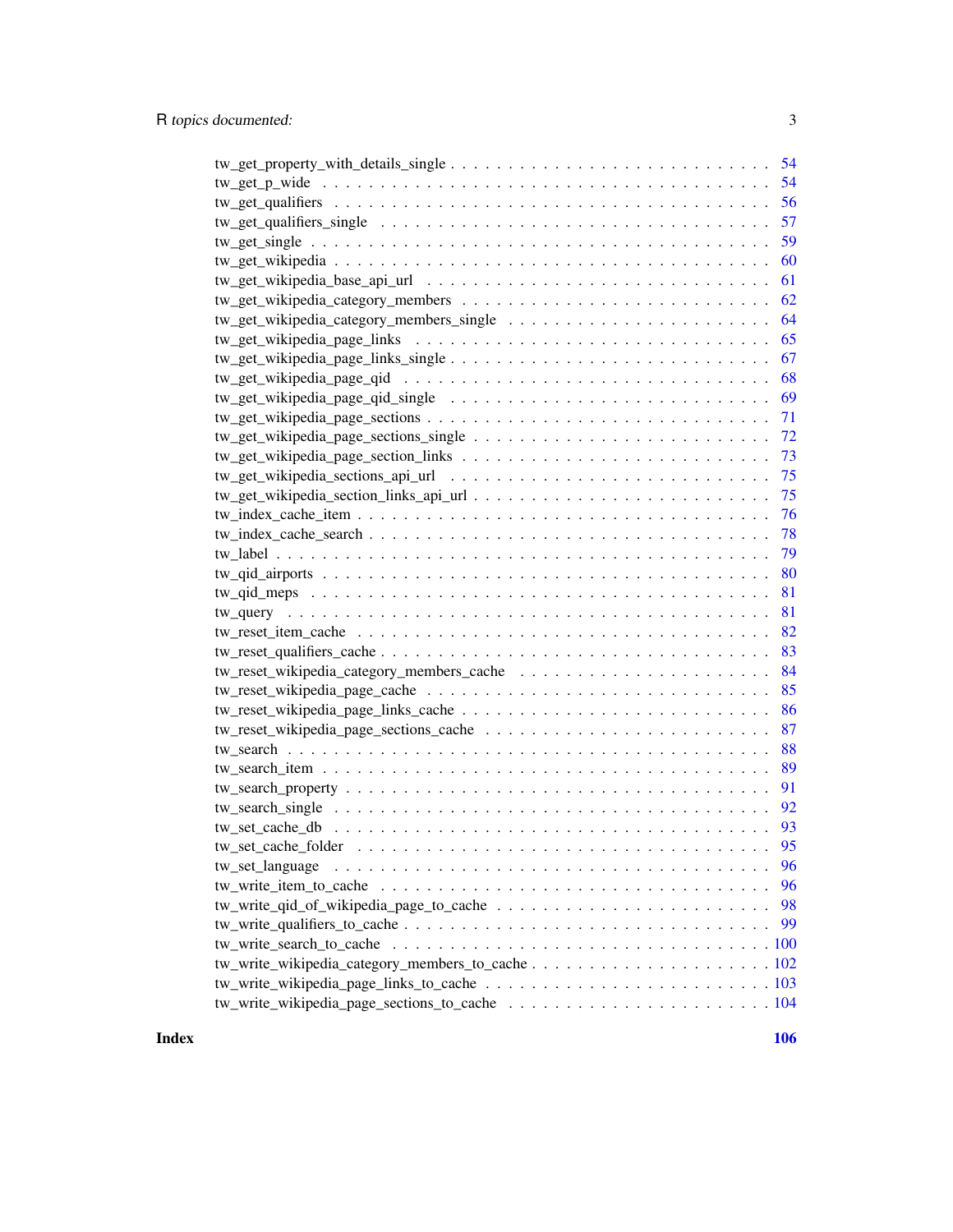<span id="page-3-0"></span>

# Description

Mostly used internally in functions, exported for reference.

#### Usage

```
tw_check_cache(cache = NULL)
```
# Arguments

cache Defaults to NULL. If NULL, checks current cache settings. If given, returns given value, ignoring cache.

#### Value

Either TRUE or FALSE, depending on current cache settings.

# Examples

```
if (interactive()) {
  tw_check_cache()
}
```
tw\_check\_cached\_items *Check if given items are present in cache*

# Description

Check if given items are present in cache

```
tw_check_cached_items(
  id,
  language = tidywikidatar::tw_get_language(),
 cache_connection = NULL,
  disconnect_db = TRUE
)
```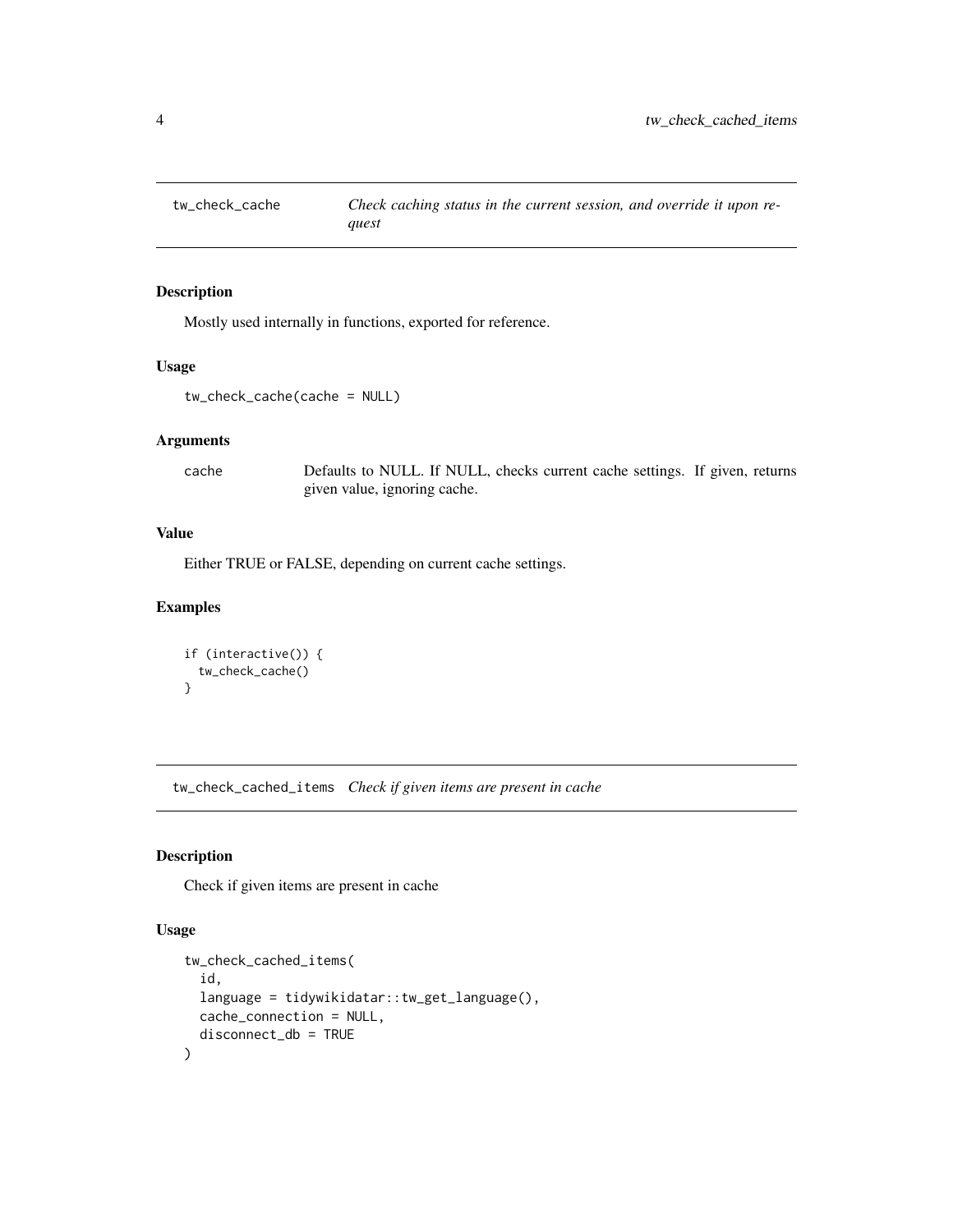<span id="page-4-0"></span>

| id               | A character vector. Each element must start with Q, and correspond to a Wiki-<br>data identifier.                                                                                                |
|------------------|--------------------------------------------------------------------------------------------------------------------------------------------------------------------------------------------------|
| language         | Defaults to language set with tw_set_language(); if not set, "en". Use "all_available"<br>to keep all languages. For available language values, see https://www.wikidata.org/wiki/Help:Wikimedia |
| cache_connection |                                                                                                                                                                                                  |
|                  | Defaults to NULL. If NULL, and caching is enabled, tidywikidatar will use a                                                                                                                      |
|                  | local sqlite database. A custom connection to other databases can be given (see<br>vignette caching for details).                                                                                |
| disconnect_db    | Defaults to TRUE. If FALSE, leaves the connection to cache open.                                                                                                                                 |

# Value

A character vector with IDs of items present in cache. If no item found in cache, returns NULL.

#### Examples

```
if (interactive()) {
 tw_set_cache_folder(path = tempdir())
 tw_enable_cache()
 tw_create_cache_folder(ask = FALSE)
 # add three items to local cache
 invisible(tw_get(id = "Q180099", language = "en"))invisible(tw\_get(id = "Q228822", \text{ language} = "en"))invisible(tw\_get(id = "Q184992", language = "en"))# check if these other items are in cache
 items_in_cache <- tw_check_cached_items(
    id = c("Q180099",
      "Q228822",
      "Q76857"
   ),
   language = "en"
 \lambda# it should return only the two items from the current list of id
 # but not other item already in cache
 items_in_cache
}
```
tw\_check\_cache\_folder *Checks if cache folder exists, if not returns an informative message*

#### Description

Checks if cache folder exists, if not returns an informative message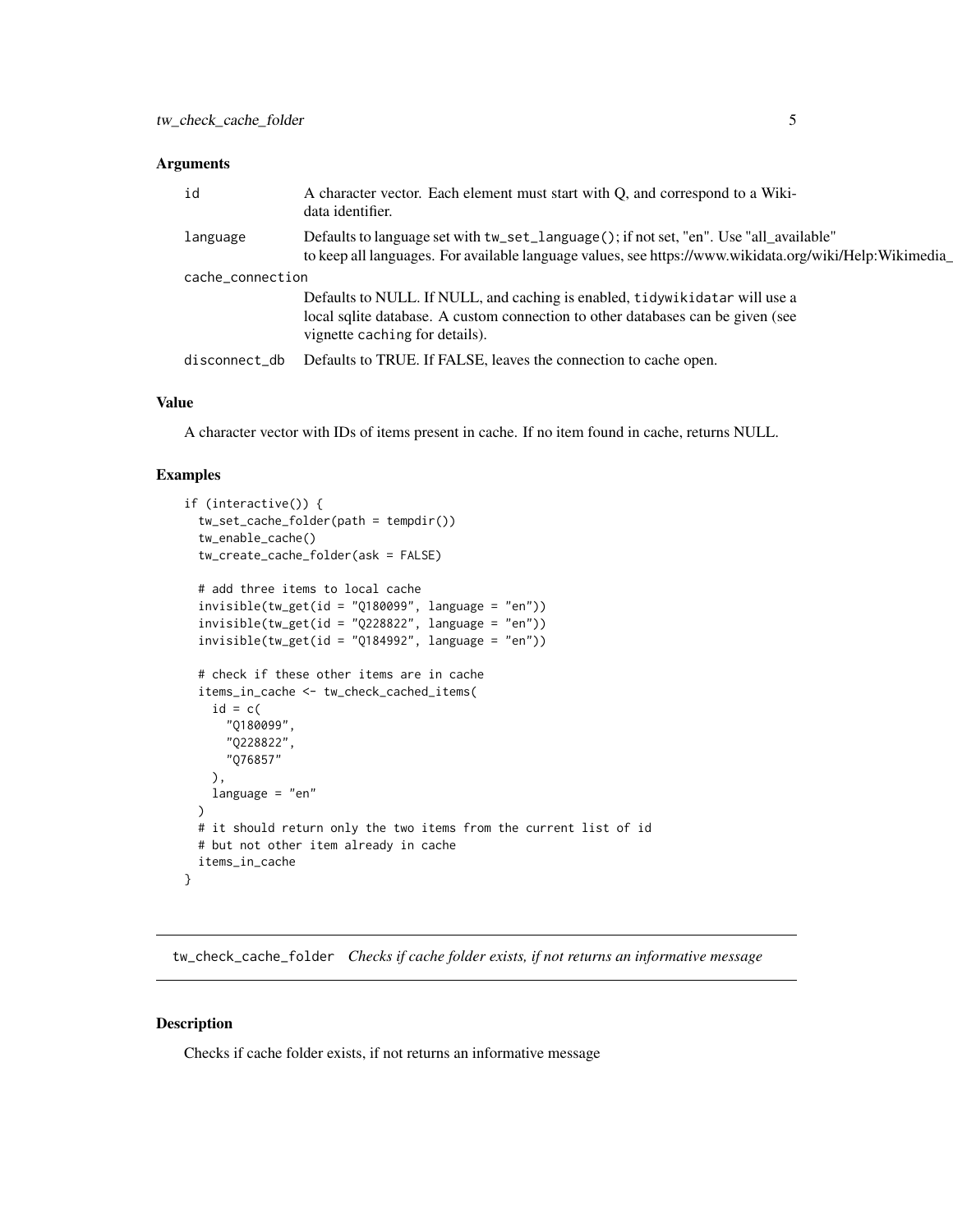#### <span id="page-5-0"></span>Usage

tw\_check\_cache\_folder()

#### Value

If the cache folder exists, returns TRUE. Otherwise throws an error.

#### Examples

```
# If cache folder does not exist, it throws an error
tryCatch(tw_check_cache_folder(),
  error = function(e) {
    return(e)
  }
)
# Create cache folder
tw_set_cache_folder(path = fs::path(
  tempdir(),
  "tw_cache_folder"
))
tw_create_cache_folder(ask = FALSE)
tw_check_cache_folder()
```
tw\_check\_cache\_index *Check if cache table is indexed*

# Description

Tested only with SQLite and MySql. May work with other drivers. Used to check if given cache table is indexed (if created with any version of tidywikidatar before 0.6, they are probably not indexed and less efficient).

```
tw_check_cache_index(
  table_name = NULL,
  type = "item",show_details = FALSE,
  language = tidywikidatar::tw_get_language(),
  response_language = tidywikidatar::tw_get_language(),
  cache = NULL,cache_connection = NULL,
  disconnect_db = TRUE
)
```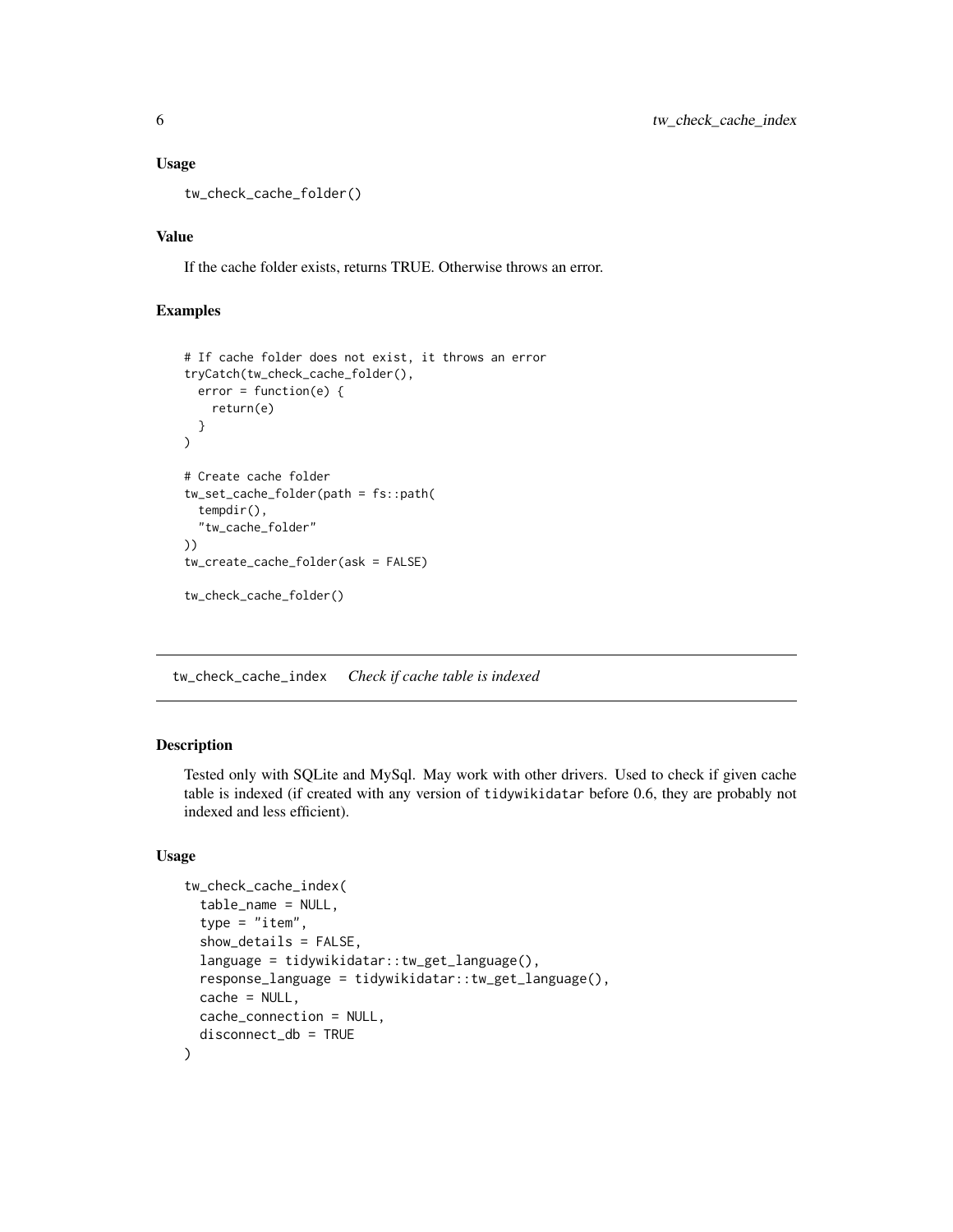| table_name        | Name of the table in the database. If given, it takes precedence over other pa-<br>rameters.                                                                                                                                                       |  |  |  |  |  |
|-------------------|----------------------------------------------------------------------------------------------------------------------------------------------------------------------------------------------------------------------------------------------------|--|--|--|--|--|
| type              | Defaults to "item". Type of cache file to output. Values typically used by<br>tidywikidatar include "item", "search_item", "search_property", and "qual-<br>ifier".                                                                                |  |  |  |  |  |
| show_details      | Logical, defaults to FALSE. If FALSE, return a logical vector of length one<br>(TRUE if the table was indexed, FALSE if it was not). If TRUE, returns a data<br>frame with more details about the index.                                           |  |  |  |  |  |
| language          | Defaults to language set with tw_set_language(); "en" if not set. Used to limit<br>the data to be cached. Use "all_available" to keep all data. For available values,<br>see https://www.wikidata.org/wiki/Help:Wikimedia_language_codes/lists/all |  |  |  |  |  |
| response_language |                                                                                                                                                                                                                                                    |  |  |  |  |  |
|                   | Defaults to language set with tw_set_language(); "en" if not set. Relevant<br>only when type is set to "search_item" or "search_property". See tw_search()<br>for details.                                                                         |  |  |  |  |  |
| cache             | Defaults to NULL. If given, it should be given either TRUE or FALSE. Typically<br>set with tw_enable_cache() or tw_disable_cache().                                                                                                                |  |  |  |  |  |
| cache_connection  |                                                                                                                                                                                                                                                    |  |  |  |  |  |
|                   | Defaults to NULL. If NULL, and caching is enabled, tidywikidatar will use a<br>local sqlite database. A custom connection to other databases can be given (see<br>vignette caching for details).                                                   |  |  |  |  |  |
| disconnect_db     | Defaults to TRUE. If FALSE, leaves the connection to cache open.                                                                                                                                                                                   |  |  |  |  |  |

# Value

If show\_details is set to FALSE, return a logical vector of length one (TRUE if the table was indexed, FALSE if it was not). If show\_details is set to TRUE, returns a data frame with more details about the index.

# Examples

```
if (interactive()) {
 tw_enable_cache()
 tw_set_cache_folder(path = fs::path(
   fs::path_home_r(),
   "R",
    "tw_data"
 ))
 tw_set_language(language = "en")
 tw_check_cache_index()
}
```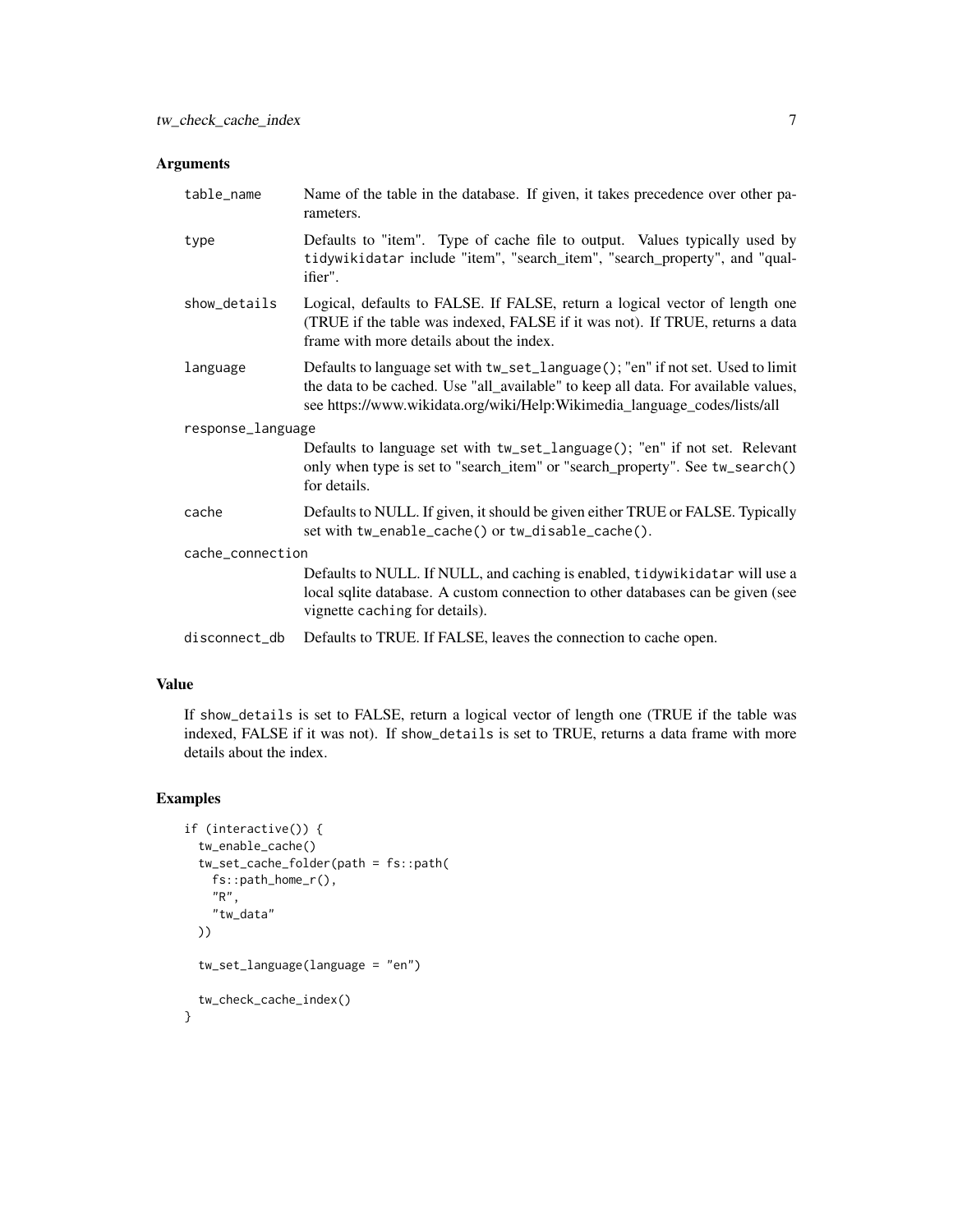<span id="page-7-0"></span>

# Description

Mostly used internally by other functions.

#### Usage

```
tw_check_qid(id, logical_vector = FALSE, non_id_as_NA = FALSE)
```
# Arguments

| id           | A character vector of one or more Wikidata id.                                                                                                                                                         |
|--------------|--------------------------------------------------------------------------------------------------------------------------------------------------------------------------------------------------------|
|              | logical_vector Logical, defaults to FALSE. If TRUE, returns a logical vector of the same length<br>as input, where TRUE corresponds to seemingly meaningful Q identifiers.                             |
| non_id_as_NA | Logical, defaults to FALSE. If TRUE (and if logical_vector is set to FALSE),<br>a vector of the same length is returned, with NA replacing items that are seem-<br>ingly not meaningful Q identifiers. |

#### Value

A character vector with only strings appearing to be Wikidata identifiers; possibly shorter than input

# Examples

```
tw_check_qid(id = c("Q180099", "q228822", "Not an id", "00180099", NA, "Q5"))
tw_check_qid(
  id = c("Q180099", "q228822", "Not an id", "00180099", NA, "Q5"),
  logical_vector = TRUE
\lambdatw_check_qid(
  id = c("Q180099", "q228822", "Not an id", "00180099", NA, "Q5"),non_id_as_NA = TRUE
\mathcal{L}
```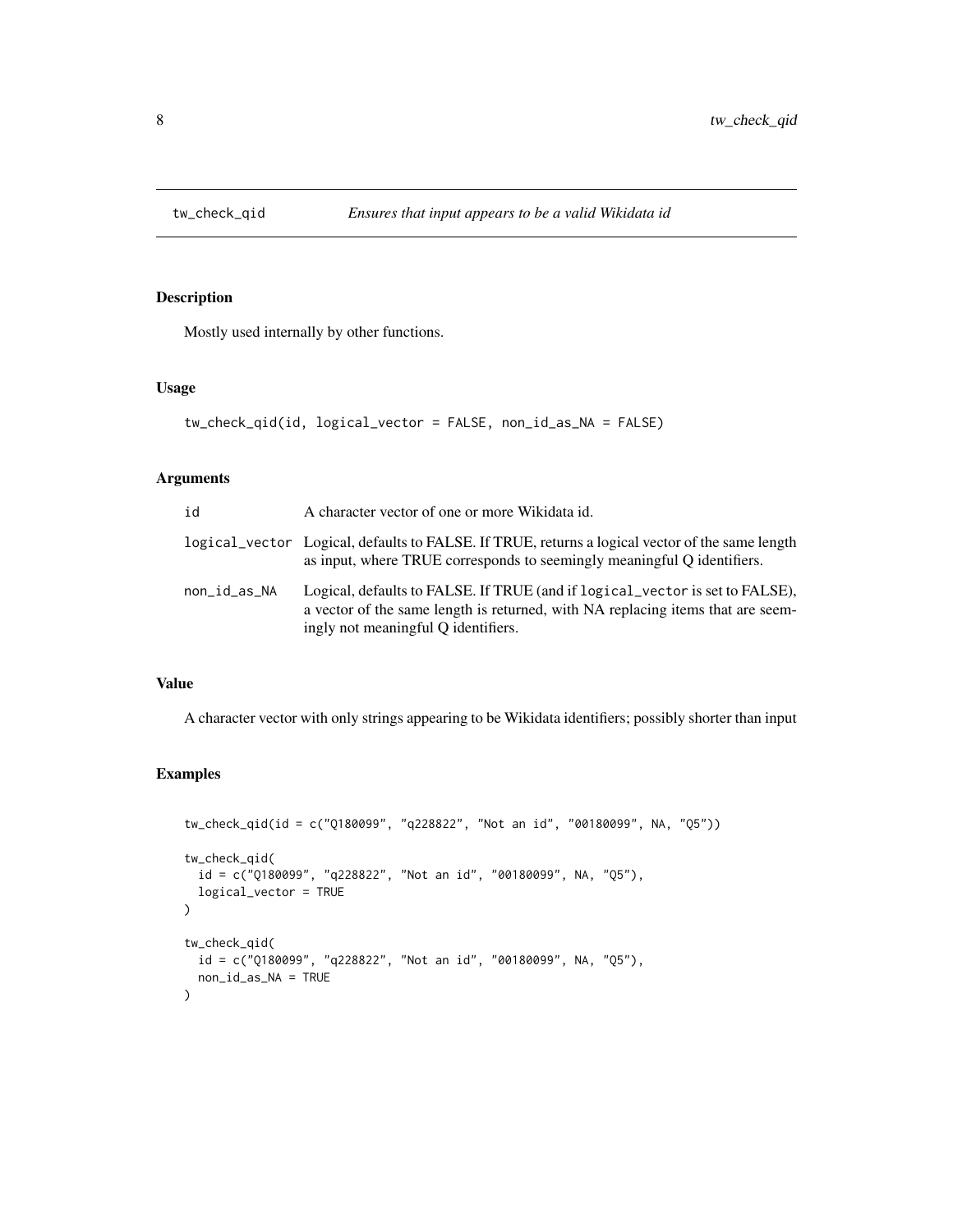<span id="page-8-0"></span>

# Description

Mostly used as a convenience function inside other functions to have consistent inputs.

#### Usage

```
tw_check_search(
  search,
  type = "item",
  language = tidywikidatar::tw_get_language(),
  limit = 10,include_search = FALSE,
 wait = \theta,
 cache = NULL,
 overwrite_cache = FALSE,
 cache_connection = NULL,
  disconnect_db = TRUE
\mathcal{L}
```

| search           | A string to be searched in Wikidata                                                                                                                                                                                                    |
|------------------|----------------------------------------------------------------------------------------------------------------------------------------------------------------------------------------------------------------------------------------|
| type             | Defaults to "item". Either "item" or "property".                                                                                                                                                                                       |
| language         | Language to be used for the search. Can be set once per session with $tw\_set\_language()$ .<br>If not set, defaults to "en". For a full list, see https://www.wikidata.org/wiki/Help:Wikimedia_language_co                            |
| limit            | Maximum numbers of responses to be given.                                                                                                                                                                                              |
|                  | include_search Logical, defaults to FALSE. If TRUE, the search is returned as an additional<br>column.                                                                                                                                 |
| wait             | In seconds, defaults to 0. Time to wait between queries to Wikidata. If data<br>are cached locally, wait time is not applied. If you are running many queries<br>systematically you may want to add some waiting time between queries. |
| cache            | Defaults to NULL. If given, it should be given either TRUE or FALSE. Typically<br>set with tw_enable_cache() or tw_disable_cache().                                                                                                    |
| overwrite_cache  |                                                                                                                                                                                                                                        |
|                  | Defaults to FALSE. If TRUE, overwrites cache.                                                                                                                                                                                          |
| cache_connection |                                                                                                                                                                                                                                        |
|                  | Defaults to NULL. If NULL, and caching is enabled, tidywikidatar will use a<br>local sqlite database. A custom connection to other databases can be given (see<br>vignette caching for details).                                       |
| disconnect_db    | Defaults to TRUE. If FALSE, leaves the connection to cache open.                                                                                                                                                                       |
|                  |                                                                                                                                                                                                                                        |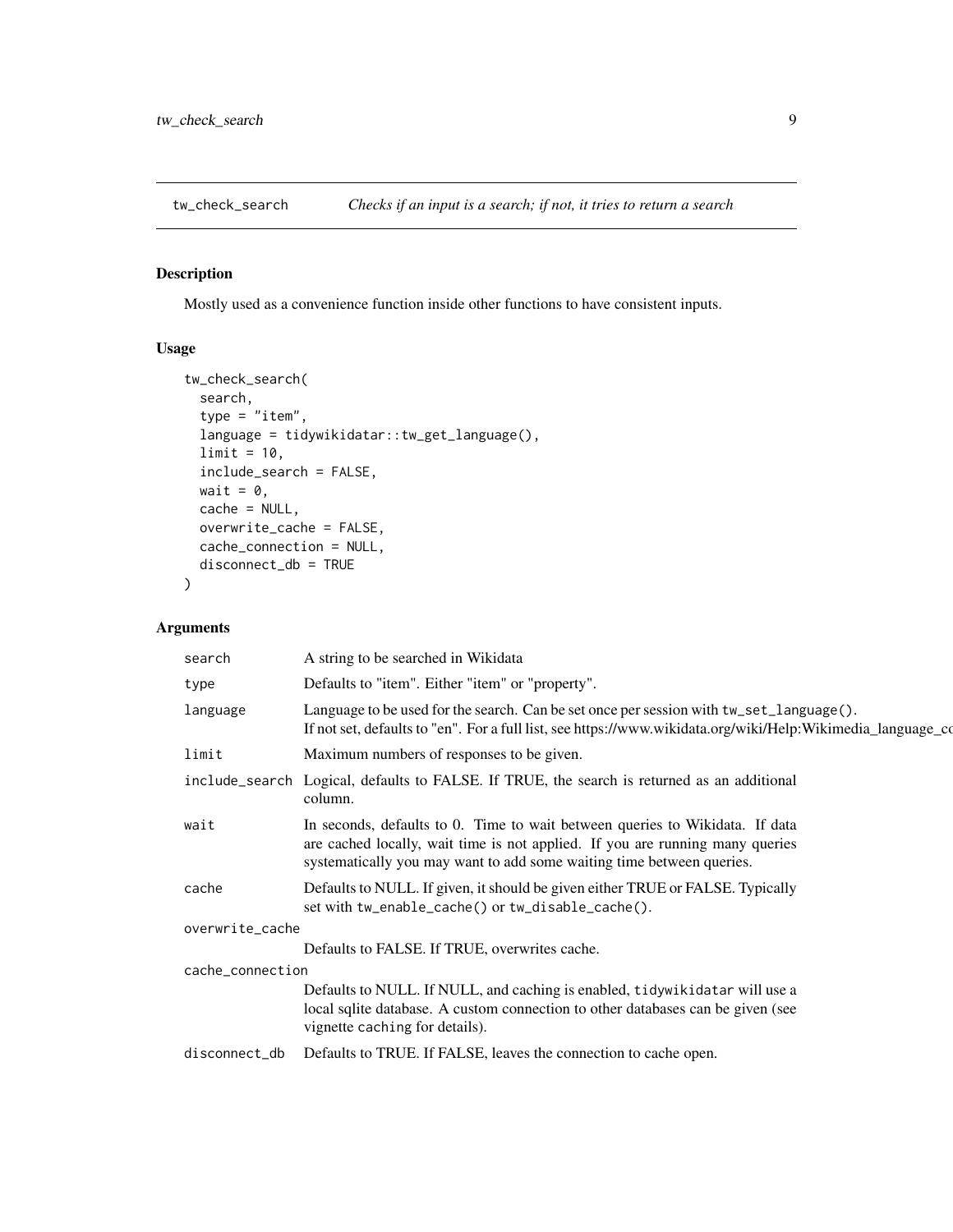# <span id="page-9-0"></span>Value

A data frame with three columns, id, label, and description, filtered by the above criteria.

#### Examples

# The following two lines should give the same result.

```
tw_check_search("Sylvia Pankhurst")
tw_check_search(tw_search("Sylvia Pankhurst"))
```
tw\_connect\_to\_cache *Return a connection to be used for caching*

# Description

Return a connection to be used for caching

#### Usage

```
tw_connect_to_cache(
  connection = NULL,
  RSQLite = NULL,
  language = tidywikidatar::tw_get_language(),
  cache = NULL
\mathcal{E}
```
# Arguments

| connection | Defaults to NULL. If NULL, uses local SQLite database. If given, must be a<br>connection object or a list with relevant connection settings (see example).                                                                         |
|------------|------------------------------------------------------------------------------------------------------------------------------------------------------------------------------------------------------------------------------------|
| RSOLite    | Defaults to NULL, expected either NULL or logical. If set to FALSE, details on<br>the database connection must be given either as a named list in the connection<br>parameter, or with tw_set_cache_db() as environment variables. |
| language   | Defaults to language set with tw_set_language(); if not set, "en". Use "all_available"<br>to keep all languages. For available language values, see https://www.wikidata.org/wiki/Help:Wikimedia                                   |
| cache      | Defaults to NULL. If given, it should be given either TRUE or FALSE. Typically<br>set with tw_enable_cache() or tw_disable_cache().                                                                                                |

#### Value

A connection object.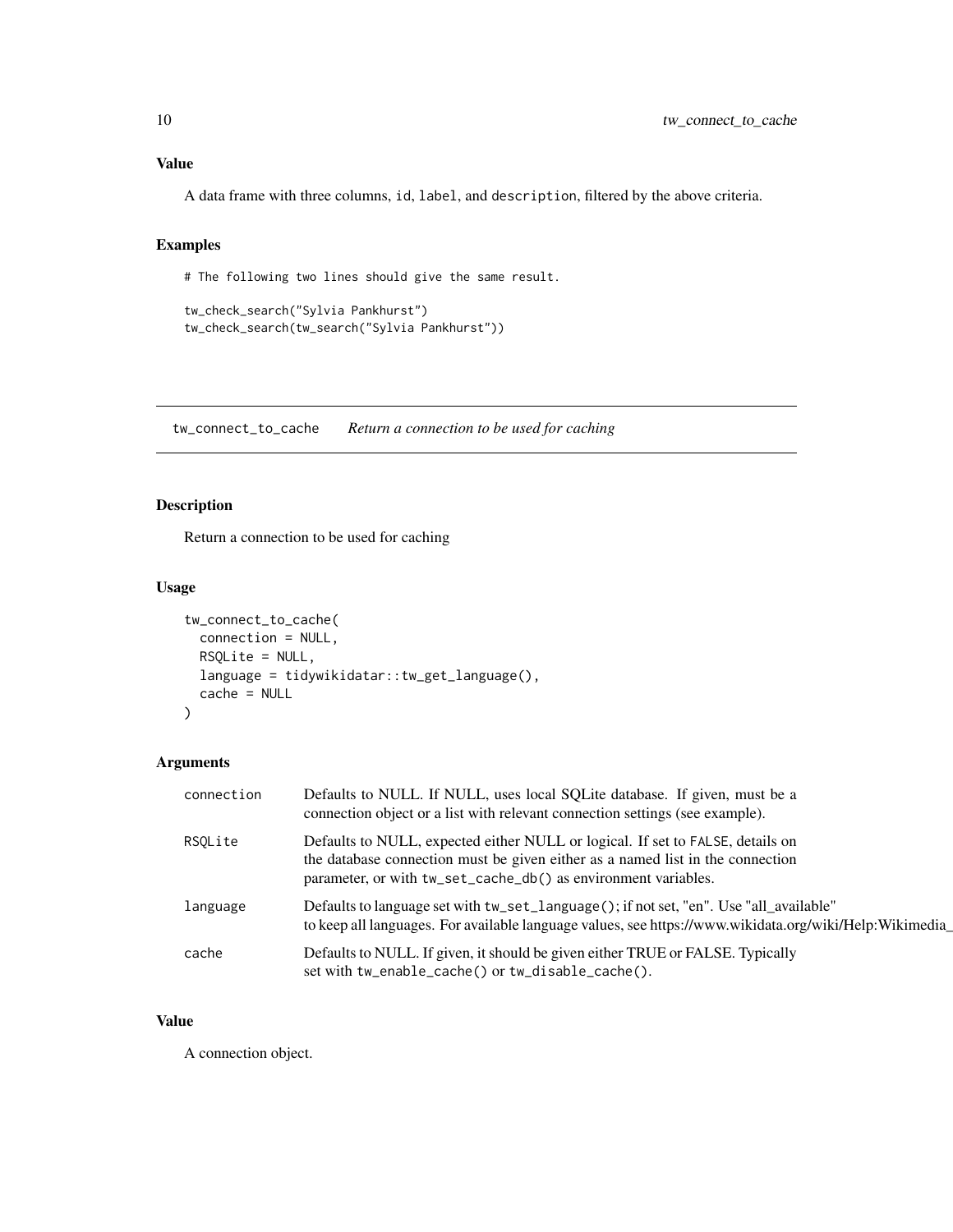# <span id="page-10-0"></span>tw\_create\_cache\_folder 11

#### Examples

```
if (interactive()) {
 cache_connection <- pool::dbPool(
   RSQLite::SQLite(), # or e.g. odbc::odbc(),
   Driver = ":memory:", # or e.g. "MariaDB",
   Host = "localhost",
   database = "example_db",
   UID = "example_user",
   PWD = "example_pwd"
 )
 tw_connect_to_cache(cache_connection)
 db_settings <- list(
   driver = "MySQL",
   host = "localhost",
   server = "localhost",
   port = 3306,database = "tidywikidatar",
   user = "secret_username",
   pwd = "secret_password"
 )
 tw_connect_to_cache(db_settings)
}
```
tw\_create\_cache\_folder

*Creates the base cache folder where* tidywikidatar *caches data.*

# Description

Creates the base cache folder where tidywikidatar caches data.

# Usage

```
tw_create_cache_folder(ask = TRUE)
```
#### Arguments

| ask | Logical, defaults to TRUE. If FALSE, and cache folder does not exist, it just |
|-----|-------------------------------------------------------------------------------|
|     | creates it without asking (useful for non-interactive sessions).              |

# Value

Nothing, used for its side effects.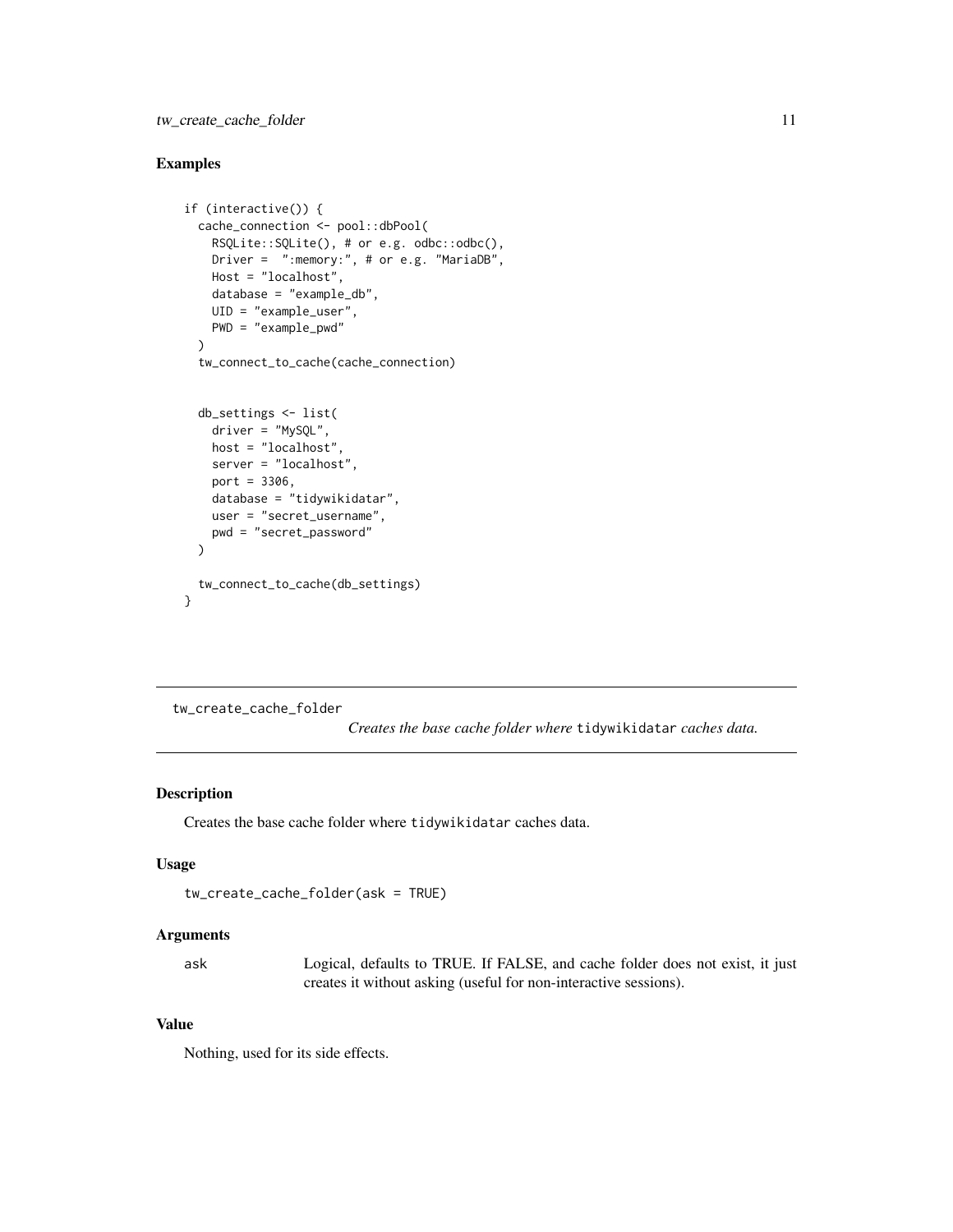# Examples

```
if (interactive()) {
  tw_create_cache_folder()
}
```
tw\_disable\_cache *Disable caching for the current session*

# Description

Disable caching for the current session

#### Usage

```
tw_disable_cache()
```
# Value

Nothing, used for its side effects.

# Examples

```
if (interactive()) {
 tw_disable_cache()
}
```
tw\_disconnect\_from\_cache

*Ensure that connection to cache is disconnected consistently*

# Description

Ensure that connection to cache is disconnected consistently

```
tw_disconnect_from_cache(
 cache = NULL,
 cache_connection = NULL,
 disconnect_db = TRUE,
  language = tidywikidatar::tw_get_language()
\mathcal{E}
```
<span id="page-11-0"></span>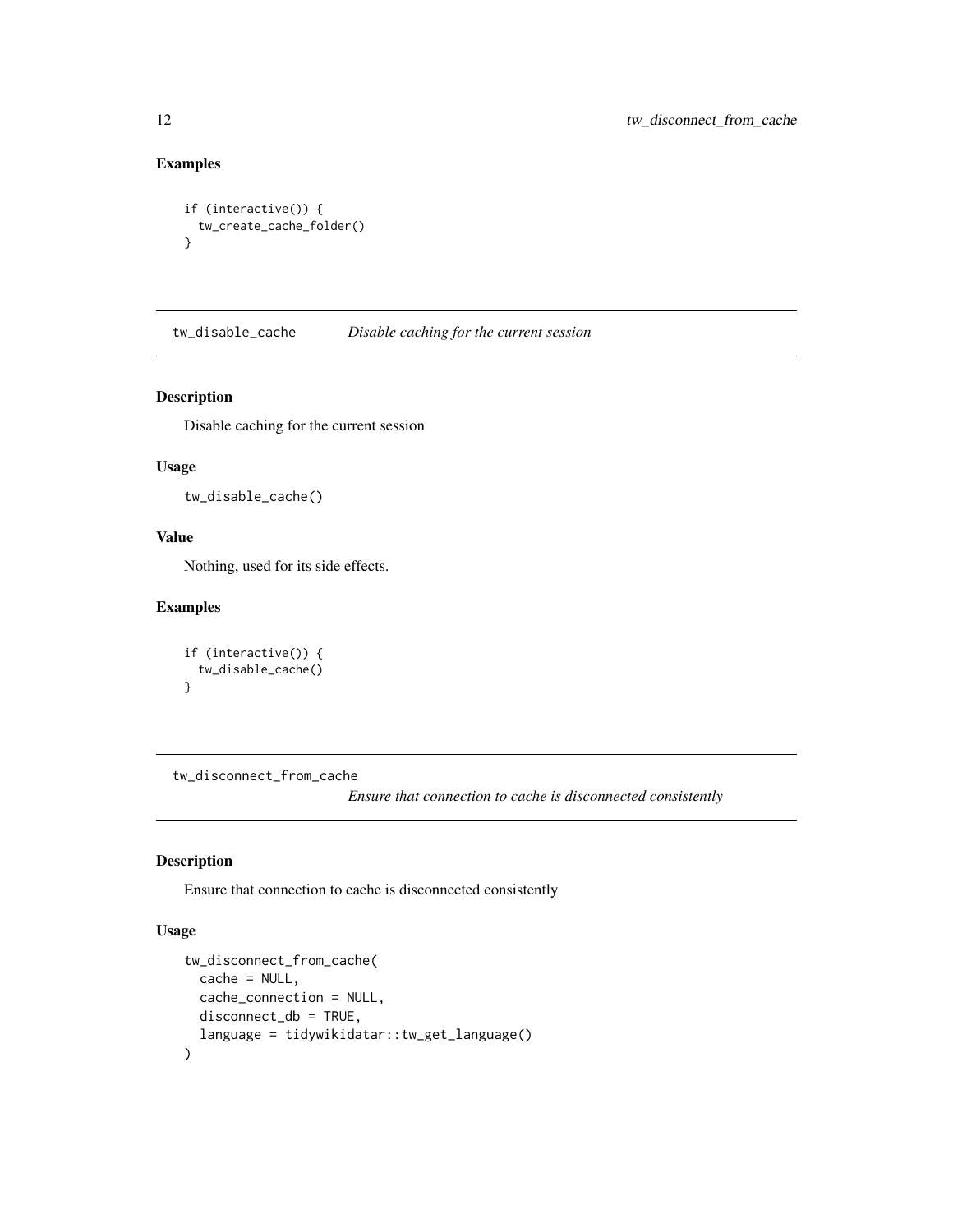<span id="page-12-0"></span>

| cache            | Defaults to NULL. If given, it should be given either TRUE or FALSE. Typically<br>set with tw_enable_cache() or tw_disable_cache().                                                              |
|------------------|--------------------------------------------------------------------------------------------------------------------------------------------------------------------------------------------------|
| cache_connection |                                                                                                                                                                                                  |
|                  | Defaults to NULL. If NULL, and caching is enabled, tidywikidatar will use a<br>local sqlite database. A custom connection to other databases can be given (see<br>vignette caching for details). |
| disconnect_db    | Defaults to TRUE. If FALSE, leaves the connection to cache open.                                                                                                                                 |
| language         | Defaults to language set with tw_set_language(); if not set, "en". Use "all_available"<br>to keep all languages. For available language values, see https://www.wikidata.org/wiki/Help:Wikimedia |

# Value

Nothing, used for its side effects.

# Examples

```
if (interactive()) {
  tw_get(
   id = c("Q180099"),
   language = "en"
  )
  tw_disconnect_from_cache()
}
```
tw\_empty\_image\_metadata

*A zero-rows tibble used internally when* tw\_get\_image\_metadata() *would not return any value.*

# Description

A zero-rows tibble used internally when tw\_get\_image\_metadata() would not return any value.

# Usage

```
tw_empty_image_metadata
```
#### Format

A data frame with 0 rows and 19 columns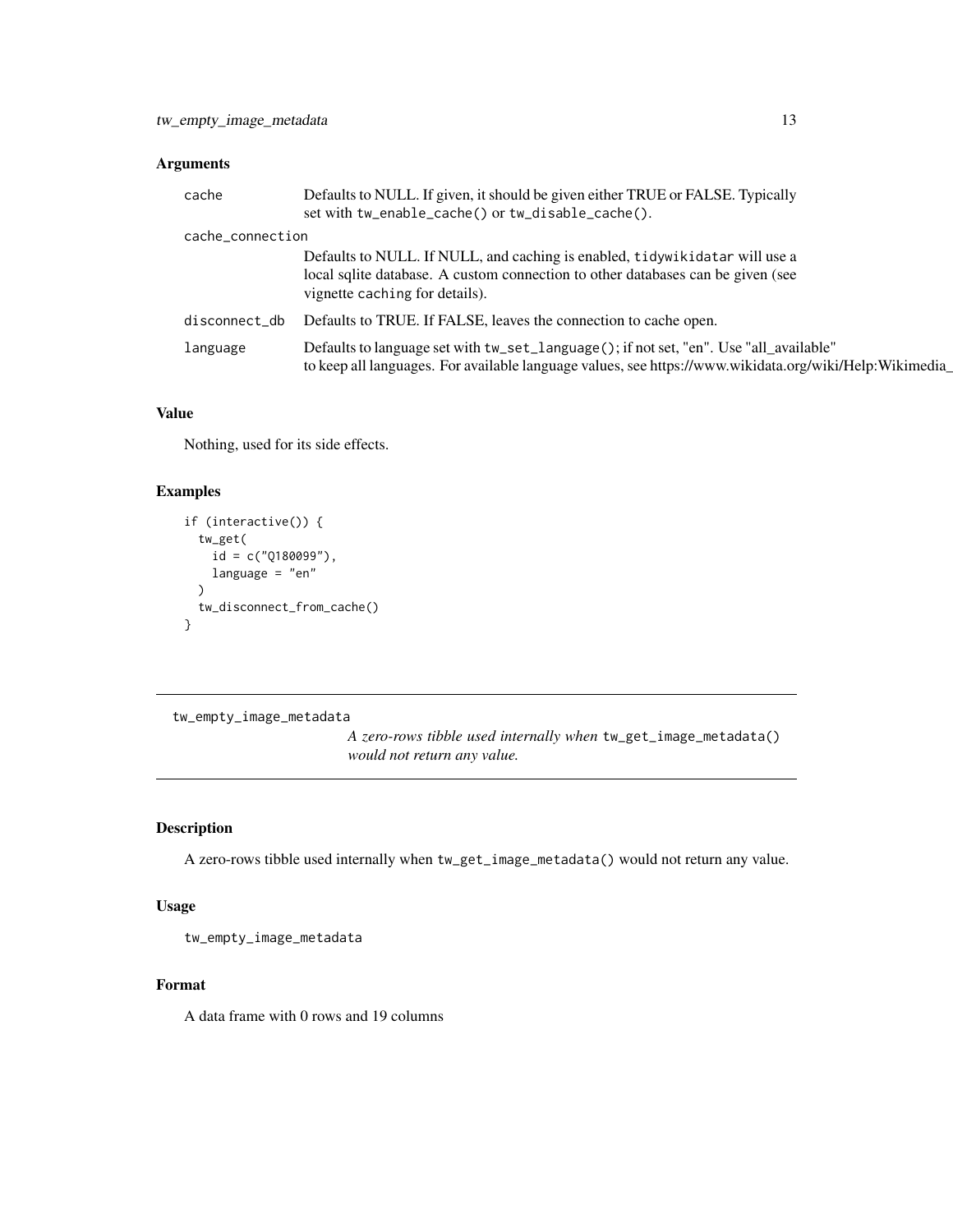<span id="page-13-0"></span>

#### Description

A zero-rows tibble used internally when tw\_get() would not return any value.

# Usage

tw\_empty\_item

# Format

A data frame with 0 rows and 3 columns

| tw_empty_qualifiers | A zero-rows tibble used internally when tw_get_qualifiers() would |
|---------------------|-------------------------------------------------------------------|
|                     | not return any value.                                             |

#### Description

A zero-rows tibble used internally when tw\_get\_qualifiers() would not return any value.

#### Usage

tw\_empty\_qualifiers

#### Format

A data frame with 0 rows and 8 columns

| tw_empty_search | A zero-rows tibble used internally when tw_search() would not re- |
|-----------------|-------------------------------------------------------------------|
|                 | turn any value.                                                   |

#### Description

A zero-rows tibble used internally when tw\_search() would not return any value.

#### Usage

```
tw_empty_search
```
#### Format

A data frame with 0 rows and 4 columns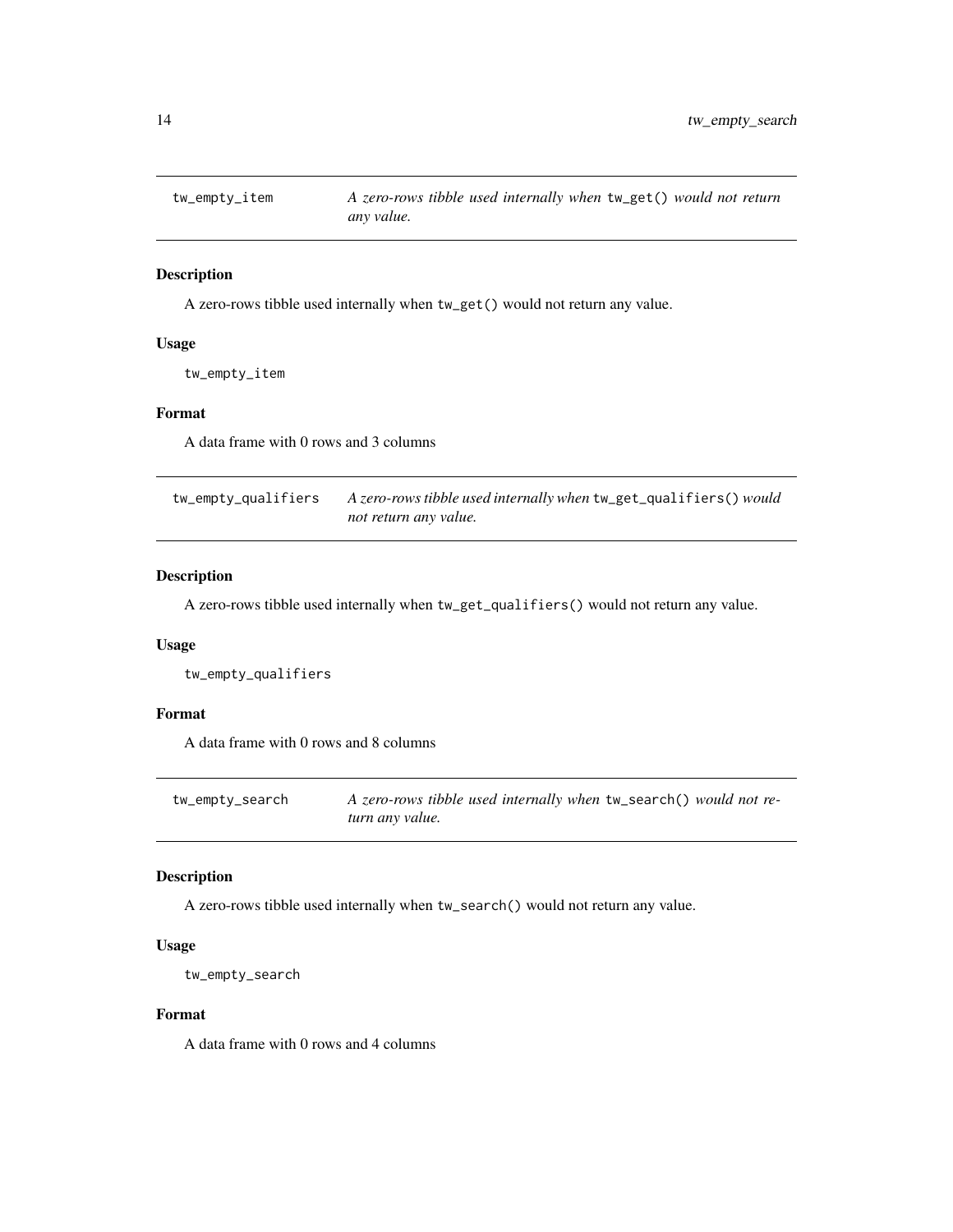<span id="page-14-0"></span>tw\_empty\_wikipedia\_category\_members

*A zero-rows tibble used internally when* tw\_empty\_wikipedia\_category\_members() *would not return any value.*

# Description

A zero-rows tibble used internally when tw\_empty\_wikipedia\_category\_members() would not return any value.

# Usage

tw\_empty\_wikipedia\_category\_members

# Format

A data frame with 0 rows and 3 columns

```
tw_empty_wikipedia_page
```
*A zero-rows tibble used internally when* tw\_get\_wikipedia\_page\_qid() *would not return any value.*

#### Description

A zero-rows tibble used internally when tw\_get\_wikipedia\_page\_qid() would not return any value.

#### Usage

tw\_empty\_wikipedia\_page

#### Format

A data frame with 0 rows and 6 columns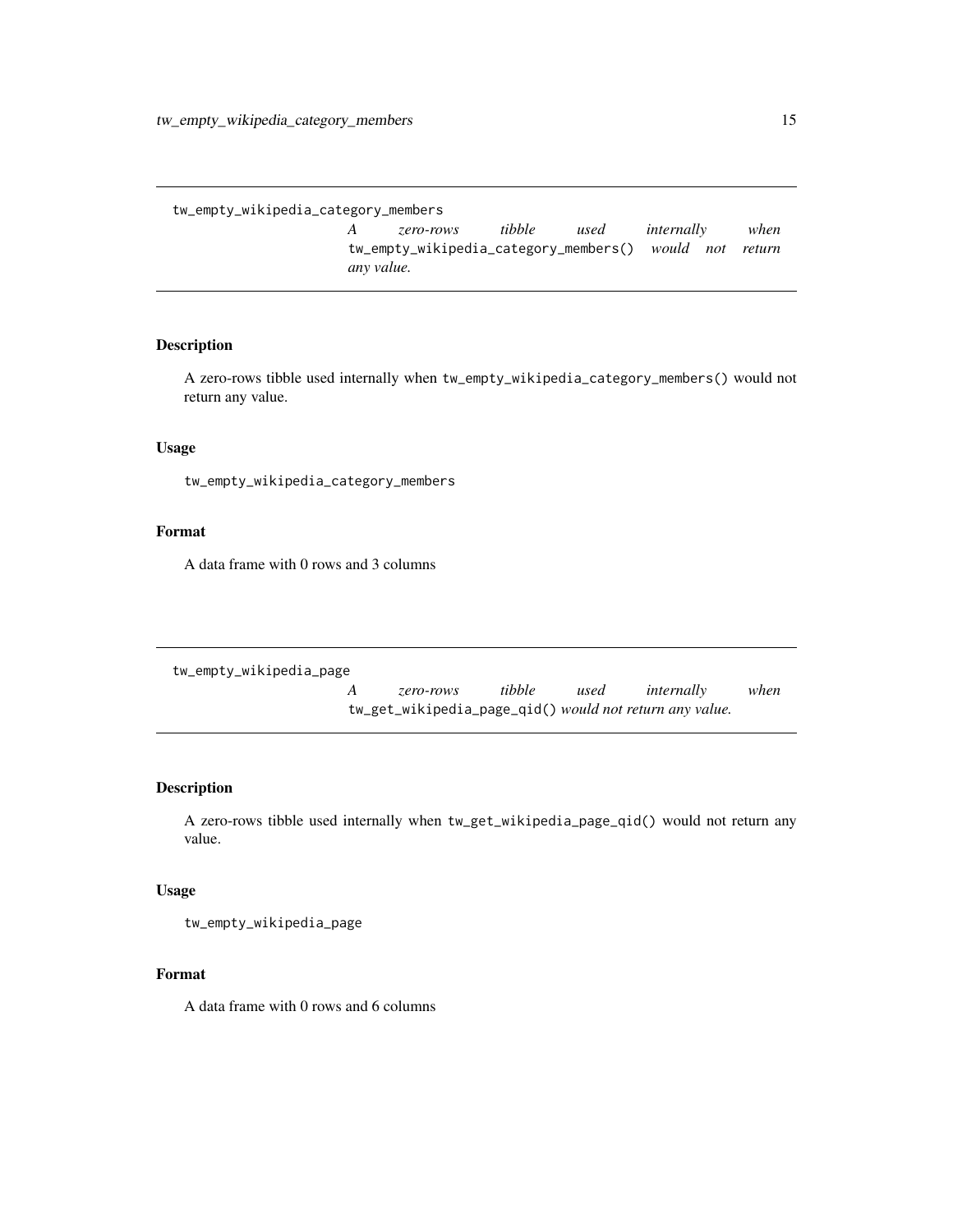<span id="page-15-0"></span>tw\_empty\_wikipedia\_page\_links

*A zero-rows tibble used internally when* tw\_get\_wikipedia\_page\_links() *would not return any value.*

#### Description

A zero-rows tibble used internally when tw\_get\_wikipedia\_page\_links() would not return any value.

# Usage

tw\_empty\_wikipedia\_page\_links

### Format

A data frame with 0 rows and 8 columns

tw\_empty\_wikipedia\_page\_sections

*A zero-rows tibble used internally when* tw\_get\_wikipedia\_page\_sections() *would not return any value.*

# Description

A zero-rows tibble used internally when tw\_get\_wikipedia\_page\_sections() would not return any value.

#### Usage

tw\_empty\_wikipedia\_page\_sections

#### Format

A data frame with 0 rows and 8 columns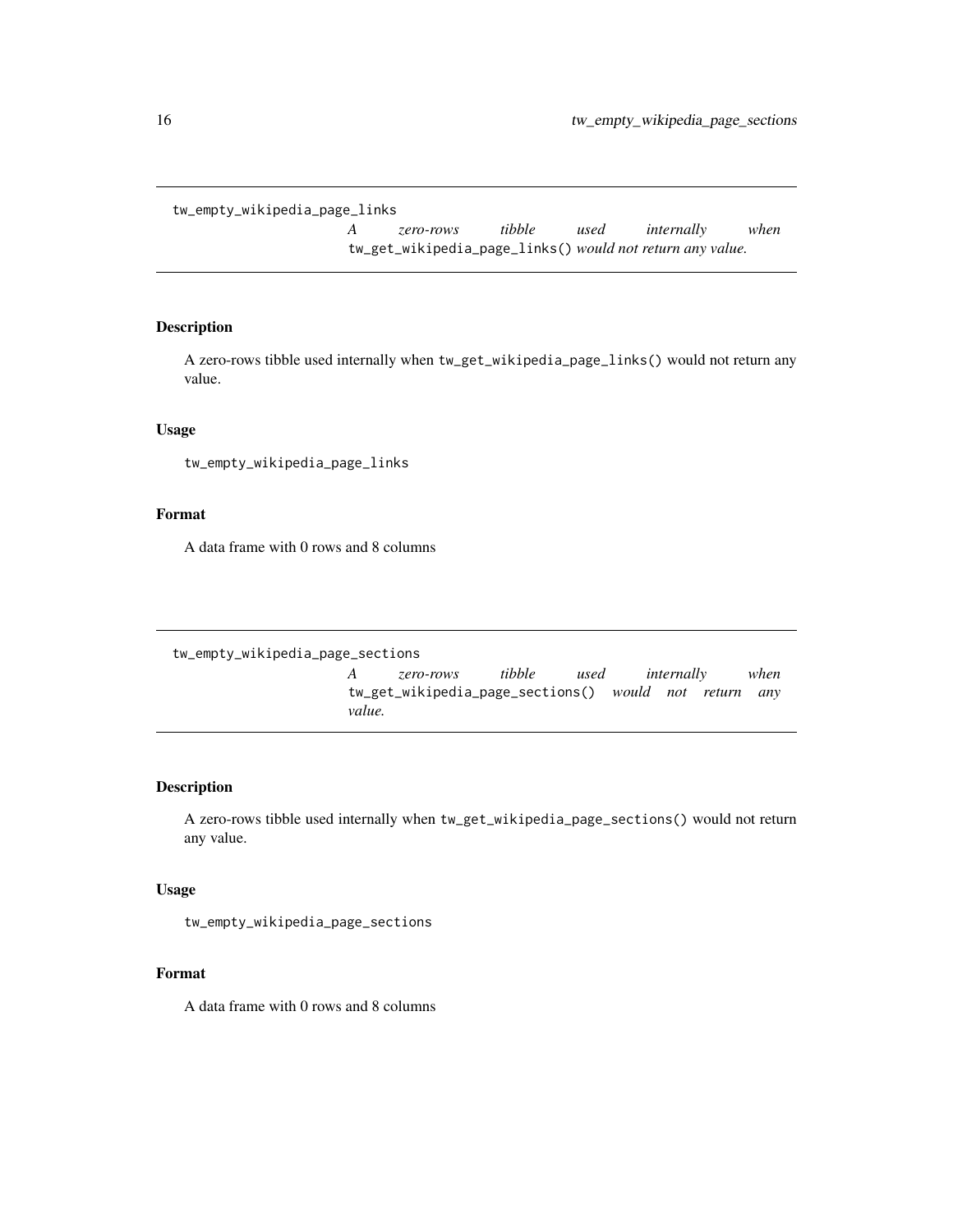<span id="page-16-0"></span>tw\_enable\_cache *Enable caching for the current session*

#### Description

Enable caching for the current session

#### Usage

```
tw_enable_cache(SQLite = TRUE)
```
# Arguments

SQLite Logical, defaults to TRUE. Set to FALSE to use custom database options. See tw\_set\_cache\_db() for details.

#### Value

Nothing, used for its side effects.

#### Examples

```
if (interactive()) {
 tw_enable_cache()
}
```
tw\_extract\_qualifier *Extract qualifiers from an object of class Wikidata created with* WikidataR

#### Description

This function is mostly used internally and for testing.

#### Usage

```
tw_extract_qualifier(id, p, w = NULL)
```

| id | A character vector of length 1, must start with Q, e.g. "Q254" for Wolfgang<br>Amadeus Mozart.                              |
|----|-----------------------------------------------------------------------------------------------------------------------------|
| p  | A character vector of length 1, a property. Must always start with the capital<br>letter "P", e.g. "P31" for "instance of". |
| W  | An object of class Wikidata created with WikidataR, typically created with<br>WikidataR:: $get\_item(id = id)$              |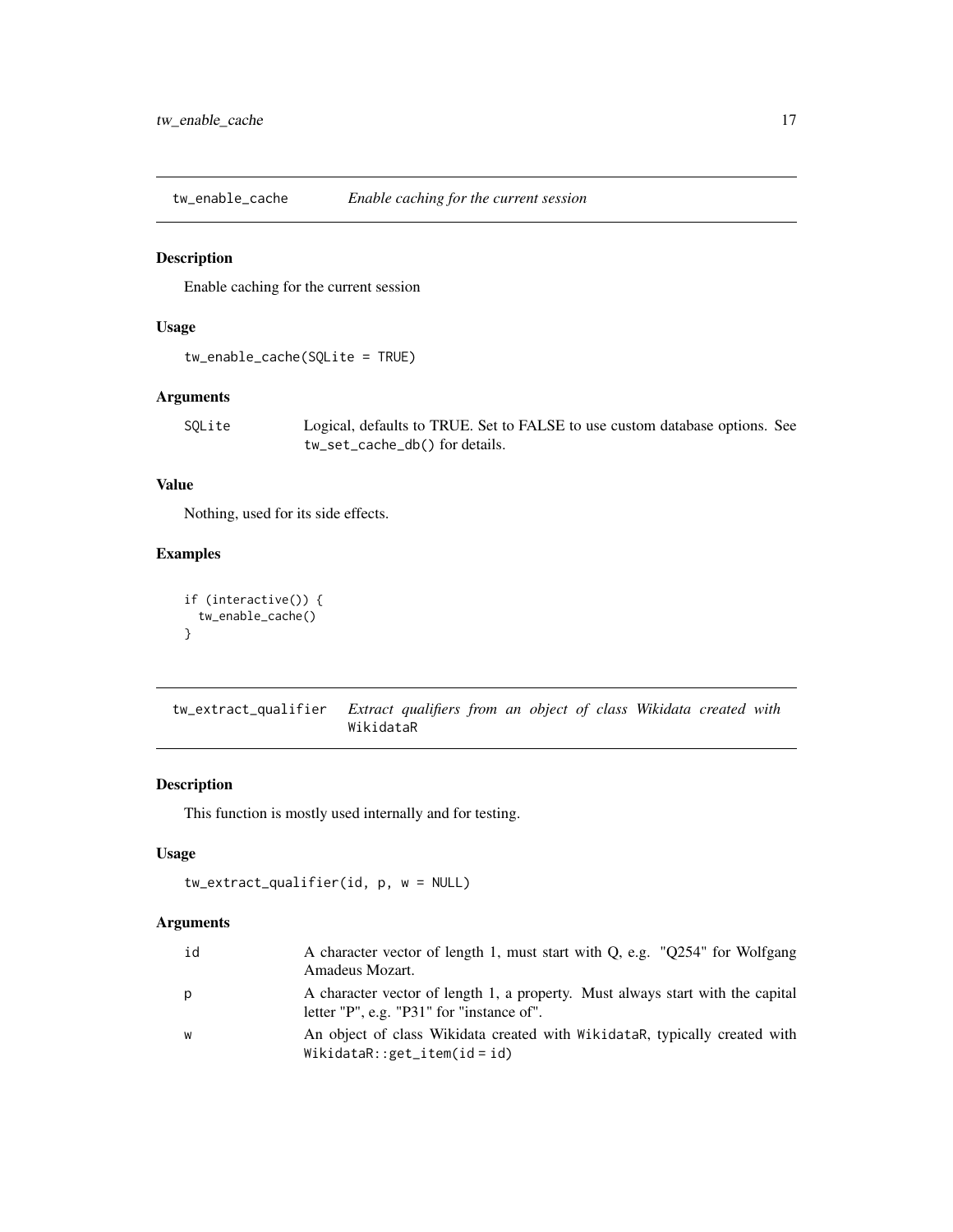# <span id="page-17-0"></span>Value

A data frame (a tibble) with eight columns: id for the input id, property, qualifier\_id, qualifier\_property, qualifier\_value, rank, qualifier\_value\_type, and set (to distinguish sets of data when a property is present more than once)

#### Examples

```
w <- WikidataR::get_item(id = "Q180099")
tw_extract_qualifier(id = "Q180099", p = "P26", w = w)
```

| tw_extract_single | Extract item data from an object of class Wikidata created with |  |  |  |  |
|-------------------|-----------------------------------------------------------------|--|--|--|--|
|                   | WikidataR                                                       |  |  |  |  |

# Description

This function is mostly used internally and for testing.

#### Usage

```
tw_extract_single(w, language = tidywikidatar::tw_get_language())
```
#### Arguments

| W        | An object of class Wikidata created with WikidataR, typically created with<br>WikidataR:: $get\_item(id = id)$                                                                                   |
|----------|--------------------------------------------------------------------------------------------------------------------------------------------------------------------------------------------------|
| language | Defaults to language set with tw_set_language(); if not set, "en". Use "all_available"<br>to keep all languages. For available language values, see https://www.wikidata.org/wiki/Help:Wikimedia |

#### Value

A data frame (a tibble) with four columns, such as the one created by tw\_get.

# Examples

```
item <- tryCatch(WikidataR::get_item(id = "Q180099"),
  error = function(e) {
    as.character(e[[1]])
  }
)
```
tidywikidatar:::tw\_extract\_single(w = item)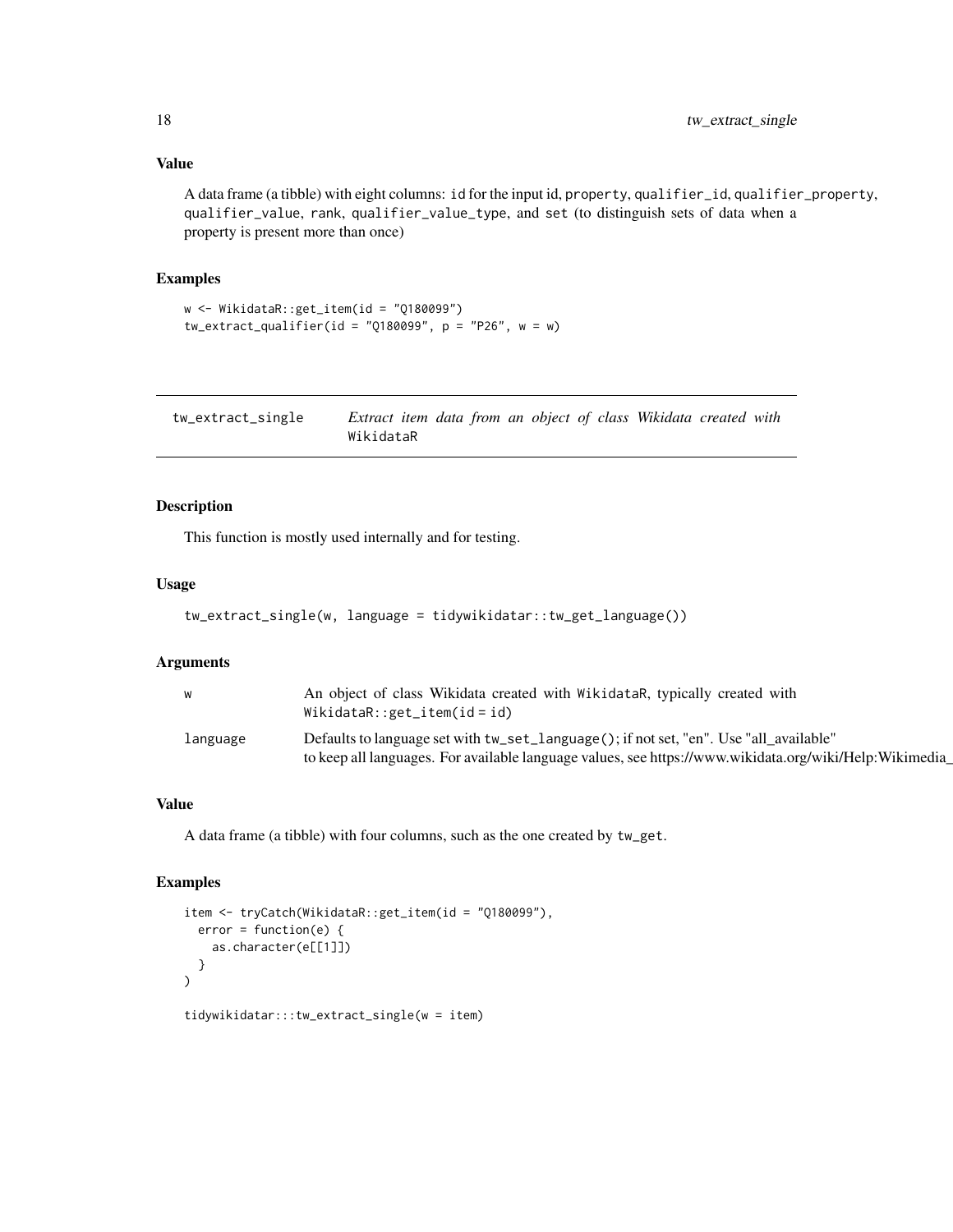<span id="page-18-0"></span>

# Description

Filter search result and keep only items with matching property and Q identifier

# Usage

```
tw_filter(
  search,
 p,
  q,
  language = tidywikidatar::tw_get_language(),
 limit = 10,include_search = FALSE,
 wait = \theta,
 cache = NULL,
 overwrite_cache = FALSE,
  cache_connection = NULL,
  disconnect_db = TRUE
)
```

| search          | A data frame generated by tw_search(), or a search query. If a data frame is<br>given, language and limits are ignore.                                                                                                                 |
|-----------------|----------------------------------------------------------------------------------------------------------------------------------------------------------------------------------------------------------------------------------------|
| p               | A character vector of length 1, a property. Must always start with the capital<br>letter "P", e.g. "P31" for "instance of".                                                                                                            |
| q               | A character vector of length 1, a wikidata id. Must always start with the capital<br>letter "Q", e.g. "Q5" for "human being".                                                                                                          |
| language        | Language to be used for the search. Can be set once per session with $tw\_set\_language()$ .<br>If not set, defaults to "en". For a full list, see https://www.wikidata.org/wiki/Help:Wikimedia_language_co                            |
| limit           | Maximum numbers of responses to be given.                                                                                                                                                                                              |
|                 | include_search Logical, defaults to FALSE. If TRUE, the search is returned as an additional<br>column.                                                                                                                                 |
| wait            | In seconds, defaults to 0. Time to wait between queries to Wikidata. If data<br>are cached locally, wait time is not applied. If you are running many queries<br>systematically you may want to add some waiting time between queries. |
| cache           | Defaults to NULL. If given, it should be given either TRUE or FALSE. Typically<br>set with tw_enable_cache() or tw_disable_cache().                                                                                                    |
| overwrite_cache |                                                                                                                                                                                                                                        |
|                 | Defaults to FALSE. If TRUE, overwrites cache.                                                                                                                                                                                          |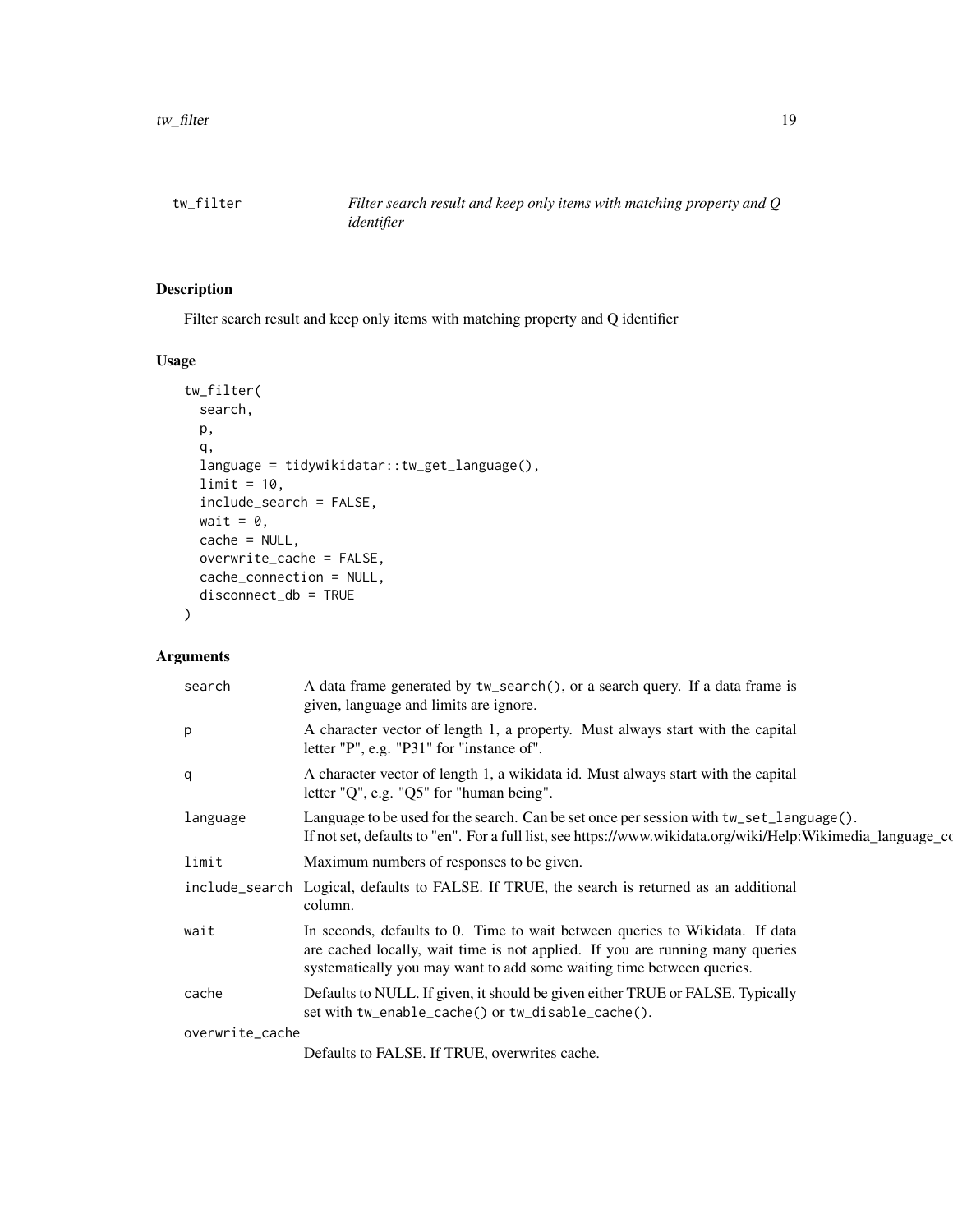<span id="page-19-0"></span>

| cache_connection |                                                                                                                   |
|------------------|-------------------------------------------------------------------------------------------------------------------|
|                  | Defaults to NULL. If NULL, and caching is enabled, tidywikidatar will use a                                       |
|                  | local sqlite database. A custom connection to other databases can be given (see<br>vignette caching for details). |
| disconnect_db    | Defaults to TRUE. If FALSE, leaves the connection to cache open.                                                  |

# Value

A data frame with three columns, id, label, and description, filtered by the above criteria.

# Examples

```
tw_search(search = "Margaret Mead", limit = 3) %>%
  tw_filter(p = "P31", q = "Q5")
```
tw\_filter\_first *Filter search result and keep only and keep only the first match*

# Description

Same as tw\_filter(), but consistently returns data frames with a single row.

#### Usage

```
tw_filter_first(
  search,
 p,
 q,
  language = tidywikidatar::tw_get_language(),
  limit = 10,include_search = FALSE,
 wait = \theta,
 cache = NULL,
 overwrite_cache = FALSE,
 cache_connection = NULL,
 disconnect_db = TRUE
)
```

| search   | A data frame generated by tw_search(), or a search query. If a data frame is<br>given, language and limits are ignore.            |
|----------|-----------------------------------------------------------------------------------------------------------------------------------|
| р        | A character vector of length 1, a property. Must always start with the capital<br>letter "P", e.g. "P31" for "instance of".       |
| q        | A character vector of length 1, a wikidata id. Must always start with the capital<br>letter "Q", e.g. " $Q5$ " for "human being". |
| language | Language to be used for the search.                                                                                               |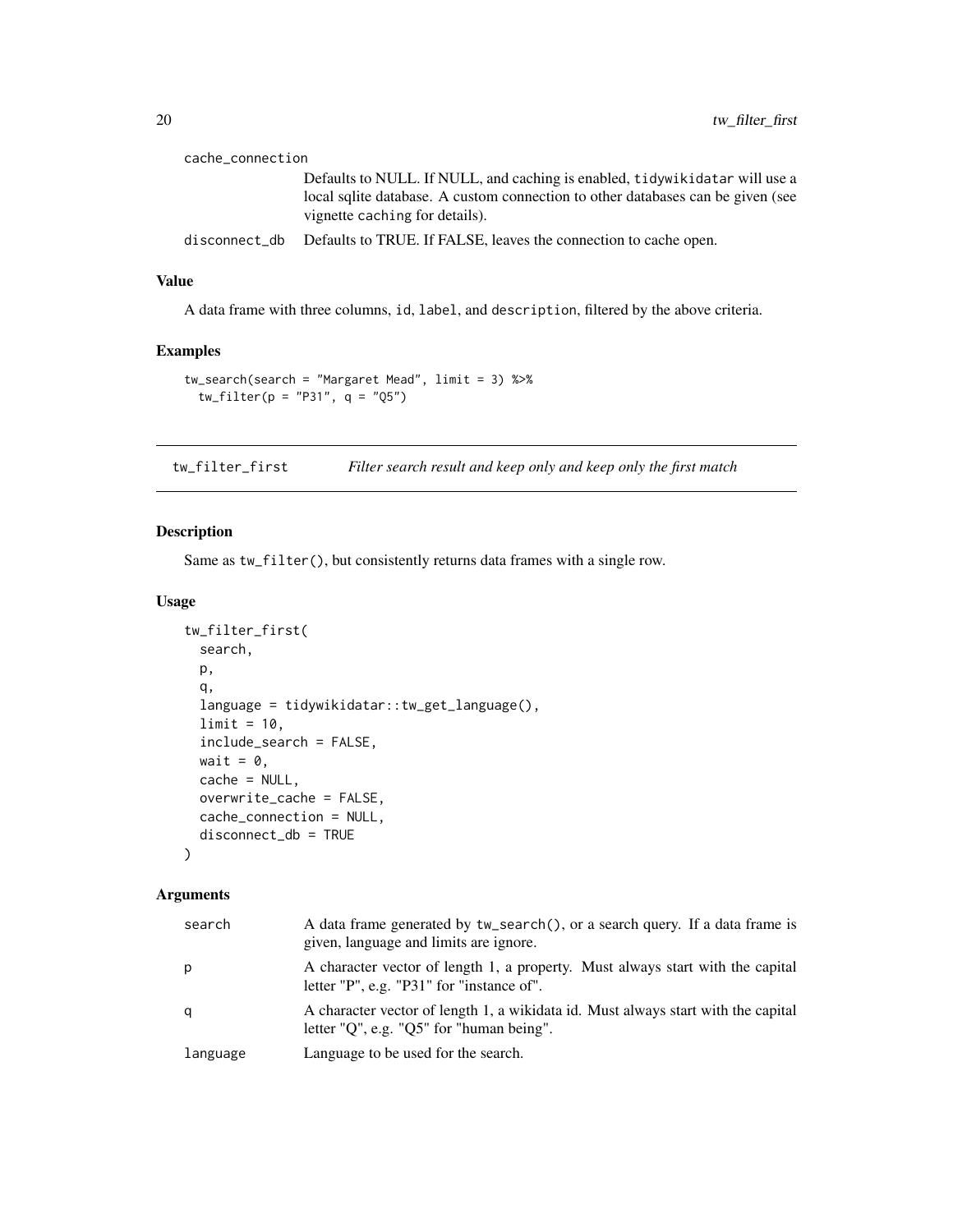<span id="page-20-0"></span>

| limit            | Maximum numbers of responses to be given.                                                                                                                                                                                              |
|------------------|----------------------------------------------------------------------------------------------------------------------------------------------------------------------------------------------------------------------------------------|
|                  | include_search Logical, defaults to FALSE. If TRUE, the search is returned as an additional<br>column.                                                                                                                                 |
| wait             | In seconds, defaults to 0. Time to wait between queries to Wikidata. If data<br>are cached locally, wait time is not applied. If you are running many queries<br>systematically you may want to add some waiting time between queries. |
| cache            | Defaults to NULL. If given, it should be given either TRUE or FALSE. Typically<br>set with tw_enable_cache() or tw_disable_cache()                                                                                                     |
| overwrite_cache  |                                                                                                                                                                                                                                        |
|                  | Defaults to FALSE. If TRUE, overwrites cache.                                                                                                                                                                                          |
| cache_connection |                                                                                                                                                                                                                                        |
|                  | Defaults to NULL. If NULL, and caching is enabled, tidywikidatar will use a<br>local sqlite database. A custom connection to other databases can be given (see<br>vignette caching for details).                                       |
| disconnect_db    | Defaults to TRUE. If FALSE, leaves the connection to cache open.                                                                                                                                                                       |

#### Value

A data frame with one row and three columns, id, label, and description, filtered by the above criteria.

#### Examples

```
tw_search("Margaret Mead") %>%
 tw_fitter_first(p = "P31", q = "Q5")
```
tw\_filter\_people *Filter search result and keep only people*

# Description

A wrapper of tw\_filter() that defaults to keep only "instance of" (P31) "human being" (Q5).

```
tw_filter_people(
  search,
  language = tidywikidatar::tw_get_language(),
  limit = 10,stop_at_first = TRUE,
 wait = \theta,
 overwrite_cache = FALSE,
 cache_connection = NULL,
  disconnect_db = TRUE
)
```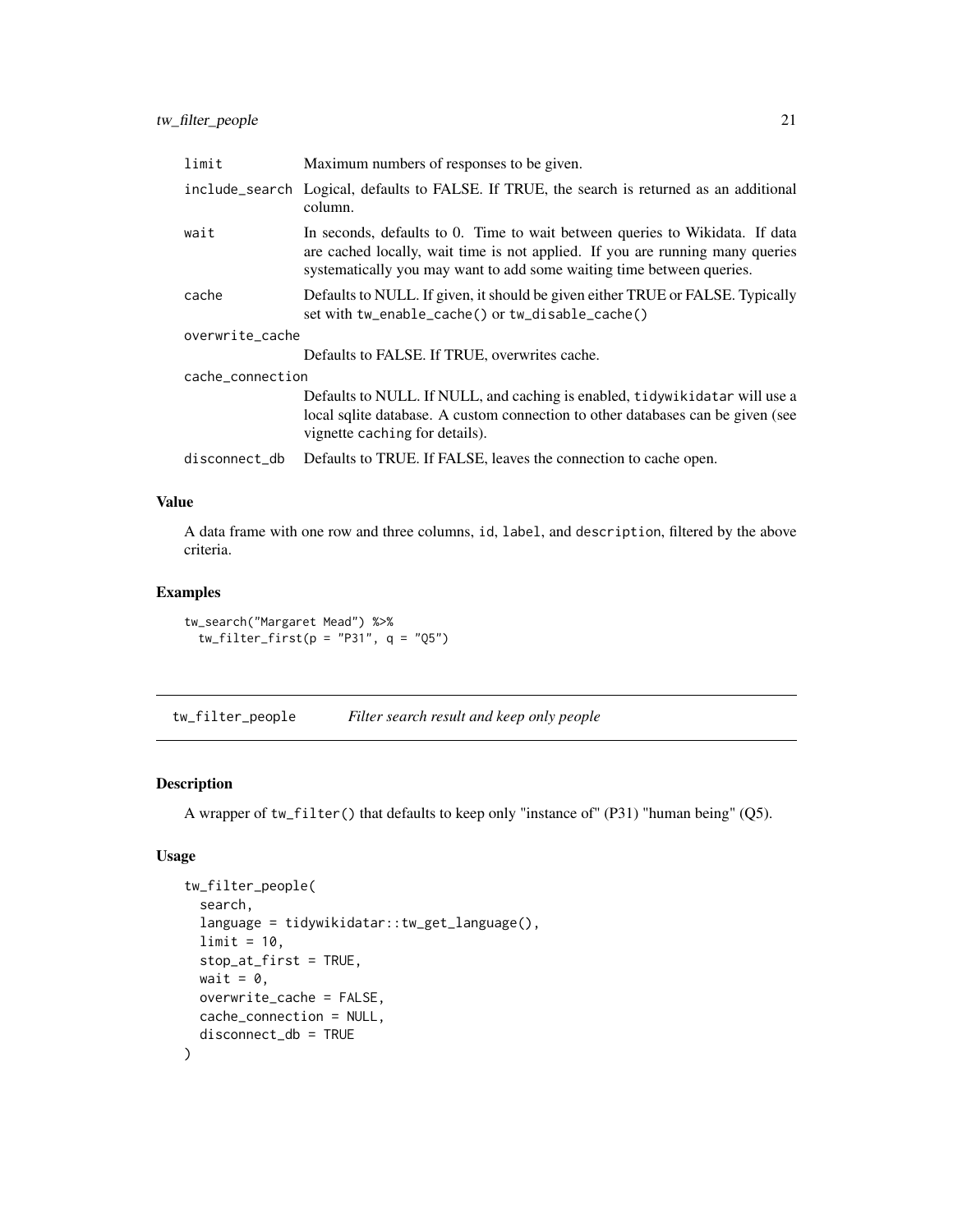<span id="page-21-0"></span>

| search           | A data frame generated by tw_search(), or a search query. If a data frame is<br>given, language and limits are ignore.                                                                                                                 |
|------------------|----------------------------------------------------------------------------------------------------------------------------------------------------------------------------------------------------------------------------------------|
| language         | Language to be used for the search.                                                                                                                                                                                                    |
| limit            | Maximum numbers of responses to be given.                                                                                                                                                                                              |
| stop_at_first    | Logical, defaults to TRUE. If TRUE, returns only the first match from the search<br>that satisfies the criteria.                                                                                                                       |
| wait             | In seconds, defaults to 0. Time to wait between queries to Wikidata. If data<br>are cached locally, wait time is not applied. If you are running many queries<br>systematically you may want to add some waiting time between queries. |
| overwrite_cache  |                                                                                                                                                                                                                                        |
|                  | Defaults to FALSE. If TRUE, overwrites cache.                                                                                                                                                                                          |
| cache connection |                                                                                                                                                                                                                                        |
|                  | Defaults to NULL. If NULL, and caching is enabled, tidywikidatar will use a                                                                                                                                                            |
|                  | local sqlite database. A custom connection to other databases can be given (see<br>vignette caching for details).                                                                                                                      |
| disconnect_db    | Defaults to TRUE. If FALSE, leaves the connection to cache open.                                                                                                                                                                       |

# Value

A data frame with three columns, id, label, and description; all rows refer to a human being.

# Examples

```
tw_search("Ruth Benedict")
tw_search("Ruth Benedict") %>%
 tw_filter_people()
```
tw\_get *Return (most) information from a Wikidata item in a tidy format*

# Description

Return (most) information from a Wikidata item in a tidy format

```
tw_get(
  id,
  language = tidywikidatar::tw_get_language(),
  cache = NULL,overwrite_cache = FALSE,
  cache_connection = NULL,
  disconnect_db = TRUE,
  wait = \theta\mathcal{E}
```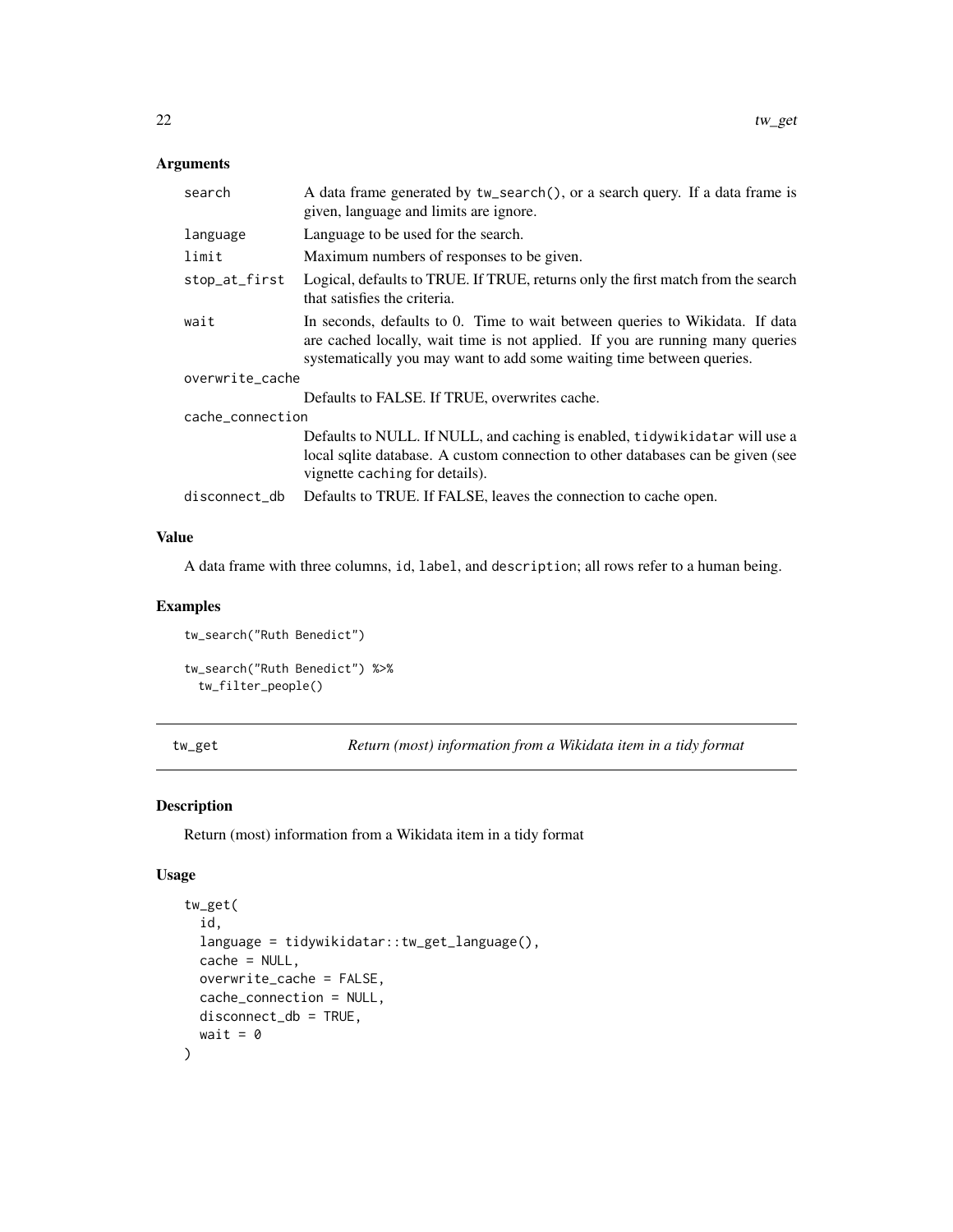<span id="page-22-0"></span>

| id               | A character vector, must start with Q, e.g. "Q180099" for the anthropologist<br>Margaret Mead. Can also be a data frame of one row, typically generated with<br>tw_search() or a combination of tw_search() and tw_filter_first().     |
|------------------|----------------------------------------------------------------------------------------------------------------------------------------------------------------------------------------------------------------------------------------|
| language         | Defaults to language set with tw_set_language(); if not set, "en". Use "all_available"<br>to keep all languages. For available language values, see https://www.wikidata.org/wiki/Help:Wikimedia                                       |
| cache            | Defaults to NULL. If given, it should be given either TRUE or FALSE. Typically<br>set with tw_enable_cache() or tw_disable_cache().                                                                                                    |
| overwrite_cache  |                                                                                                                                                                                                                                        |
|                  | Logical, defaults to FALSE. If TRUE, it overwrites the table in the local sqlite<br>database. Useful if the original Wikidata object has been updated.                                                                                 |
| cache_connection |                                                                                                                                                                                                                                        |
|                  | Defaults to NULL. If NULL, and caching is enabled, tidywikidatar will use a<br>local sqlite database. A custom connection to other databases can be given (see<br>vignette caching for details).                                       |
| disconnect_db    | Defaults to TRUE. If FALSE, leaves the connection to cache open.                                                                                                                                                                       |
| wait             | In seconds, defaults to 0. Time to wait between queries to Wikidata. If data<br>are cached locally, wait time is not applied. If you are running many queries<br>systematically you may want to add some waiting time between queries. |
|                  |                                                                                                                                                                                                                                        |

# Value

A data.frame (a tibble) with three columns (id, property, and value).

# Examples

```
tw_get(
  id = c("Q180099", "Q228822"),
  language = "en"
\mathcal{L}
```
tw\_get\_all\_with\_p *Get all items that have a given property (irrespective of the value)*

# Description

This function does not cache results.

```
tw_get_all_with_p(
 p,
 fields = c("item", "itemLabel", "itemDescription"),
 language = tidywikidatar::tw_get_language(),
 method = "SPARQL",
```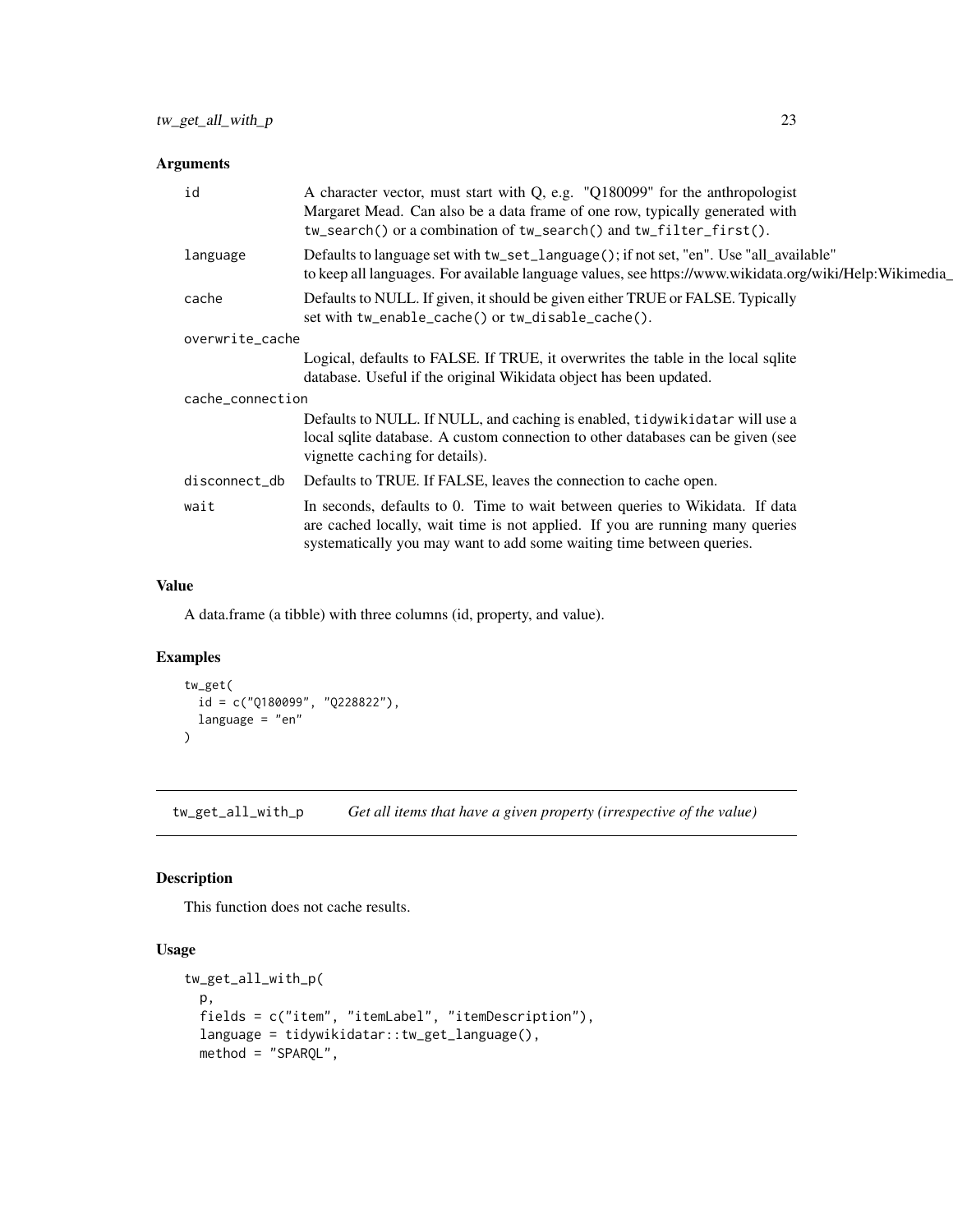```
wait = 0.1,
  limit = Inf,
  return_as_tw_search = TRUE
\mathcal{L}
```

| p                   | A character vector, a property. Must always start with the capital letter "P", e.g.<br>"P31" for "instance of".                                                                                                                                                        |
|---------------------|------------------------------------------------------------------------------------------------------------------------------------------------------------------------------------------------------------------------------------------------------------------------|
| fields              | A character vector of Wikidata fields. Ignored if return_as_tw_search is set to<br>TRUE (as per default). Defaults to ("item", "itemLabel", "itemDescription")                                                                                                         |
| language            | Defaults to language set with tw_set_language(); if not set, "en". If more<br>than one, can be set in order of preference, e.g. c("it", "fr", "en"). Use<br>"all_available" to keep all languages. For available language values, see https://www.wikidata.org/wiki/He |
| method              | Defaults to "SPARQL". The only accepted alternative value is "JSON", to use<br>instead json-based API.                                                                                                                                                                 |
| wait                | Defaults to 0.1. Used only in method is set to "JSON".                                                                                                                                                                                                                 |
| limit               | Defaults to Inf. Set to smaller values for testing and cache locally when possible<br>to reduce load on servers.                                                                                                                                                       |
| return_as_tw_search |                                                                                                                                                                                                                                                                        |
|                     | Logical, defaults to TRUE. If TRUE, returns a data frame with three columns<br>(id, label, and description) that can be piped to other tw_ functions. If FALSE,<br>a data frame with as many columns as fields.                                                        |
|                     |                                                                                                                                                                                                                                                                        |

#### Value

A data frame with three columns is method is set to "SPARQL", or as many columns as fields if more are given and return\_as\_tw\_search is set to FALSE. A single column with Wikidata identifier if method is set to "JSON".

#### Examples

```
if (interactive()) {
  # get all Wikidata items with an ICAO airport code ("P239")
  tw\_get\_all\_with\_p(p = "P239", limit = 10)}
```
tw\_get\_cached\_item *Retrieve cached item*

# Description

Retrieve cached item

<span id="page-23-0"></span>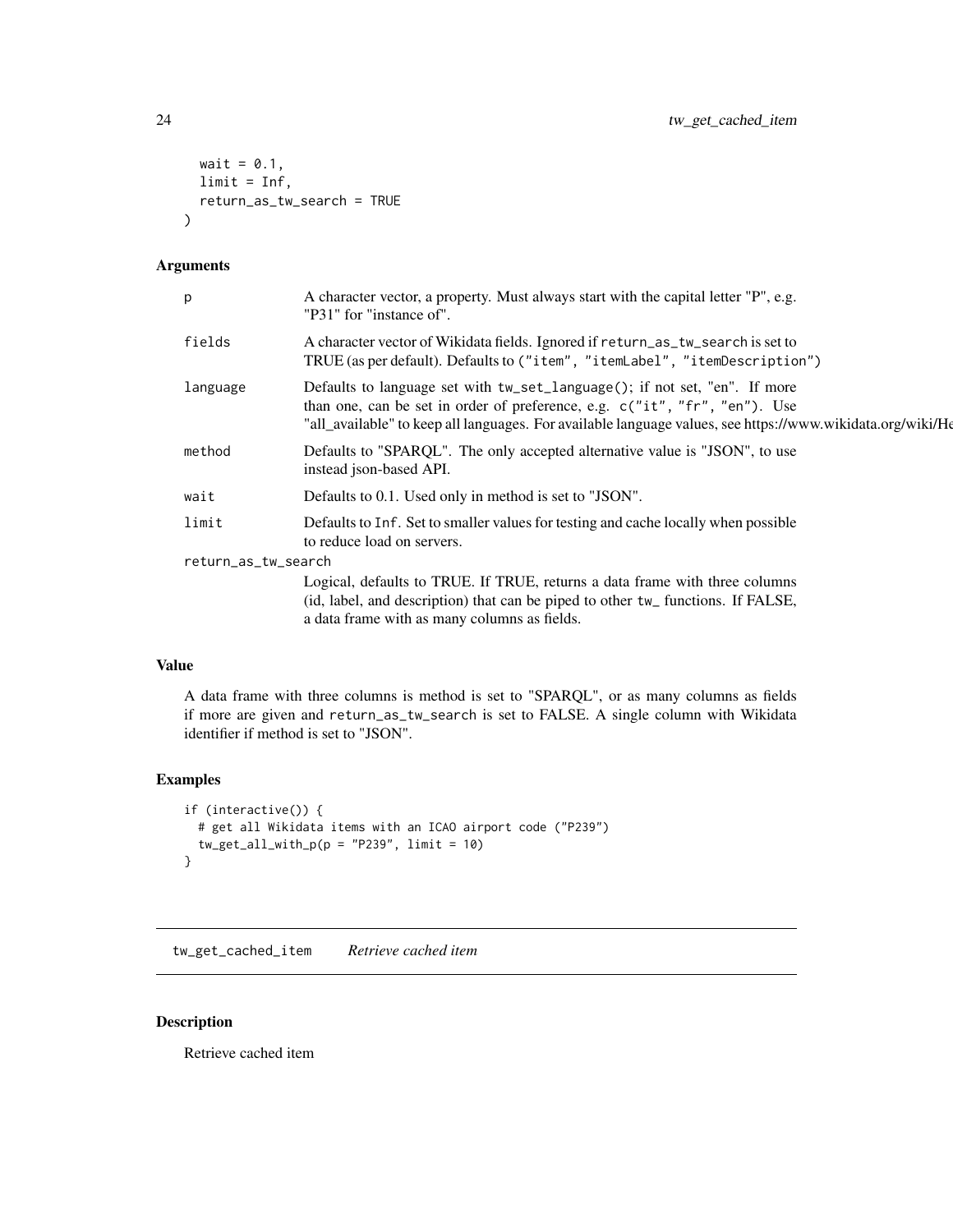tw\_get\_cached\_item 25

# Usage

```
tw_get_cached_item(
  id,
  language = tidywikidatar::tw_get_language(),
  cache = NULL,
  cache_connection = NULL,
  disconnect_db = TRUE
)
```
# Arguments

| id               | A character vector, must start with Q, e.g. "Q180099" for the anthropologist<br>Margaret Mead. Can also be a data frame of one row, typically generated with<br>tw_search() or a combination of tw_search() and tw_filter_first(). |
|------------------|------------------------------------------------------------------------------------------------------------------------------------------------------------------------------------------------------------------------------------|
| language         | Defaults to language set with tw_set_language(); if not set, "en". Use "all_available"<br>to keep all languages. For available language values, see https://www.wikidata.org/wiki/Help:Wikimedia                                   |
| cache            | Defaults to NULL. If given, it should be given either TRUE or FALSE. Typically<br>set with tw_enable_cache() or tw_disable_cache().                                                                                                |
| cache_connection | Defaults to NULL. If NULL, and caching is enabled, tidywikidatar will use a<br>local sqlite database. A custom connection to other databases can be given (see<br>vignette caching for details).                                   |
| disconnect_db    | Defaults to TRUE. If FALSE, leaves the connection open.                                                                                                                                                                            |

# Value

If data present in cache, returns a data frame with cached data.

# Examples

```
tw_set_cache_folder(path = tempdir())
tw_enable_cache()
tw_create_cache_folder(ask = FALSE)
df_from_api <- tw_get(id = "Q180099", language = "en")
df_from_cache <- tw_get_cached_item(
  id = "Q180099",
  language = "en"
)
```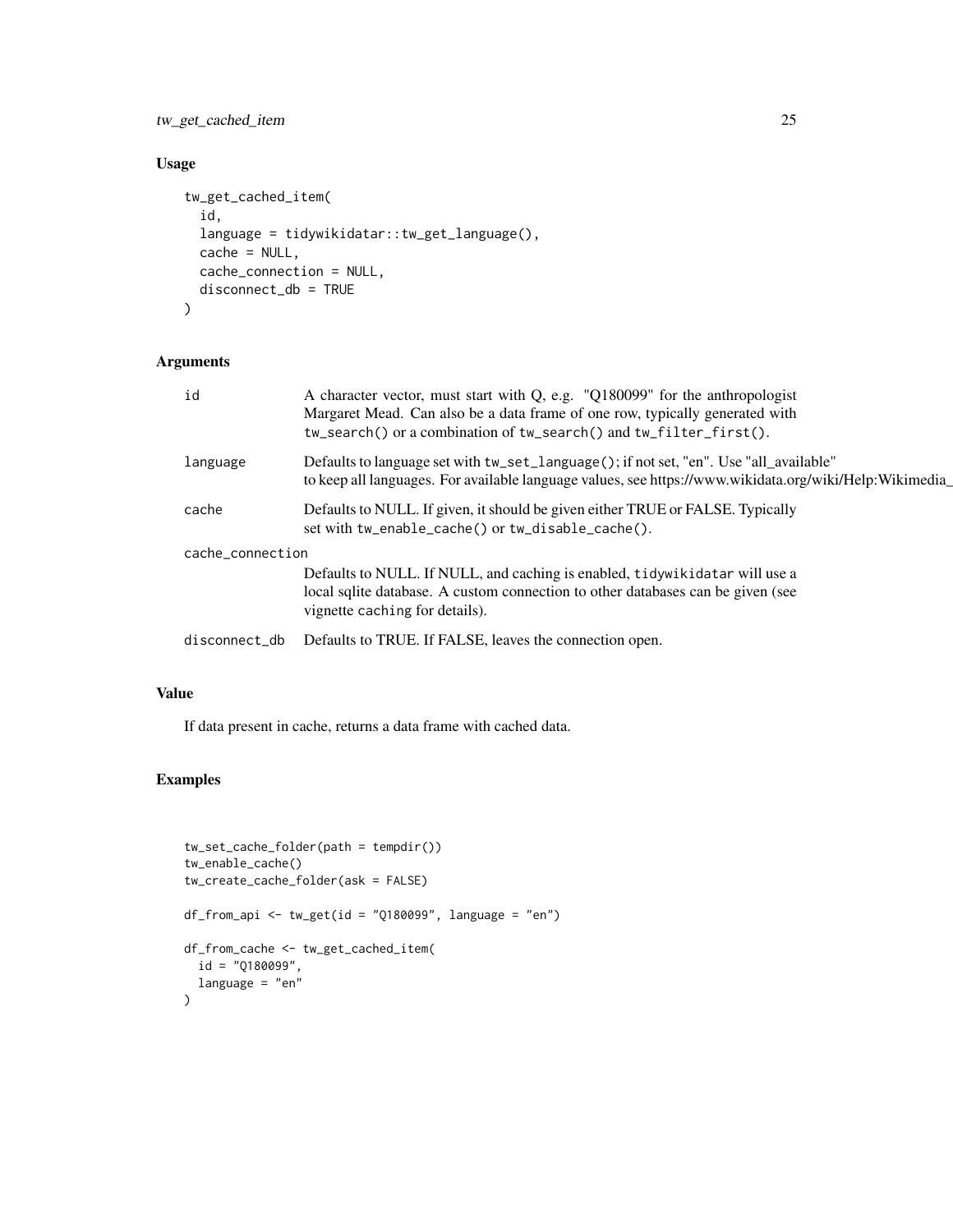<span id="page-25-0"></span>tw\_get\_cached\_qualifiers

*Retrieve cached qualifier*

# Description

Retrieve cached qualifier

# Usage

```
tw_get_cached_qualifiers(
  id,
  p,
  language = tidywikidatar::tw_get_language(),
  cache = NULL,
  cache_connection = NULL,
  disconnect_db = TRUE
)
```
# Arguments

| id               | A character vector, must start with Q, e.g. "Q180099" for the anthropologist<br>Margaret Mead. Can also be a data frame of one row, typically generated with<br>tw_search() or a combination of tw_search() and tw_filter_first(). |
|------------------|------------------------------------------------------------------------------------------------------------------------------------------------------------------------------------------------------------------------------------|
| p                | A character vector of length 1, a property. Must always start with the capital<br>letter "P", e.g. "P31" for "instance of".                                                                                                        |
| language         | Defaults to language set with tw_set_language(); if not set, "en". Use "all_available"<br>to keep all languages. For available language values, see https://www.wikidata.org/wiki/Help:Wikimedia_                                  |
| cache            | Defaults to NULL. If given, it should be given either TRUE or FALSE. Typically<br>set with tw_enable_cache() or tw_disable_cache().                                                                                                |
| cache_connection |                                                                                                                                                                                                                                    |
|                  | Defaults to NULL. If NULL, and caching is enabled, tidywikidatar will use a<br>local sqlite database. A custom connection to other databases can be given (see<br>vignette caching for details).                                   |
| disconnect_db    | Defaults to TRUE. If FALSE, leaves the connection open.                                                                                                                                                                            |
|                  |                                                                                                                                                                                                                                    |

# Value

If data present in cache, returns a data frame with cached data.

# Examples

```
tw_set_cache_folder(path = tempdir())
tw_enable_cache()
tw_create_cache_folder(ask = FALSE)
```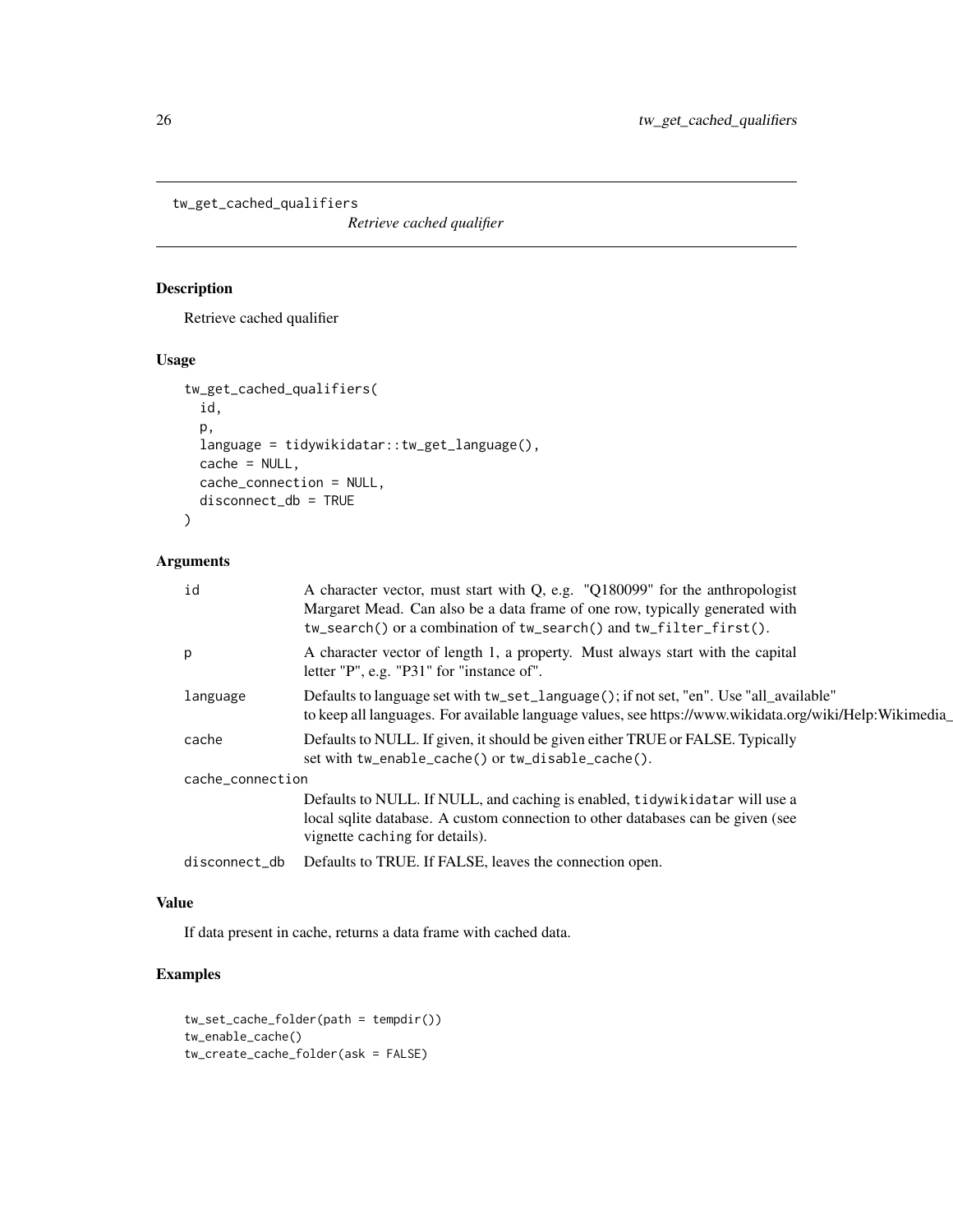```
df_from_api <- tw_get_qualifiers(id = "Q180099", p = "P26", language = "en")
df_from_cache <- tw_get_cached_qualifiers(
 id = "Q180099",p = "P26",language = "en"
)
df_from_cache
```
tw\_get\_cached\_search *Retrieve cached search*

#### Description

Retrieve cached search

# Usage

```
tw_get_cached_search(
  search,
  type = "item",
  language = tidywikidatar::tw_get_language(),
  response_language = tidywikidatar::tw_get_language(),
  cache = NULL,
  include_search = FALSE,
  cache_connection = NULL,
  disconnect_db = TRUE
\mathcal{L}
```

| search            | A string to be searched in Wikidata                                                                                                                                                                                                                                                                                                                                      |  |
|-------------------|--------------------------------------------------------------------------------------------------------------------------------------------------------------------------------------------------------------------------------------------------------------------------------------------------------------------------------------------------------------------------|--|
| type              | Defaults to "item". Either "item" or "property".                                                                                                                                                                                                                                                                                                                         |  |
| language          | Language to be used for the search. Can be set once per session with tw_set_language().<br>If not set, defaults to "en". For a full list, see https://www.wikidata.org/wiki/Help:Wikimedia_language_co                                                                                                                                                                   |  |
| response_language |                                                                                                                                                                                                                                                                                                                                                                          |  |
|                   | Language to be used for the returned labels and descriptions. Corresponds to the<br>usel ang parameter of the MediaWiki API: https://www.wikidata.org/w/api.php?action=help&modules=w<br>Can be set once per session with tw_set_language(). If not set, defaults to<br>"en". For a full list, see https://www.wikidata.org/wiki/Help:Wikimedia_language_codes/lists/all |  |
| cache             | Defaults to NULL. If given, it should be given either TRUE or FALSE. Typically<br>set with tw_enable_cache() or tw_disable_cache().                                                                                                                                                                                                                                      |  |
|                   | include_search Logical, defaults to FALSE. If TRUE, the search is returned as an additional<br>column.                                                                                                                                                                                                                                                                   |  |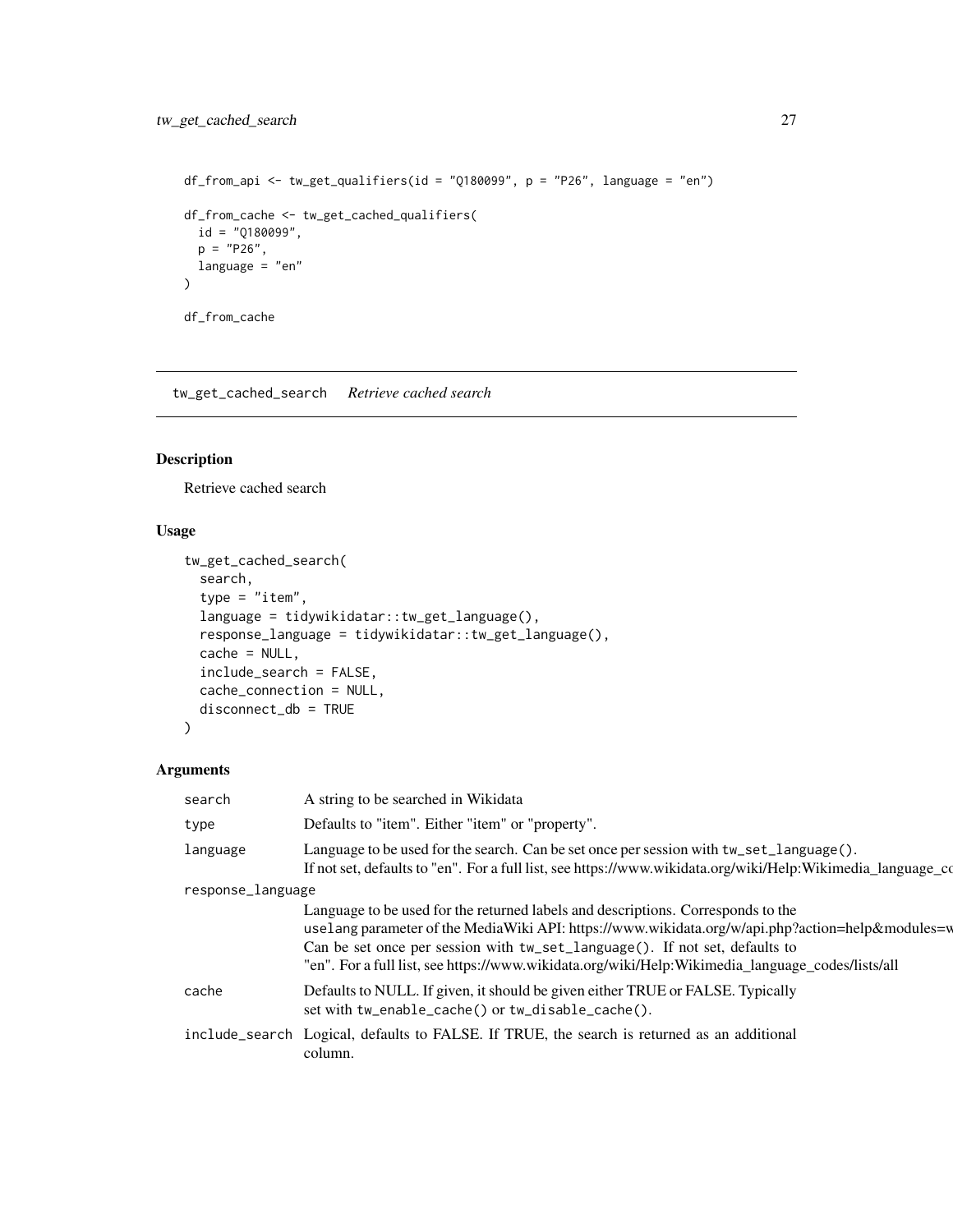<span id="page-27-0"></span>

| cache_connection |                                                                                                                   |
|------------------|-------------------------------------------------------------------------------------------------------------------|
|                  | Defaults to NULL. If NULL, and caching is enabled, tidywikidatar will use a                                       |
|                  | local sqlite database. A custom connection to other databases can be given (see<br>vignette caching for details). |
|                  | disconnect_db Defaults to TRUE. If FALSE, leaves the connection to cache open.                                    |

#### Value

If data present in cache, returns a data frame with cached data.

# Examples

```
tw_set_cache_folder(path = tempdir())
tw_enable_cache()
tw_create_cache_folder(ask = FALSE)
search_from_api <- tw_search("Sylvia Pankhurst")
search_from_api
df_from_cache <- tw_get_cached_search("Sylvia Pankhurst")
df_from_cache
```
tw\_get\_cached\_wikipedia\_category\_members

*Gets members of Wikipedia categories from local cache*

#### Description

Mostly used internally.

#### Usage

```
tw_get_cached_wikipedia_category_members(
  category,
  type = "page",
  language = tidywikidatar::tw_get_language(),
  cache = NULL,
  cache_connection = NULL,
  disconnect_db = TRUE
\lambda
```
# Arguments

category Title of a Wikipedia category page or final parts of its url. Must include "Category:", or equivalent in other languages. If given, url can be left empty, but language must be provided.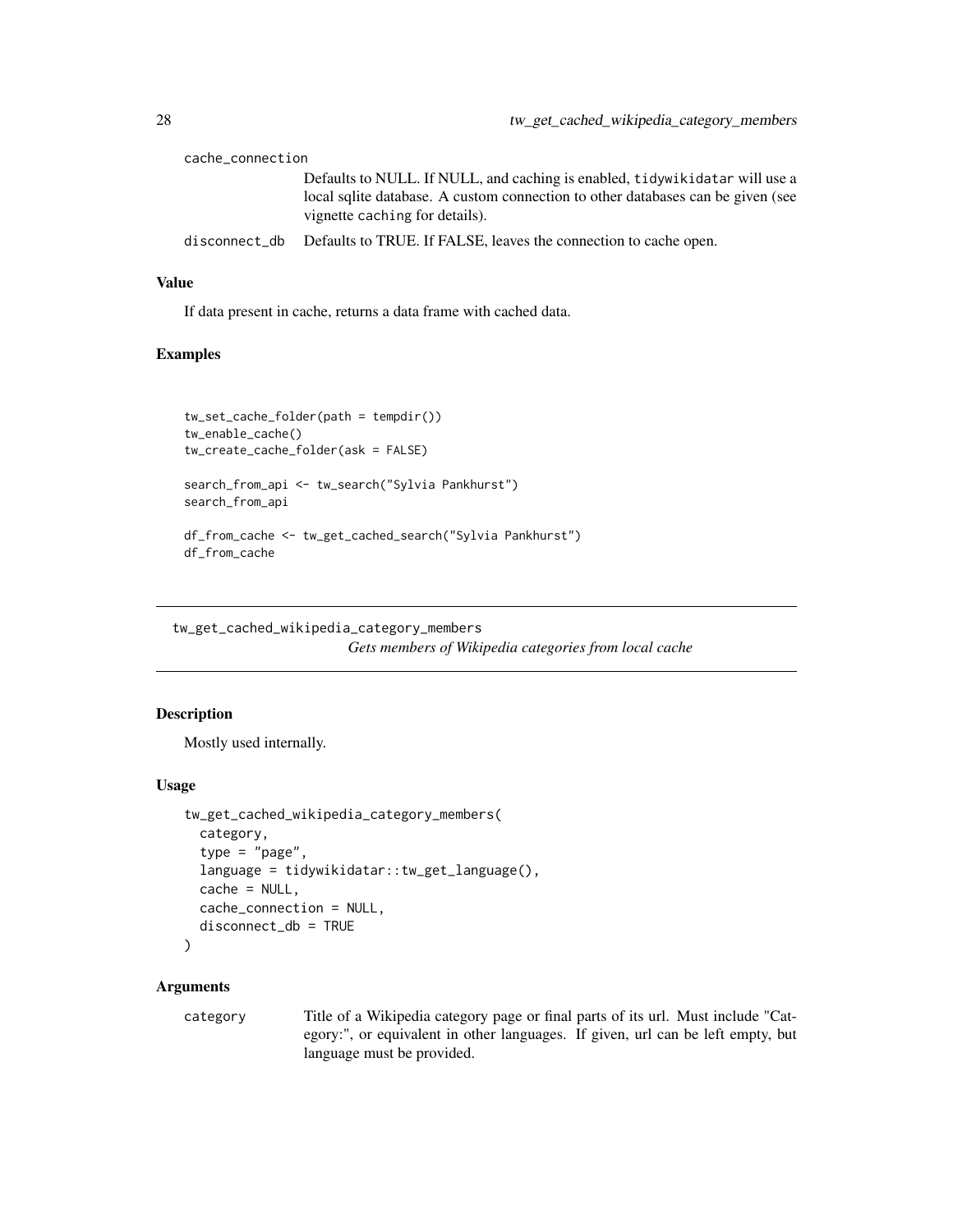<span id="page-28-0"></span>

| type             | Defaults to "page", defines which kind of members of a category are returned.<br>Valid values include "page", "file", and "subcat" (for sub-category). Corre-<br>sponds to cmtype. For details, see https://www.mediawiki.org/wiki/API:<br>Categorymembers |  |
|------------------|------------------------------------------------------------------------------------------------------------------------------------------------------------------------------------------------------------------------------------------------------------|--|
| language         | Two-letter language code used to define the Wikipedia version to use. Defaults<br>to language set with tw_set_language(); if not set, "en". If url given, this can<br>be left empty.                                                                       |  |
| cache            | Defaults to NULL. If given, it should be given either TRUE or FALSE. Typically<br>set with tw_enable_cache() or tw_disable_cache().                                                                                                                        |  |
| cache_connection |                                                                                                                                                                                                                                                            |  |
|                  | Defaults to NULL. If NULL, and caching is enabled, tidywikidatar will use a<br>local sqlite database. A custom connection to other databases can be given (see<br>vignette caching for details).                                                           |  |
| disconnect_db    | Defaults to TRUE. If FALSE, leaves the connection to cache open.                                                                                                                                                                                           |  |
|                  |                                                                                                                                                                                                                                                            |  |

#### Value

If data present in cache, returns a data frame with cached data.

# Examples

```
if (interactive()) {
  tw_set_cache_folder(path = tempdir())
  tw_enable_cache()
  tw_create_cache_folder(ask = FALSE)
  df_from_api <- tw_get_wikipedia_page_qid(category = "Margaret Mead", language = "en")
  df_from_cache <- tw_get_cached_wikipedia_category_members(
   category = "Margaret Mead",
   language = "en"
  \lambdadf_from_cache
}
```
tw\_get\_cached\_wikipedia\_page\_links *Gets links of Wikipedia pages from local cache*

# Description

Mostly used internally.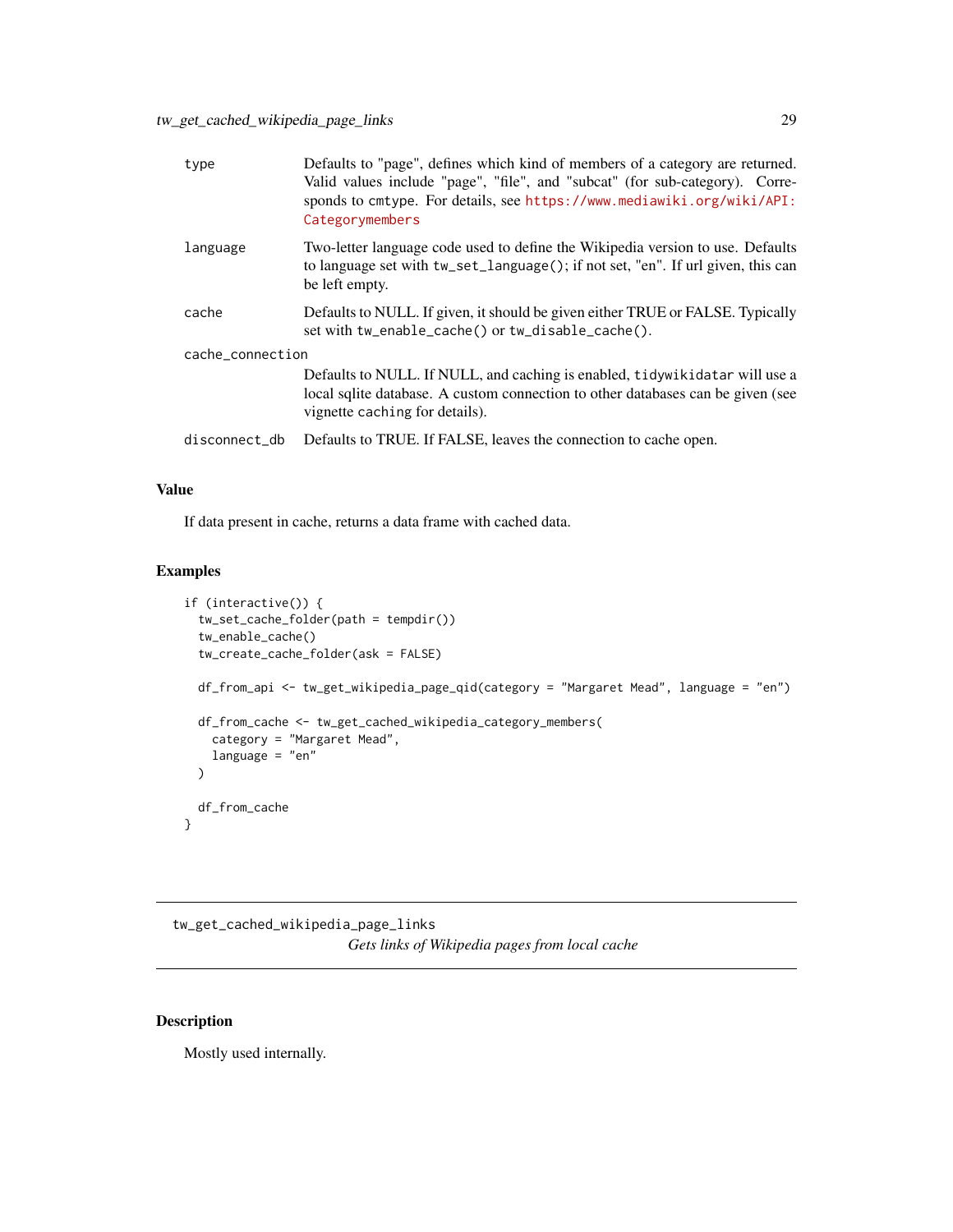# Usage

```
tw_get_cached_wikipedia_page_links(
  title,
  language = tidywikidatar::tw_get_language(),
 cache = NULL,
  cache_connection = NULL,
 disconnect_db = TRUE
)
```
# Arguments

| title            | Title of a Wikipedia page or final parts of its url. If given, url can be left empty,<br>but language must be provided.                                                                           |
|------------------|---------------------------------------------------------------------------------------------------------------------------------------------------------------------------------------------------|
| language         | Defaults to language set with tw_set_language(); if not set, "en". Use "all_available"<br>to keep all languages. For available language values, see https://www.wikidata.org/wiki/Help:Wikimedia_ |
| cache            | Defaults to NULL. If given, it should be given either TRUE or FALSE. Typically<br>set with tw_enable_cache() or tw_disable_cache().                                                               |
| cache_connection |                                                                                                                                                                                                   |
|                  | Defaults to NULL. If NULL, and caching is enabled, tidywikidatar will use a<br>local sqlite database. A custom connection to other databases can be given (see<br>vignette caching for details).  |
| disconnect_db    | Defaults to TRUE. If FALSE, leaves the connection open.                                                                                                                                           |
|                  |                                                                                                                                                                                                   |

# Value

If data present in cache, returns a data frame with cached data.

#### Examples

```
if (interactive()) {
  tw_set_cache_folder(path = tempdir())
  tw_enable_cache()
  tw_create_cache_folder(ask = FALSE)
  df_from_api <- tw_get_wikipedia_page_qid(title = "Margaret Mead", language = "en")
  df_from_cache <- tw_get_cached_wikipedia_page_links(
   title = "Margaret Mead",
   language = "en"
  \lambdadf_from_cache
}
```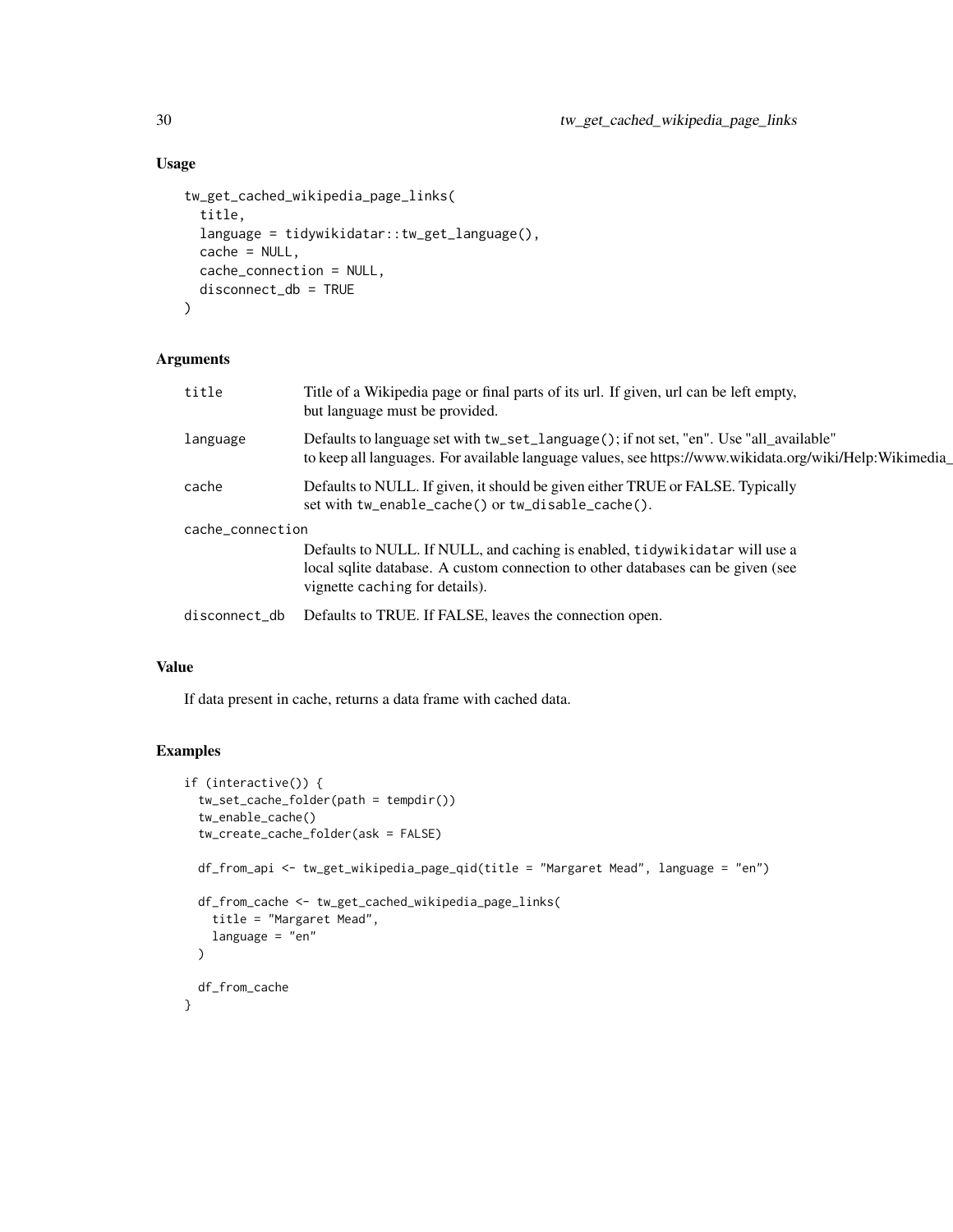<span id="page-30-0"></span>tw\_get\_cached\_wikipedia\_page\_qid *Gets id of Wikipedia pages from local cache*

#### Description

Mostly used internally.

# Usage

```
tw_get_cached_wikipedia_page_qid(
  title,
  language = tidywikidatar::tw_get_language(),
  cache = NULL,cache_connection = NULL,
  disconnect_db = TRUE
)
```
# Arguments

| title            | Title of a Wikipedia page or final parts of its url. If given, url can be left empty,<br>but language must be provided.                                                                          |
|------------------|--------------------------------------------------------------------------------------------------------------------------------------------------------------------------------------------------|
| language         | Defaults to language set with tw_set_language(); if not set, "en". Use "all_available"<br>to keep all languages. For available language values, see https://www.wikidata.org/wiki/Help:Wikimedia |
| cache            | Defaults to NULL. If given, it should be given either TRUE or FALSE. Typically<br>set with tw_enable_cache() or tw_disable_cache().                                                              |
| cache_connection |                                                                                                                                                                                                  |
|                  | Defaults to NULL. If NULL, and caching is enabled, tidywikidatar will use a                                                                                                                      |
|                  | local sqlite database. A custom connection to other databases can be given (see<br>vignette caching for details).                                                                                |
| disconnect_db    | Defaults to TRUE. If FALSE, leaves the connection open.                                                                                                                                          |
|                  |                                                                                                                                                                                                  |

# Value

If data present in cache, returns a data frame with cached data.

# Examples

```
if (interactive()) {
 tw_set_cache_folder(path = tempdir())
 tw_enable_cache()
 tw_create_cache_folder(ask = FALSE)
 df_from_api <- tw_get_wikipedia_page_qid(title = "Margaret Mead", language = "en")
 df_from_cache <- tw_get_cached_wikipedia_page_qid(
   title = "Margaret Mead",
```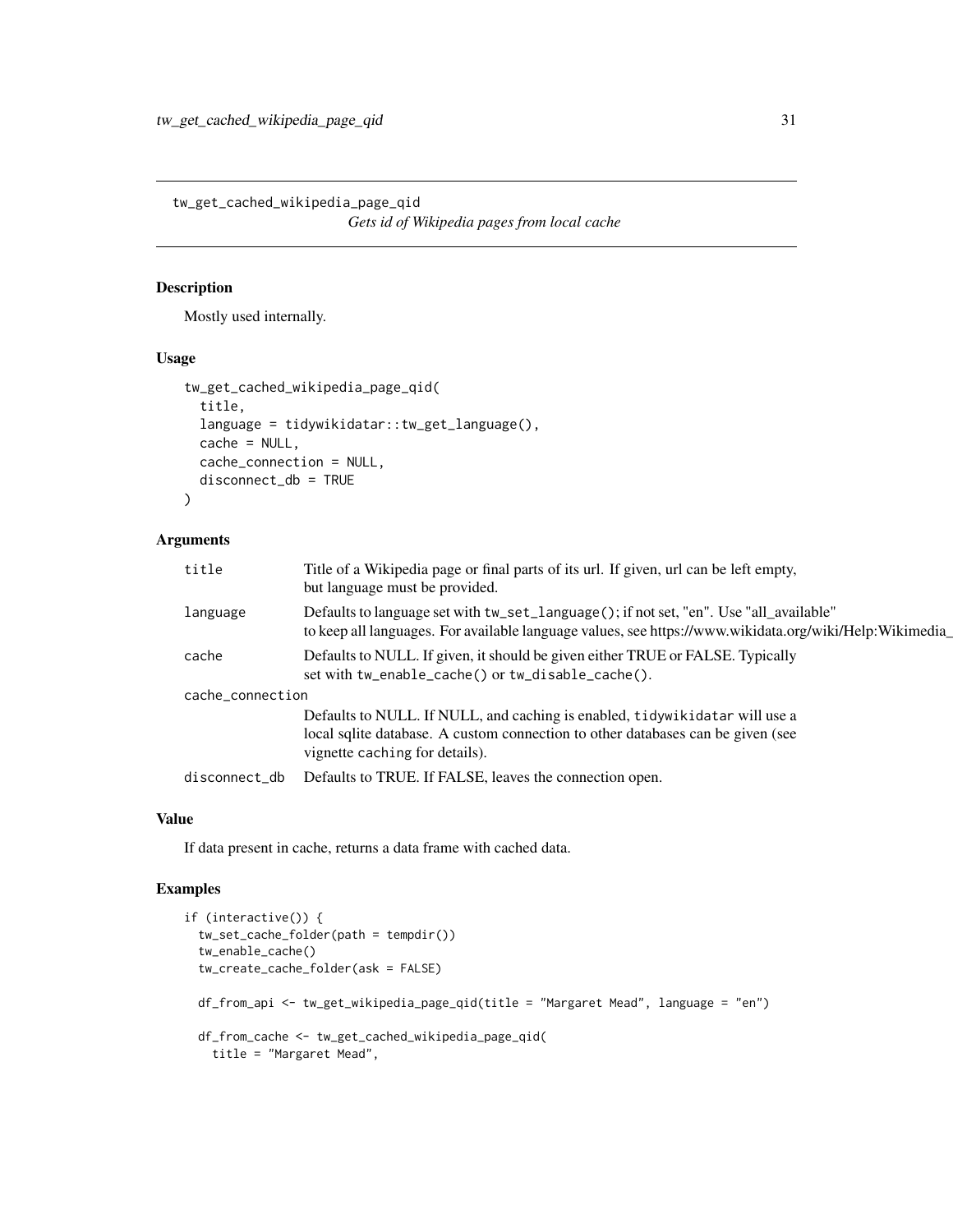```
language = "en"
  \lambdadf_from_cache
}
```
tw\_get\_cached\_wikipedia\_page\_sections *Gets sections of Wikipedia pages from local cache*

# Description

Mostly used internally.

# Usage

```
tw_get_cached_wikipedia_page_sections(
  title,
  language = tidywikidatar::tw_get_language(),
  cache = NULL,
  cache_connection = NULL,
  disconnect_db = TRUE
\mathcal{E}
```
# Arguments

| title            | Title of a Wikipedia page or final parts of its url. If given, url can be left empty,<br>but language must be provided.                                                                          |  |
|------------------|--------------------------------------------------------------------------------------------------------------------------------------------------------------------------------------------------|--|
| language         | Defaults to language set with tw_set_language(); if not set, "en". Use "all_available"<br>to keep all languages. For available language values, see https://www.wikidata.org/wiki/Help:Wikimedia |  |
| cache            | Defaults to NULL. If given, it should be given either TRUE or FALSE. Typically<br>set with tw_enable_cache() or tw_disable_cache().                                                              |  |
| cache_connection |                                                                                                                                                                                                  |  |
|                  | Defaults to NULL. If NULL, and caching is enabled, tidywikidatar will use a<br>local sqlite database. A custom connection to other databases can be given (see<br>vignette caching for details). |  |
| disconnect db    | Defaults to TRUE. If FALSE, leaves the connection open.                                                                                                                                          |  |

# Value

If data present in cache, returns a data frame with cached data.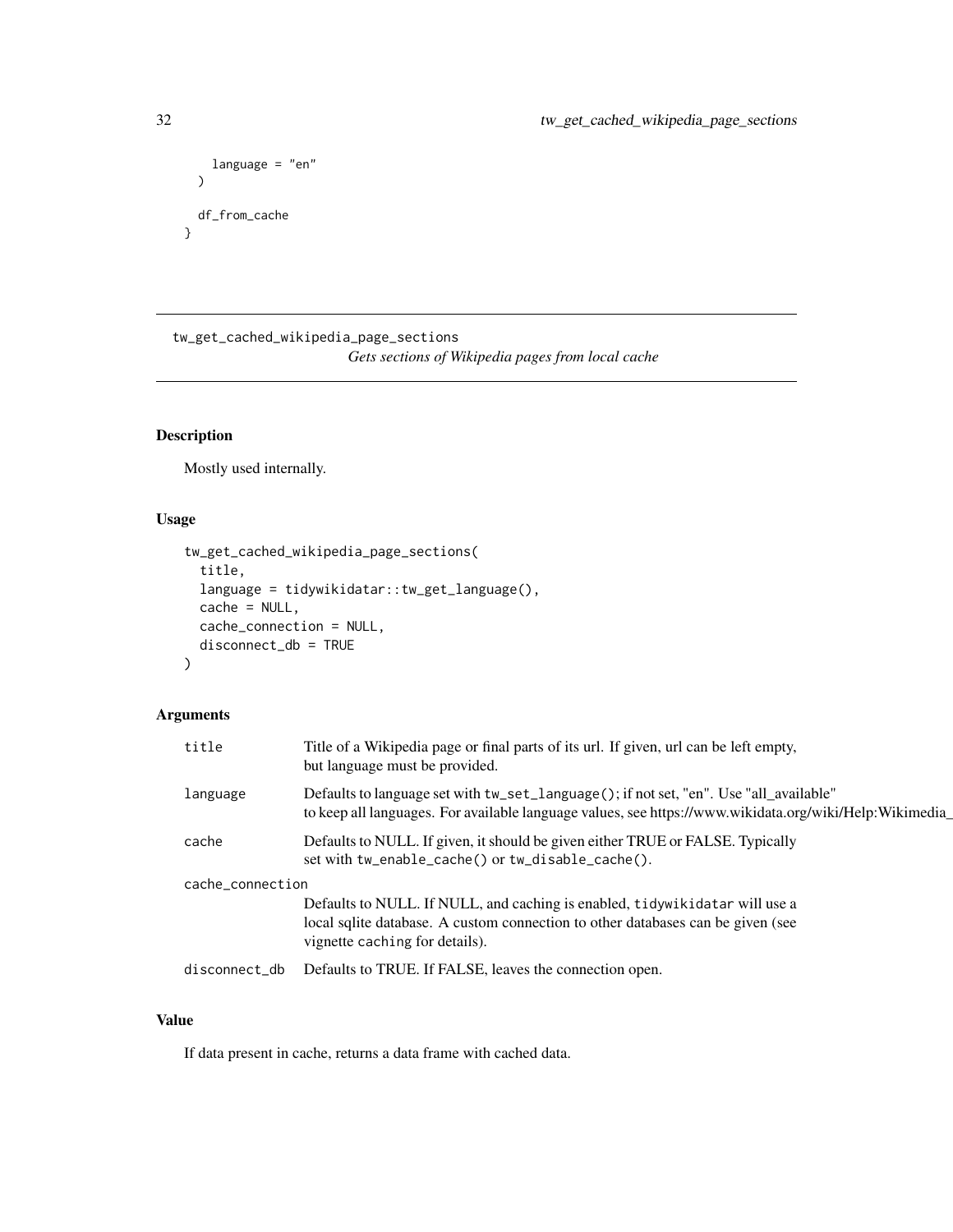# <span id="page-32-0"></span>tw\_get\_cache\_db 33

# Examples

```
if (interactive()) {
 tw_set_cache_folder(path = tempdir())
 tw_enable_cache()
 tw_create_cache_folder(ask = FALSE)
 df_from_api <- tw_get_wikipedia_page_qid(title = "Margaret Mead", language = "en")
 df_from_cache <- tw_get_cached_wikipedia_page_sections(
   title = "Margaret Mead",
   language = "en"
 )
 df_from_cache
}
```
tw\_get\_cache\_db *Get database connection settings from the environment*

#### Description

Typically set with tw\_set\_cache\_db()

#### Usage

tw\_get\_cache\_db()

# Value

A list with all database parameters as stored in environment variables.

#### Examples

tw\_get\_cache\_db()

tw\_get\_cache\_file *Gets location of cache file*

# Description

Gets location of cache file

#### Usage

tw\_get\_cache\_file(type = NULL, language = tidywikidatar::tw\_get\_language())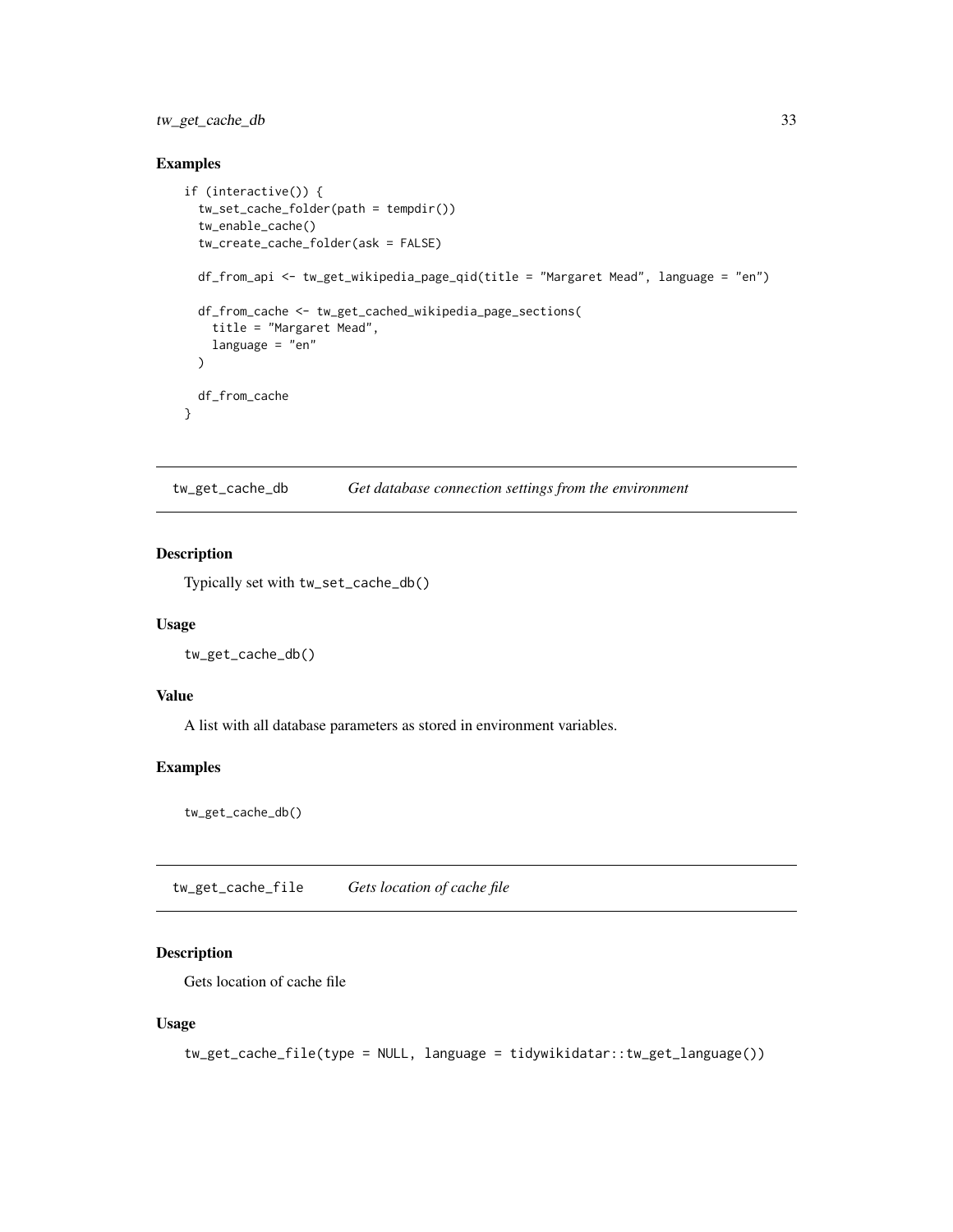<span id="page-33-0"></span>

| type     | Defaults to NULL. Deprecated. If given, type of cache file to output. Values<br>typically used by tidywikidatar in versions up to 4.2 include "item", "search",<br>and "qualifier".              |
|----------|--------------------------------------------------------------------------------------------------------------------------------------------------------------------------------------------------|
| language | Defaults to language set with tw_set_language(); if not set, "en". Use "all_available"<br>to keep all languages. For available language values, see https://www.wikidata.org/wiki/Help:Wikimedia |

# Value

A character vector of length one with location of item cache file.

# Examples

```
tw_set_cache_folder(path = tempdir())
sqlite_cache_file_location <- tw_get_cache_file() # outputs location of cache file
```
tw\_get\_cache\_table\_name

*Gets name of table inside the database*

# Description

Gets name of table inside the database

# Usage

```
tw_get_cache_table_name(
  type = "item",
  language = tidywikidatar::tw_get_language(),
  response_language = tidywikidatar::tw_get_language()
\lambda
```

| type              | Defaults to "item". Type of cache file to output. Values typically used by<br>tidywikidatar include "item", "search_item", "search_property", and "qual-<br>ifier".                                                                                |
|-------------------|----------------------------------------------------------------------------------------------------------------------------------------------------------------------------------------------------------------------------------------------------|
| language          | Defaults to language set with tw_set_language(); "en" if not set. Used to limit<br>the data to be cached. Use "all_available" to keep all data. For available values,<br>see https://www.wikidata.org/wiki/Help:Wikimedia_language_codes/lists/all |
| response_language | Defaults to language set with tw_set_language(); "en" if not set. Relevant<br>only when type is set to "search_item" or "search_property". See tw_search()<br>for details.                                                                         |
|                   |                                                                                                                                                                                                                                                    |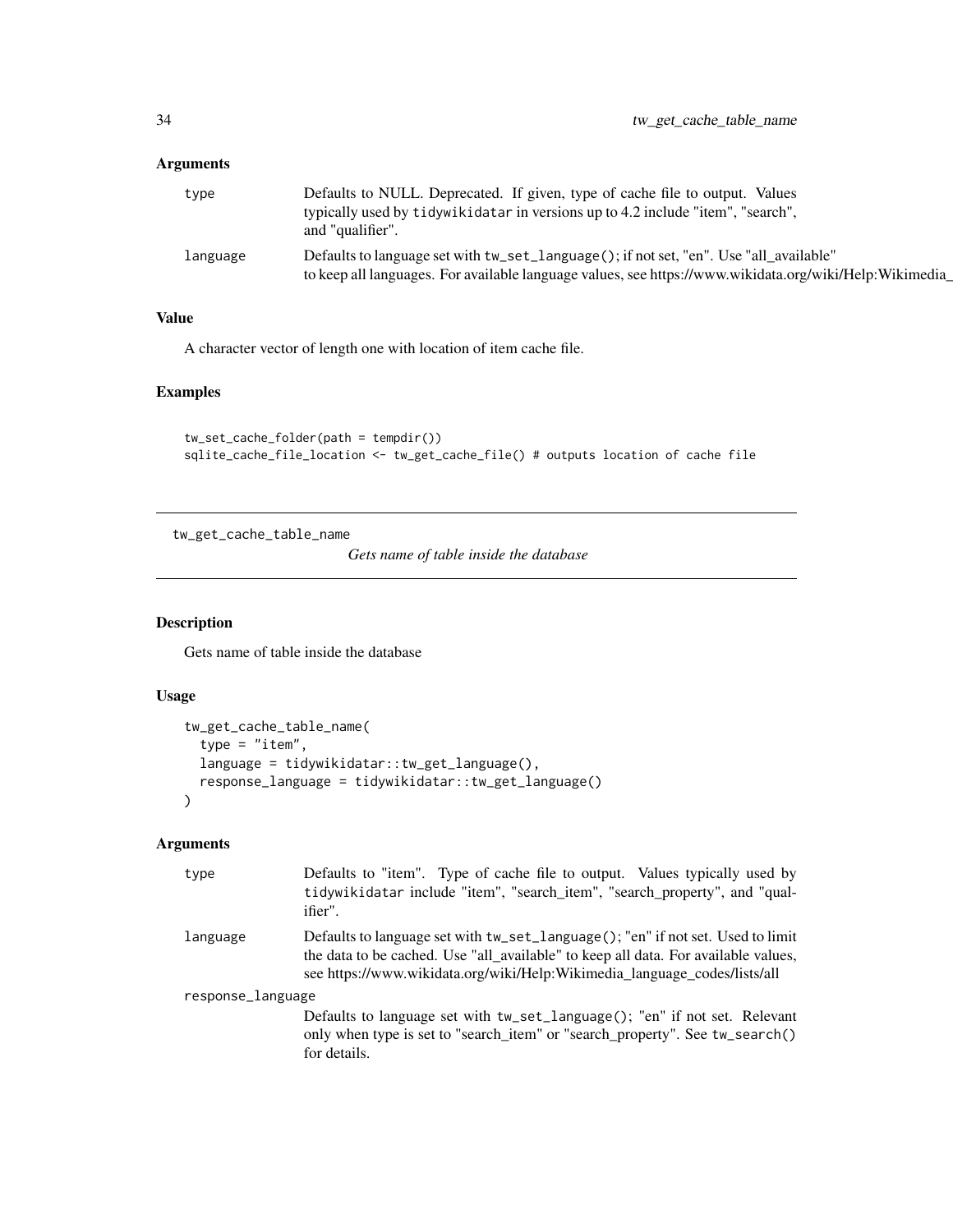# <span id="page-34-0"></span>tw\_get\_description 35

# Value

A character vector of length one with the name of the relevant table in the cache file.

#### Examples

```
# outputs name of table used in the cache database
tw_get_cache_table_name(type = "item", language = "en")
```
tw\_get\_description *Get Wikidata description in given language*

# Description

Get Wikidata description in given language

# Usage

```
tw_get_description(
  id,
  language = tidywikidatar::tw_get_language(),
  id_d f = NULL,cache = NULL,overwrite_cache = FALSE,
  cache_connection = NULL,
 disconnect_db = TRUE,
 wait = \theta\mathcal{L}
```

| id               | A character vector, must start with Q, e.g. "Q254" for Wolfgang Amadeus<br>Mozart                                                                                                                          |
|------------------|------------------------------------------------------------------------------------------------------------------------------------------------------------------------------------------------------------|
| language         | Defaults to language set with tw_set_language(); if not set, "en". Use "all_available"<br>to keep all languages. For available language values, see https://www.wikidata.org/wiki/Help:Wikimedia_          |
| id_df            | Default to NULL. If given, it should be a dataframe typically generated with<br>tw_get_(), and is used instead of calling Wikidata or using SQLite cache. Ig-<br>nored when id is of length more than one. |
| cache            | Defaults to NULL. If given, it should be given either TRUE or FALSE. Typically<br>set with tw_enable_cache() or tw_disable_cache().                                                                        |
| overwrite_cache  |                                                                                                                                                                                                            |
|                  | Logical, defaults to FALSE. If TRUE, it overwrites the table in the local sqlite<br>database. Useful if the original Wikidata object has been updated.                                                     |
| cache_connection |                                                                                                                                                                                                            |
|                  | Defaults to NULL. If NULL, and caching is enabled, tidywikidatar will use a<br>local sqlite database. A custom connection to other databases can be given (see<br>vignette caching for details).           |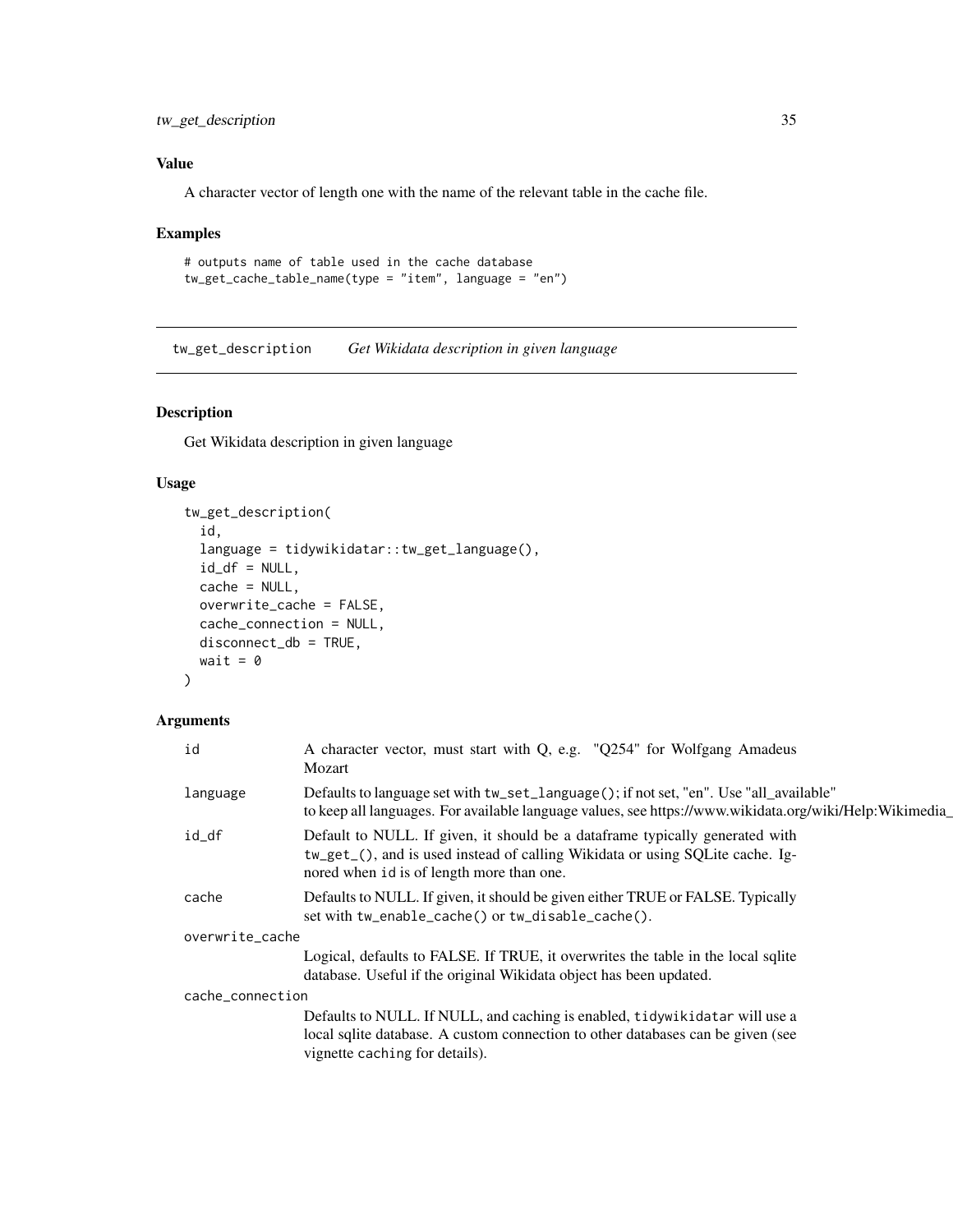<span id="page-35-0"></span>disconnect\_db Defaults to TRUE. If FALSE, leaves the connection to cache open. wait In seconds, defaults to 0. Time to wait between queries to Wikidata. If data are cached locally, wait time is not applied. If you are running many queries systematically you may want to add some waiting time between queries.

#### Value

A character vector of the same length as the vector of id given, with the Wikidata description in the requested language.

#### Examples

```
tw_get_description(
 id = c("Q180099",
    "Q228822"
 ),
 language = "en"
)
```

| tw_get_field | Gets a field such a label or description from a dataframe typically |
|--------------|---------------------------------------------------------------------|
|              | <i>generated with</i> tw_get()                                      |

# Description

Gets a field such a label or description from a dataframe typically generated with tw\_get()

#### Usage

tw\_get\_field(df, field, id, language = tidywikidatar::tw\_get\_language())

#### Arguments

| df       | A data frame typically generated with tw_get(). It should include data for the<br>id included in the dedicated parameter.                                                                         |
|----------|---------------------------------------------------------------------------------------------------------------------------------------------------------------------------------------------------|
| field    | A character vector of length one. Typically, either "label" or "description".                                                                                                                     |
| id       | A character vector, typically of Wikidata identifiers. The output will be of the<br>same length and in the same order as the identifiers provided with this parameter.                            |
| language | Defaults to language set with tw_set_language(); if not set, "en". Use "all_available"<br>to keep all languages. For available language values, see https://www.wikidata.org/wiki/Help:Wikimedia_ |

#### Value

A character vector of the same length, and with data in the same order, as id.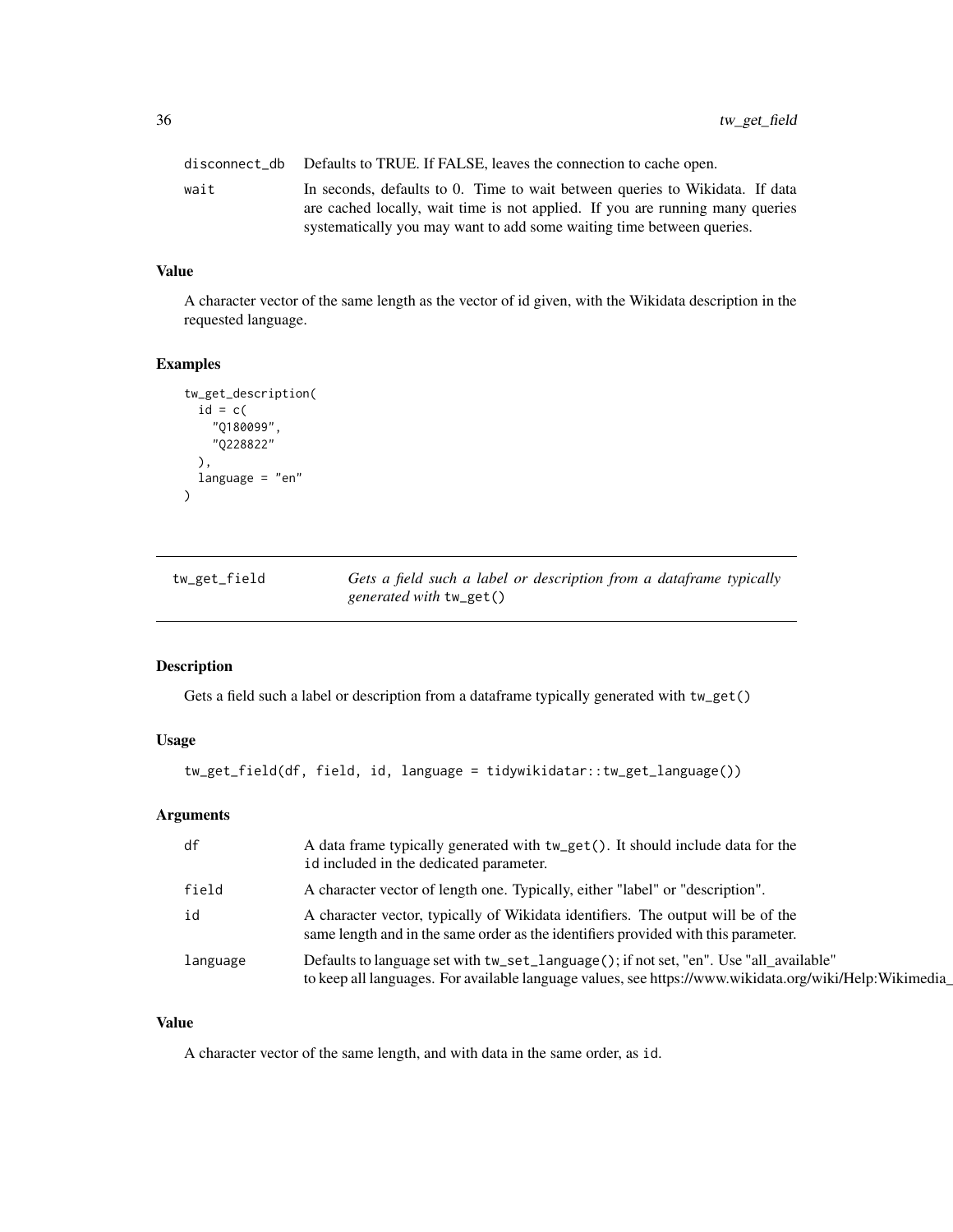tw\_get\_image 37

## Examples

```
tw_get("Q180099") %>%
  tw_get_field(field = "label", id = "Q180099")
```
# tw\_get\_image *Get image from Wikimedia Commons*

## Description

Please consult the relevant documentation for reusing content outside Wikimedia: https://commons.wikimedia.org/wiki/Com

#### Usage

```
tw_get_image(
  id,
  format = "filename",
 width = NULL,
  language = tidywikidatar::tw_get_language(),
  id_d f = NULL,cache = NULL,
 overwrite_cache = FALSE,
 cache_connection = NULL,
 disconnect_db = TRUE,
 wait = \theta)
```

| id       | A character vector of length 1, must start with Q, e.g. "Q254" for Wolfgang<br>Amadeus Mozart.                                                                                                                                                     |  |
|----------|----------------------------------------------------------------------------------------------------------------------------------------------------------------------------------------------------------------------------------------------------|--|
| format   | A character vector, defaults to 'filename'. If set to 'commons', outputs the link<br>to the Wikimedia Commons page. If set to "embed", outputs a link that can be<br>used to embed.                                                                |  |
| width    | A numeric value, defaults to NULL, relevant only if format is set to 'embed'. If<br>not given, defaults to full resolution image.                                                                                                                  |  |
| language | Needed for caching, defaults to language set with tw_set_language(); if not<br>set, "en". Use "all_available" to keep all languages. For available language val-<br>ues, see https://www.wikidata.org/wiki/Help:Wikimedia_language_codes/lists/all |  |
| id_df    | Default to NULL. If given, it should be a dataframe typically generated with<br>tw_get_(), and is used instead of calling Wikidata or using SQLite cache. Ig-<br>nored when id is of length more than one.                                         |  |
| cache    | Defaults to NULL. If given, it should be given either TRUE or FALSE. Typically<br>set with tw_enable_cache() or tw_disable_cache().                                                                                                                |  |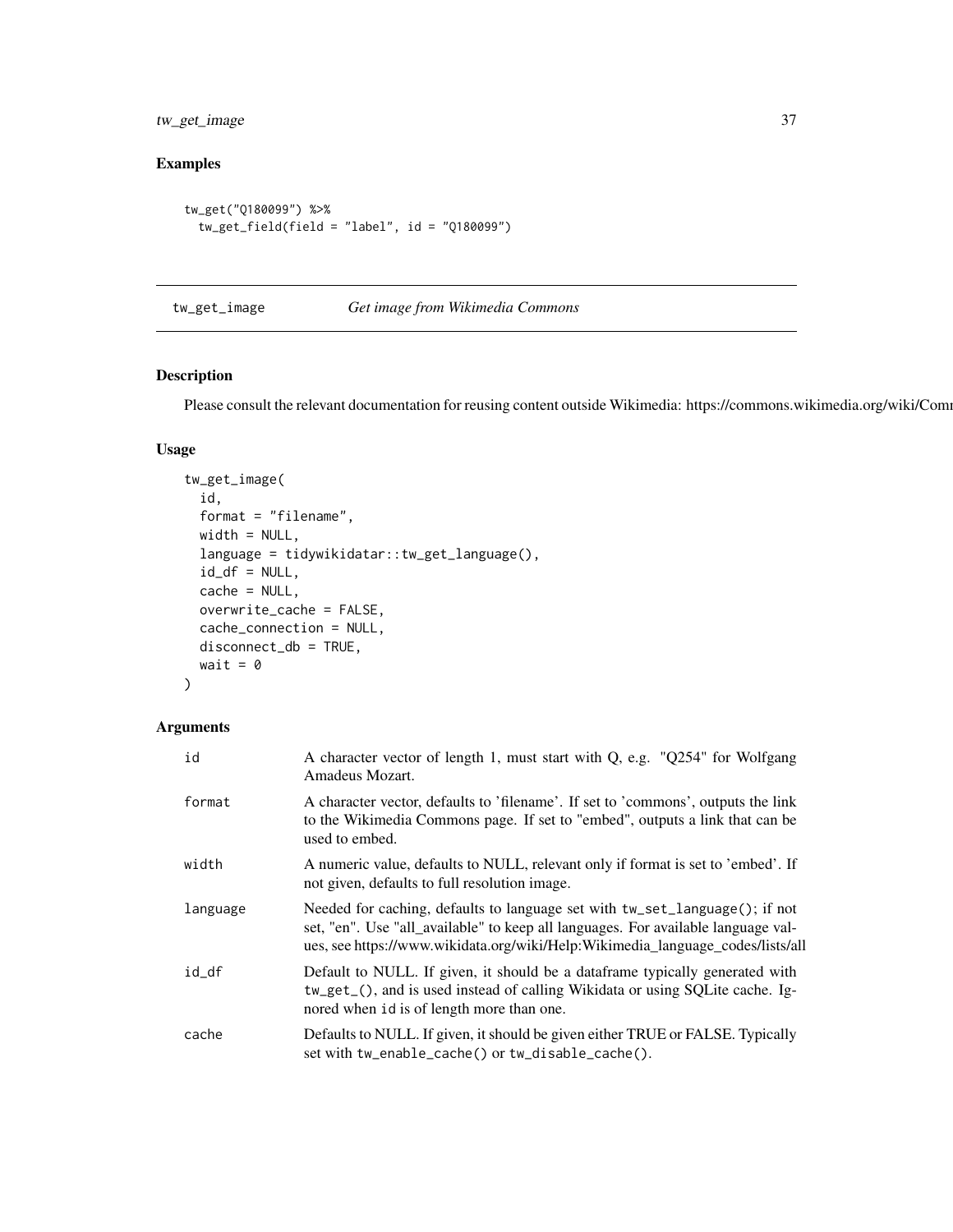| overwrite_cache                                                                  |                                                                                                                                                                                                                                        |
|----------------------------------------------------------------------------------|----------------------------------------------------------------------------------------------------------------------------------------------------------------------------------------------------------------------------------------|
| Logical, defaults to FALSE. If TRUE, it overwrites the table in the local sqlite |                                                                                                                                                                                                                                        |
| database. Useful if the original Wikidata object has been updated.               |                                                                                                                                                                                                                                        |
| cache_connection                                                                 |                                                                                                                                                                                                                                        |
|                                                                                  | Defaults to NULL. If NULL, and caching is enabled, tidywikidatar will use a<br>local sqlite database. A custom connection to other databases can be given (see<br>vignette caching for details).                                       |
| disconnect_db                                                                    | Defaults to TRUE. If FALSE, leaves the connection to cache open.                                                                                                                                                                       |
| wait                                                                             | In seconds, defaults to 0. Time to wait between queries to Wikidata. If data<br>are cached locally, wait time is not applied. If you are running many queries<br>systematically you may want to add some waiting time between queries. |

A data frame of two columns, id and image, corresponding to reference to the image in the requested format.

#### Examples

```
tw_get_image("Q180099",
 format = "filename"
)
if (interactive()) {
 tw_get_image("Q180099",
    format = "commons"
 \lambdatw_get_image("Q180099",
   format = "embed",
   width = 300
 )
}
```
tw\_get\_image\_metadata *Get metadata for images from Wikimedia Commons*

#### Description

Please consult the relevant documentation for reusing content outside Wikimedia: https://commons.wikimedia.org/wiki/Com

```
tw_get_image_metadata(
  id,
  image_filename = NULL,
  only_first = TRUE,
  language = tidywikidatar::tw_get_language(),
```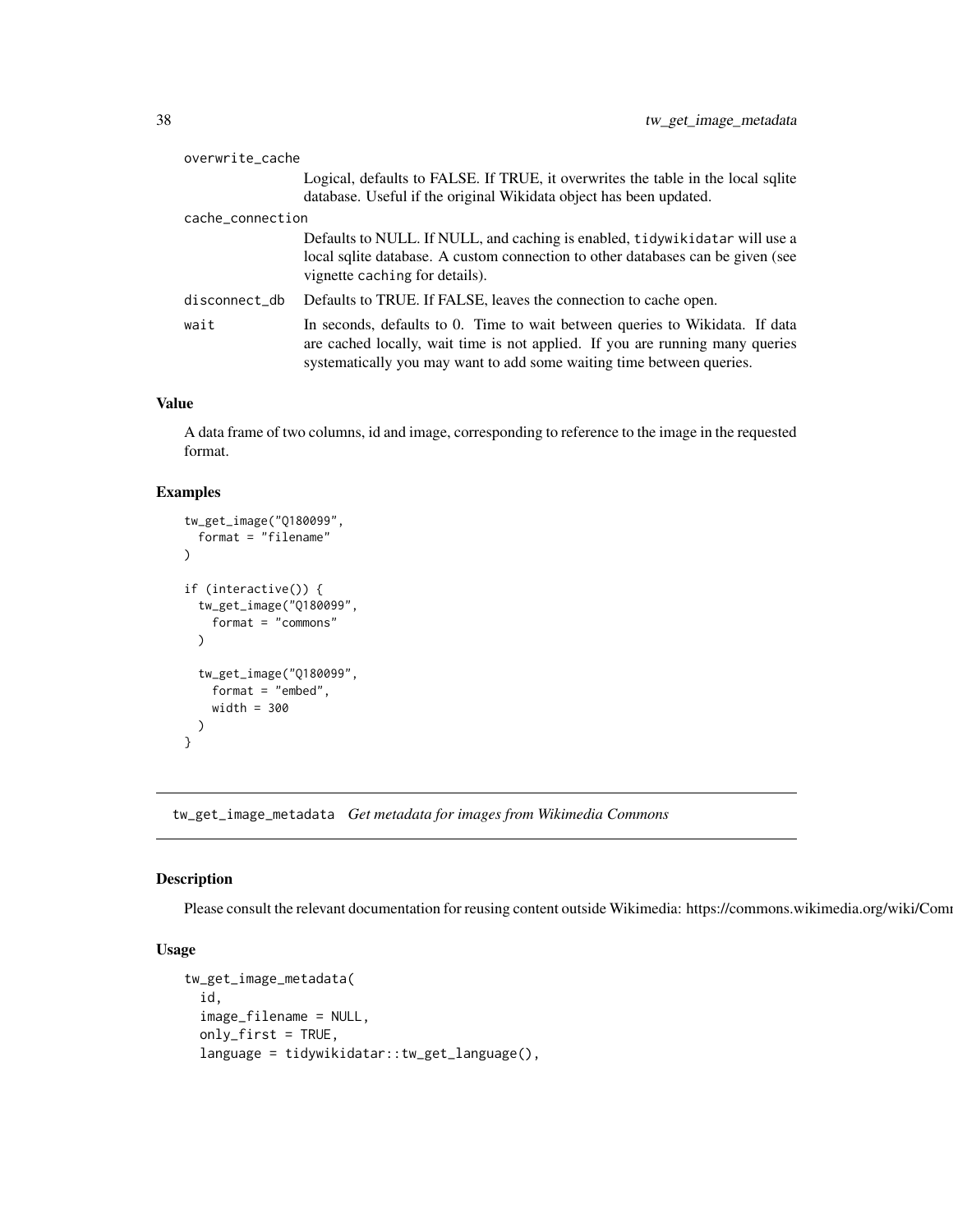```
id_d f = NULL,cache = NULL,
 overwrite_cache = FALSE,
 cache_connection = NULL,
 disconnect_db = TRUE,
 wait = 1,attempts = 5
\mathcal{L}
```

| id               | A character vector of length 1, must start with Q, e.g. "Q254" for Wolfgang<br>Amadeus Mozart.                                                                                                                                                     |  |
|------------------|----------------------------------------------------------------------------------------------------------------------------------------------------------------------------------------------------------------------------------------------------|--|
| image_filename   | Defaults to NULL. If NULL, image_filename is obtained from the Wikidata<br>id. If given, must be of the same length as id.                                                                                                                         |  |
| only_first       | Defaults to TRUE. If TRUE, returns metadata only for the first image associated<br>with a given Wikidata id. If FALSE, returns all images available.                                                                                               |  |
| language         | Needed for caching, defaults to language set with tw_set_language(); if not<br>set, "en". Use "all_available" to keep all languages. For available language val-<br>ues, see https://www.wikidata.org/wiki/Help:Wikimedia_language_codes/lists/all |  |
| id_df            | Default to NULL. If given, it should be a dataframe typically generated with<br>tw_get_(), and is used instead of calling Wikidata or using SQLite cache. Ig-<br>nored when id is of length more than one.                                         |  |
| cache            | Defaults to NULL. If given, it should be given either TRUE or FALSE. Typically<br>set with tw_enable_cache() or tw_disable_cache().                                                                                                                |  |
| overwrite_cache  |                                                                                                                                                                                                                                                    |  |
|                  | Logical, defaults to FALSE. If TRUE, it overwrites the table in the local sqlite<br>database. Useful if the original Wikidata object has been updated.                                                                                             |  |
| cache_connection |                                                                                                                                                                                                                                                    |  |
|                  | Defaults to NULL. If NULL, and caching is enabled, tidywikidatar will use a<br>local sqlite database. A custom connection to other databases can be given (see<br>vignette caching for details).                                                   |  |
| disconnect_db    | Defaults to TRUE. If FALSE, leaves the connection to cache open.                                                                                                                                                                                   |  |
| wait             | In seconds, defaults to 1. Time to wait between queries to the APIs. If data<br>are cached locally, wait time is not applied. If you are running many queries<br>systematically you may want to add some waiting time between queries.             |  |
| attempts         | Defaults to 5. Number of times it re-attempts to reach the API before failing.                                                                                                                                                                     |  |

# Value

A character vector, corresponding to reference to the image in the requested format.

```
if (interactive()) {
 tw_get_image_metadata("Q180099")
}
```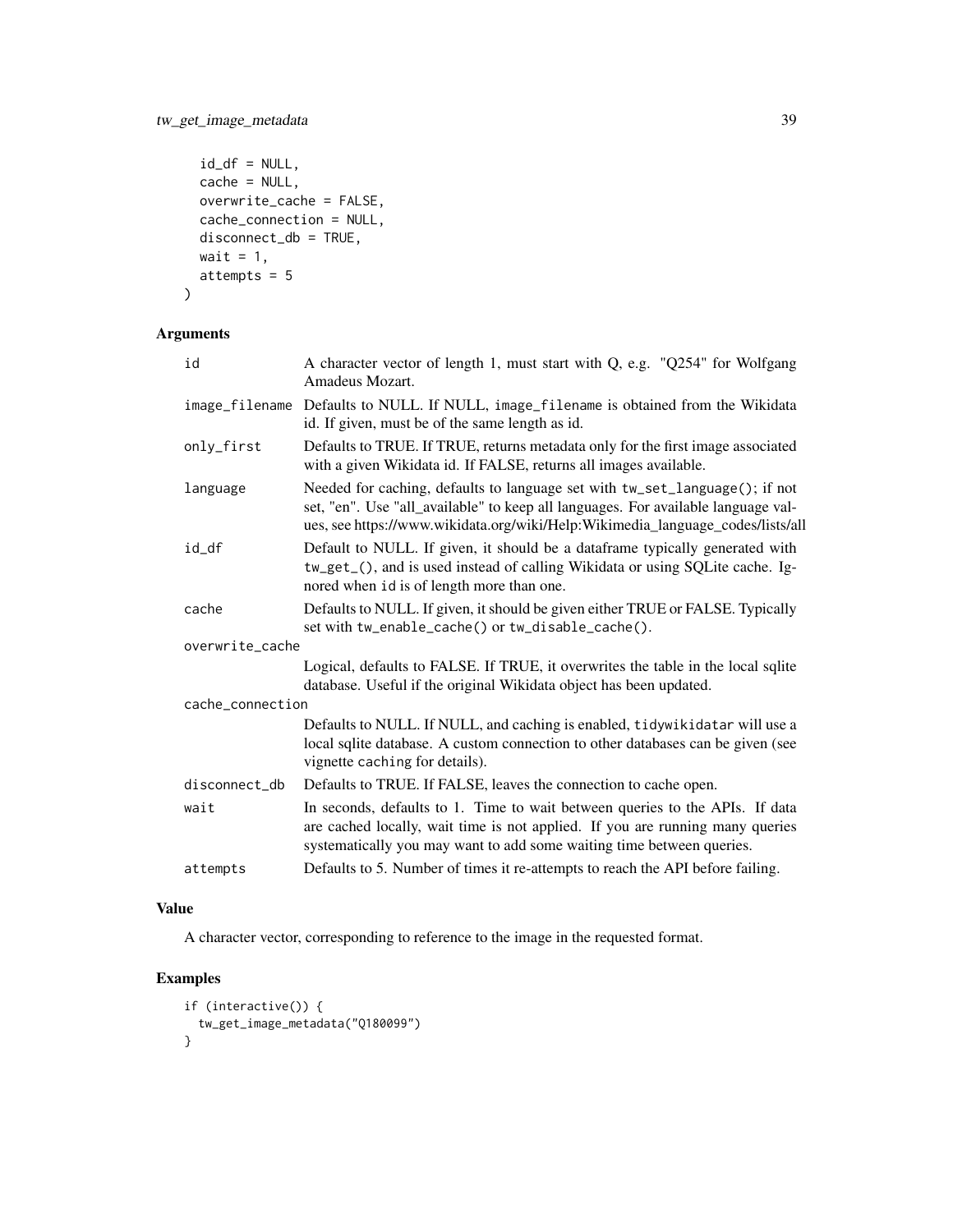```
tw_get_image_metadata_single
```
*Get metadata for images from Wikimedia Commons*

#### Description

Please consult the relevant documentation for reusing content outside Wikimedia: https://commons.wikimedia.org/wiki/Com

#### Usage

```
tw_get_image_metadata_single(
  id,
  image_filename = NULL,
 only_first = TRUE,
 language = tidywikidatar::tw_get_language(),
  id_d f = NULL,cache = NULL,
 overwrite_cache = FALSE,
 read_cache = TRUE,
  cache_connection = NULL,
 disconnect_db = TRUE,
 wait = 1,
 attempts = 5
)
```

| id              | A character vector of length 1, must start with Q, e.g. "Q254" for Wolfgang<br>Amadeus Mozart.                                                                                                                                                     |  |
|-----------------|----------------------------------------------------------------------------------------------------------------------------------------------------------------------------------------------------------------------------------------------------|--|
|                 | image_filename Defaults to NULL. If NULL, image_filename is obtained from the Wikidata<br>id. If given, must be of the same length as id.                                                                                                          |  |
| only_first      | Defaults to TRUE. If TRUE, returns metadata only for the first image associated<br>with a given Wikidata id. If FALSE, returns all images available.                                                                                               |  |
| language        | Needed for caching, defaults to language set with tw_set_language(); if not<br>set, "en". Use "all_available" to keep all languages. For available language val-<br>ues, see https://www.wikidata.org/wiki/Help:Wikimedia_language_codes/lists/all |  |
| id_df           | Default to NULL. If given, it should be a dataframe typically generated with<br>tw_get_(), and is used instead of calling Wikidata or using SQLite cache. Ig-<br>nored when id is of length more than one.                                         |  |
| cache           | Defaults to NULL. If given, it should be given either TRUE or FALSE. Typically<br>set with tw_enable_cache() or tw_disable_cache().                                                                                                                |  |
| overwrite_cache |                                                                                                                                                                                                                                                    |  |
|                 | Logical, defaults to FALSE. If TRUE, it overwrites the table in the local sqlite<br>database. Useful if the original Wikidata object has been updated.                                                                                             |  |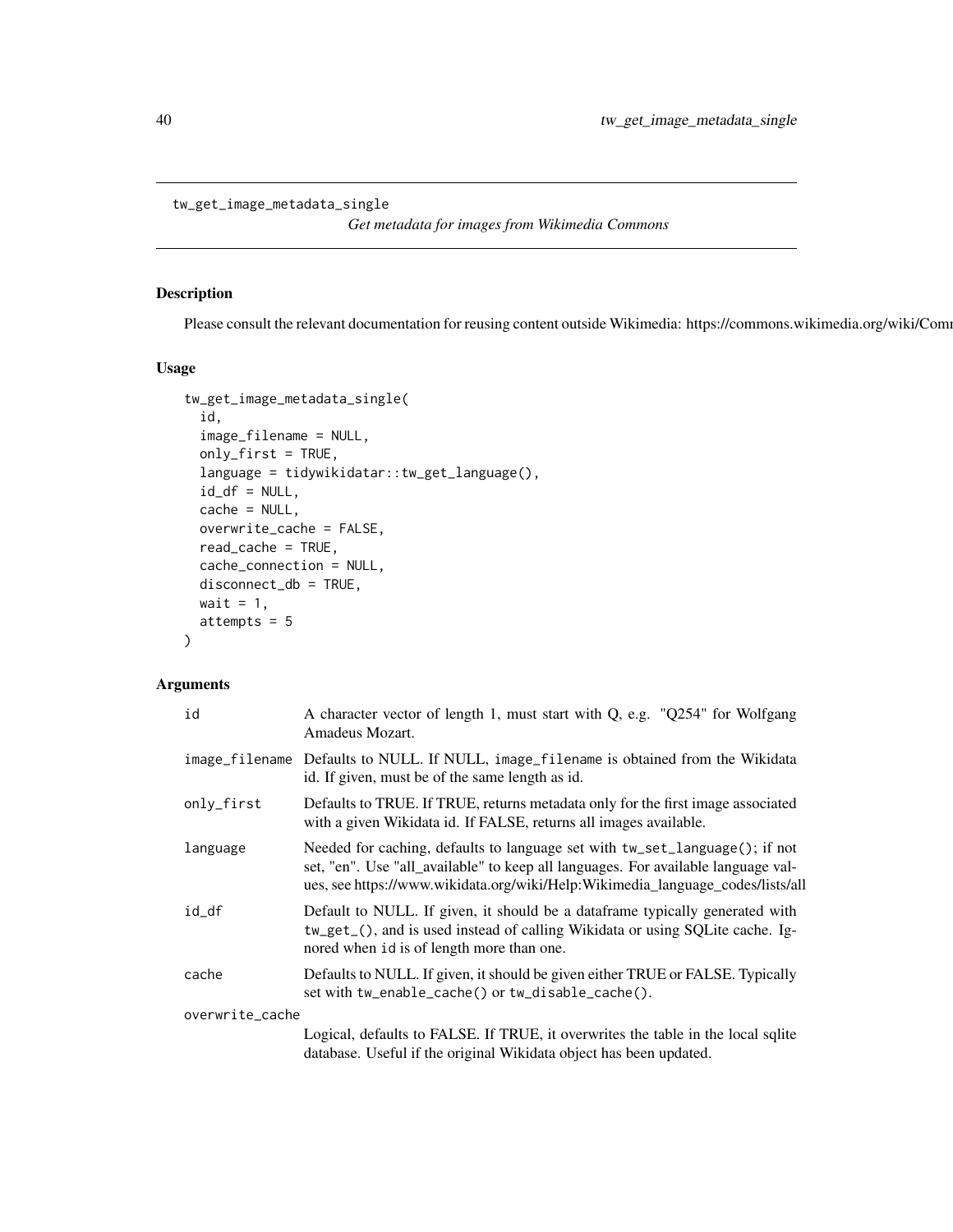| read_cache       | Logical, defaults to TRUE. Mostly used internally to prevent checking if an item<br>is in cache if it is already known that it is not in cache.                                                                                        |
|------------------|----------------------------------------------------------------------------------------------------------------------------------------------------------------------------------------------------------------------------------------|
| cache_connection |                                                                                                                                                                                                                                        |
|                  | Defaults to NULL. If NULL, and caching is enabled, tidywikidatar will use a<br>local sqlite database. A custom connection to other databases can be given (see<br>vignette caching for details).                                       |
| disconnect_db    | Defaults to TRUE. If FALSE, leaves the connection to cache open.                                                                                                                                                                       |
| wait             | In seconds, defaults to 1. Time to wait between queries to the APIs. If data<br>are cached locally, wait time is not applied. If you are running many queries<br>systematically you may want to add some waiting time between queries. |
| attempts         | Defaults to 5. Number of times it re-attempts to reach the API before failing.                                                                                                                                                         |
|                  |                                                                                                                                                                                                                                        |

A character vector, corresponding to reference to the image in the requested format.

## Examples

```
if (interactive()) {
 tw_get_image_metadata_single("Q180099")
}
```
tw\_get\_image\_same\_length

```
Get image from Wikimedia Commons
```
## Description

Please consult the relevant documentation for reusing content outside Wikimedia: https://commons.wikimedia.org/wiki/Com

```
tw_get_image_same_length(
  id,
  format = "filename",
 as_tibble = FALSE,
 only_first = TRUE,
 width = NULL,
  language = tidywikidatar::tw_get_language(),
  id_d f = NULL,cache = NULL,overwrite_cache = FALSE,
 cache_connection = NULL,
 disconnect_db = TRUE,
 wait = \theta)
```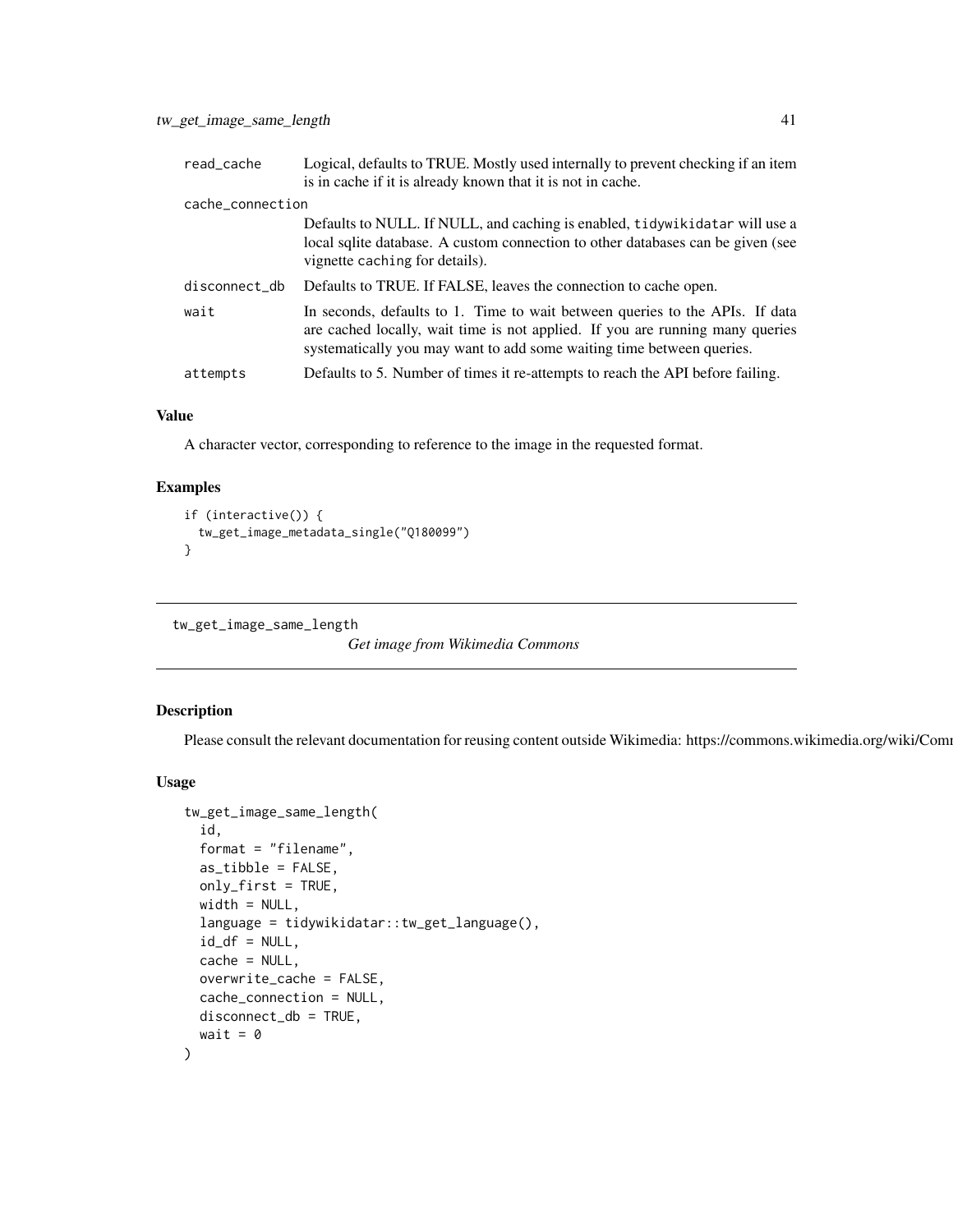| id               | A character vector of length 1, must start with Q, e.g. "Q254" for Wolfgang<br>Amadeus Mozart.                                                                                                                                                     |  |
|------------------|----------------------------------------------------------------------------------------------------------------------------------------------------------------------------------------------------------------------------------------------------|--|
| format           | A character vector, defaults to 'filename'. If set to 'commons', outputs the link<br>to the Wikimedia Commons page. If set to "embed", outputs a link that can be<br>used to embed.                                                                |  |
| as_tibble        | Defaults to FALSE. If TRUE, returns a data frame instead of a character vector.                                                                                                                                                                    |  |
| only_first       | Defaults to TRUE. If TRUE, returns only the first image associated with a given<br>Wikidata id. If FALSE, returns all images available.                                                                                                            |  |
| width            | A numeric value, defaults to NULL, relevant only if format is set to 'embed'. If<br>not given, defaults to full resolution image.                                                                                                                  |  |
| language         | Needed for caching, defaults to language set with tw_set_language(); if not<br>set, "en". Use "all_available" to keep all languages. For available language val-<br>ues, see https://www.wikidata.org/wiki/Help:Wikimedia_language_codes/lists/all |  |
| id_df            | Default to NULL. If given, it should be a dataframe typically generated with<br>tw_get_(), and is used instead of calling Wikidata or using SQLite cache. Ig-<br>nored when id is of length more than one.                                         |  |
| cache            | Defaults to NULL. If given, it should be given either TRUE or FALSE. Typically<br>set with tw_enable_cache() or tw_disable_cache().                                                                                                                |  |
| overwrite_cache  |                                                                                                                                                                                                                                                    |  |
|                  | Logical, defaults to FALSE. If TRUE, it overwrites the table in the local sqlite<br>database. Useful if the original Wikidata object has been updated.                                                                                             |  |
| cache_connection |                                                                                                                                                                                                                                                    |  |
|                  | Defaults to NULL. If NULL, and caching is enabled, tidywikidatar will use a<br>local sqlite database. A custom connection to other databases can be given (see<br>vignette caching for details).                                                   |  |
| disconnect_db    | Defaults to TRUE. If FALSE, leaves the connection to cache open.                                                                                                                                                                                   |  |
| wait             | In seconds, defaults to 0. Time to wait between queries to Wikidata. If data<br>are cached locally, wait time is not applied. If you are running many queries<br>systematically you may want to add some waiting time between queries.             |  |
|                  |                                                                                                                                                                                                                                                    |  |

#### Value

A character vector, corresponding to reference to the image in the requested format.

```
tw_get_image_same_length("Q180099",
  format = "filename"
\overline{)}if (interactive()) {
  tw_get_image_same_length("Q180099",
    format = "commons"
  \mathcal{L}
```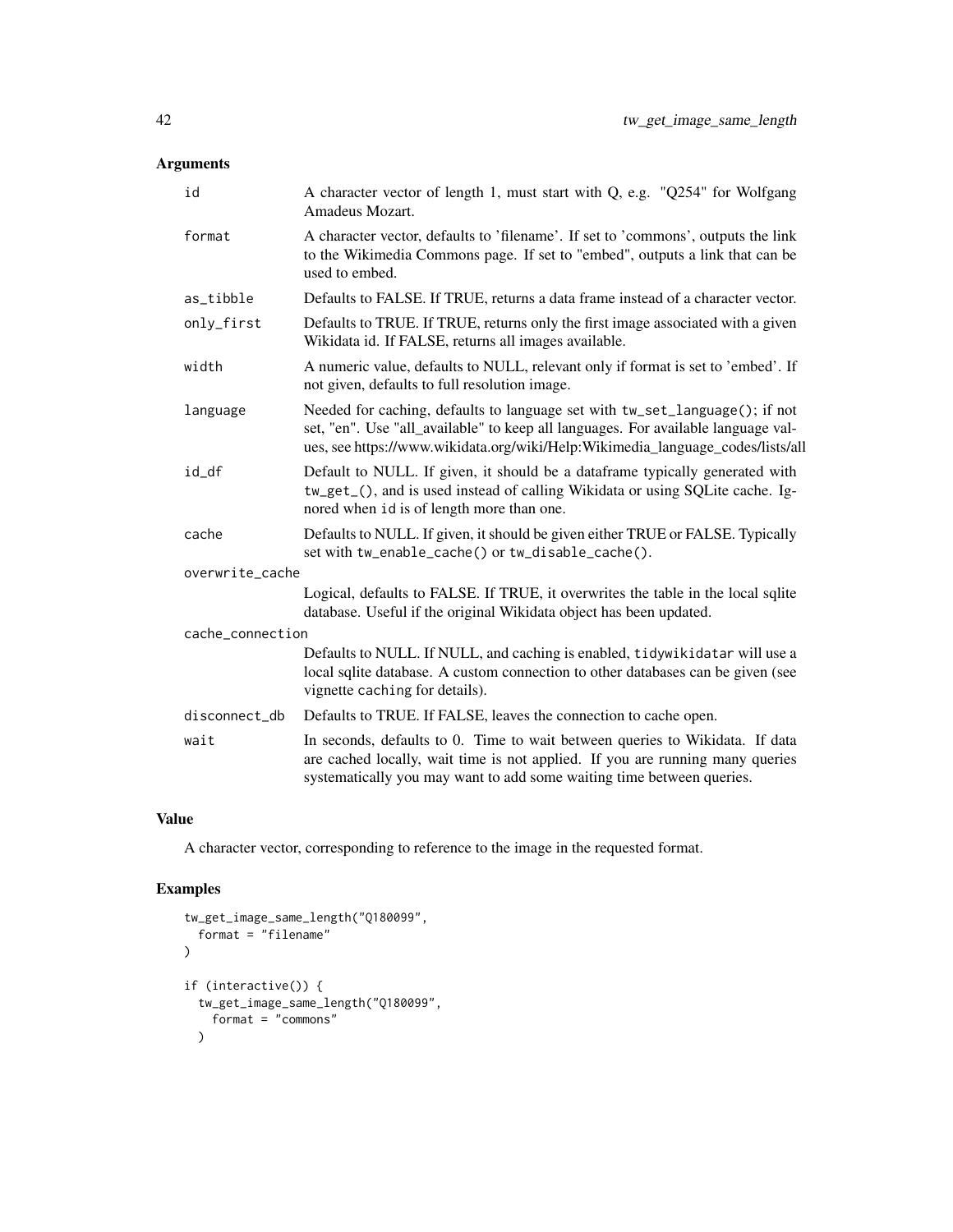```
tw_get_image_same_length("Q180099",
   format = "embed",
   width = 300
 )
}
```
tw\_get\_label *Get Wikidata label in given language*

## Description

Get Wikidata label in given language

#### Usage

```
tw_get_label(
  id,
  language = tidywikidatar::tw_get_language(),
  id_d f = NULL,cache = NULL,
  overwrite_cache = FALSE,
  cache_connection = NULL,
  disconnect_db = TRUE,
  wait = \theta\mathcal{L}
```

| id               | A character vector, must start with Q, e.g. "Q254" for Wolfgang Amadeus<br>Mozart                                                                                                                                                      |
|------------------|----------------------------------------------------------------------------------------------------------------------------------------------------------------------------------------------------------------------------------------|
| language         | Defaults to language set with tw_set_language(); if not set, "en". Use "all_available"<br>to keep all languages. For available language values, see https://www.wikidata.org/wiki/Help:Wikimedia_                                      |
| id_df            | Default to NULL. If given, it should be a dataframe typically generated with<br>tw_get_(), and is used instead of calling Wikidata or using SQLite cache. Ig-<br>nored when id is of length more than one.                             |
| cache            | Defaults to NULL. If given, it should be given either TRUE or FALSE. Typically<br>set with tw_enable_cache() or tw_disable_cache().                                                                                                    |
| overwrite_cache  |                                                                                                                                                                                                                                        |
|                  | Logical, defaults to FALSE. If TRUE, it overwrites the table in the local sqlite<br>database. Useful if the original Wikidata object has been updated.                                                                                 |
| cache_connection |                                                                                                                                                                                                                                        |
|                  | Defaults to NULL. If NULL, and caching is enabled, tidywikidatar will use a<br>local sqlite database. A custom connection to other databases can be given (see<br>vignette caching for details).                                       |
| disconnect_db    | Defaults to TRUE. If FALSE, leaves the connection to cache open.                                                                                                                                                                       |
| wait             | In seconds, defaults to 0. Time to wait between queries to Wikidata. If data<br>are cached locally, wait time is not applied. If you are running many queries<br>systematically you may want to add some waiting time between queries. |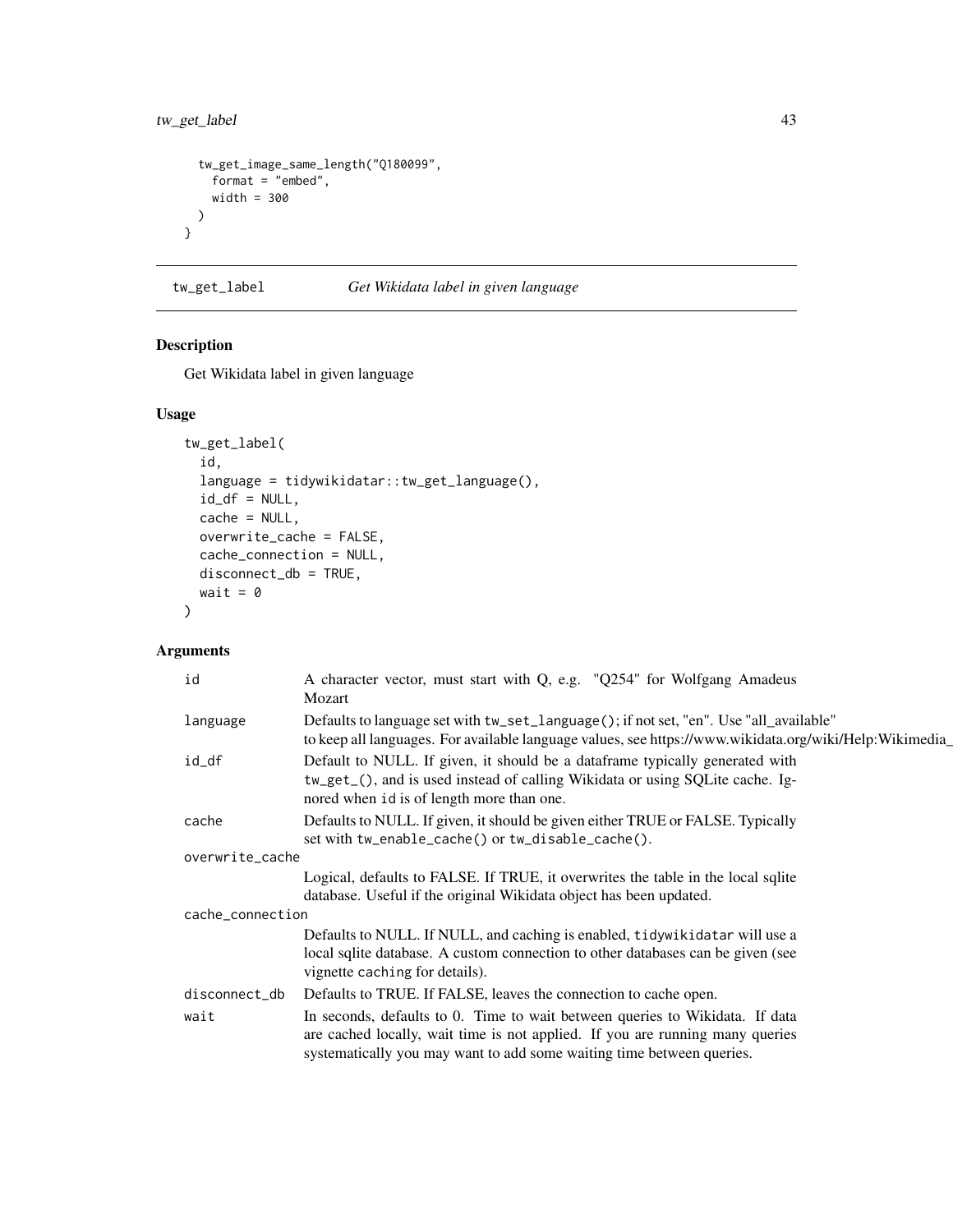A character vector of the same length as the vector of id given, with the Wikidata label in the requested language.

#### Examples

```
tw_get_label(
 id = c("Q180099",
    "Q228822"
 ),
 language = "en"
)
# If a label is not available, a NA value is returned
if (interactive()) {
 tw_get_label(
    id = c("Q64733534",
      "Q4773904",
      "Q220480"
   ),
   language = "sc")
}
```
tw\_get\_p1 *Get Wikidata property of an item as a character vector of the same length as input*

# Description

This function wraps tw\_get\_p(), but always sets only\_first and preferred to TRUE in order to give back always a character vector.

```
tw_get_p1(
  id,
 p,
  latest_start_time = FALSE,
  language = tidywikidatar::tw_get_language(),
  id_d f = NULL,cache = NULL,overwrite_cache = FALSE,
  cache_connection = NULL,
 disconnect_db = TRUE,
  wait = \theta)
```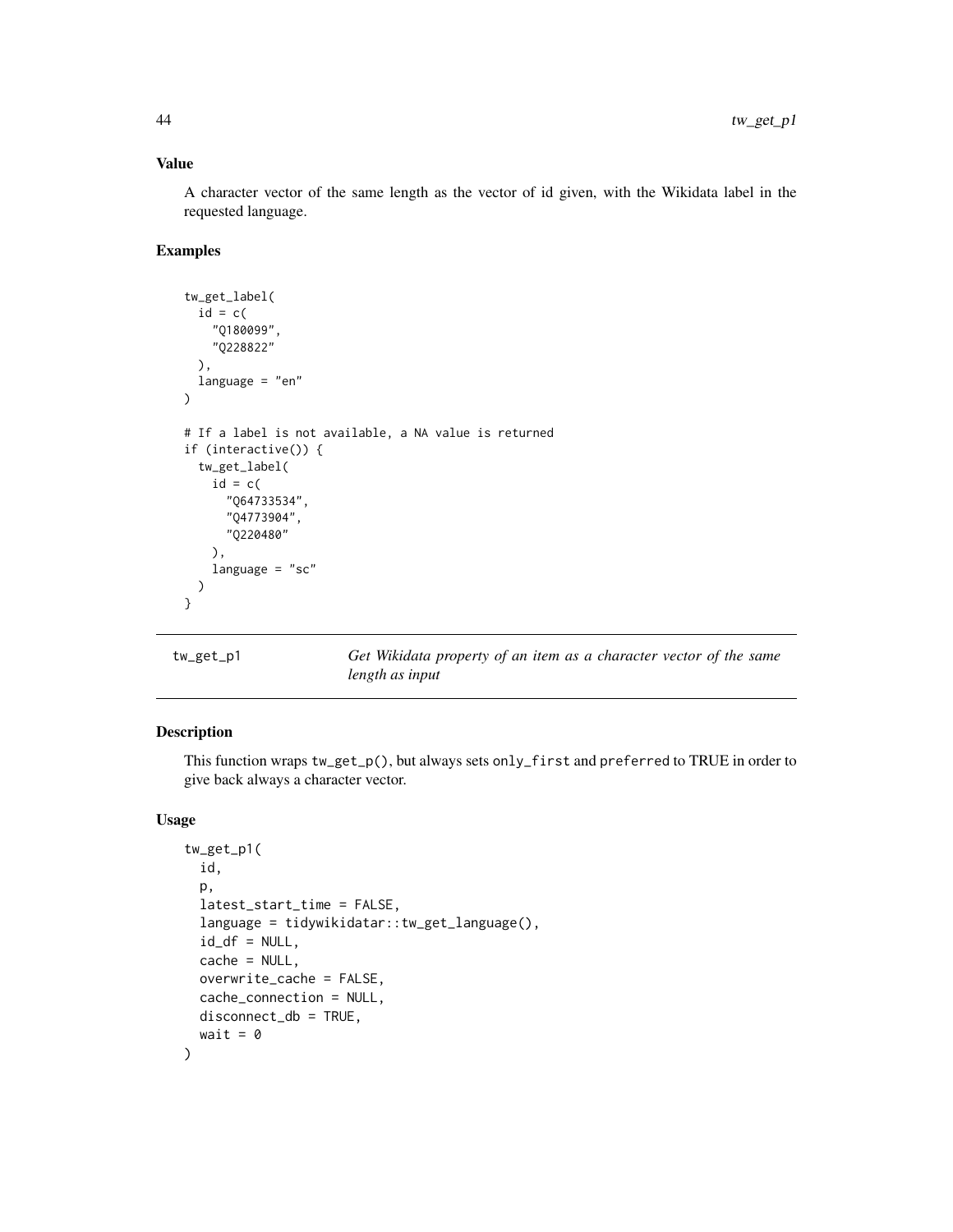| id                | A character vector, must start with Q, e.g. "Q254" for Wolfgang Amadeus<br>Mozart.                                                                                                                                                     |
|-------------------|----------------------------------------------------------------------------------------------------------------------------------------------------------------------------------------------------------------------------------------|
| p                 | A character vector, a property. Must always start with the capital letter "P", e.g.<br>"P31" for "instance of".                                                                                                                        |
| latest_start_time |                                                                                                                                                                                                                                        |
|                   | Logical, defaults to FALSE. If TRUE, returns the property that has the most<br>recent start time ("P580") as qualifier. If no such qualifier is found, then it is<br>ignored.                                                          |
| language          | Defaults to language set with tw_set_language(); if not set, "en". Use "all_available"<br>to keep all languages. For available language values, see https://www.wikidata.org/wiki/Help:Wikimedia_                                      |
| id_df             | Default to NULL. If given, it should be a dataframe typically generated with<br>tw_get_(), and is used instead of calling Wikidata or replying on cache.                                                                               |
| cache             | Defaults to NULL. If given, it should be given either TRUE or FALSE. Typically<br>set with tw_enable_cache() or tw_disable_cache().                                                                                                    |
| overwrite_cache   |                                                                                                                                                                                                                                        |
|                   | Logical, defaults to FALSE. If TRUE, it overwrites the table in the local sqlite<br>database. Useful if the original Wikidata object has been updated.                                                                                 |
| cache_connection  |                                                                                                                                                                                                                                        |
|                   | Defaults to NULL. If NULL, and caching is enabled, tidywikidatar will use a<br>local sqlite database. A custom connection to other databases can be given (see<br>vignette caching for details).                                       |
| disconnect_db     | Defaults to TRUE. If FALSE, leaves the connection to cache open.                                                                                                                                                                       |
| wait              | In seconds, defaults to 0. Time to wait between queries to Wikidata. If data<br>are cached locally, wait time is not applied. If you are running many queries<br>systematically you may want to add some waiting time between queries. |
|                   |                                                                                                                                                                                                                                        |

# Value

A character vector of the same length as the input.

# Examples

```
tw_get_p1(id = "Q180099", "P26")
```
tw\_get\_property *Get Wikidata property of one or more items as a tidy data frame*

# Description

Get Wikidata property of one or more items as a tidy data frame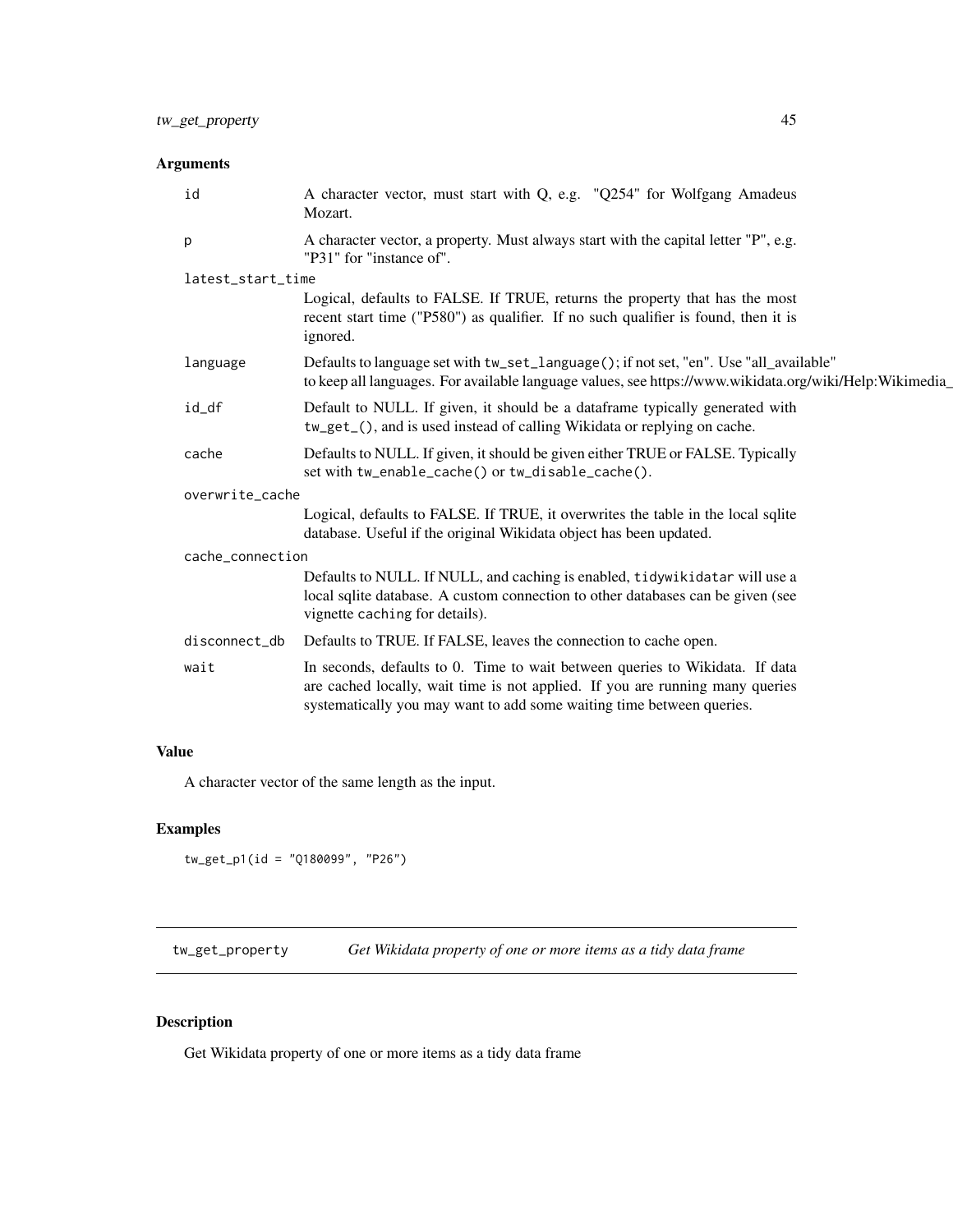# Usage

```
tw_get_property(
  id,
 p,
  language = tidywikidatar::tw_get_language(),
 id_d f = NULL,cache = NULL,
 overwrite_cache = FALSE,
  cache_connection = NULL,
 disconnect_db = TRUE,
 wait = \theta\mathcal{L}
```
## Arguments

| id               | A character vector, must start with Q, e.g. "Q254" for Wolfgang Amadeus<br>Mozart.                                                                                                                                                     |
|------------------|----------------------------------------------------------------------------------------------------------------------------------------------------------------------------------------------------------------------------------------|
| p                | A character vector, a property. Must always start with the capital letter "P", e.g.<br>"P31" for "instance of".                                                                                                                        |
| language         | Defaults to language set with tw_set_language(); if not set, "en". Use "all_available"<br>to keep all languages. For available language values, see https://www.wikidata.org/wiki/Help:Wikimedia_                                      |
| id_df            | Default to NULL. If given, it should be a dataframe typically generated with<br>tw_get_(), and is used instead of calling Wikidata or using SQLite cache. Ig-<br>nored when id is of length more than one.                             |
| cache            | Defaults to NULL. If given, it should be given either TRUE or FALSE. Typically<br>set with tw_enable_cache() or tw_disable_cache().                                                                                                    |
| overwrite_cache  |                                                                                                                                                                                                                                        |
|                  | Logical, defaults to FALSE. If TRUE, it overwrites the table in the local sqlite<br>database. Useful if the original Wikidata object has been updated.                                                                                 |
| cache_connection |                                                                                                                                                                                                                                        |
|                  | Defaults to NULL. If NULL, and caching is enabled, tidywikidatar will use a<br>local sqlite database. A custom connection to other databases can be given (see<br>vignette caching for details).                                       |
| disconnect_db    | Defaults to TRUE. If FALSE, leaves the connection to cache open.                                                                                                                                                                       |
| wait             | In seconds, defaults to 0. Time to wait between queries to Wikidata. If data<br>are cached locally, wait time is not applied. If you are running many queries<br>systematically you may want to add some waiting time between queries. |

#### Value

A tibble, corresponding to the value for the given property. A tibble of zero rows if no relevant property found.

```
# Who were the doctoral advisors - P184 - of Margaret Mead - Q180099?
advisors \leq tw_get_property(id = "Q180099", p = "P184")
```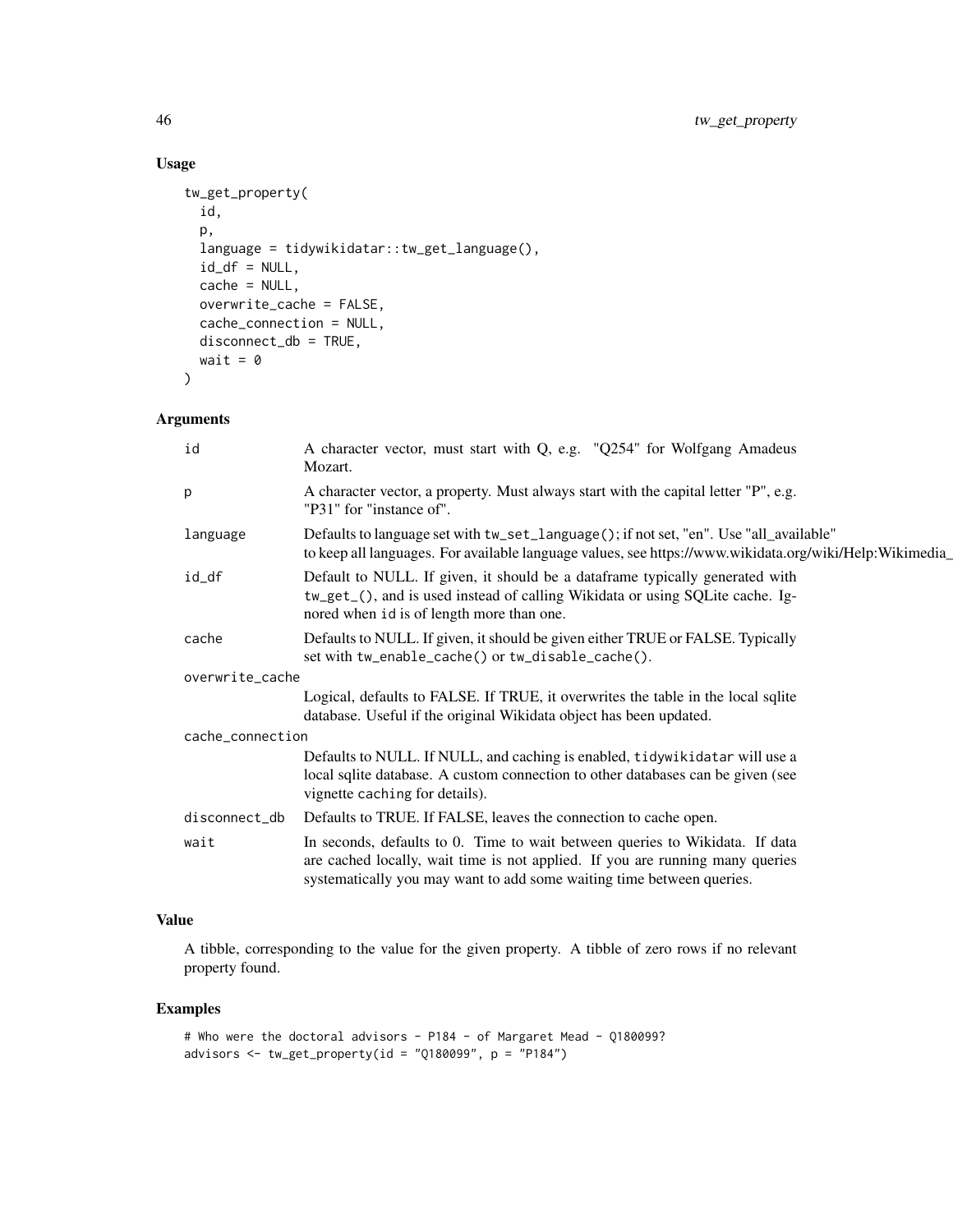```
advisors
# tw_get_label(advisors)
# It is also possible to get one property for many id
if (interactive()) {
 tw_get_property(
   id = c("Q180099",
      "Q228822"
   ),
   p = "P31"\lambda# Or many properties for a single id
 tw_get_property(
   id = "Q180099",p = c("P21", "P31"))
}
```
tw\_get\_property\_description

*Get description of a Wikidata property in a given language*

#### Description

Get description of a Wikidata property in a given language

#### Usage

```
tw_get_property_description(
  property,
  language = tidywikidatar::tw_get_language(),
  cache = NULL,
  overwrite_cache = FALSE,
  cache_connection = NULL,
 disconnect_db = TRUE,
  wait = \theta\lambda
```

| property | A character vector of length 1, must start with P, e.g. "P31".                                         |
|----------|--------------------------------------------------------------------------------------------------------|
| language | Defaults to language set with tw_set_language(); if not set, "en". Use "all_available"                 |
|          | to keep all languages. For available language values, see https://www.wikidata.org/wiki/Help:Wikimedia |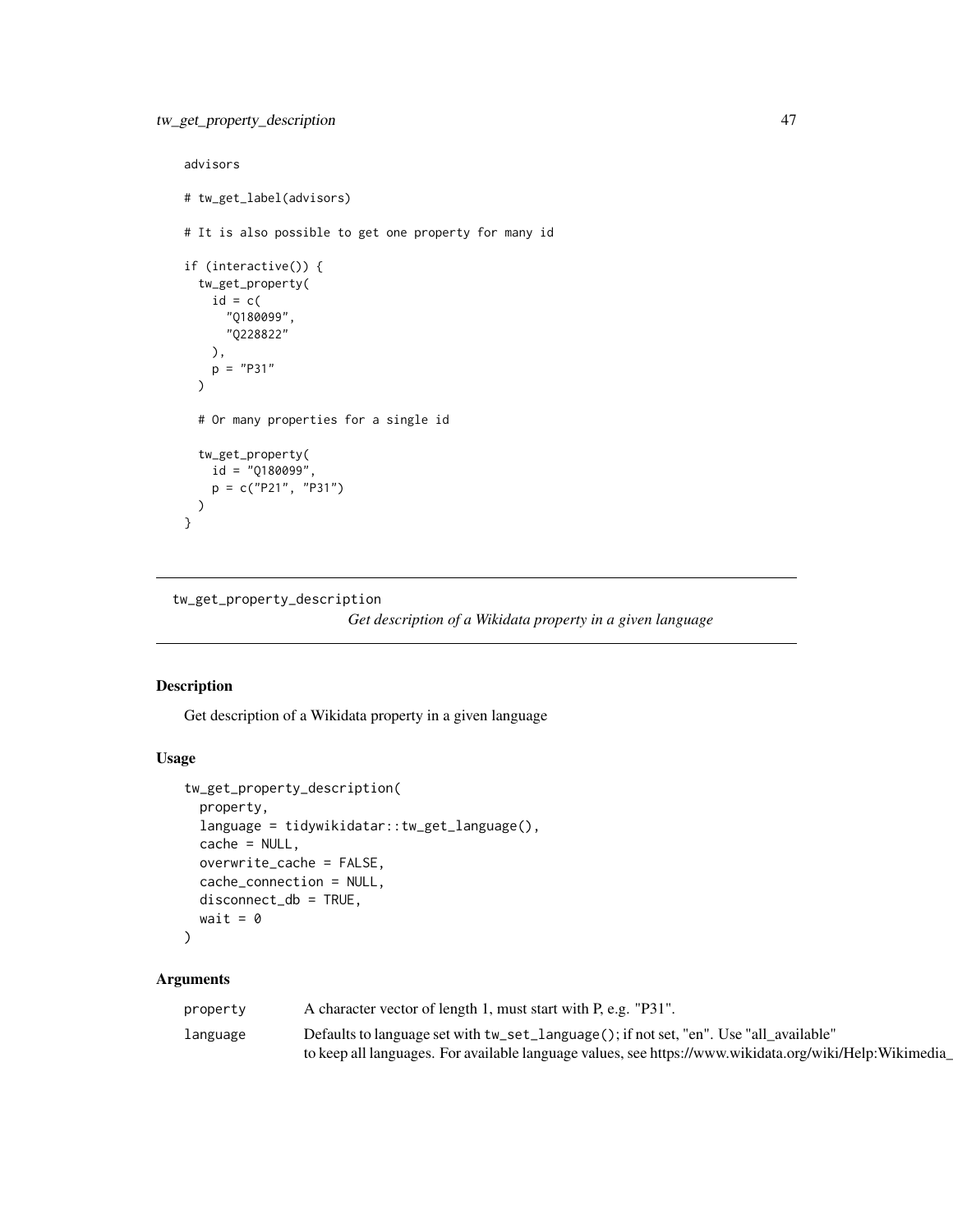| cache            | Defaults to NULL. If given, it should be given either TRUE or FALSE. Typically<br>set with tw_enable_cache() or tw_disable_cache().                                                                                                    |
|------------------|----------------------------------------------------------------------------------------------------------------------------------------------------------------------------------------------------------------------------------------|
| overwrite_cache  |                                                                                                                                                                                                                                        |
|                  | Logical, defaults to FALSE. If TRUE, it overwrites the table in the local sqlite<br>database. Useful if the original Wikidata object has been updated.                                                                                 |
| cache_connection |                                                                                                                                                                                                                                        |
|                  | Defaults to NULL. If NULL, and caching is enabled, tidywikidatar will use a<br>local sqlite database. A custom connection to other databases can be given (see<br>vignette caching for details).                                       |
| disconnect_db    | Defaults to TRUE. If FALSE, leaves the connection to cache open.                                                                                                                                                                       |
| wait             | In seconds, defaults to 0. Time to wait between queries to Wikidata. If data<br>are cached locally, wait time is not applied. If you are running many queries<br>systematically you may want to add some waiting time between queries. |

A character vector of length 1, with the Wikidata label in the requested language.

# Examples

tw\_get\_property\_description(property = "P31")

tw\_get\_property\_label *Get label of a Wikidata property in a given language*

## Description

Get label of a Wikidata property in a given language

```
tw_get_property_label(
 property,
 language = tidywikidatar::tw_get_language(),
 cache = NULL,
 overwrite_cache = FALSE,
 cache_connection = NULL,
 disconnect_db = TRUE,
 wait = \theta)
```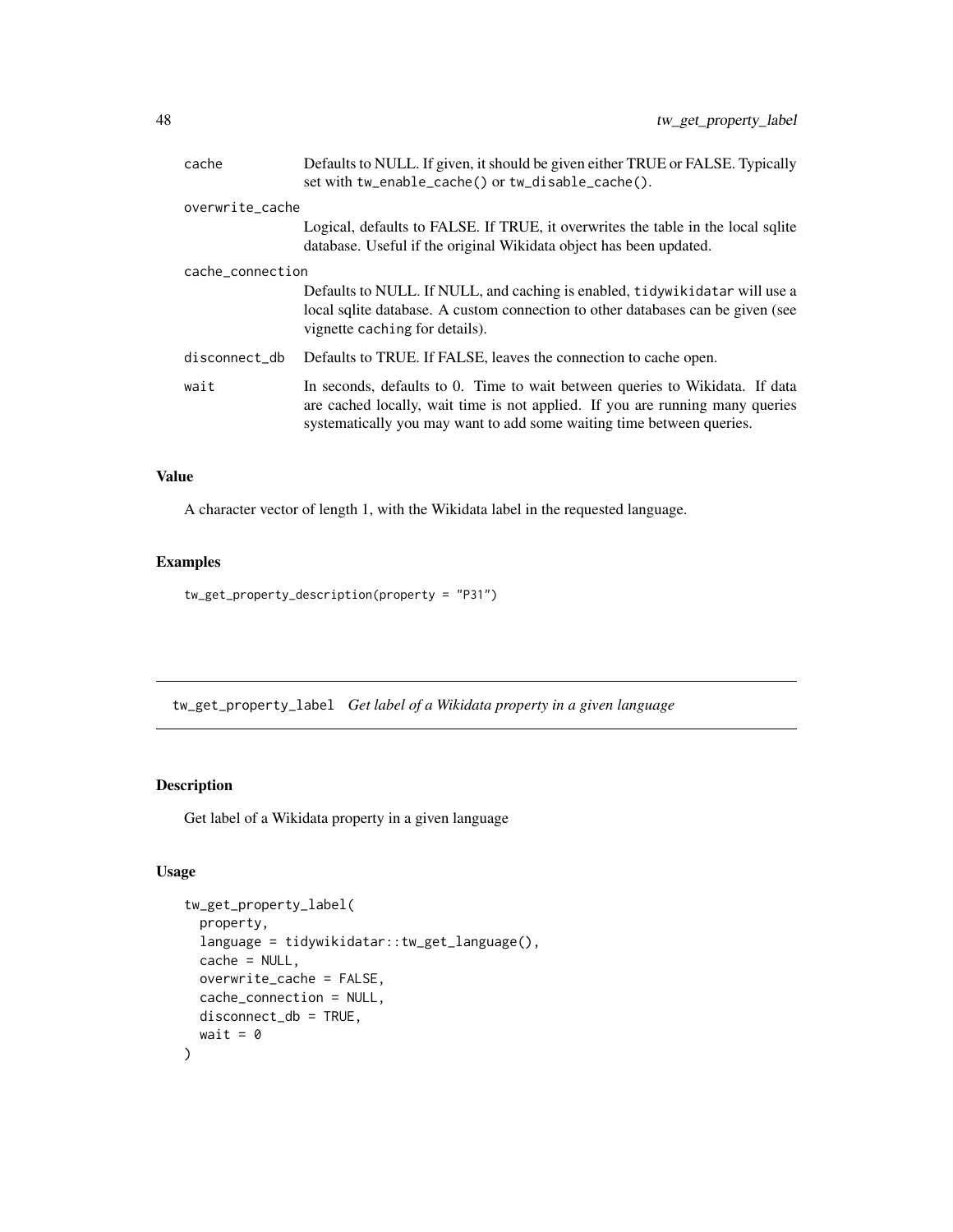| property         | A character vector. Each element must start with P, e.g. "P31".                                                                                                                                                                        |  |
|------------------|----------------------------------------------------------------------------------------------------------------------------------------------------------------------------------------------------------------------------------------|--|
| language         | Defaults to language set with tw_set_language(); if not set, "en". Use "all_available"<br>to keep all languages. For available language values, see https://www.wikidata.org/wiki/Help:Wikimedia                                       |  |
| cache            | Defaults to NULL. If given, it should be given either TRUE or FALSE. Typically<br>set with tw_enable_cache() or tw_disable_cache().                                                                                                    |  |
| overwrite_cache  |                                                                                                                                                                                                                                        |  |
|                  | Logical, defaults to FALSE. If TRUE, it overwrites the table in the local sqlite<br>database. Useful if the original Wikidata object has been updated.                                                                                 |  |
| cache_connection |                                                                                                                                                                                                                                        |  |
|                  | Defaults to NULL. If NULL, and caching is enabled, tidywikidatar will use a<br>local sqlite database. A custom connection to other databases can be given (see<br>vignette caching for details).                                       |  |
| disconnect_db    | Defaults to TRUE. If FALSE, leaves the connection to cache open.                                                                                                                                                                       |  |
| wait             | In seconds, defaults to 0. Time to wait between queries to Wikidata. If data<br>are cached locally, wait time is not applied. If you are running many queries<br>systematically you may want to add some waiting time between queries. |  |

## Value

A character vector, with the Wikidata label in the requested language.

#### Examples

tw\_get\_property\_label(property = "P31")

tw\_get\_property\_label\_single *Get label of a Wikidata property in a given language*

## Description

Get label of a Wikidata property in a given language

```
tw_get_property_label_single(
 property,
  language = tidywikidatar::tw_get_language(),
  cache = NULL,overwrite_cache = FALSE,
 cache_connection = NULL,
 disconnect_db = TRUE,
 wait = \theta)
```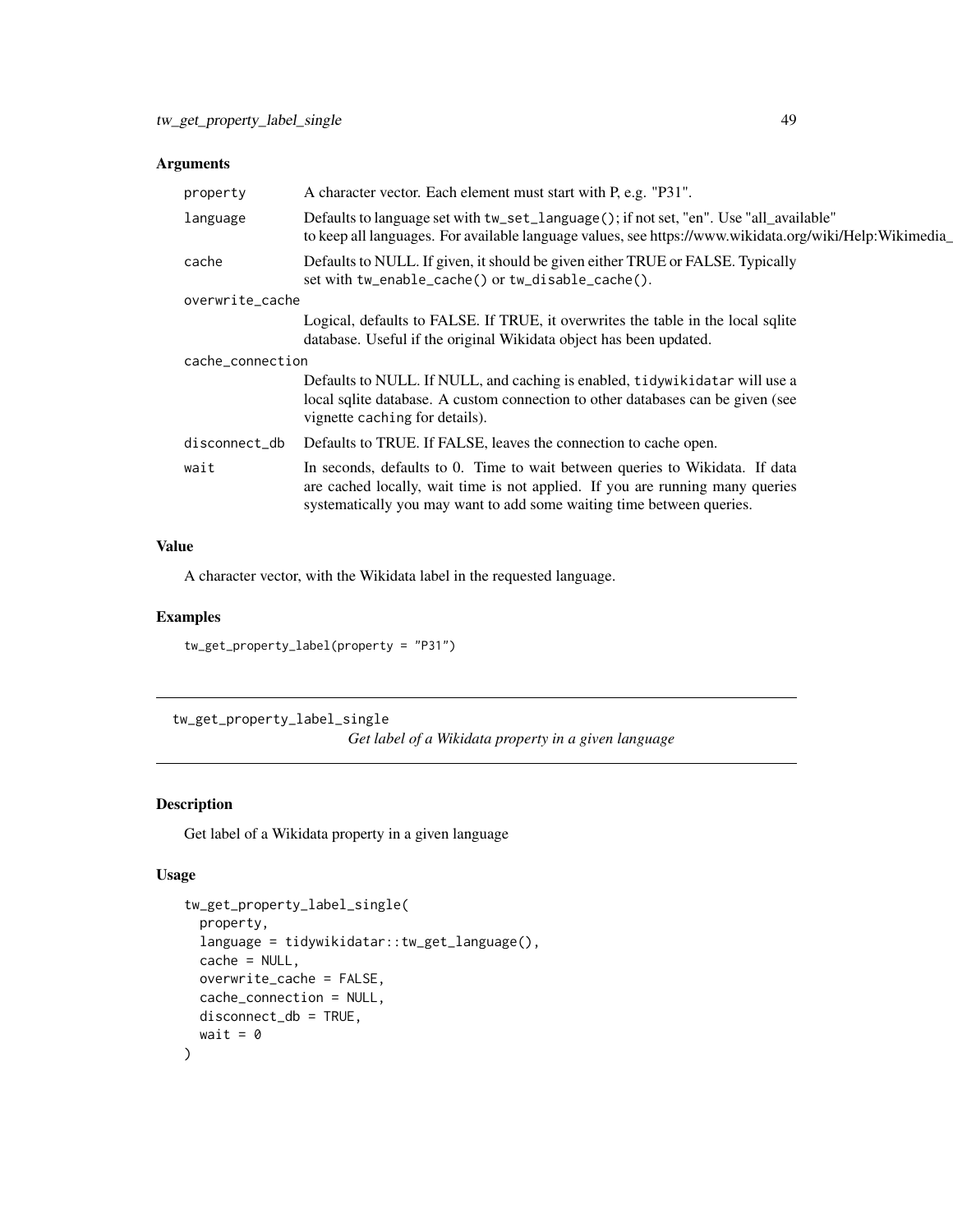| property         | A character vector. Each element must start with P, e.g. "P31".                                                                                                                                                                        |
|------------------|----------------------------------------------------------------------------------------------------------------------------------------------------------------------------------------------------------------------------------------|
| language         | Defaults to language set with tw_set_language(); if not set, "en". Use "all_available"<br>to keep all languages. For available language values, see https://www.wikidata.org/wiki/Help:Wikimedia_                                      |
| cache            | Defaults to NULL. If given, it should be given either TRUE or FALSE. Typically<br>set with tw_enable_cache() or tw_disable_cache().                                                                                                    |
| overwrite_cache  |                                                                                                                                                                                                                                        |
|                  | Logical, defaults to FALSE. If TRUE, it overwrites the table in the local sqlite<br>database. Useful if the original Wikidata object has been updated.                                                                                 |
| cache_connection |                                                                                                                                                                                                                                        |
|                  | Defaults to NULL. If NULL, and caching is enabled, tidywikidatar will use a<br>local sqlite database. A custom connection to other databases can be given (see<br>vignette caching for details).                                       |
| disconnect_db    | Defaults to TRUE. If FALSE, leaves the connection to cache open.                                                                                                                                                                       |
| wait             | In seconds, defaults to 0. Time to wait between queries to Wikidata. If data<br>are cached locally, wait time is not applied. If you are running many queries<br>systematically you may want to add some waiting time between queries. |

## Value

A character vector of length 1, with the Wikidata label in the requested language.

#### Examples

tidywikidatar:::tw\_get\_property\_label\_single(property = "P31")

tw\_get\_property\_same\_length

*Get Wikidata property of an item as a vector or list of the same length as input*

# Description

Get Wikidata property of an item as a vector or list of the same length as input

```
tw_get_property_same_length(
  id,
 p,
 only_first = FALSE,
 preferred = FALSE,
  latest_start_time = FALSE,
  language = tidywikidatar::tw_get_language(),
  id_d f = NULL,
```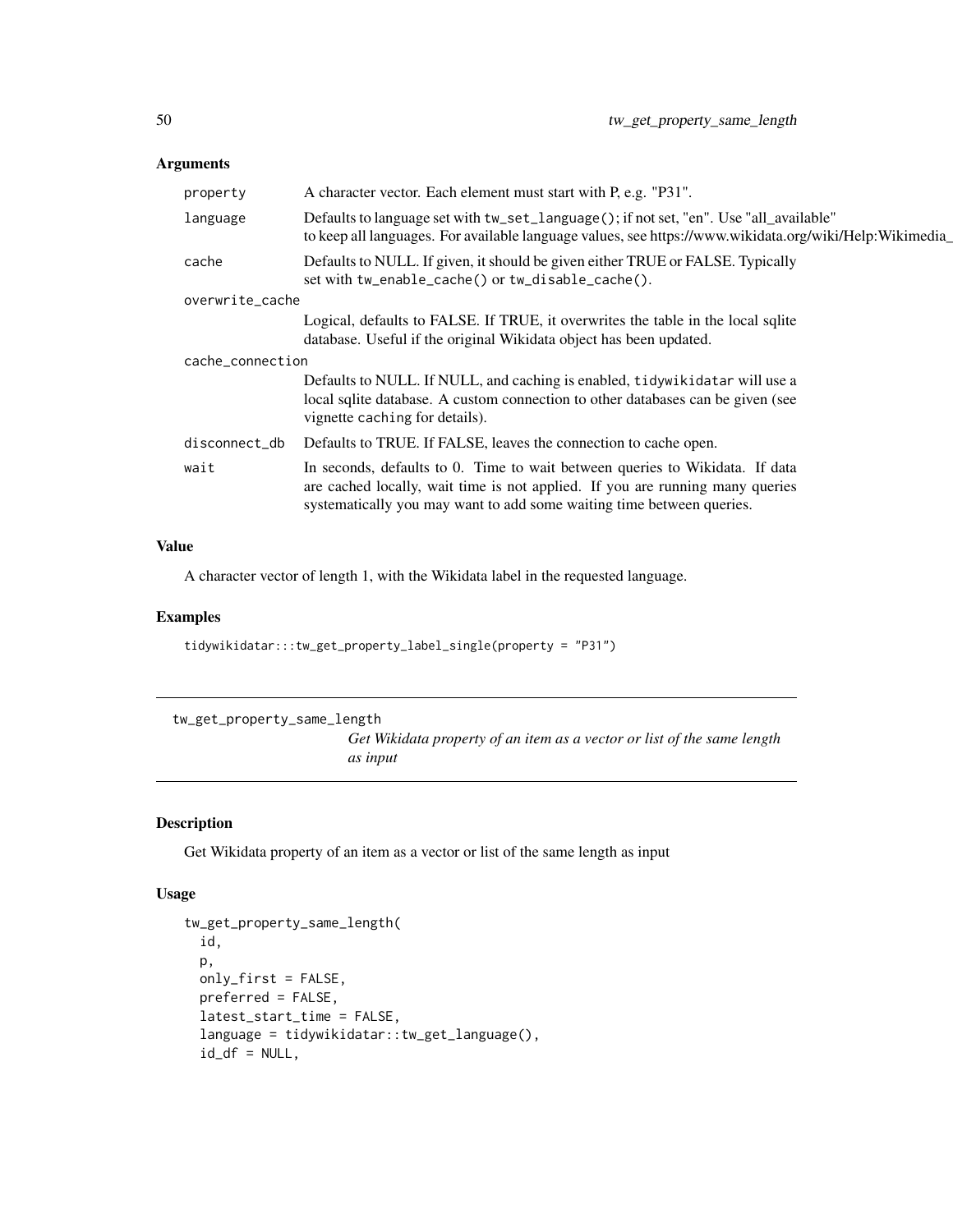```
cache = NULL,
 overwrite_cache = FALSE,
 cache_connection = NULL,
 disconnect_db = TRUE,
 wait = \theta\mathcal{L}tw_get_p(
  id,
 p,
 only_first = FALSE,
 preferred = FALSE,
 latest_start_time = FALSE,
  language = tidywikidatar::tw_get_language(),
  id_d f = NULL,cache = NULL,overwrite_cache = FALSE,
 cache_connection = NULL,
 disconnect_db = TRUE,
 wait = \theta)
```

| id                | A character vector, must start with Q, e.g. "Q254" for Wolfgang Amadeus<br>Mozart.                                                                                                                                                                                                                                                                                                              |
|-------------------|-------------------------------------------------------------------------------------------------------------------------------------------------------------------------------------------------------------------------------------------------------------------------------------------------------------------------------------------------------------------------------------------------|
| p                 | A character vector, a property. Must always start with the capital letter "P", e.g.<br>"P31" for "instance of".                                                                                                                                                                                                                                                                                 |
| only_first        | Logical, defaults to FALSE. If TRUE, it just keeps the first relevant property<br>value for each id (or NA if none is available), and returns a character vector.<br>Warning: this likely discards valid values, so make sure this is really what you<br>want. If FALSE, returns a list of the same length as input, with all values for<br>each id stored in a list if more than one is found. |
| preferred         | Logical, defaults to FALSE. If TRUE, returns properties that have rank "pre-<br>ferred" if available; if no "preferred" property is found, then it is ignored.                                                                                                                                                                                                                                  |
| latest_start_time |                                                                                                                                                                                                                                                                                                                                                                                                 |
|                   | Logical, defaults to FALSE. If TRUE, returns the property that has the most<br>recent start time ("P580") as qualifier. If no such qualifier is found, then it is<br>ignored.                                                                                                                                                                                                                   |
| language          | Defaults to language set with tw_set_language(); if not set, "en". Use "all_available"<br>to keep all languages. For available language values, see https://www.wikidata.org/wiki/Help:Wikimedia_                                                                                                                                                                                               |
| id_df             | Default to NULL. If given, it should be a dataframe typically generated with<br>tw_get_(), and is used instead of calling Wikidata or replying on cache.                                                                                                                                                                                                                                        |
| cache             | Defaults to NULL. If given, it should be given either TRUE or FALSE. Typically<br>set with tw_enable_cache() or tw_disable_cache().                                                                                                                                                                                                                                                             |
| overwrite_cache   |                                                                                                                                                                                                                                                                                                                                                                                                 |
|                   | Logical, defaults to FALSE. If TRUE, it overwrites the table in the local sqlite<br>database. Useful if the original Wikidata object has been updated.                                                                                                                                                                                                                                          |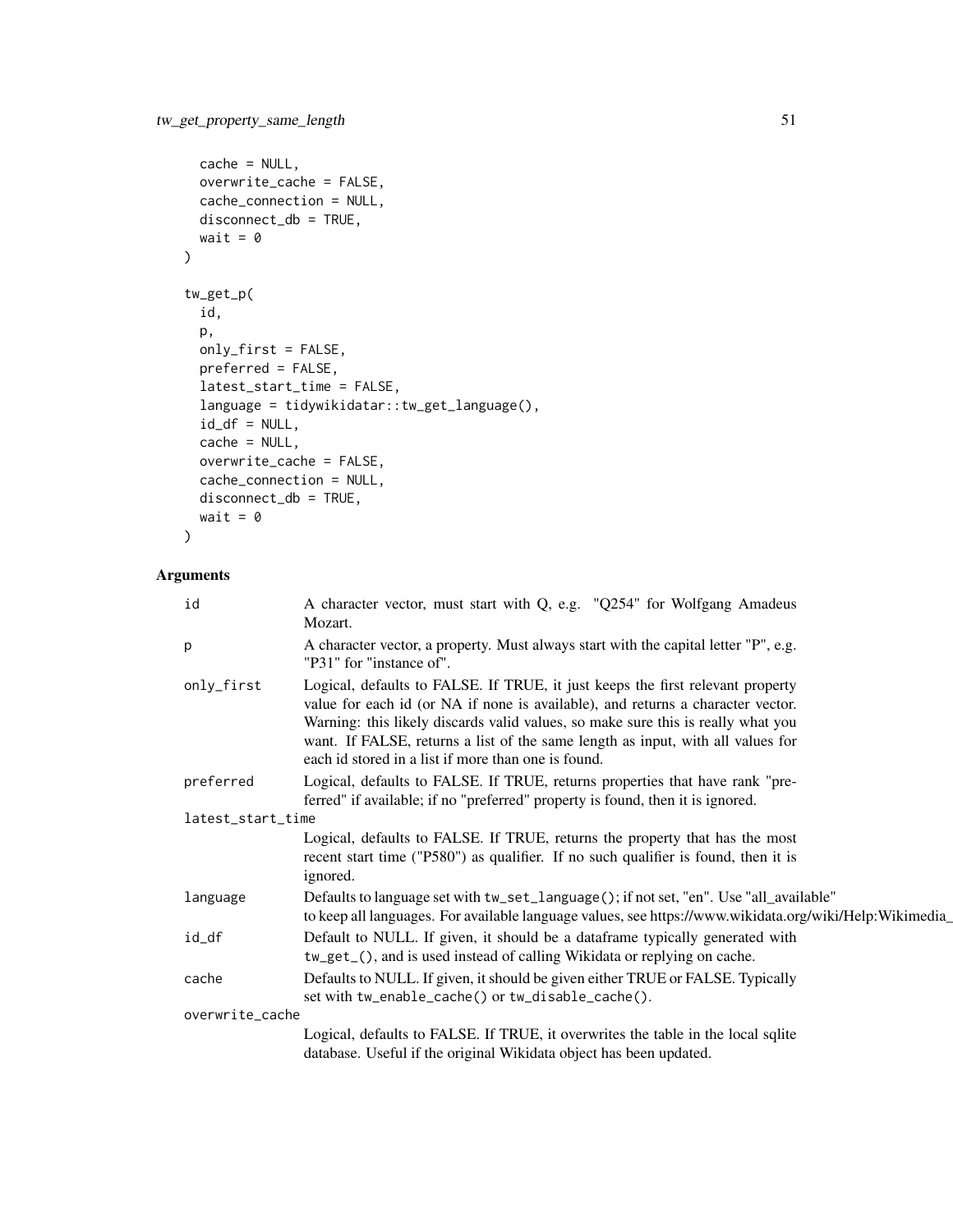| cache_connection |                                                                                                                                                                                                                                        |
|------------------|----------------------------------------------------------------------------------------------------------------------------------------------------------------------------------------------------------------------------------------|
|                  | Defaults to NULL. If NULL, and caching is enabled, tidywikidatar will use a<br>local sqlite database. A custom connection to other databases can be given (see<br>vignette caching for details).                                       |
| disconnect_db    | Defaults to TRUE. If FALSE, leaves the connection to cache open.                                                                                                                                                                       |
| wait             | In seconds, defaults to 0. Time to wait between queries to Wikidata. If data<br>are cached locally, wait time is not applied. If you are running many queries<br>systematically you may want to add some waiting time between queries. |

A list of the same length of input (or a character vector is only\_first is set to TRUE)

```
# By default, it returns a list of the same length as input,
# no matter how many values for each id/property
if (interactive()) {
 tw_get_property_same_length(
   id = c("Q180099",
     "Q228822",
     "Q76857"
   ),
   p = "P26"\lambda# Notice that if no relevant match is found, it returns a NA
 # This is useful for piped operations
 tibble::tibble(id = c(
    "Q180099",
    "Q228822",
    "Q76857"
 )) %>%
    dplyr::mutate(spouse = tw_get_property_same_length(id, "P26"))
 # Consider unnesting for further analysis
 tibble::tibble(id = c(
    "Q180099",
    "Q228822",
    "Q76857"
 )) %>%
   dplyr::mutate(spouse = tw_get_property_same_length(id, "P26")) %>%
    tidyr::unnest(cols = spouse)
 # If you are sure that you are interested only in the first return value,
 # consider setting only_first=TRUE to get a character vector rather than a list
```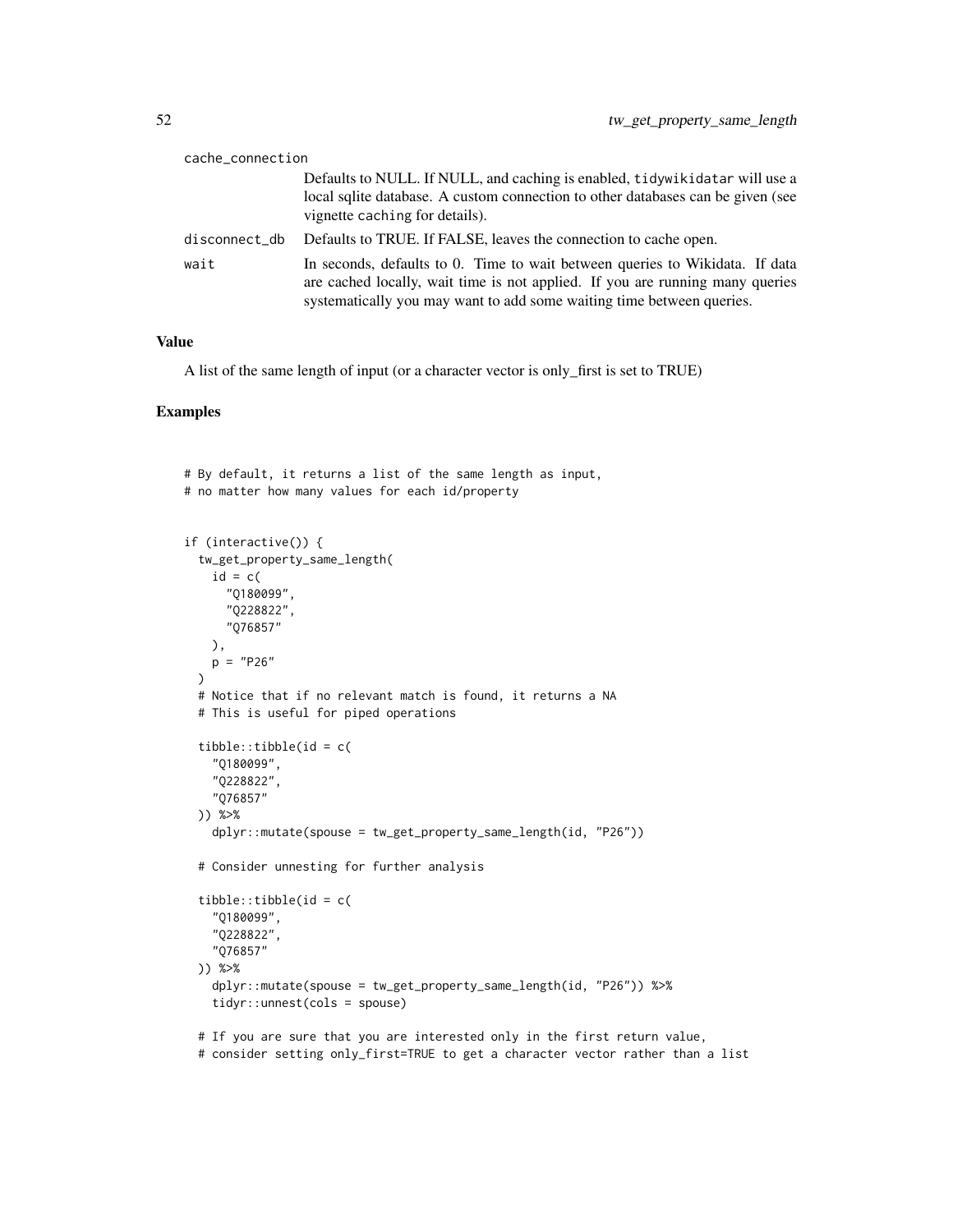```
# Be mindful: you may well be discarding valid values.
 tibble::tibble(id = c(
    "Q180099",
    "Q228822",
   "Q76857"
 )) %>%
   dplyr::mutate(spouse = tw_get_property_same_length(id, "P26",
     only_first = TRUE
   ))
}
tw_get_p(id = "Q180099", "P26")
```

```
tw_get_property_with_details
                         Gets all details of a property
```
## Description

Gets all details of a property

#### Usage

```
tw_get_property_with_details(id, p, wait = 0)
```
## Arguments

| id   | A character vector, must start with Q, e.g. "Q254" for Wolfgang Amadeus<br>Mozart.                                                                                                                                                     |
|------|----------------------------------------------------------------------------------------------------------------------------------------------------------------------------------------------------------------------------------------|
| p    | A character vector, a property. Must always start with the capital letter "P", e.g.<br>"P31" for "instance of".                                                                                                                        |
| wait | In seconds, defaults to 0. Time to wait between queries to Wikidata. If data<br>are cached locally, wait time is not applied. If you are running many queries<br>systematically you may want to add some waiting time between queries. |

#### Value

A tibble, corresponding to the details for the given property. NULL if no relevant property found.

```
# Get "female form of label", including language
tw_get_property_with_details(id = "Q64733534", p = "P2521")
```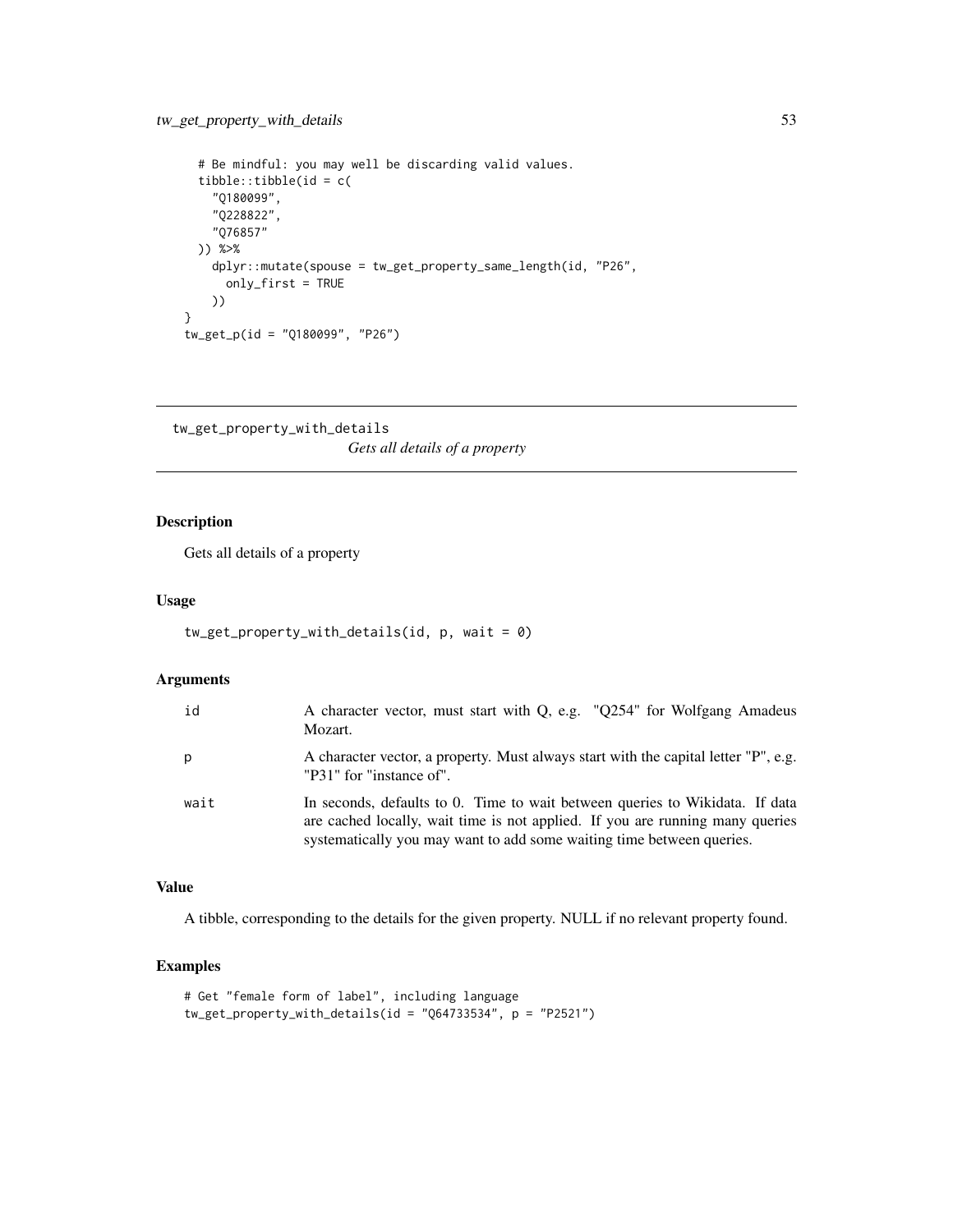tw\_get\_property\_with\_details\_single *Gets all details of a property*

#### Description

Gets all details of a property

#### Usage

```
tw_get_property_with_details_single(id, p)
```
#### Arguments

| id | A character vector, must start with Q, e.g. "Q254" for Wolfgang Amadeus<br>Mozart.                              |
|----|-----------------------------------------------------------------------------------------------------------------|
| D  | A character vector, a property. Must always start with the capital letter "P", e.g.<br>"P31" for "instance of". |

#### Value

A tibble, corresponding to the details for the given property. NULL if no relevant property found.

#### Examples

```
# Get "female form of label", including language
tidywikidatar:::tw_get_property_with_details_single(id = "Q64733534", p = "P2521")
```

| tw_get_p_wide | Efficiently get a wide table with various properties of a given set of |
|---------------|------------------------------------------------------------------------|
|               | Wikidata identifiers                                                   |

#### Description

Efficiently get a wide table with various properties of a given set of Wikidata identifiers

```
tw_get_p_wide(
  id,
 p,
 label = FALSE,
 property_label_as_column_name = FALSE,
 both_id_and_label = FALSE,
 only_first = FALSE,
 preferred = FALSE,
```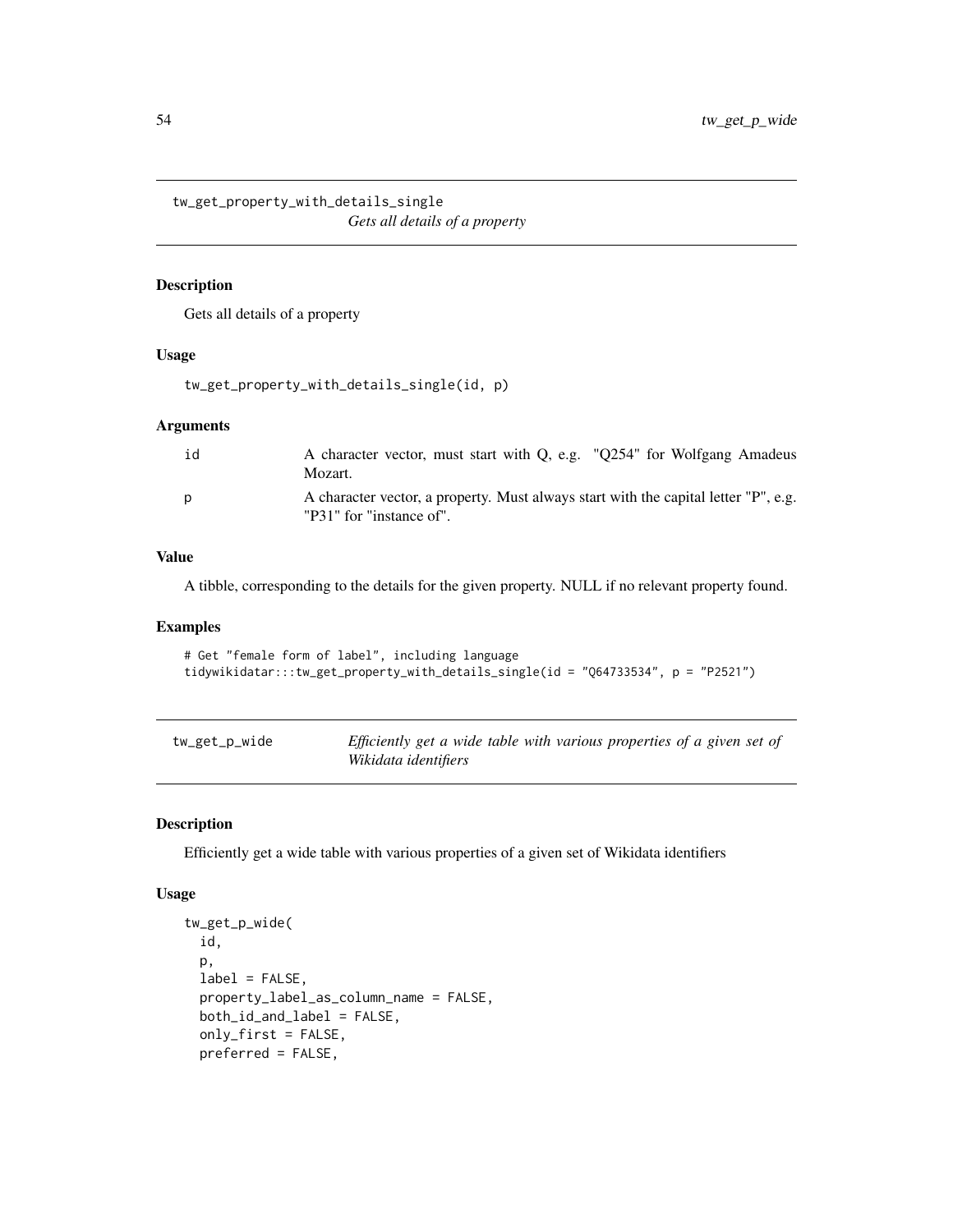# tw\_get\_p\_wide 55

```
unlist = FALSE,collapse = "; ",
 language = tidywikidatar::tw_get_language(),
 id_d f = NULL,id_df_label = NULL,
 cache = NULL,
 overwrite_cache = FALSE,
 cache_connection = NULL,
 disconnect_db = TRUE,
 wait = \theta\mathcal{L}
```

| id                | A character vector, must start with Q, e.g. "Q254" for Wolfgang Amadeus<br>Mozart.                                                                                                                                                                                                                                                                                                              |
|-------------------|-------------------------------------------------------------------------------------------------------------------------------------------------------------------------------------------------------------------------------------------------------------------------------------------------------------------------------------------------------------------------------------------------|
| p                 | A character vector, a property. Must always start with the capital letter "P", e.g.<br>"P31" for "instance of".                                                                                                                                                                                                                                                                                 |
| label             | Logical, defaults to FALSE. If TRUE labels of Wikidata Q identifiers are re-<br>ported instead of the identifiers themselves (or labels are presented along of<br>them, if both_id_and_label is set to TRUE)                                                                                                                                                                                    |
|                   | property_label_as_column_name                                                                                                                                                                                                                                                                                                                                                                   |
|                   | Logical, defaults to FALSE. If FALSE, names of columns with properties are the<br>"P" identifiers of the property. If TRUE, the label of the correspondent property<br>is assigned as column name.                                                                                                                                                                                              |
| both_id_and_label |                                                                                                                                                                                                                                                                                                                                                                                                 |
|                   | Logical, defaults to FALSE. Relevant only if label is set to TRUE, otherwise<br>ignored. If TRUE, the label is added as a separate column along the original<br>one. Column name is the same as the property column, followed by "_label".                                                                                                                                                      |
| only_first        | Logical, defaults to FALSE. If TRUE, it just keeps the first relevant property<br>value for each id (or NA if none is available), and returns a character vector.<br>Warning: this likely discards valid values, so make sure this is really what you<br>want. If FALSE, returns a list of the same length as input, with all values for<br>each id stored in a list if more than one is found. |
| preferred         | Logical, defaults to FALSE. If TRUE, returns properties that have rank "pre-<br>ferred" if available; if no "preferred" property is found, then it is ignored.                                                                                                                                                                                                                                  |
| unlist            | Logical, defaults to FALSE. Typically used sharing or exporting data as csv<br>files. Collapses all properties in a single string. The separator is defined by the<br>collapse parameter. Relevant only when only_first is set to FALSE.                                                                                                                                                        |
| collapse          | Defaults to ";". Character used to separate results when unlist is set to TRUE.                                                                                                                                                                                                                                                                                                                 |
| language          | Defaults to language set with tw_set_language(); if not set, "en". Use "all_available"<br>to keep all languages. For available language values, see https://www.wikidata.org/wiki/Help:Wikimedia_                                                                                                                                                                                               |
| id_df             | Default to NULL. If given, it should be a dataframe typically generated with<br>tw_get_(), and is used instead of calling Wikidata or replying on cache.                                                                                                                                                                                                                                        |
| id_df_label       | Defaults to NULL. If given, it should be a dataframe typically generated with<br>tw_get() with all items for which labels will be requested. It is used instead of<br>calling Wikidata or relying on cache.                                                                                                                                                                                     |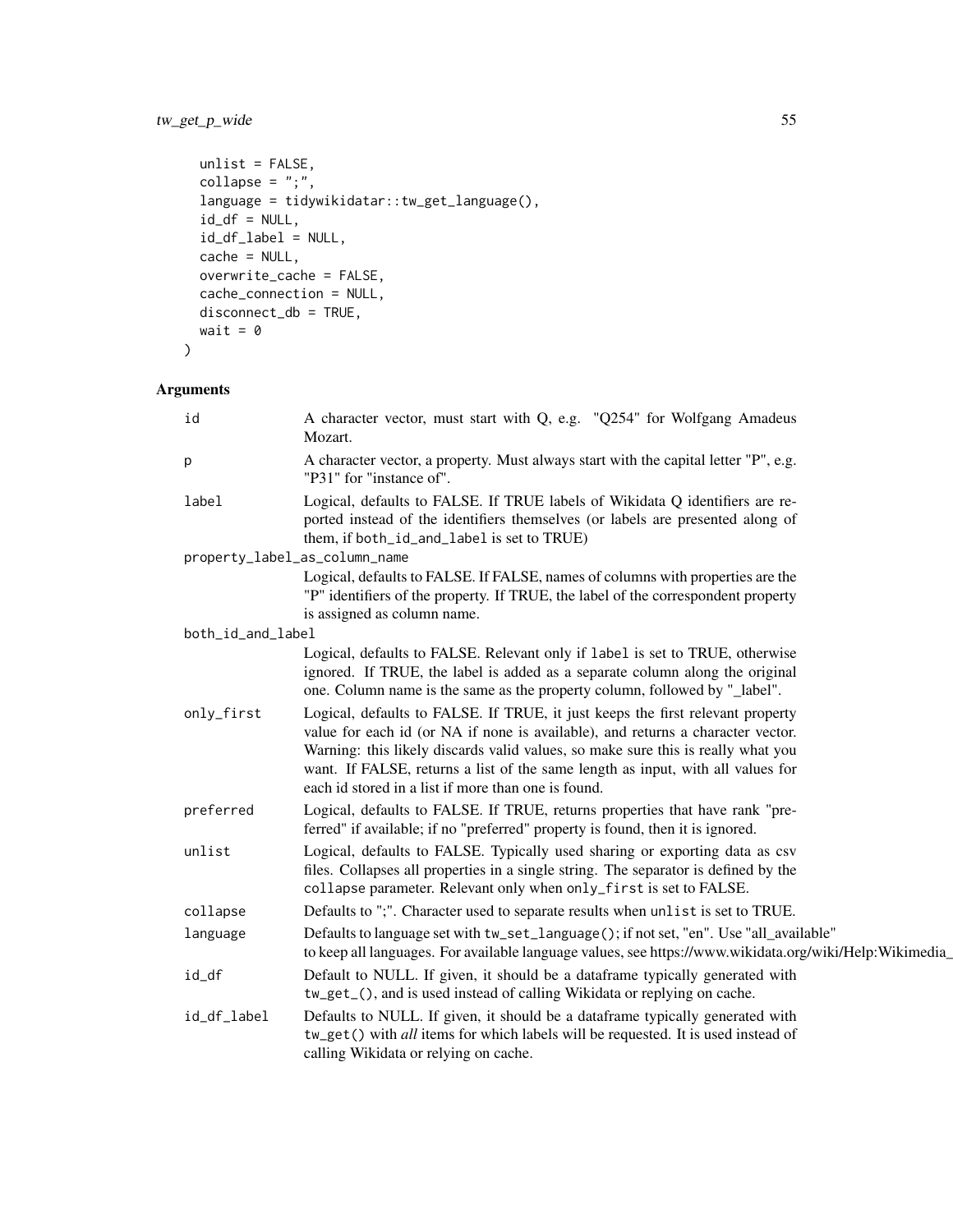| cache            | Defaults to NULL. If given, it should be given either TRUE or FALSE. Typically<br>set with tw_enable_cache() or tw_disable_cache().                                                                                                    |
|------------------|----------------------------------------------------------------------------------------------------------------------------------------------------------------------------------------------------------------------------------------|
| overwrite_cache  |                                                                                                                                                                                                                                        |
|                  | Logical, defaults to FALSE. If TRUE, it overwrites the table in the local sqlite<br>database. Useful if the original Wikidata object has been updated.                                                                                 |
| cache_connection |                                                                                                                                                                                                                                        |
|                  | Defaults to NULL. If NULL, and caching is enabled, tidywikidatar will use a<br>local sqlite database. A custom connection to other databases can be given (see<br>vignette caching for details).                                       |
| disconnect_db    | Defaults to TRUE. If FALSE, leaves the connection to cache open.                                                                                                                                                                       |
| wait             | In seconds, defaults to 0. Time to wait between queries to Wikidata. If data<br>are cached locally, wait time is not applied. If you are running many queries<br>systematically you may want to add some waiting time between queries. |

A data frame, with a column for each given property.

#### Examples

```
if (interactive()) {
 tw_get_p_wide(
   id = c("Q180099", "Q228822", "Q191095"),
   p = c("P27", "P19", "P20"),
   label = TRUE,only_first = TRUE
 )
}
```
tw\_get\_qualifiers *Get Wikidata qualifiers for a given property of a given item*

## Description

N.B. In order to provide for consistently structured output, this function outputs either id or value for each qualifier. The user should keep in mind that some of these come with additional detail (e.g. the unit, precision, or reference calendar).

```
tw_get_qualifiers(
  id,
 p,
 language = tidywikidatar::tw_get_language(),
 cache = NULL,overwrite_cache = FALSE,
```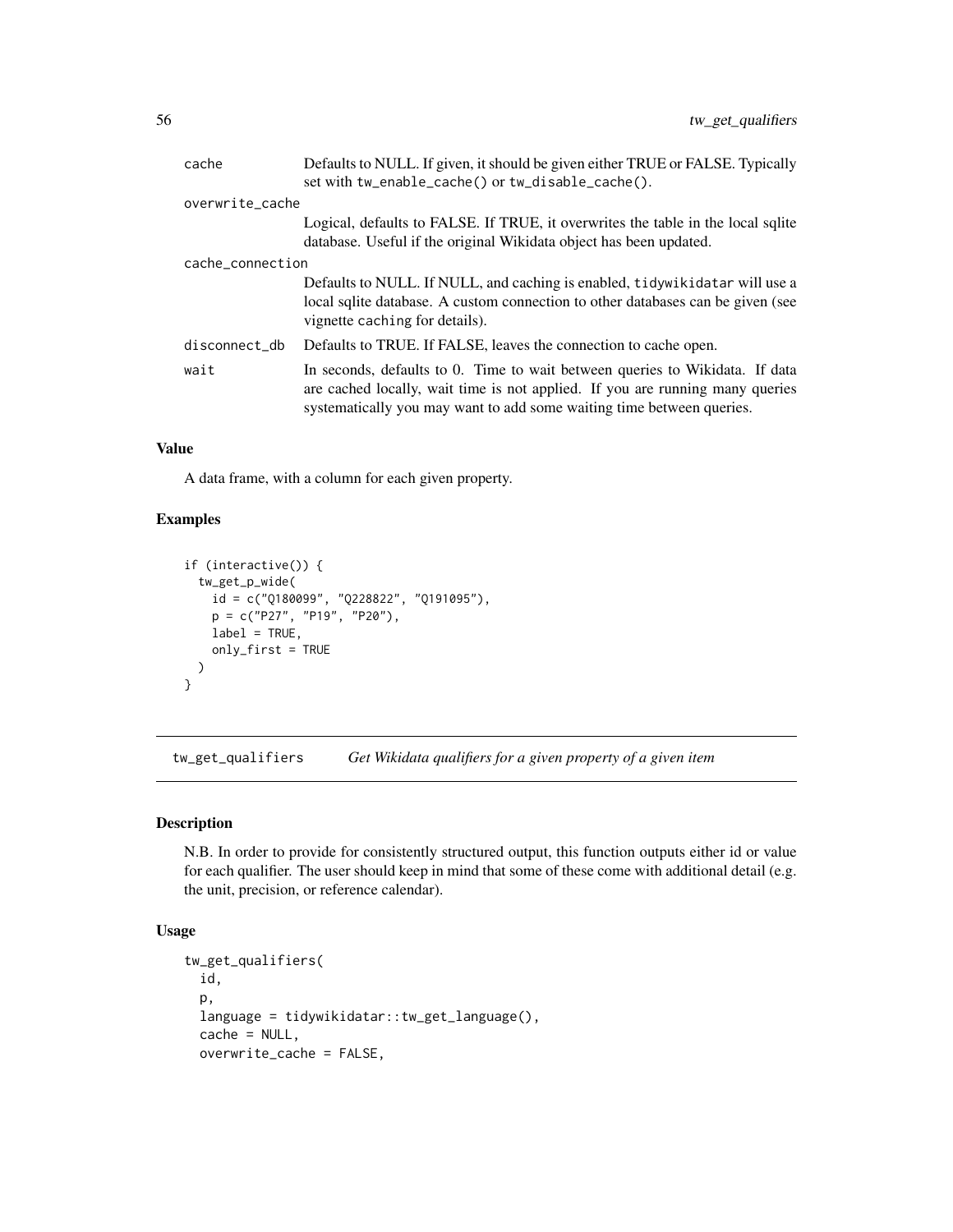```
cache_connection = NULL,
disconnect_db = TRUE,
wait = \theta
```
 $\lambda$ 

| A character vector of length 1, a property. Must always start with the capital<br>p<br>letter "P", e.g. "P31" for "instance of".<br>Defaults to language set with tw_set_language(); if not set, "en". Use "all_available"<br>language<br>Defaults to NULL. If given, it should be given either TRUE or FALSE. Typically<br>cache<br>set with tw_enable_cache() or tw_disable_cache().<br>overwrite_cache<br>Logical, defaults to FALSE. If TRUE, it overwrites the table in the local sqlite<br>database. Useful if the original Wikidata object has been updated.<br>cache_connection<br>Defaults to NULL. If NULL, and caching is enabled, tidywikidatar will use a<br>local sqlite database. A custom connection to other databases can be given (see<br>vignette caching for details).<br>Defaults to TRUE. If FALSE, leaves the connection to cache open.<br>disconnect_db<br>In seconds, defaults to 0. Time to wait between queries to Wikidata. If data<br>wait<br>are cached locally, wait time is not applied. If you are running many queries<br>systematically you may want to add some waiting time between queries. | id | A character vector of length 1, must start with Q, e.g. "Q254" for Wolfgang<br>Amadeus Mozart.          |
|------------------------------------------------------------------------------------------------------------------------------------------------------------------------------------------------------------------------------------------------------------------------------------------------------------------------------------------------------------------------------------------------------------------------------------------------------------------------------------------------------------------------------------------------------------------------------------------------------------------------------------------------------------------------------------------------------------------------------------------------------------------------------------------------------------------------------------------------------------------------------------------------------------------------------------------------------------------------------------------------------------------------------------------------------------------------------------------------------------------------------------|----|---------------------------------------------------------------------------------------------------------|
|                                                                                                                                                                                                                                                                                                                                                                                                                                                                                                                                                                                                                                                                                                                                                                                                                                                                                                                                                                                                                                                                                                                                    |    |                                                                                                         |
|                                                                                                                                                                                                                                                                                                                                                                                                                                                                                                                                                                                                                                                                                                                                                                                                                                                                                                                                                                                                                                                                                                                                    |    | to keep all languages. For available language values, see https://www.wikidata.org/wiki/Help:Wikimedia_ |
|                                                                                                                                                                                                                                                                                                                                                                                                                                                                                                                                                                                                                                                                                                                                                                                                                                                                                                                                                                                                                                                                                                                                    |    |                                                                                                         |
|                                                                                                                                                                                                                                                                                                                                                                                                                                                                                                                                                                                                                                                                                                                                                                                                                                                                                                                                                                                                                                                                                                                                    |    |                                                                                                         |
|                                                                                                                                                                                                                                                                                                                                                                                                                                                                                                                                                                                                                                                                                                                                                                                                                                                                                                                                                                                                                                                                                                                                    |    |                                                                                                         |
|                                                                                                                                                                                                                                                                                                                                                                                                                                                                                                                                                                                                                                                                                                                                                                                                                                                                                                                                                                                                                                                                                                                                    |    |                                                                                                         |
|                                                                                                                                                                                                                                                                                                                                                                                                                                                                                                                                                                                                                                                                                                                                                                                                                                                                                                                                                                                                                                                                                                                                    |    |                                                                                                         |
|                                                                                                                                                                                                                                                                                                                                                                                                                                                                                                                                                                                                                                                                                                                                                                                                                                                                                                                                                                                                                                                                                                                                    |    |                                                                                                         |
|                                                                                                                                                                                                                                                                                                                                                                                                                                                                                                                                                                                                                                                                                                                                                                                                                                                                                                                                                                                                                                                                                                                                    |    |                                                                                                         |

## Value

A data frame (a tibble) with eight columns: id for the input id, property, qualifier\_id, qualifier\_property, qualifier\_value, rank, qualifier\_value\_type, and set (to distinguish sets of data when a property is present more than once)

#### Examples

```
tw_get_qualifiers(id = "Q180099", p = "P26", language = "en")
```
tw\_get\_qualifiers\_single

*Get Wikidata qualifiers for a given property of a given item*

#### Description

N.B. In order to provide for consistently structured output, this function outputs either id or value for each qualifier. The user should keep in mind that some of these come with additional detail (e.g. the unit, precision, or reference calendar).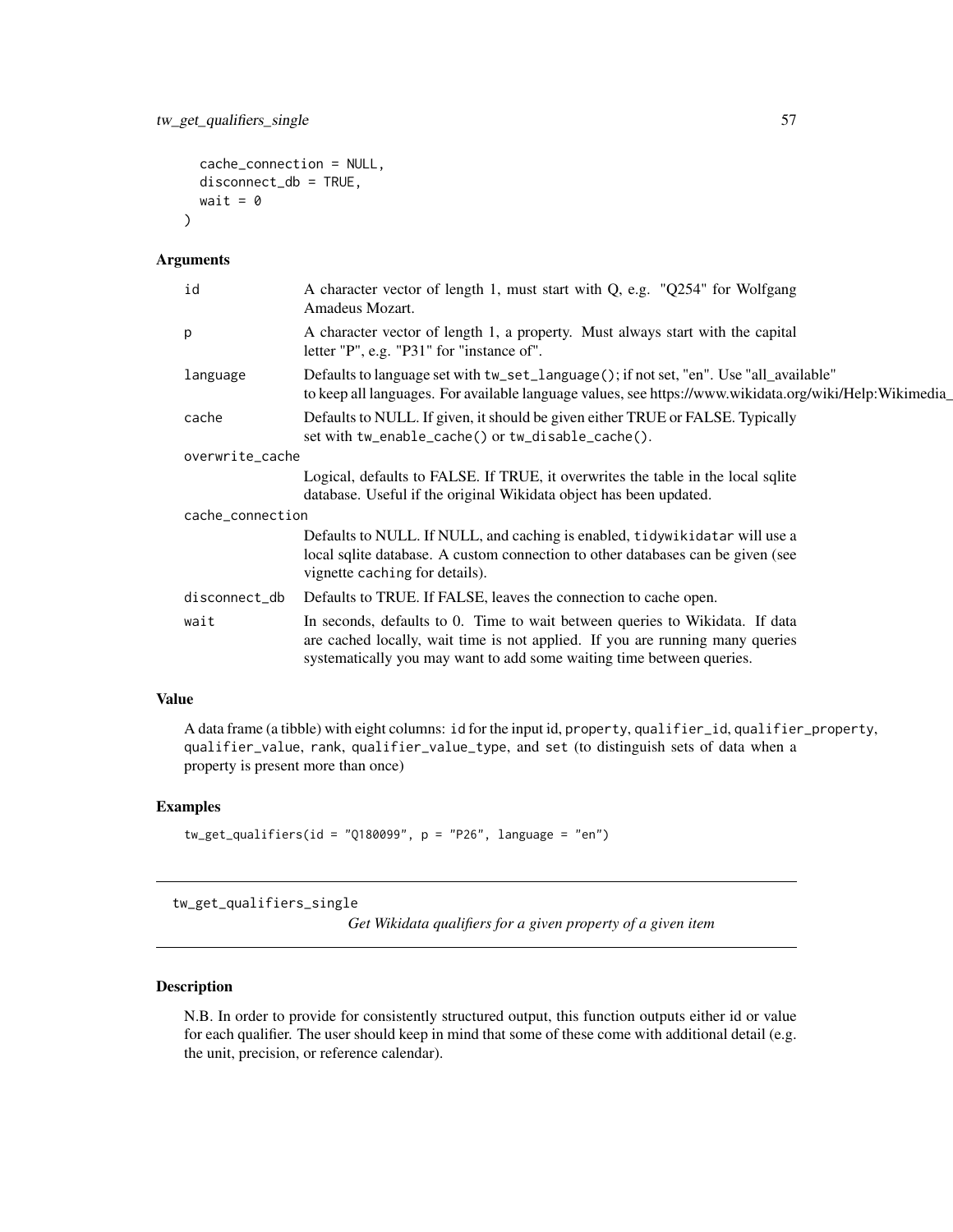# Usage

```
tw_get_qualifiers_single(
  id,
  p,
  language = tidywikidatar::tw_get_language(),
  cache = NULL,
  overwrite_cache = FALSE,
  cache_connection = NULL,
  disconnect_db = TRUE,
 wait = \theta\lambda
```
## Arguments

| id               | A character vector of length 1, must start with Q, e.g. "Q254" for Wolfgang<br>Amadeus Mozart.                                                                                                                                         |
|------------------|----------------------------------------------------------------------------------------------------------------------------------------------------------------------------------------------------------------------------------------|
| p                | A character vector of length 1, a property. Must always start with the capital<br>letter "P", e.g. "P31" for "instance of".                                                                                                            |
| language         | Defaults to language set with tw_set_language(); if not set, "en". Use "all_available"<br>to keep all languages. For available language values, see https://www.wikidata.org/wiki/Help:Wikimedia_                                      |
| cache            | Defaults to NULL. If given, it should be given either TRUE or FALSE. Typically<br>set with tw_enable_cache() or tw_disable_cache().                                                                                                    |
| overwrite_cache  |                                                                                                                                                                                                                                        |
|                  | Logical, defaults to FALSE. If TRUE, it overwrites the table in the local sqlite<br>database. Useful if the original Wikidata object has been updated.                                                                                 |
| cache_connection |                                                                                                                                                                                                                                        |
|                  | Defaults to NULL. If NULL, and caching is enabled, tidywikidatar will use a<br>local sqlite database. A custom connection to other databases can be given (see<br>vignette caching for details).                                       |
| disconnect_db    | Defaults to TRUE. If FALSE, leaves the connection to cache open.                                                                                                                                                                       |
| wait             | In seconds, defaults to 0. Time to wait between queries to Wikidata. If data<br>are cached locally, wait time is not applied. If you are running many queries<br>systematically you may want to add some waiting time between queries. |
|                  |                                                                                                                                                                                                                                        |

# Value

A data frame (a tibble) with eight columns: id for the input id, property, qualifier\_id, qualifier\_property, qualifier\_value, rank, qualifier\_value\_type, and set (to distinguish sets of data when a property is present more than once)

```
tidywikidatar:::tw_get_qualifiers_single(id = "Q180099", p = "P26", language = "en")
```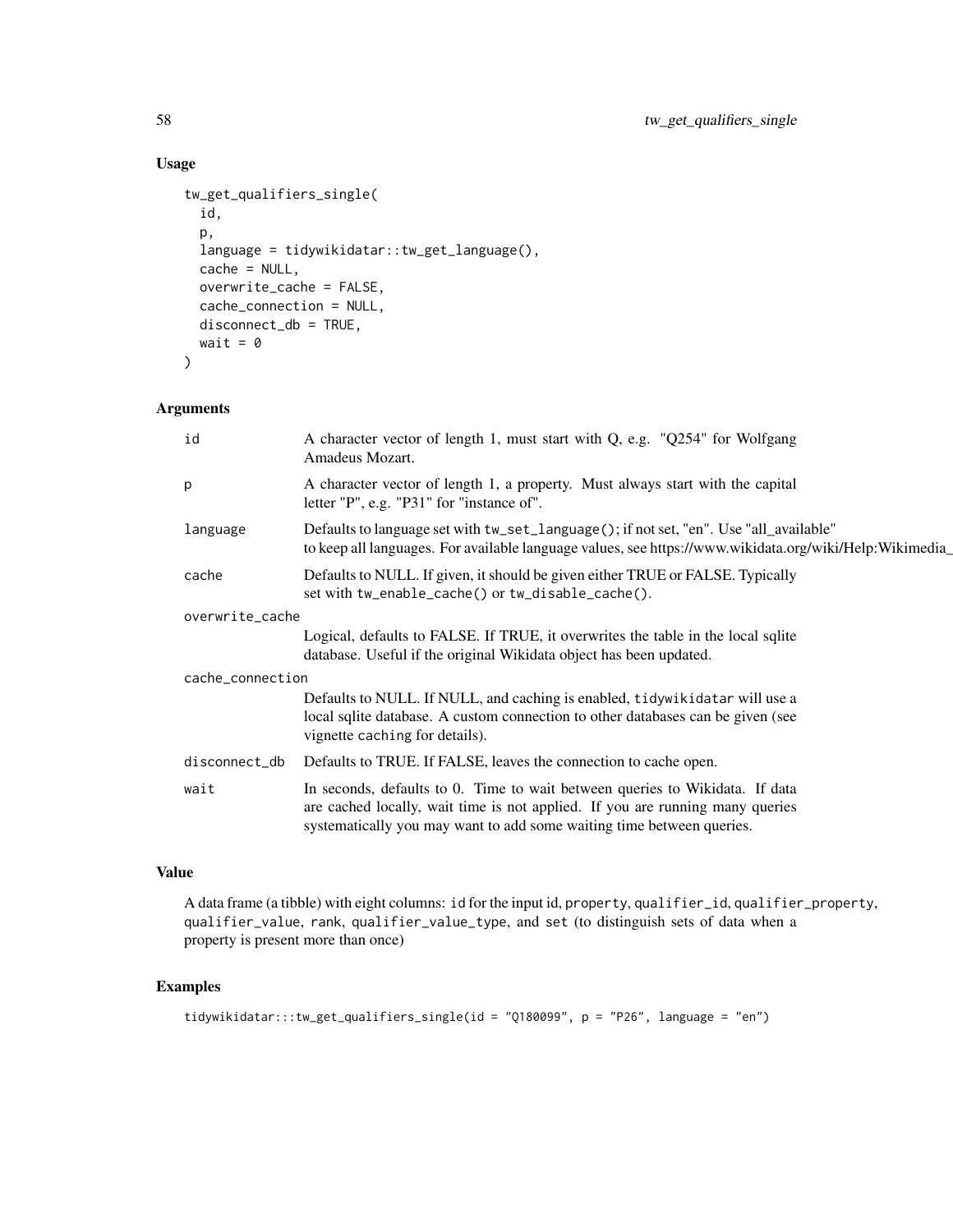# Description

Return (most) information from a Wikidata item in a tidy format

## Usage

```
tw_get_single(
  id,
  language = tidywikidatar::tw_get_language(),
  cache = NULL,
 overwrite_cache = FALSE,
  read_cache = TRUE,
 cache_connection = NULL,
 disconnect_db = TRUE,
 wait = \theta)
```

| id               | A character vector, must start with Q, e.g. "Q180099" for the anthropologist<br>Margaret Mead. Can also be a data frame of one row, typically generated with<br>tw_search() or a combination of tw_search() and tw_filter_first().     |
|------------------|----------------------------------------------------------------------------------------------------------------------------------------------------------------------------------------------------------------------------------------|
| language         | Defaults to language set with tw_set_language(); if not set, "en". Use "all_available"<br>to keep all languages. For available language values, see https://www.wikidata.org/wiki/Help:Wikimedia                                       |
| cache            | Defaults to NULL. If given, it should be given either TRUE or FALSE. Typically<br>set with tw_enable_cache() or tw_disable_cache().                                                                                                    |
| overwrite_cache  |                                                                                                                                                                                                                                        |
|                  | Logical, defaults to FALSE. If TRUE, it overwrites the table in the local sqlite<br>database. Useful if the original Wikidata object has been updated.                                                                                 |
| read_cache       | Logical, defaults to TRUE. Mostly used internally to prevent checking if an item<br>is in cache if it is already known that it is not in cache.                                                                                        |
| cache_connection |                                                                                                                                                                                                                                        |
|                  | Defaults to NULL. If NULL, and caching is enabled, tidywikidatar will use a<br>local sqlite database. A custom connection to other databases can be given (see<br>vignette caching for details).                                       |
| disconnect_db    | Defaults to TRUE. If FALSE, leaves the connection to cache open.                                                                                                                                                                       |
| wait             | In seconds, defaults to 0. Time to wait between queries to Wikidata. If data<br>are cached locally, wait time is not applied. If you are running many queries<br>systematically you may want to add some waiting time between queries. |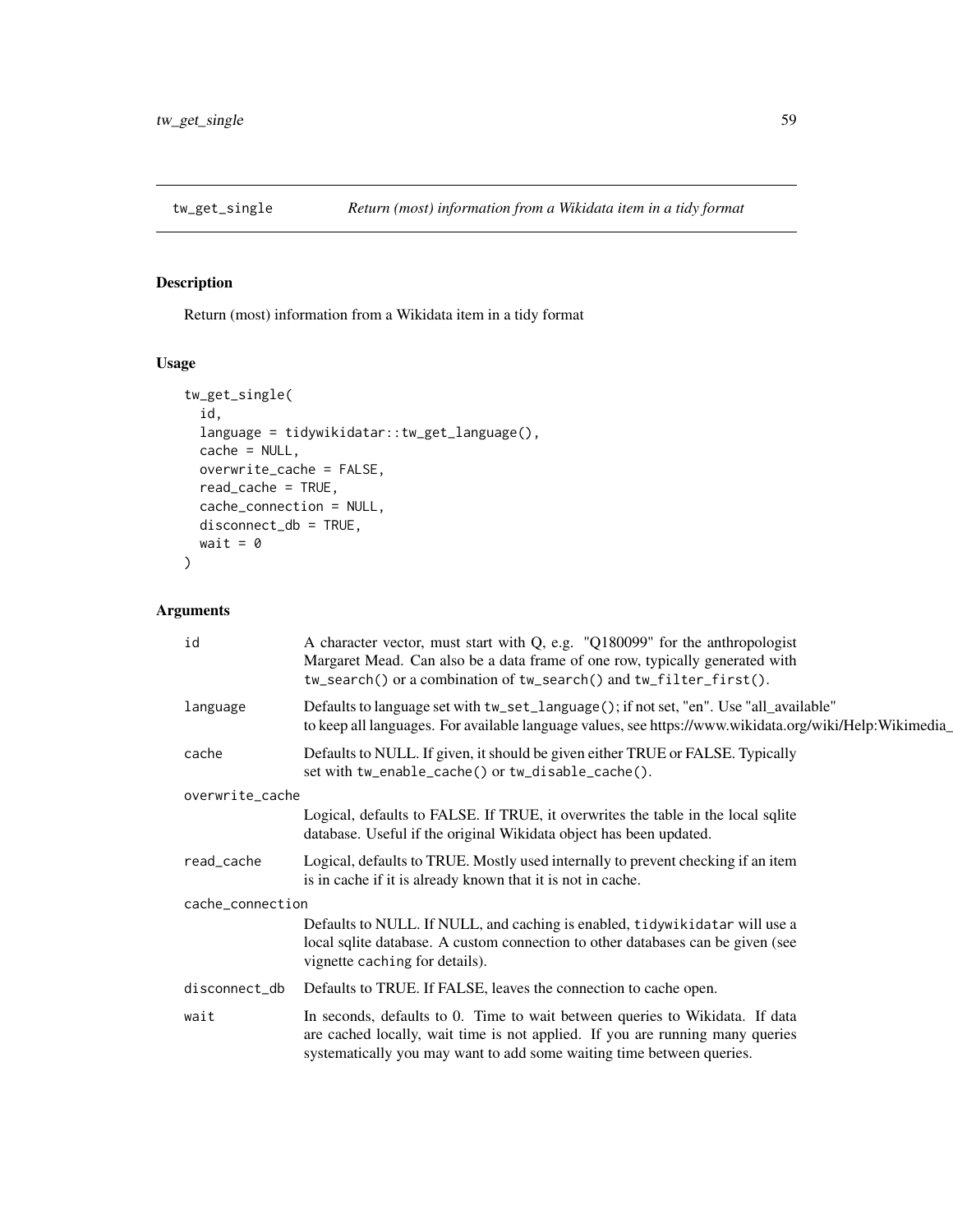A data.frame (a tibble) with three columns (id, property, and value). If item not found or trouble connecting with the server, an data frame with three columns and zero rows is returned, with the warning as an attribute, which can be retrieved with attr(output, "warning"))

## Examples

```
tidywikidatar:::tw_get_single(
  id = "Q180099",language = "en"
\mathcal{L}
```
tw\_get\_wikipedia *Get Wikipedia article in given language*

## Description

Get Wikipedia article in given language

#### Usage

```
tw_get_wikipedia(
  id,
  fulllink = TRUE,
  language = tidywikidatar::tw_get_language(),
  id_d f = NULL,cache = NULL,
 overwrite_cache = FALSE,
  cache_connection = NULL,
 disconnect_db = TRUE,
 wait = \theta)
```

| id        | A character vector, must start with Q, e.g. "Q254" for Wolfgang Amadeus<br>Mozart                                                                                                                |
|-----------|--------------------------------------------------------------------------------------------------------------------------------------------------------------------------------------------------|
| full_link | Logical, defaults to TRUE. If FALSE, returns only the part of the url that corre-<br>sponds to the title.                                                                                        |
| language  | Defaults to language set with tw_set_language(); if not set, "en". Use "all_available"<br>to keep all languages. For available language values, see https://www.wikidata.org/wiki/Help:Wikimedia |
| id df     | Default to NULL. If given, it should be a dataframe typically generated with<br>tw_get_(), and is used instead of calling Wikidata or using SQLite cache.                                        |
| cache     | Defaults to NULL. If given, it should be given either TRUE or FALSE. Typically<br>set with tw_enable_cache() or tw_disable_cache().                                                              |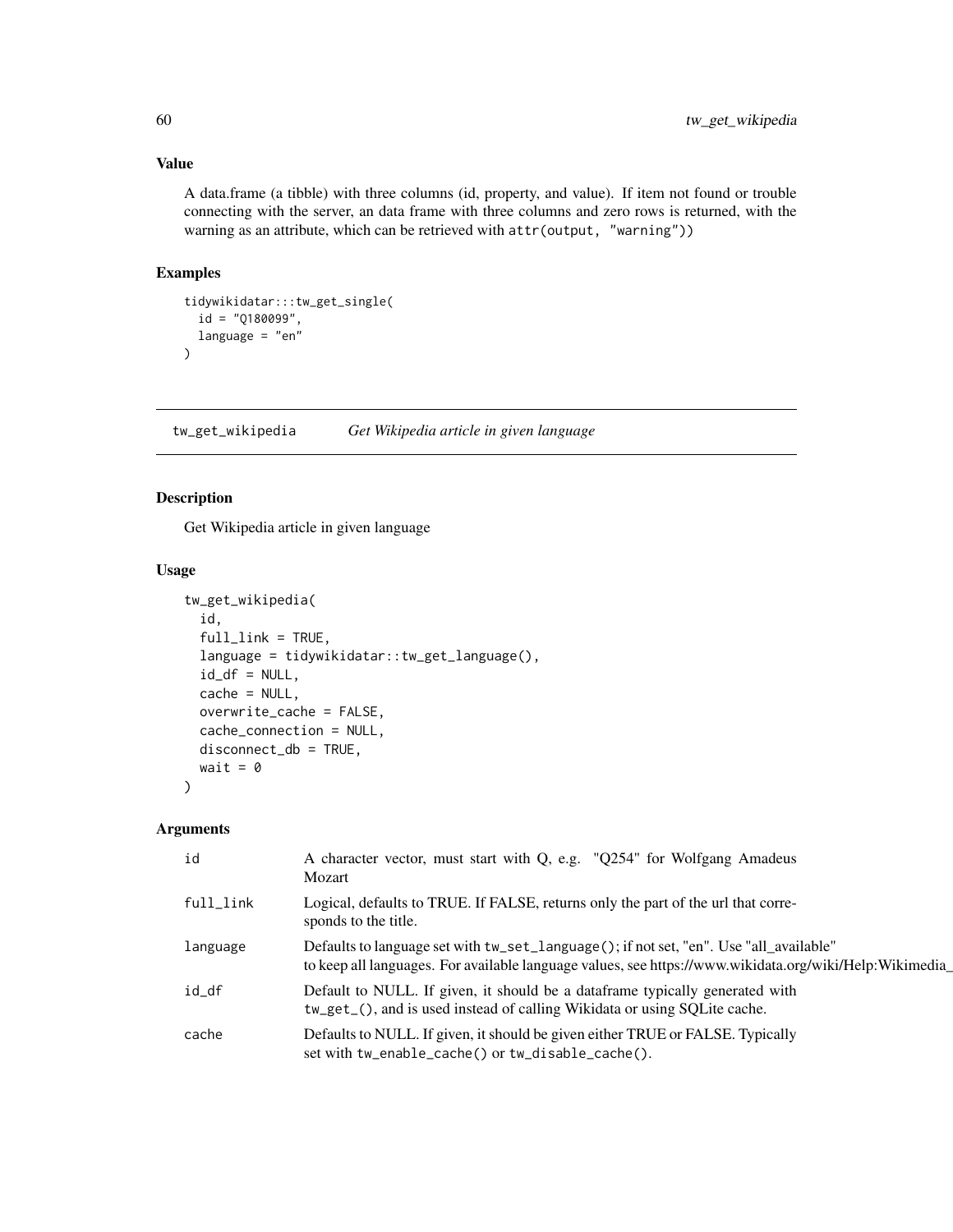| overwrite_cache  |                                                                                                                                                                                                                                        |
|------------------|----------------------------------------------------------------------------------------------------------------------------------------------------------------------------------------------------------------------------------------|
|                  | Logical, defaults to FALSE. If TRUE, it overwrites the table in the local sqlite<br>database. Useful if the original Wikidata object has been updated.                                                                                 |
| cache_connection |                                                                                                                                                                                                                                        |
|                  | Defaults to NULL. If NULL, and caching is enabled, tidywikidatar will use a<br>local sqlite database. A custom connection to other databases can be given (see<br>vignette caching for details).                                       |
| disconnect_db    | Defaults to TRUE. If FALSE, leaves the connection to cache open.                                                                                                                                                                       |
| wait             | In seconds, defaults to 0. Time to wait between queries to Wikidata. If data<br>are cached locally, wait time is not applied. If you are running many queries<br>systematically you may want to add some waiting time between queries. |

A character vector of the same length as the vector of id given, with the Wikipedia link in the requested language.

## Examples

tw\_get\_wikipedia(id = "Q180099")

tw\_get\_wikipedia\_base\_api\_url

*Facilitates the creation of MediaWiki API base URLs*

## Description

Mostly used internally

#### Usage

```
tw_get_wikipedia_base_api_url(
 url = NULL,title = NULL,
  language = tidywikidatar::tw_get_language(),
  action = "query",
  type = "page"
\mathcal{L}
```

| url   | A character vector with the full URL to one or more Wikipedia pages. If given,<br>title and language can be left empty. |
|-------|-------------------------------------------------------------------------------------------------------------------------|
| title | Title of a Wikipedia page or final parts of its url. If given, url can be left empty,<br>but language must be provided. |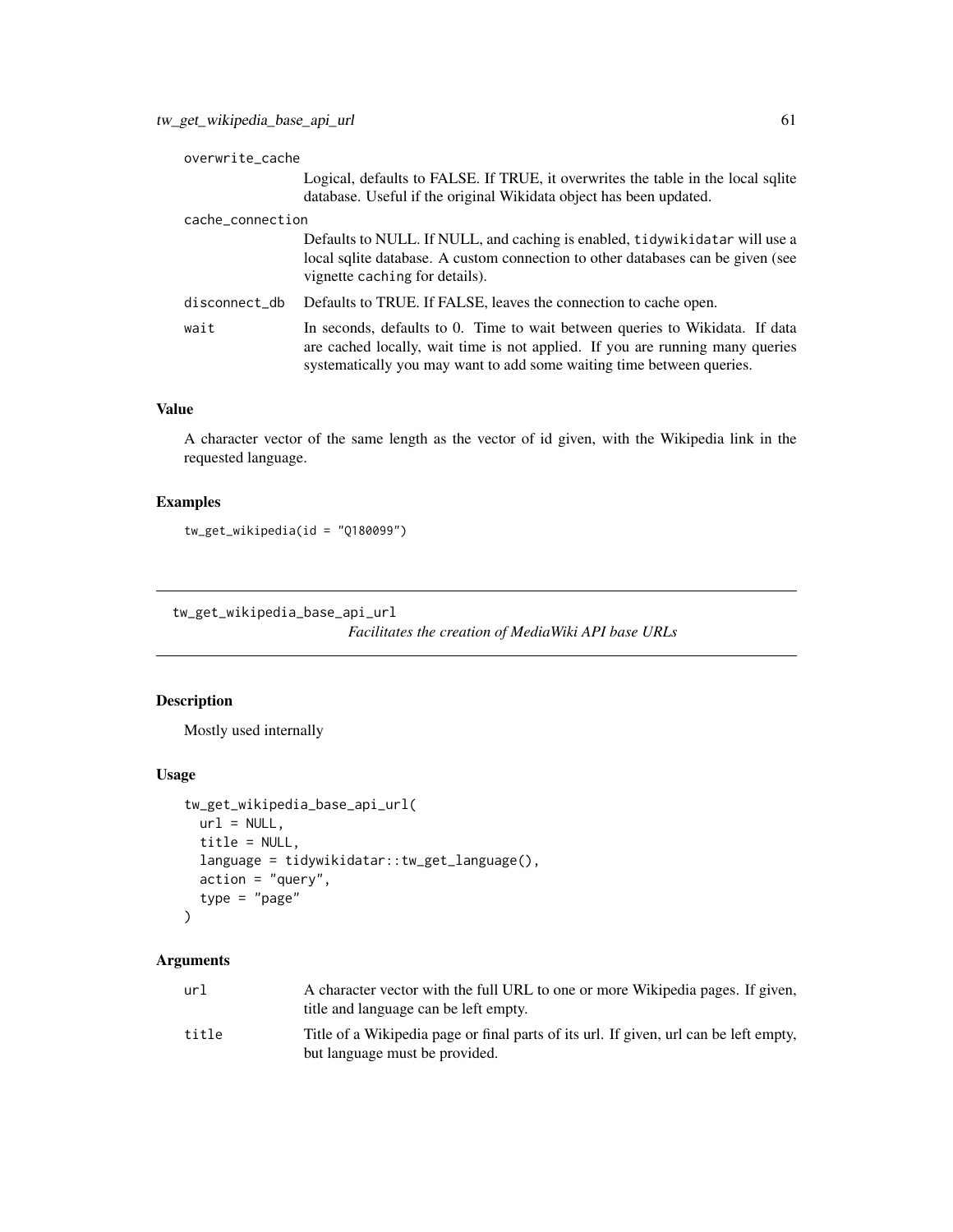| language | Two-letter language code used to define the Wikipedia version to use. Defaults<br>to language set with tw_set_language(); if not set, "en". If url given, this can<br>be left empty. |
|----------|--------------------------------------------------------------------------------------------------------------------------------------------------------------------------------------|
| action   | Defaults to "query". Usually either "query" or "parse". In principle, any valid<br>action value, see: https://www.mediawiki.org/w/api.php                                            |
| type     | Defaults to "page". Either "page" or "category".                                                                                                                                     |

A character vector of base urls to be used with the MediaWiki API

#### Examples

```
tw_get_wikipedia_base_api_url(title = "Margaret Mead", language = "en")
tw_get_wikipedia_base_api_url(
 title = "Category:American women anthropologists",
  type = "category",
  language = "en"
\overline{)}
```
tw\_get\_wikipedia\_category\_members

*Get all Wikidata Q identifiers of all Wikipedia pages (or files, or subcategories) that are members of the given category,*

## Description

Get all Wikidata Q identifiers of all Wikipedia pages (or files, or subcategories) that are members of the given category,

```
tw_get_wikipedia_category_members(
 url = NULL,category = NULL,
  type = "page",
  language = tidywikidatar::tw_get_language(),
 cache = NULL,
  overwrite_cache = FALSE,
 cache_connection = NULL,
 disconnect_db = TRUE,
 wait = 1,
  attempts = 5
)
```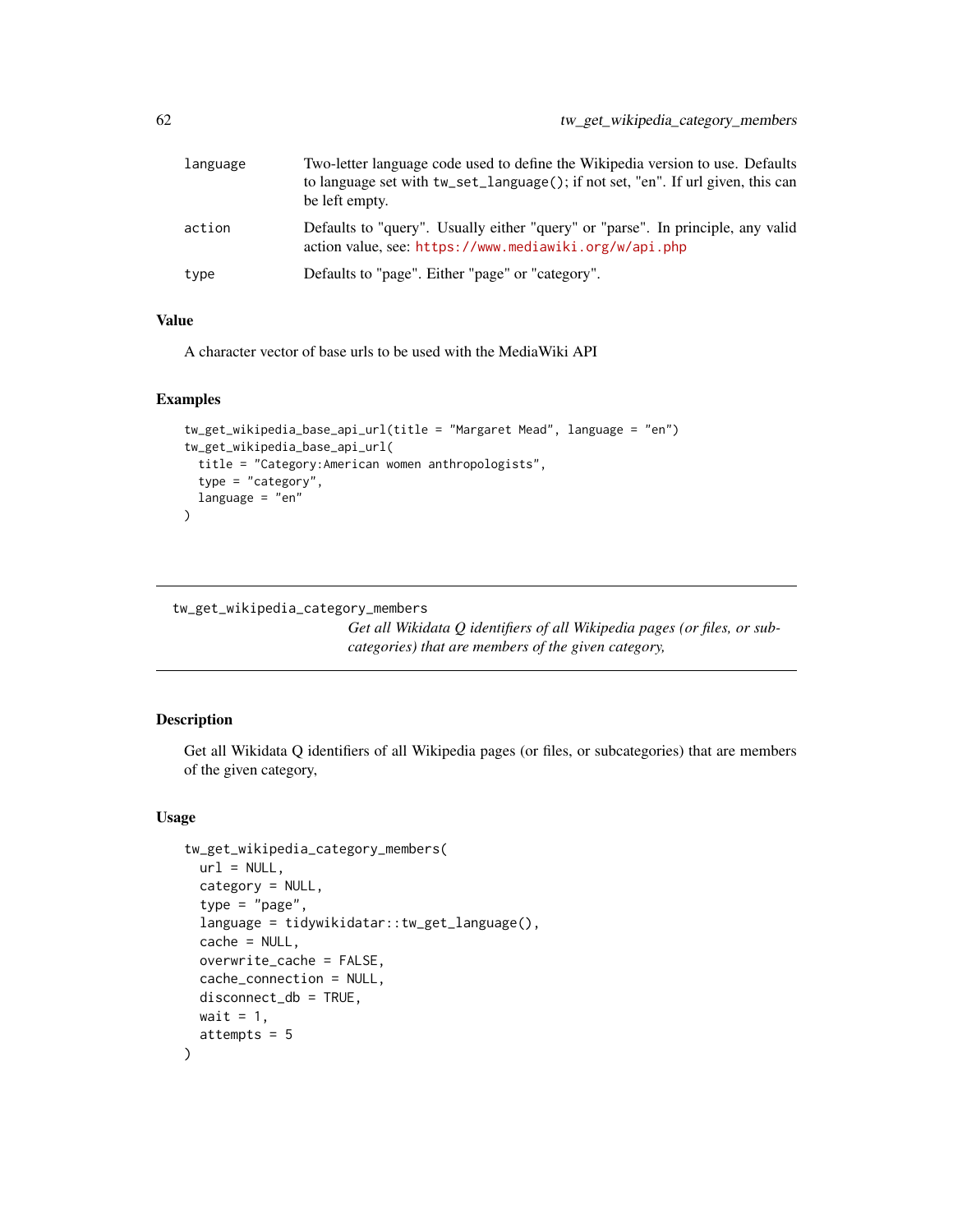| url              | Full URL to a Wikipedia category page. If given, title and language can be left<br>empty.                                                                                                                                                                                          |
|------------------|------------------------------------------------------------------------------------------------------------------------------------------------------------------------------------------------------------------------------------------------------------------------------------|
| category         | Title of a Wikipedia category page or final parts of its url. Must include "Cat-<br>egory:", or equivalent in other languages. If given, url can be left empty, but<br>language must be provided.                                                                                  |
| type             | Defaults to "page", defines which kind of members of a category are returned.<br>Valid values include "page", "file", and "subcat" (for sub-category). Corre-<br>sponds to cmtype. For details, see https://www.mediawiki.org/wiki/API:<br>Categorymembers                         |
| language         | Two-letter language code used to define the Wikipedia version to use. Defaults<br>to language set with tw_set_language(); if not set, "en". If url given, this can<br>be left empty.                                                                                               |
| cache            | Defaults to NULL. If given, it should be given either TRUE or FALSE. Typically<br>set with tw_enable_cache() or tw_disable_cache().                                                                                                                                                |
| overwrite_cache  |                                                                                                                                                                                                                                                                                    |
|                  | Logical, defaults to FALSE. If TRUE, it overwrites the table in the local sqlite<br>database. Useful if the original Wikidata object has been updated.                                                                                                                             |
| cache_connection |                                                                                                                                                                                                                                                                                    |
|                  | Defaults to NULL. If NULL, and caching is enabled, tidywikidatar will use a<br>local sqlite database. A custom connection to other databases can be given (see<br>vignette caching for details).                                                                                   |
| disconnect_db    | Defaults to TRUE. If FALSE, leaves the connection to cache open.                                                                                                                                                                                                                   |
| wait             | In seconds, defaults to 1 due to time-outs with frequent queries. Time to wait be-<br>tween queries to the APIs. If data are cached locally, wait time is not applied. If<br>you are running many queries systematically you may want to add some waiting<br>time between queries. |
| attempts         | Defaults to 5. Number of times it re-attempts to reach the API before failing.                                                                                                                                                                                                     |

## Value

A data frame (a tibble) with eight columns: source\_title\_url, source\_wikipedia\_title, source\_qid, wikipedia\_title, wikipedia\_id, qid, description, and language.

```
if (interactive()) {
 sub_categories <- tw_get_wikipedia_category_members(
   category = "Category:American women anthropologists",
   type = "subcat"\mathcal{L}sub_categories
 tw_get_wikipedia_category_members(
   category = sub_categories$wikipedia_title,
   type = "page"
```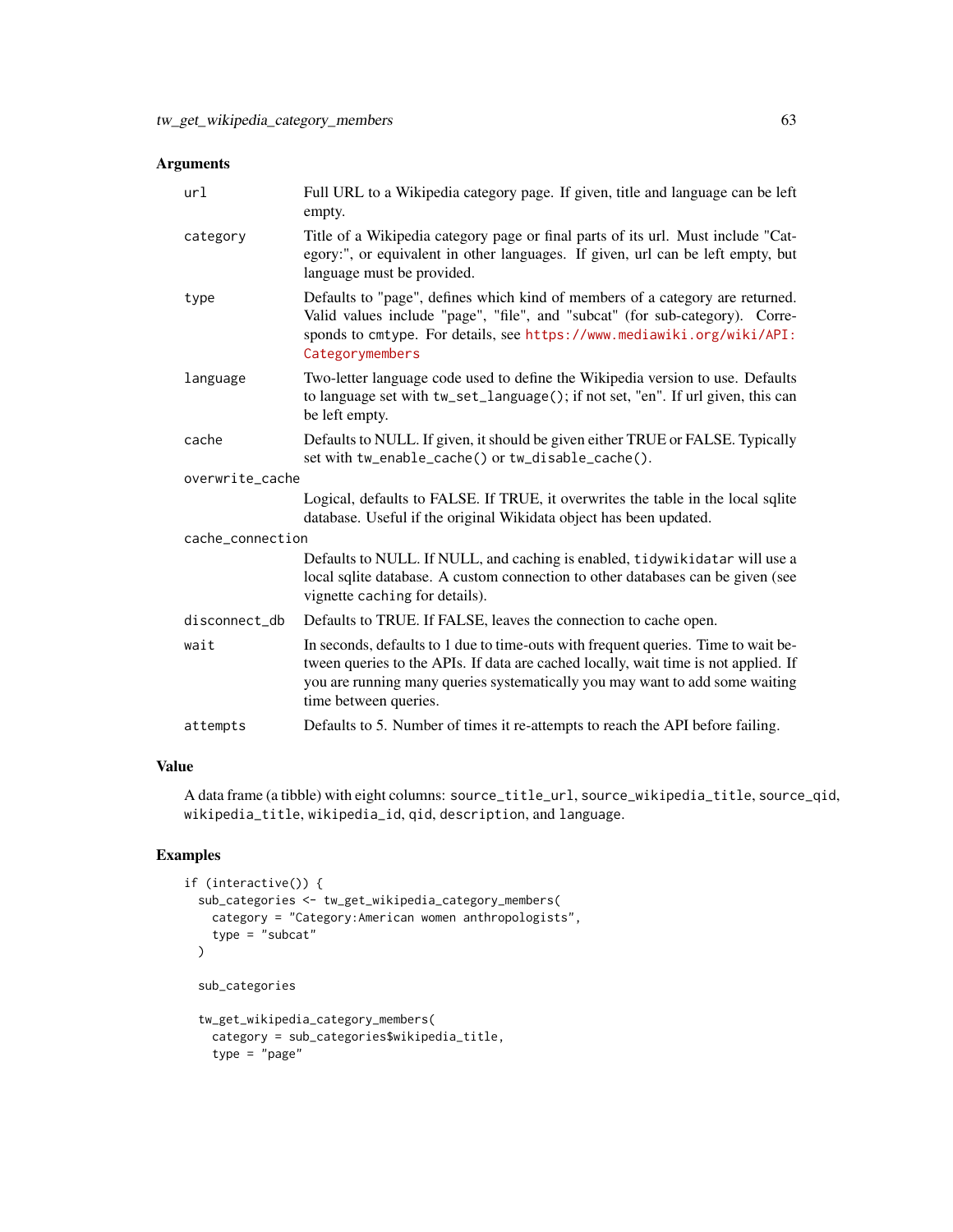) }

tw\_get\_wikipedia\_category\_members\_single *Get all Wikidata Q identifiers of all Wikipedia pages that appear in a given page*

#### Description

Get all Wikidata Q identifiers of all Wikipedia pages that appear in a given page

#### Usage

```
tw_get_wikipedia_category_members_single(
 url = NULL,category = NULL,
  type = "page",language = tidywikidatar::tw_get_language(),
 cache = NULL,
 overwrite_cache = FALSE,
 cache_connection = NULL,
 disconnect_db = TRUE,
 wait = 1,attempts = 5
)
```

| url             | Full URL to a Wikipedia category page. If given, title and language can be left<br>empty.                                                                                                                                                                  |
|-----------------|------------------------------------------------------------------------------------------------------------------------------------------------------------------------------------------------------------------------------------------------------------|
| category        | Title of a Wikipedia category page or final parts of its url. Must include "Cat-<br>egory:", or equivalent in other languages. If given, url can be left empty, but<br>language must be provided.                                                          |
| type            | Defaults to "page", defines which kind of members of a category are returned.<br>Valid values include "page", "file", and "subcat" (for sub-category). Corre-<br>sponds to cmtype. For details, see https://www.mediawiki.org/wiki/API:<br>Categorymembers |
| language        | Two-letter language code used to define the Wikipedia version to use. Defaults<br>to language set with tw_set_language(); if not set, "en". If url given, this can<br>be left empty.                                                                       |
| cache           | Defaults to NULL. If given, it should be given either TRUE or FALSE. Typically<br>set with tw_enable_cache() or tw_disable_cache().                                                                                                                        |
| overwrite_cache |                                                                                                                                                                                                                                                            |
|                 | Logical, defaults to FALSE. If TRUE, it overwrites the table in the local sqlite<br>database. Useful if the original Wikidata object has been updated.                                                                                                     |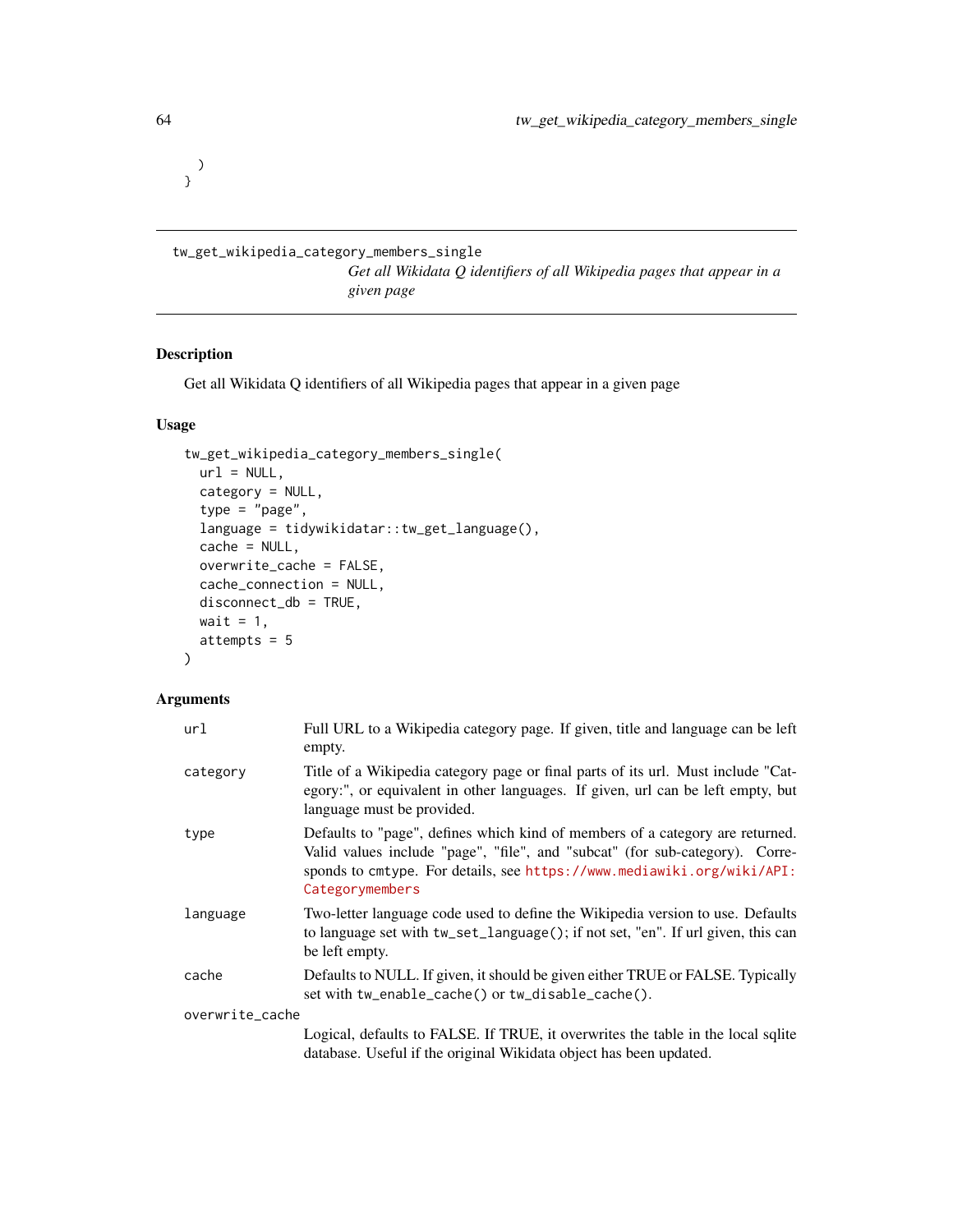| cache_connection |                                                                                                                                                                                                                                                                                    |
|------------------|------------------------------------------------------------------------------------------------------------------------------------------------------------------------------------------------------------------------------------------------------------------------------------|
|                  | Defaults to NULL. If NULL, and caching is enabled, tidywikidatar will use a<br>local sqlite database. A custom connection to other databases can be given (see<br>vignette caching for details).                                                                                   |
| disconnect_db    | Defaults to TRUE. If FALSE, leaves the connection to cache open.                                                                                                                                                                                                                   |
| wait             | In seconds, defaults to 1 due to time-outs with frequent queries. Time to wait be-<br>tween queries to the APIs. If data are cached locally, wait time is not applied. If<br>you are running many queries systematically you may want to add some waiting<br>time between queries. |
| attempts         | Defaults to 5. Number of times it re-attempts to reach the API before failing.                                                                                                                                                                                                     |

A data frame (a tibble) with four columns: wikipedia\_title, wikipedia\_id, wikidata\_id, wikidata\_description.

#### Examples

```
if (interactive()) {
 tidywikidatar:::tw_get_wikipedia_category_members_single(
   category = "Category:American women anthropologists",
   type = "subset'\lambdatidywikidatar:::tw_get_wikipedia_category_members_single(
   category = "Category:Puerto Rican women anthropologists",
   type = "page")
}
```

```
tw_get_wikipedia_page_links
```
*Get all Wikidata Q identifiers of all Wikipedia pages that appear in one or more pages*

## Description

Get all Wikidata Q identifiers of all Wikipedia pages that appear in one or more pages

```
tw_get_wikipedia_page_links(
 url = NULL.title = NULL,
 language = tidywikidatar::tw_get_language(),
 cache = NULL,overwrite_cache = FALSE,
```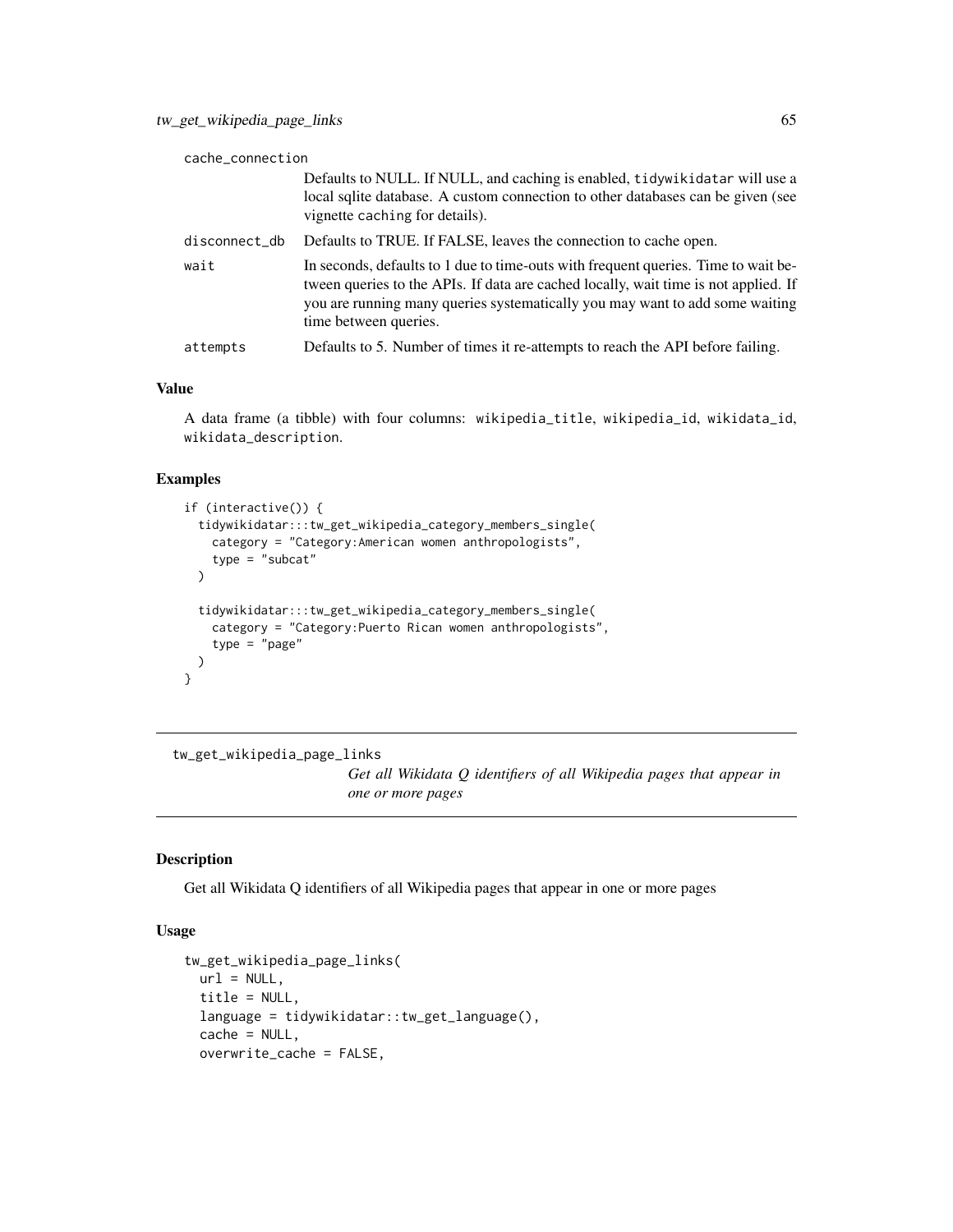```
cache_connection = NULL,
 disconnect_db = TRUE,
 wait = 1,
 attempts = 5
)
```

| url              | Full URL to a Wikipedia page. If given, title and language can be left empty.                                                                                                                                                                                                      |
|------------------|------------------------------------------------------------------------------------------------------------------------------------------------------------------------------------------------------------------------------------------------------------------------------------|
| title            | Title of a Wikipedia page or final parts of its url. If given, url can be left empty,<br>but language must be provided.                                                                                                                                                            |
| language         | Two-letter language code used to define the Wikipedia version to use. Defaults<br>to language set with tw_set_language(); if not set, "en". If url given, this can<br>be left empty.                                                                                               |
| cache            | Defaults to NULL. If given, it should be given either TRUE or FALSE. Typically<br>set with tw_enable_cache() or tw_disable_cache().                                                                                                                                                |
| overwrite_cache  |                                                                                                                                                                                                                                                                                    |
|                  | Logical, defaults to FALSE. If TRUE, it overwrites the table in the local sqlite<br>database. Useful if the original Wikidata object has been updated.                                                                                                                             |
| cache_connection |                                                                                                                                                                                                                                                                                    |
|                  | Defaults to NULL. If NULL, and caching is enabled, tidywikidatar will use a<br>local sqlite database. A custom connection to other databases can be given (see<br>vignette caching for details).                                                                                   |
| disconnect_db    | Defaults to TRUE. If FALSE, leaves the connection to cache open.                                                                                                                                                                                                                   |
| wait             | In seconds, defaults to 1 due to time-outs with frequent queries. Time to wait be-<br>tween queries to the APIs. If data are cached locally, wait time is not applied. If<br>you are running many queries systematically you may want to add some waiting<br>time between queries. |
| attempts         | Defaults to 5. Number of times it re-attempts to reach the API before failing.                                                                                                                                                                                                     |

# Value

A data frame (a tibble) with eight columns: source\_title\_url, source\_wikipedia\_title, source\_qid, wikipedia\_title, wikipedia\_id, qid, description, and language.

```
if (interactive()) {
  tw_get_wikipedia_page_links(title = "Margaret Mead", language = "en")
}
```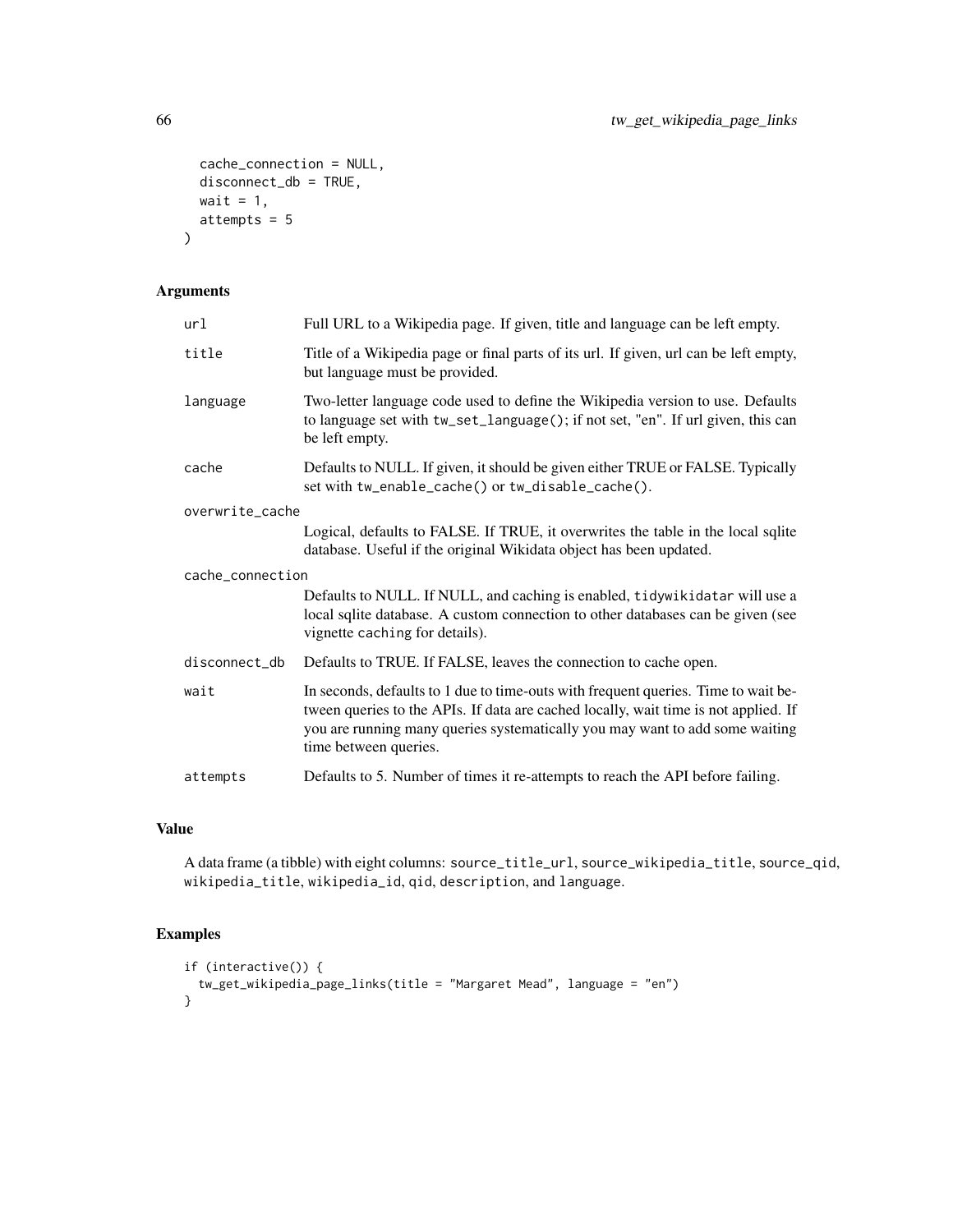tw\_get\_wikipedia\_page\_links\_single

*Get all Wikidata Q identifiers of all Wikipedia pages that appear in a given page*

## Description

Get all Wikidata Q identifiers of all Wikipedia pages that appear in a given page

## Usage

```
tw_get_wikipedia_page_links_single(
 url = NULL,title = NULL,
 language = tidywikidatar::tw_get_language(),
 cache = NULL,
 overwrite_cache = FALSE,
 cache_connection = NULL,
 disconnect_db = TRUE,
 wait = 1,
 attempts = 5,
 wikipedia_page_qid_df = NULL
)
```

| url              | Full URL to a Wikipedia page. If given, title and language can be left empty.                                                                                                                                                                                                      |  |
|------------------|------------------------------------------------------------------------------------------------------------------------------------------------------------------------------------------------------------------------------------------------------------------------------------|--|
| title            | Title of a Wikipedia page or final parts of its url. If given, url can be left empty,<br>but language must be provided.                                                                                                                                                            |  |
| language         | Two-letter language code used to define the Wikipedia version to use. Defaults<br>to language set with tw_set_language(); if not set, "en". If url given, this can<br>be left empty.                                                                                               |  |
| cache            | Defaults to NULL. If given, it should be given either TRUE or FALSE. Typically<br>set with tw_enable_cache() or tw_disable_cache().                                                                                                                                                |  |
| overwrite_cache  |                                                                                                                                                                                                                                                                                    |  |
|                  | Logical, defaults to FALSE. If TRUE, it overwrites the table in the local sqlite<br>database. Useful if the original Wikidata object has been updated.                                                                                                                             |  |
| cache_connection |                                                                                                                                                                                                                                                                                    |  |
|                  | Defaults to NULL. If NULL, and caching is enabled, tidywikidatar will use a<br>local sqlite database. A custom connection to other databases can be given (see<br>vignette caching for details).                                                                                   |  |
| disconnect_db    | Defaults to TRUE. If FALSE, leaves the connection to cache open.                                                                                                                                                                                                                   |  |
| wait             | In seconds, defaults to 1 due to time-outs with frequent queries. Time to wait be-<br>tween queries to the APIs. If data are cached locally, wait time is not applied. If<br>you are running many queries systematically you may want to add some waiting<br>time between queries. |  |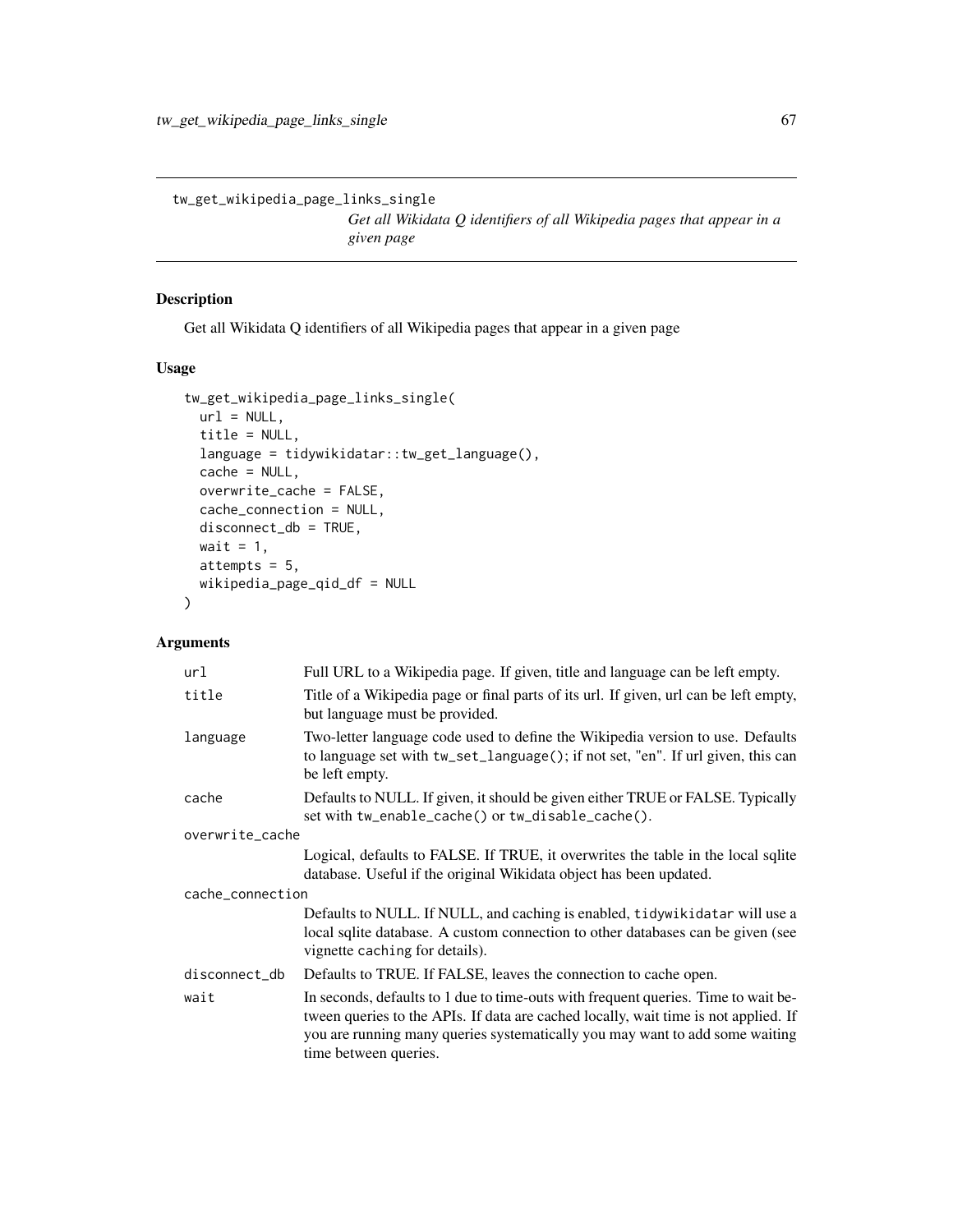attempts Defaults to 5. Number of times it re-attempts to reach the API before failing. wikipedia\_page\_qid\_df Defaults to NULL. If given, used to reduce calls to cache. A data frame

#### Value

A data frame (a tibble) with four columns: wikipedia\_title, wikipedia\_id, wikidata\_id, wikidata\_description.

#### Examples

```
if (interactive()) {
 tw_get_wikipedia_page_links_single(title = "Margaret Mead", language = "en")
}
```
tw\_get\_wikipedia\_page\_qid

*Gets the Wikidata Q identifier of one or more Wikipedia pages*

#### Description

Gets the Wikidata Q identifier of one or more Wikipedia pages

#### Usage

```
tw_get_wikipedia_page_qid(
  url = NULL,title = NULL,
  language = tidywikidatar::tw_get_language(),
  cache = NULL,
  overwrite_cache = FALSE,
  cache_connection = NULL,
  disconnect_db = TRUE,
 wait = 1,
  attempts = 5
)
```

| url      | A character vector with the full URL to one or more Wikipedia pages. If given,<br>title and language can be left empty.                                                              |
|----------|--------------------------------------------------------------------------------------------------------------------------------------------------------------------------------------|
| title    | Title of a Wikipedia page or final parts of its url. If given, url can be left empty,<br>but language must be provided.                                                              |
| language | Two-letter language code used to define the Wikipedia version to use. Defaults<br>to language set with tw_set_language(); if not set, "en". If url given, this can<br>be left empty. |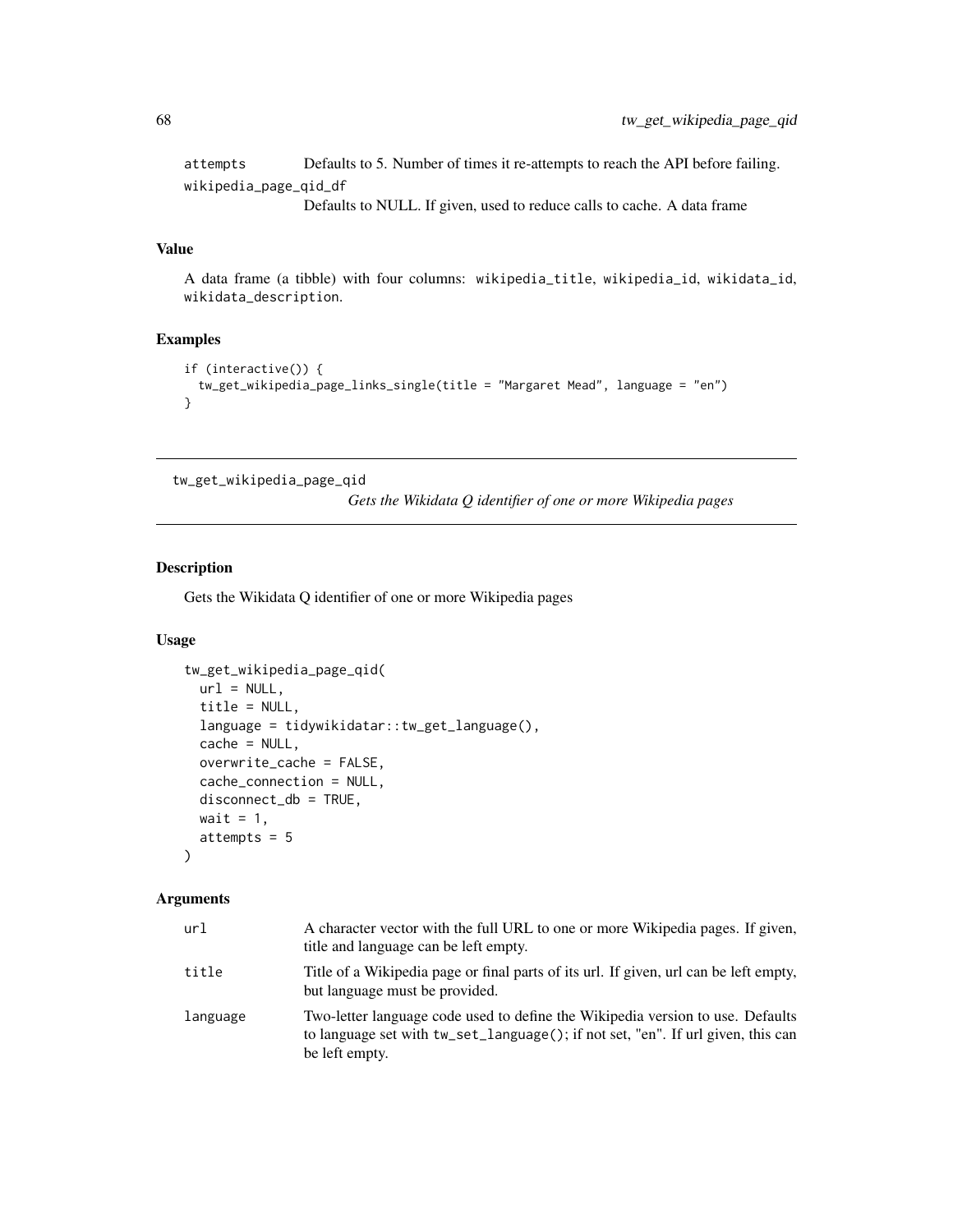| cache            | Defaults to NULL. If given, it should be given either TRUE or FALSE. Typically<br>set with tw_enable_cache() or tw_disable_cache().                                                                                                                                                |
|------------------|------------------------------------------------------------------------------------------------------------------------------------------------------------------------------------------------------------------------------------------------------------------------------------|
| overwrite_cache  |                                                                                                                                                                                                                                                                                    |
|                  | Logical, defaults to FALSE. If TRUE, it overwrites the table in the local sqlite<br>database. Useful if the original Wikidata object has been updated.                                                                                                                             |
| cache_connection |                                                                                                                                                                                                                                                                                    |
|                  | Defaults to NULL. If NULL, and caching is enabled, tidywikidatar will use a<br>local sqlite database. A custom connection to other databases can be given (see<br>vignette caching for details).                                                                                   |
| disconnect_db    | Defaults to TRUE. If FALSE, leaves the connection to cache open.                                                                                                                                                                                                                   |
| wait             | In seconds, defaults to 1 due to time-outs with frequent queries. Time to wait be-<br>tween queries to the APIs. If data are cached locally, wait time is not applied. If<br>you are running many queries systematically you may want to add some waiting<br>time between queries. |
| attempts         | Defaults to 5. Number of times it re-attempts to reach the API before failing.                                                                                                                                                                                                     |

A a data frame with six columns, including qid with Wikidata identifiers, and a logical disambiguation to flag when disambiguation pages are returned.

#### Examples

```
if (interactive()) {
 tw_get_wikipedia_page_qid(title = "Margaret Mead", language = "en")
 # check when Wikipedia returns disambiguation page
 tw_get_wikipedia_page_qid(title = c("Rome", "London", "New York", "Vienna"))
}
```
tw\_get\_wikipedia\_page\_qid\_single *Gets the Wikidata id of a Wikipedia page*

## Description

Gets the Wikidata id of a Wikipedia page

```
tw_get_wikipedia_page_qid_single(
 title = NULL,
 url = NULL,language = tidywikidatar::tw_get_language(),
 cache = NULL,overwrite_cache = FALSE,
```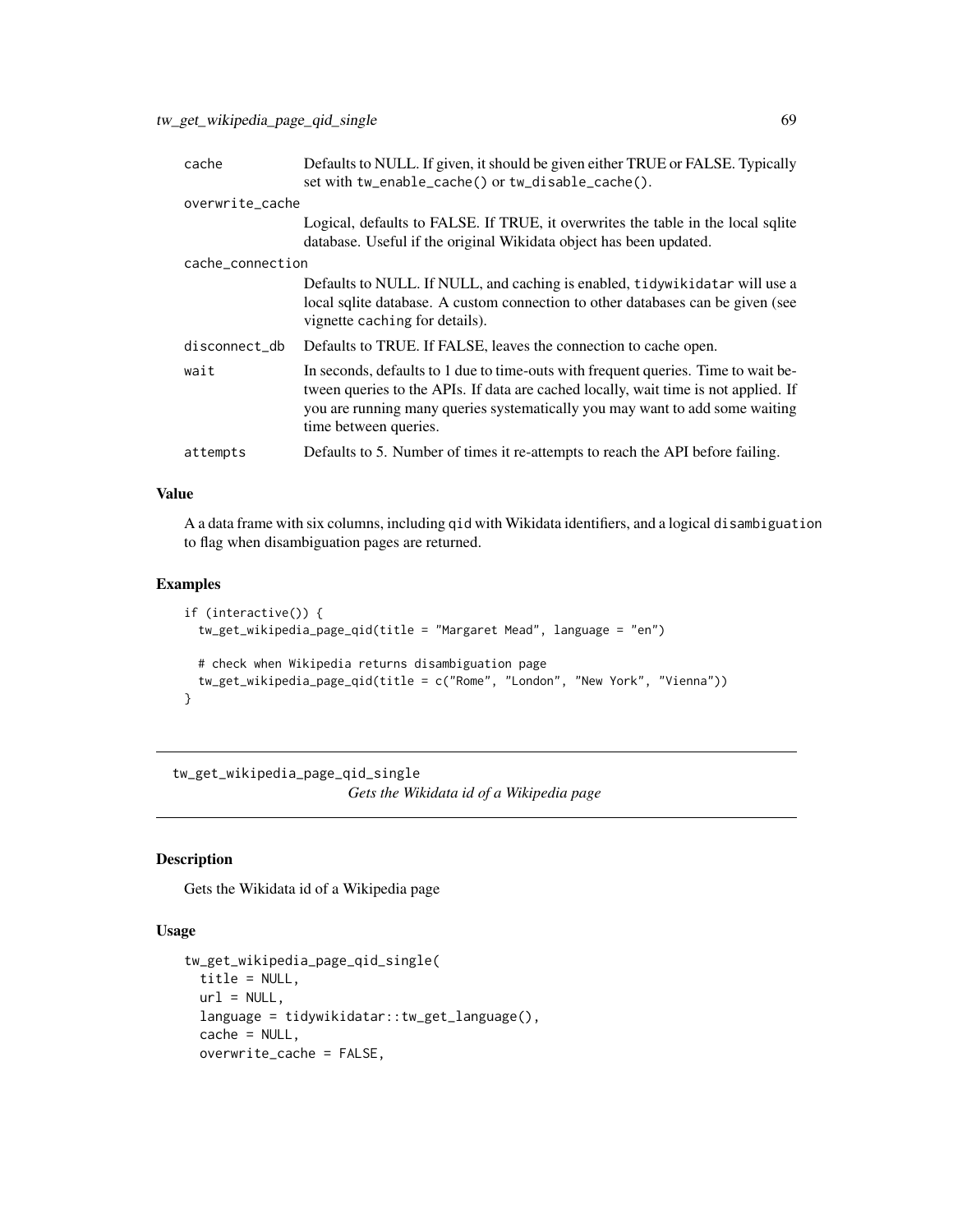```
cache_connection = NULL,
 disconnect_db = TRUE,
 wait = 1,
 attempts = 5
)
```

| title            | Title of a Wikipedia page or final parts of its url. If given, url can be left empty,<br>but language must be provided.                                                                                                                                                            |
|------------------|------------------------------------------------------------------------------------------------------------------------------------------------------------------------------------------------------------------------------------------------------------------------------------|
| url              | Full URL to a Wikipedia page. If given, title and language can be left empty.                                                                                                                                                                                                      |
| language         | Two-letter language code used to define the Wikipedia version to use. Defaults<br>to language set with tw_set_language(); if not set, "en". If url given, this can<br>be left empty.                                                                                               |
| cache            | Defaults to NULL. If given, it should be given either TRUE or FALSE. Typically<br>set with tw_enable_cache() or tw_disable_cache().                                                                                                                                                |
| overwrite_cache  |                                                                                                                                                                                                                                                                                    |
|                  | Logical, defaults to FALSE. If TRUE, it overwrites the table in the local sqlite<br>database. Useful if the original Wikidata object has been updated.                                                                                                                             |
| cache_connection |                                                                                                                                                                                                                                                                                    |
|                  | Defaults to NULL. If NULL, and caching is enabled, tidywikidatar will use a<br>local sqlite database. A custom connection to other databases can be given (see<br>vignette caching for details).                                                                                   |
| disconnect_db    | Defaults to TRUE. If FALSE, leaves the connection to cache open.                                                                                                                                                                                                                   |
| wait             | In seconds, defaults to 1 due to time-outs with frequent queries. Time to wait be-<br>tween queries to the APIs. If data are cached locally, wait time is not applied. If<br>you are running many queries systematically you may want to add some waiting<br>time between queries. |
| attempts         | Defaults to 5. Number of times it re-attempts to reach the API before failing.                                                                                                                                                                                                     |

#### Value

A data frame (a tibble) with eight columns: title, wikipedia\_title, wikipedia\_id, qid, description, disambiguation, and language.

```
if (interactive()) {
  tw_get_wikipedia_page_qid_single(title = "Margaret Mead", language = "en")
}
```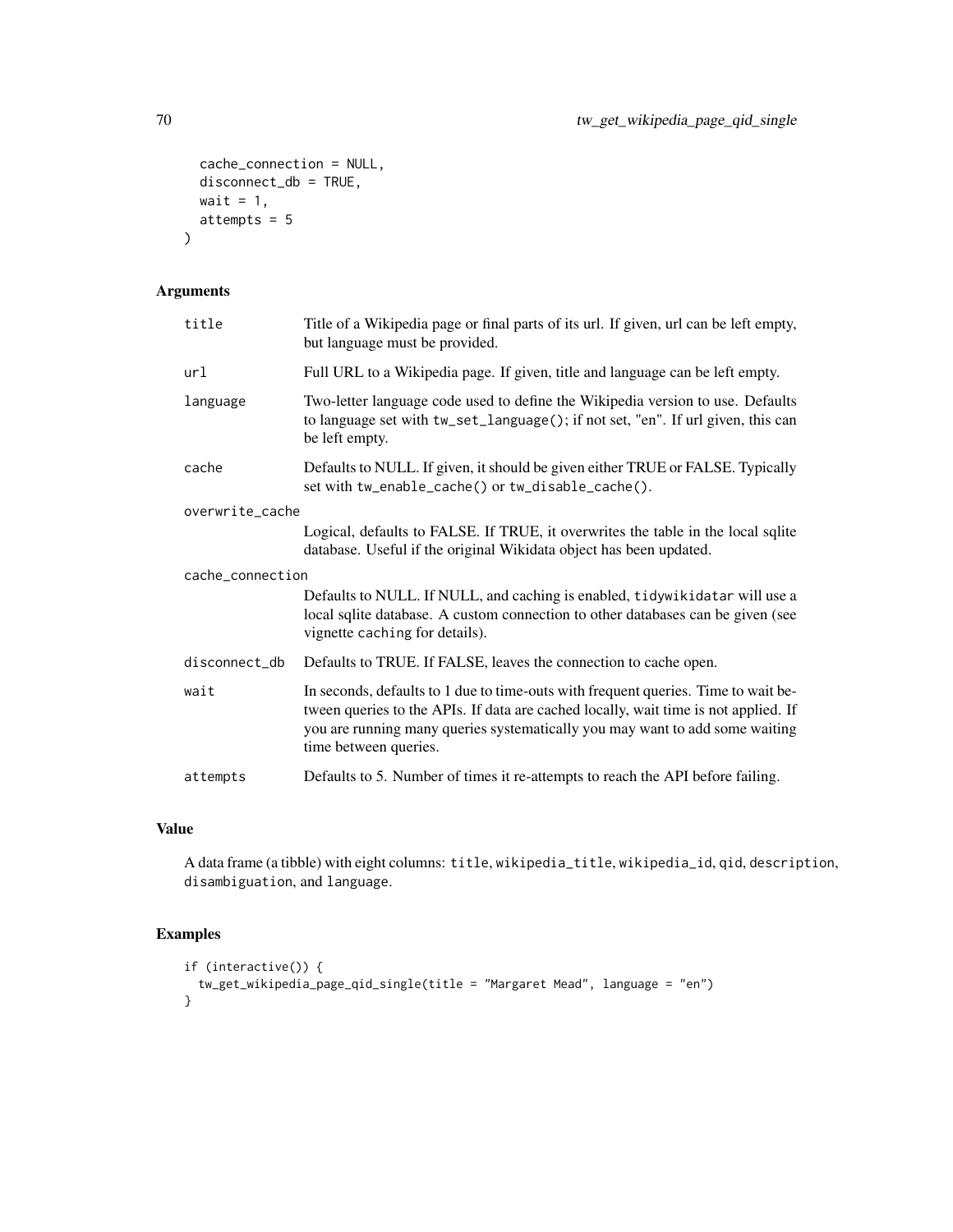tw\_get\_wikipedia\_page\_sections *Get sections of a Wikipedia page*

# Description

Get sections of a Wikipedia page

## Usage

```
tw_get_wikipedia_page_sections(
 url = NULL,title = NULL,
 language = tidywikidatar::tw_get_language(),
 cache = NULL,
 overwrite_cache = FALSE,
 cache_connection = NULL,
 disconnect_db = TRUE,
 wait = 1,
 attempts = 5
)
```

| url              | Full URL to a Wikipedia page. If given, title and language can be left empty.                                                                                                                                                                                                      |  |
|------------------|------------------------------------------------------------------------------------------------------------------------------------------------------------------------------------------------------------------------------------------------------------------------------------|--|
| title            | Title of a Wikipedia page or final parts of its url. If given, url can be left empty,<br>but language must be provided.                                                                                                                                                            |  |
| language         | Two-letter language code used to define the Wikipedia version to use. Defaults<br>to language set with tw_set_language(); if not set, "en". If url given, this can<br>be left empty.                                                                                               |  |
| cache            | Defaults to NULL. If given, it should be given either TRUE or FALSE. Typically<br>set with tw_enable_cache() or tw_disable_cache().                                                                                                                                                |  |
| overwrite_cache  |                                                                                                                                                                                                                                                                                    |  |
|                  | Logical, defaults to FALSE. If TRUE, it overwrites the table in the local sqlite<br>database. Useful if the original Wikidata object has been updated.                                                                                                                             |  |
| cache_connection |                                                                                                                                                                                                                                                                                    |  |
|                  | Defaults to NULL. If NULL, and caching is enabled, tidywikidatar will use a<br>local sqlite database. A custom connection to other databases can be given (see<br>vignette caching for details).                                                                                   |  |
| disconnect_db    | Defaults to TRUE. If FALSE, leaves the connection to cache open.                                                                                                                                                                                                                   |  |
| wait             | In seconds, defaults to 1 due to time-outs with frequent queries. Time to wait be-<br>tween queries to the APIs. If data are cached locally, wait time is not applied. If<br>you are running many queries systematically you may want to add some waiting<br>time between queries. |  |
| attempts         | Defaults to 5. Number of times it re-attempts to reach the API before failing.                                                                                                                                                                                                     |  |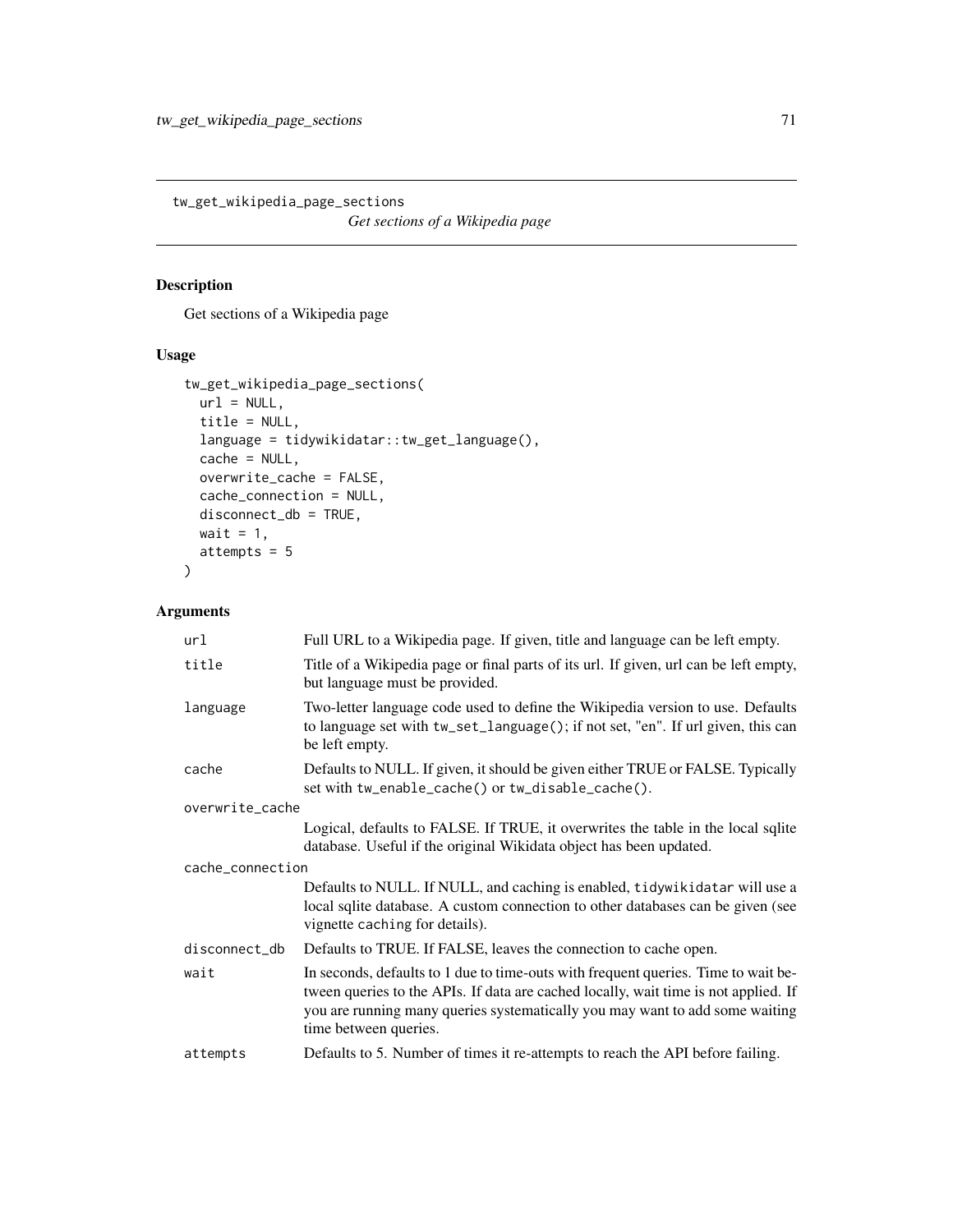A data frame (a tibble), with the same columns as tw\_empty\_wikipedia\_page\_sections.

#### Examples

```
if (interactive()) {
 tw_get_wikipedia_page_sections(title = "Margaret Mead", language = "en")
}
```

```
tw_get_wikipedia_page_sections_single
                          Get all Wikidata Q identifiers of all Wikipedia pages that appear in a
                          given page
```
# Description

Get all Wikidata Q identifiers of all Wikipedia pages that appear in a given page

# Usage

```
tw_get_wikipedia_page_sections_single(
  url = NULL,title = NULL,
  language = tidywikidatar::tw_get_language(),
  cache = NULL,
  overwrite_cache = FALSE,
  cache_connection = NULL,
  disconnect_db = TRUE,
 wait = 1,
  attempts = 5,
 wikipedia_page_qid_df = NULL
)
```

| url             | Full URL to a Wikipedia page. If given, title and language can be left empty.                                                                                                        |
|-----------------|--------------------------------------------------------------------------------------------------------------------------------------------------------------------------------------|
| title           | Title of a Wikipedia page or final parts of its url. If given, url can be left empty,<br>but language must be provided.                                                              |
| language        | Two-letter language code used to define the Wikipedia version to use. Defaults<br>to language set with tw_set_language(); if not set, "en". If url given, this can<br>be left empty. |
| cache           | Defaults to NULL. If given, it should be given either TRUE or FALSE. Typically<br>set with tw_enable_cache() or tw_disable_cache().                                                  |
| overwrite_cache |                                                                                                                                                                                      |
|                 | Logical, defaults to FALSE. If TRUE, it overwrites the table in the local sqlite<br>database. Useful if the original Wikidata object has been updated.                               |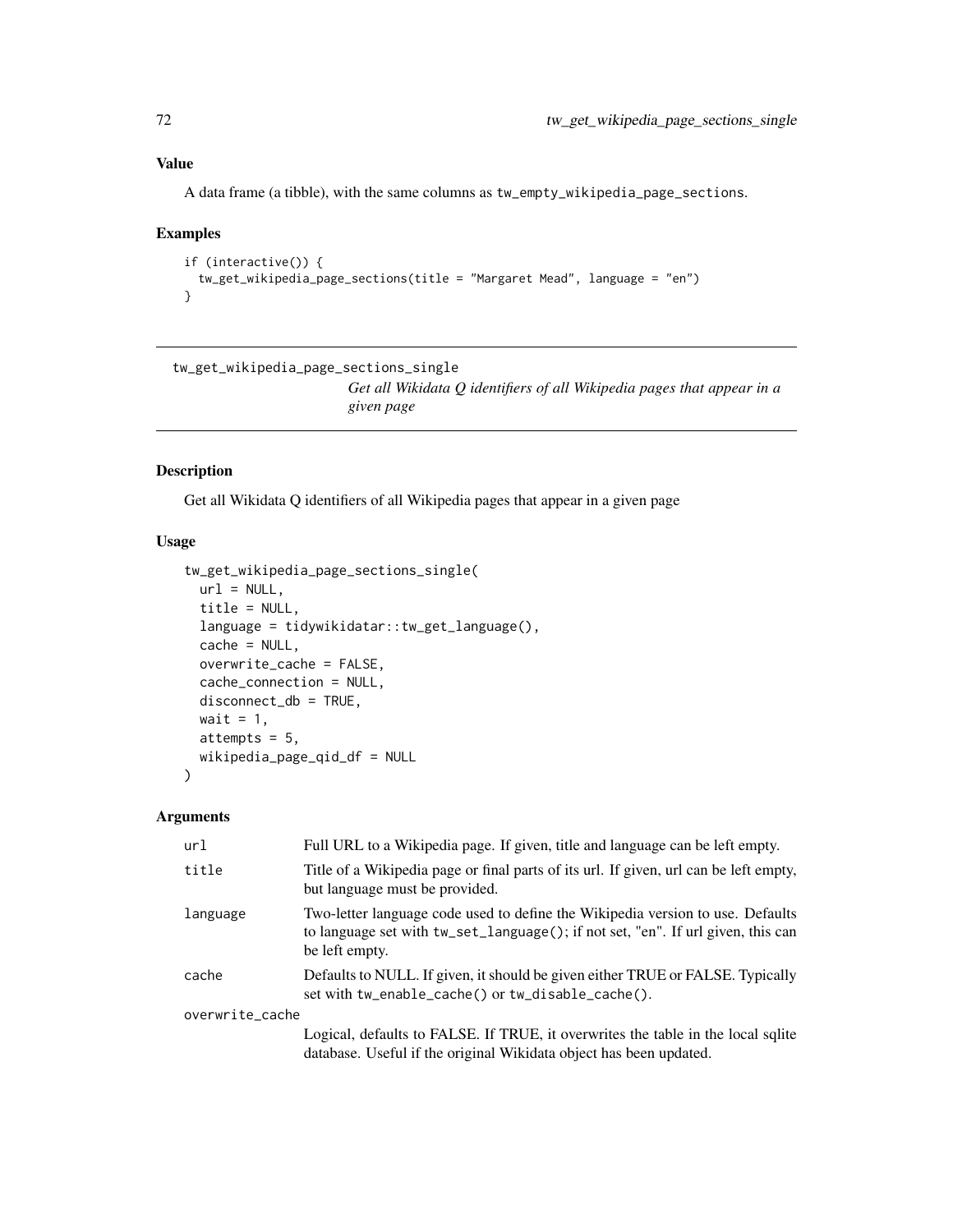<span id="page-72-0"></span>

| cache_connection                  |                                                                                                                                                                                                                                                                                    |
|-----------------------------------|------------------------------------------------------------------------------------------------------------------------------------------------------------------------------------------------------------------------------------------------------------------------------------|
|                                   | Defaults to NULL. If NULL, and caching is enabled, tidywikidatar will use a<br>local sqlite database. A custom connection to other databases can be given (see<br>vignette caching for details).                                                                                   |
| disconnect_db                     | Defaults to TRUE. If FALSE, leaves the connection to cache open.                                                                                                                                                                                                                   |
| wait                              | In seconds, defaults to 1 due to time-outs with frequent queries. Time to wait be-<br>tween queries to the APIs. If data are cached locally, wait time is not applied. If<br>you are running many queries systematically you may want to add some waiting<br>time between queries. |
| attempts<br>wikipedia_page_qid_df | Defaults to 5. Number of times it re-attempts to reach the API before failing.<br>Defaults to NULL. If given, used to reduce calls to cache. A data frame                                                                                                                          |

#### Value

A data frame (a tibble) with four columns: wikipedia\_title, wikipedia\_id, wikidata\_id, wikidata\_description.

# Examples

```
if (interactive()) {
 tw_get_wikipedia_page_sections_single(title = "Margaret Mead", language = "en")
}
```
tw\_get\_wikipedia\_page\_section\_links

*Get links from a specific section of a Wikipedia page*

#### Description

Get links from a specific section of a Wikipedia page

```
tw_get_wikipedia_page_section_links(
 url = NULL,title = NULL,
 section_title = NULL,
 section_index = NULL,
 language = tidywikidatar::tw_get_language(),
 cache = NULL,
 overwrite_cache = FALSE,
 cache_connection = NULL,
 disconnect_db = TRUE,
 wait = 1,
 attempts = 5,
 wikipedia_page_qid_df = NULL
)
```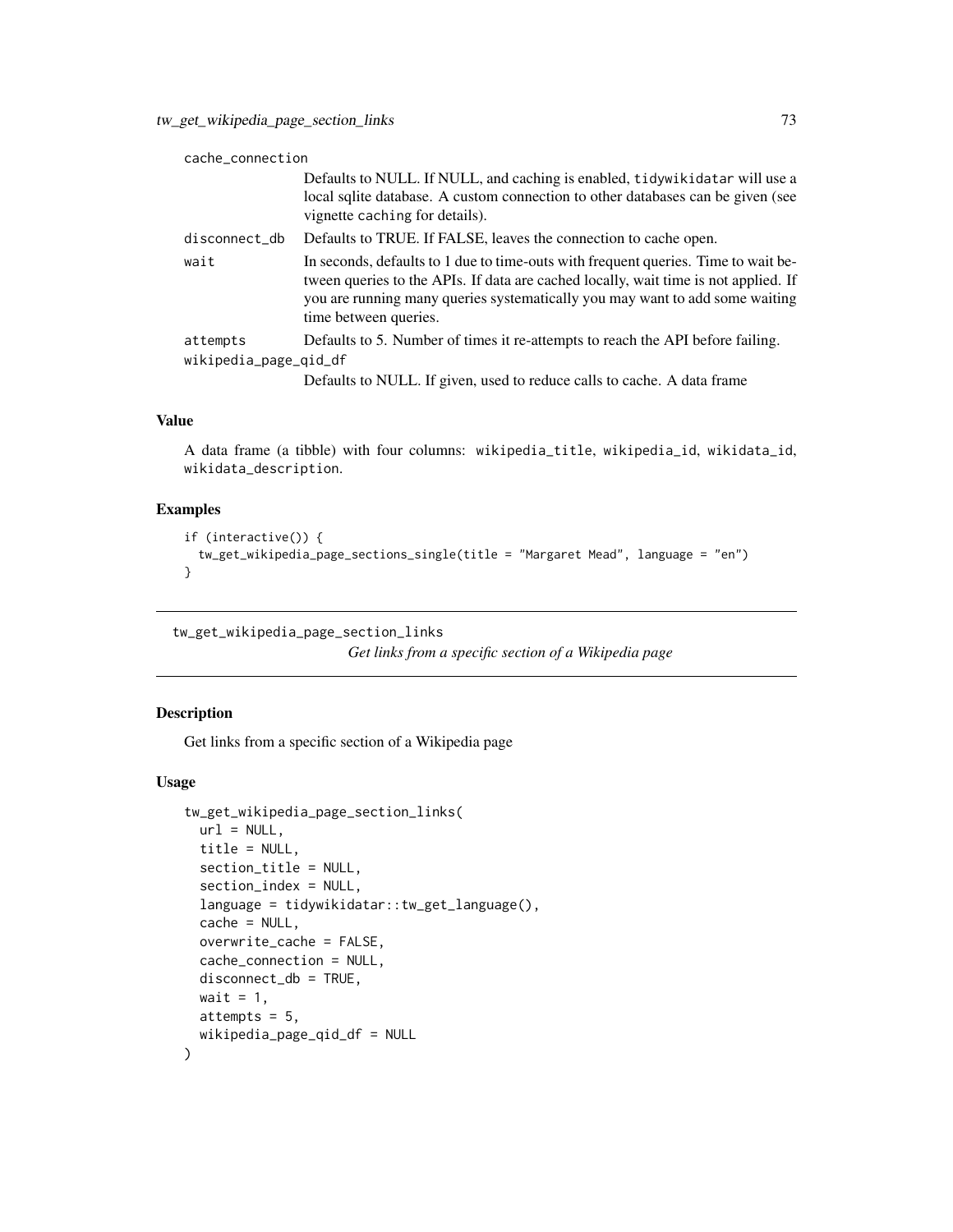| url                   | Full URL to a Wikipedia page. If given, title and language can be left empty.                                                                                                                                                                                                      |
|-----------------------|------------------------------------------------------------------------------------------------------------------------------------------------------------------------------------------------------------------------------------------------------------------------------------|
| title                 | Title of a Wikipedia page or final parts of its url. If given, url can be left empty,<br>but language must be provided.                                                                                                                                                            |
| section_title         | Defaults to NULL. If given, it should correspond to the human-readable title of a<br>section of the relevant Wikipedia page. See also tw_get_wikipedia_page_sections()                                                                                                             |
| section_index         | Defaults to NULL. If given, it should correspond to the ordinal of a section of<br>the relevant Wikipedia page. See also tw_get_wikipedia_page_sections()                                                                                                                          |
| language              | Two-letter language code used to define the Wikipedia version to use. Defaults<br>to language set with tw_set_language(); if not set, "en". If url given, this can<br>be left empty.                                                                                               |
| cache                 | Defaults to NULL. If given, it should be given either TRUE or FALSE. Typically<br>set with tw_enable_cache() or tw_disable_cache().                                                                                                                                                |
| overwrite_cache       |                                                                                                                                                                                                                                                                                    |
|                       | Logical, defaults to FALSE. If TRUE, it overwrites the table in the local sqlite<br>database. Useful if the original Wikidata object has been updated.                                                                                                                             |
| cache_connection      |                                                                                                                                                                                                                                                                                    |
|                       | Defaults to NULL. If NULL, and caching is enabled, tidywikidatar will use a<br>local sqlite database. A custom connection to other databases can be given (see<br>vignette caching for details).                                                                                   |
| disconnect_db         | Defaults to TRUE. If FALSE, leaves the connection to cache open.                                                                                                                                                                                                                   |
| wait                  | In seconds, defaults to 1 due to time-outs with frequent queries. Time to wait be-<br>tween queries to the APIs. If data are cached locally, wait time is not applied. If<br>you are running many queries systematically you may want to add some waiting<br>time between queries. |
| attempts              | Defaults to 5. Number of times it re-attempts to reach the API before failing.                                                                                                                                                                                                     |
| wikipedia_page_qid_df | Defaults to NULL. If given, used to reduce calls to cache. A data frame                                                                                                                                                                                                            |

# Value

A data frame (a tibble).

```
if (interactive()) {
 tw_get_wikipedia_page_section_links(title = "Margaret Mead", language = "en", section_index = 1)
}
```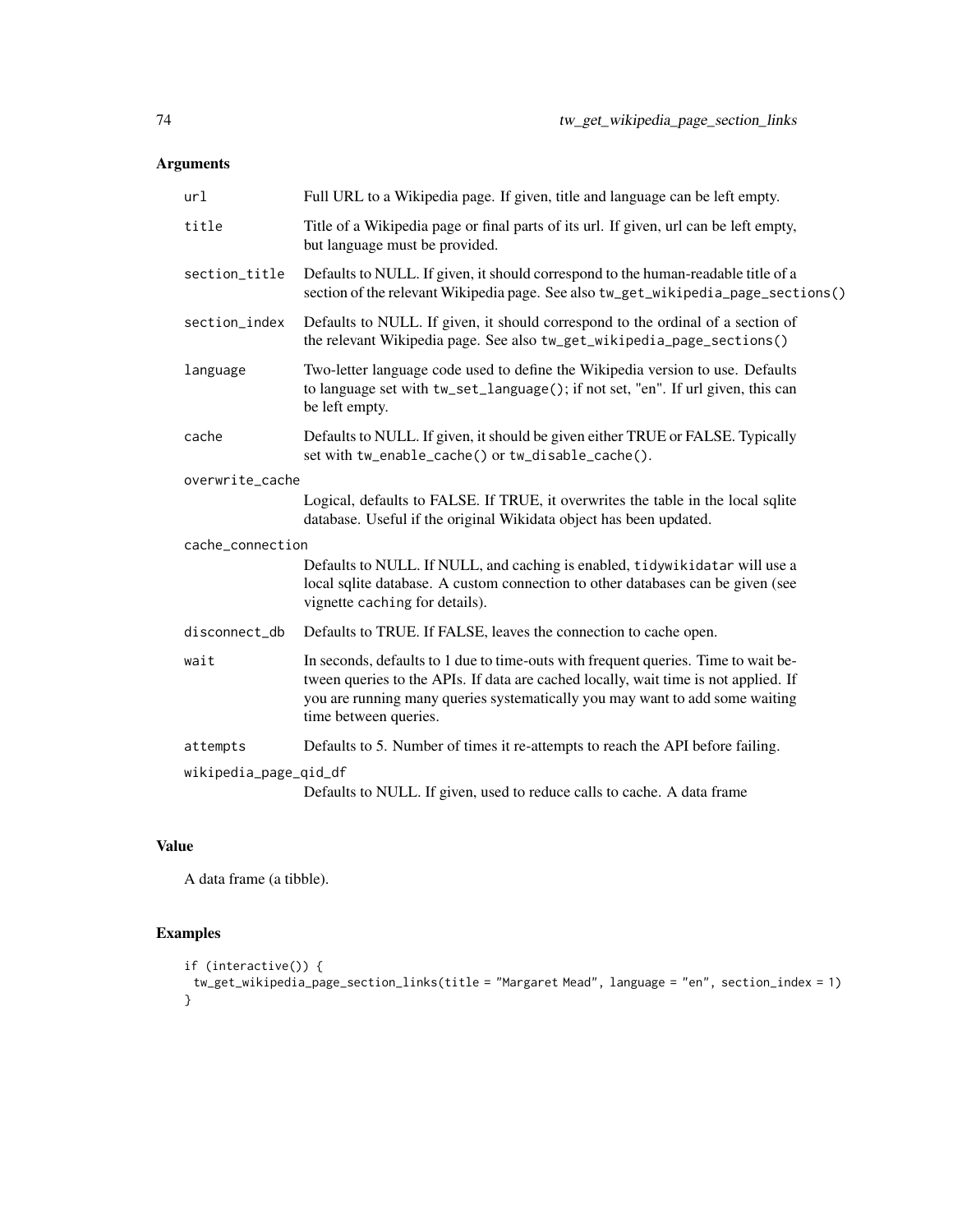<span id="page-74-0"></span>tw\_get\_wikipedia\_sections\_api\_url

*Facilitates the creation of MediaWiki API base URLs to retrieve sections of a page*

# Description

Mostly used internally

#### Usage

```
tw_get_wikipedia_sections_api_url(
 url = NULL,title = NULL,
 language = tidywikidatar::tw_get_language()
\mathcal{L}
```
#### Arguments

| url      | A character vector with the full URL to one or more Wikipedia pages. If given,<br>title and language can be left empty.                                                              |
|----------|--------------------------------------------------------------------------------------------------------------------------------------------------------------------------------------|
| title    | Title of a Wikipedia page or final parts of its url. If given, url can be left empty,<br>but language must be provided.                                                              |
| language | Two-letter language code used to define the Wikipedia version to use. Defaults<br>to language set with tw_set_language(); if not set, "en". If url given, this can<br>be left empty. |

# Value

A character vector of base urls to be used with the MediaWiki API

#### Examples

```
tw_get_wikipedia_sections_api_url(title = "Margaret Mead", language = "en")
```
tw\_get\_wikipedia\_section\_links\_api\_url

*Facilitates the creation of MediaWiki API base URLs to retrieve sections of a page*

#### Description

Mostly used internally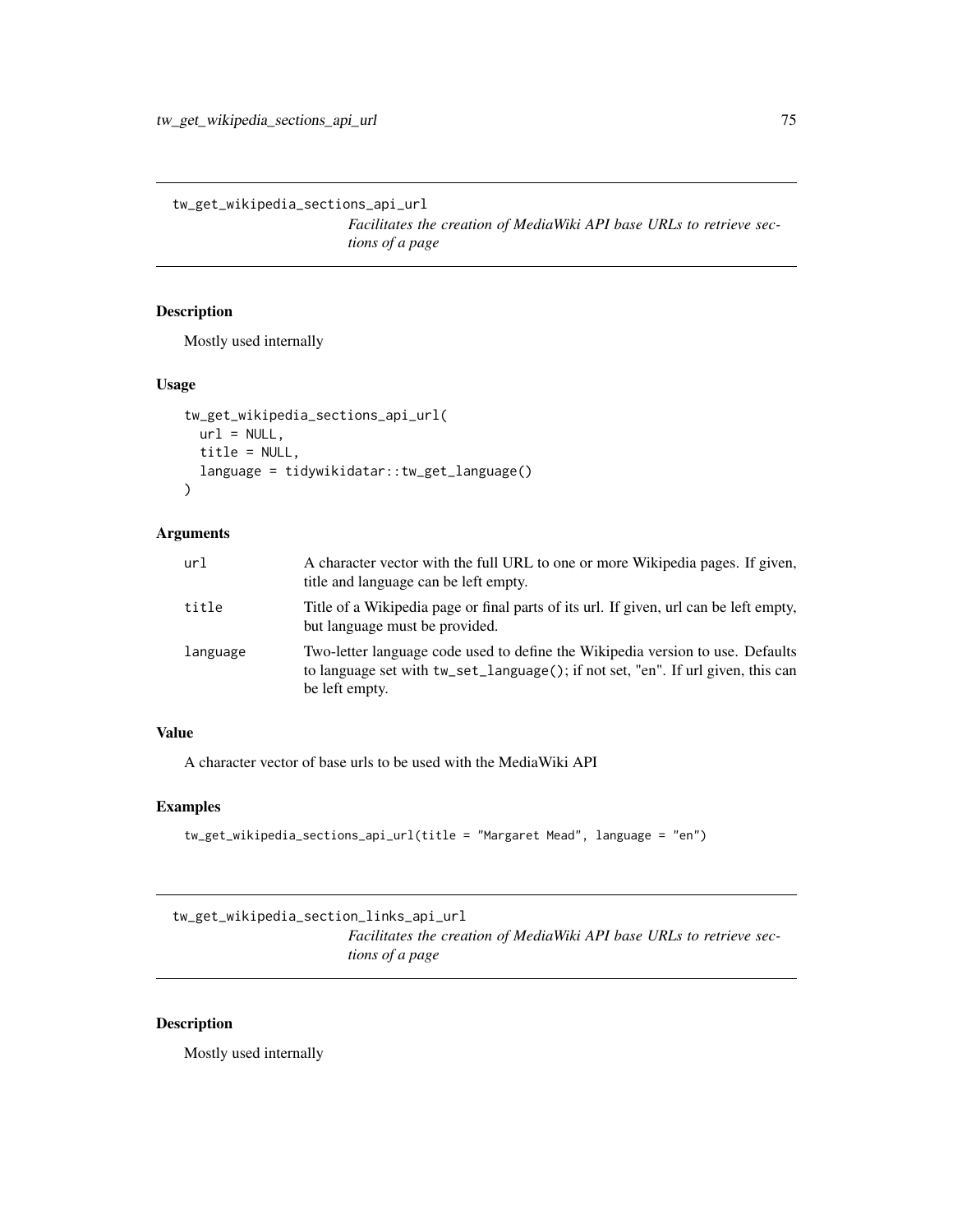# Usage

```
tw_get_wikipedia_section_links_api_url(
  url = NULL,title = NULL,
  section_index,
  language = tidywikidatar::tw_get_language()
\mathcal{L}
```
# Arguments

| title<br>but language must be provided.<br>section_index<br>page. See also tw_get_wikipedia_page_sections().<br>language<br>be left empty. | url | A character vector with the full URL to one or more Wikipedia pages. If given,<br>title and language can be left empty.                                            |
|--------------------------------------------------------------------------------------------------------------------------------------------|-----|--------------------------------------------------------------------------------------------------------------------------------------------------------------------|
|                                                                                                                                            |     | Title of a Wikipedia page or final parts of its url. If given, url can be left empty,                                                                              |
|                                                                                                                                            |     | Required. It should correspond to the ordinal of a section of the relevant Wikipedia                                                                               |
|                                                                                                                                            |     | Two-letter language code used to define the Wikipedia version to use. Defaults<br>to language set with tw_set_language(); if not set, "en". If url given, this can |

#### Value

A character vector of base urls to be used with the MediaWiki API

#### Examples

```
tw_get_wikipedia_section_links_api_url(title = "Margaret Mead", section_index = 1, language = "en")
```
tw\_index\_cache\_item *Add index to caching table for search queries for increased speed*

# Description

Tested only with SQLite and MySql. May work with other drivers.

```
tw_index_cache_item(
 table_name = NULL,
 check_first = TRUE,
  type = "item",show_details = FALSE,
 language = tidywikidatar::tw_get_language(),
 cache = NULL,cache_connection = NULL,
 disconnect_db = TRUE
)
```
<span id="page-75-0"></span>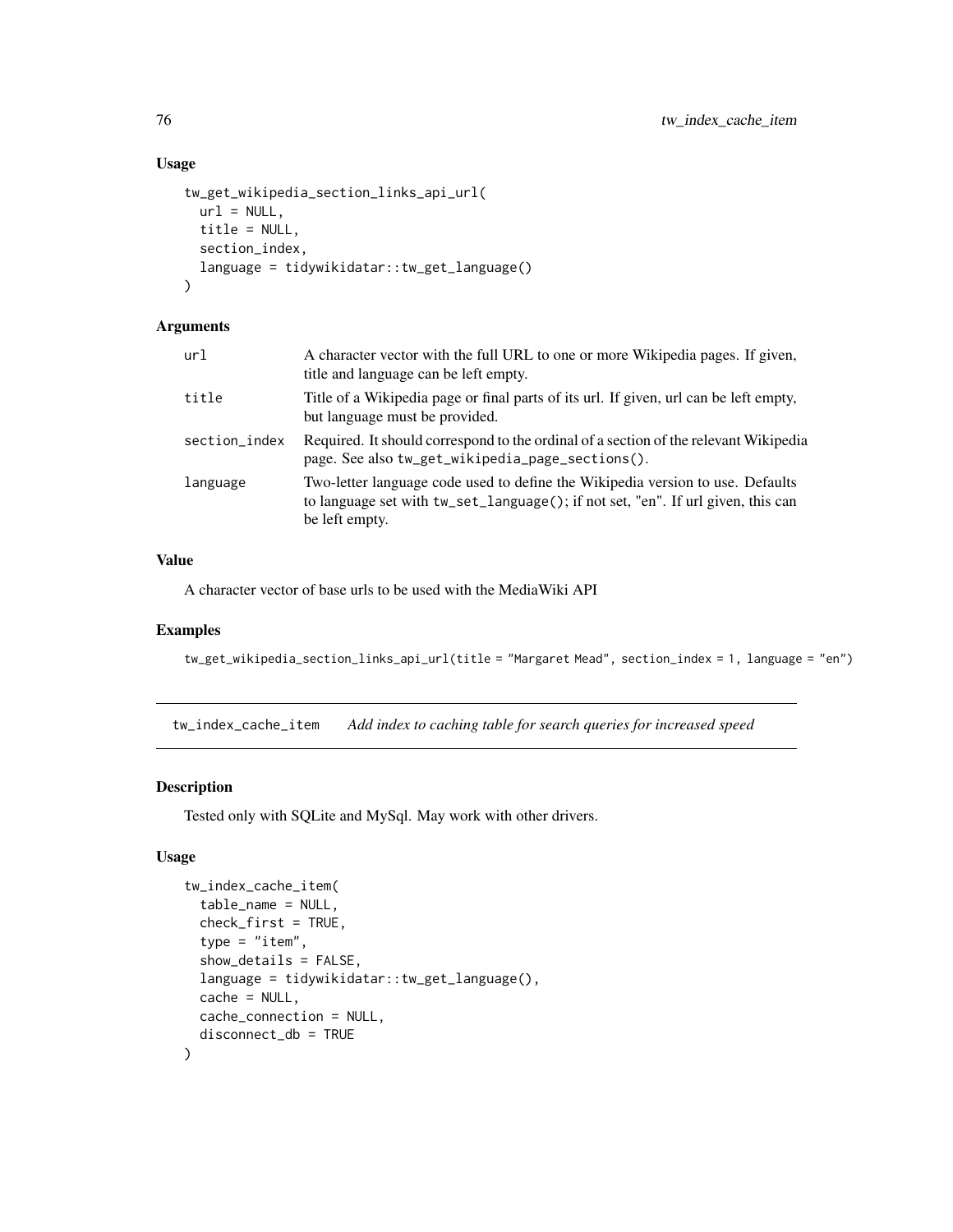| table_name       | Name of the table in the database. If given, it takes precedence over other pa-<br>rameters.                                                                                                                                                       |
|------------------|----------------------------------------------------------------------------------------------------------------------------------------------------------------------------------------------------------------------------------------------------|
| check_first      | Logical, defaults to TRUE. If TRUE, then before executing anything on the<br>database it checks if the given table has already been indexed. If it has, it does<br>nothing and returns only an informative message.                                |
| type             | Defaults to "item". Type of cache file to output. Values typically used by<br>tidywikidatar include "item", "search_item", "search_property", and "qual-<br>ifier".                                                                                |
| show_details     | Logical, defaults to FALSE. If FALSE, return the function adds the index to the<br>database, but does not return anything. If TRUE, returns a data frame with more<br>details about the index.                                                     |
| language         | Defaults to language set with tw_set_language(); "en" if not set. Used to limit<br>the data to be cached. Use "all_available" to keep all data. For available values,<br>see https://www.wikidata.org/wiki/Help:Wikimedia_language_codes/lists/all |
| cache            | Defaults to NULL. If given, it should be given either TRUE or FALSE. Typically<br>set with tw_enable_cache() or tw_disable_cache().                                                                                                                |
| cache_connection |                                                                                                                                                                                                                                                    |
|                  | Defaults to NULL. If NULL, and caching is enabled, tidywikidatar will use a<br>local sqlite database. A custom connection to other databases can be given (see<br>vignette caching for details).                                                   |
| disconnect_db    | Defaults to TRUE. If FALSE, leaves the connection to cache open.                                                                                                                                                                                   |

# Details

To ensure smooth functioning, the search column in the cache table is transformed into a column of type varchar and length 255.

# Value

If show\_details is set to FALSE, nothing, used only for its side effects (add index to caching table). If TRUE, a data frame, same as the output of tw\_check\_cache\_index(show\_details = TRUE).

```
if (interactive()) {
 tw_enable_cache()
 tw_set_cache_folder(path = fs::path(
   fs::path_home_r(),
    "R","tw_data"
 ))
 tw_index_cache_search()
}
```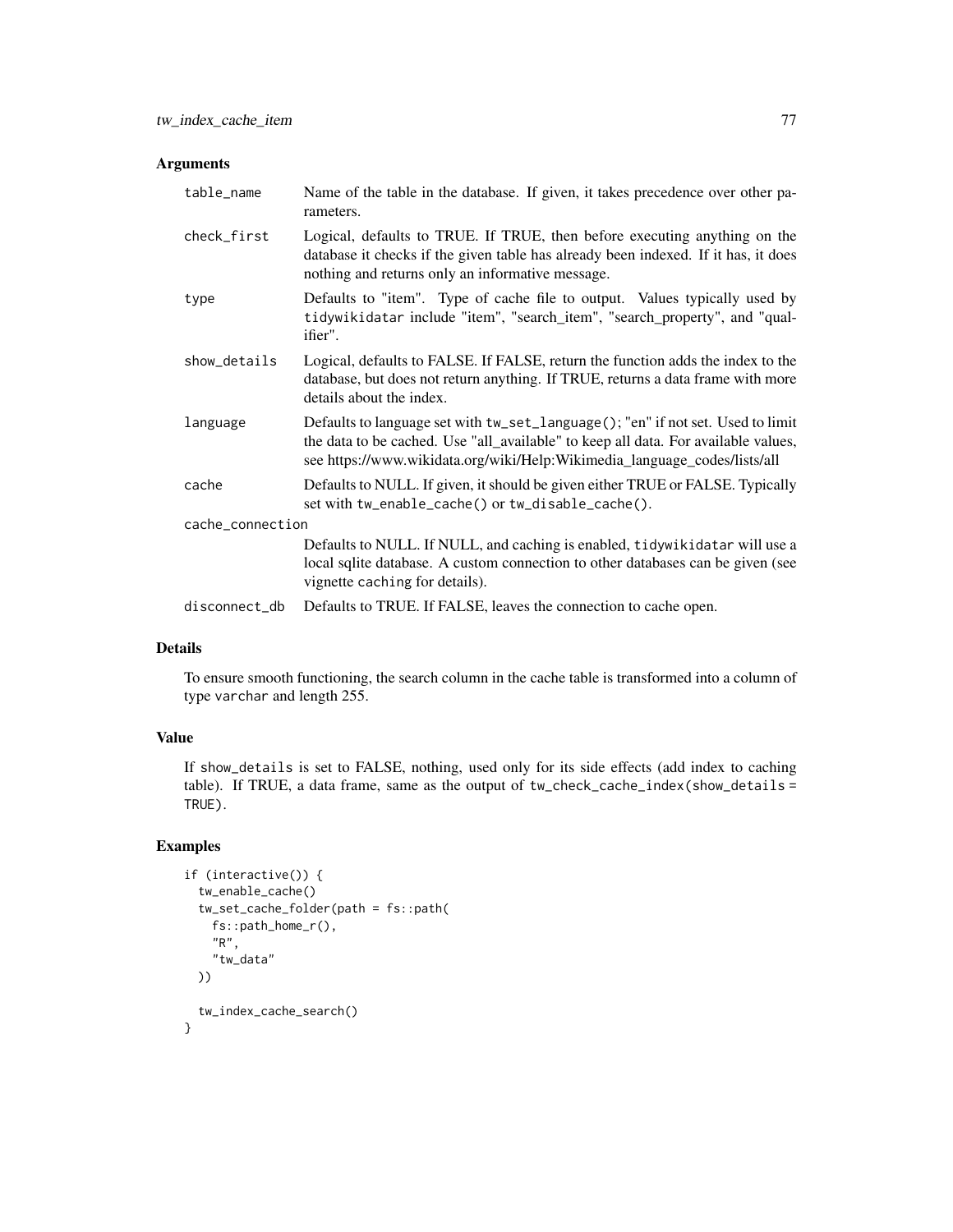<span id="page-77-0"></span>tw\_index\_cache\_search *Add index to caching table for search queries for increased speed*

#### Description

Tested only with SQLite and MySql. May work with other drivers.

### Usage

```
tw_index_cache_search(
  table_name = NULL,
  check_first = TRUE,
  type = "item",
  show_details = FALSE,
  language = tidywikidatar::tw_get_language(),
  response_language = tidywikidatar::tw_get_language(),
  cache = NULL,
  cache_connection = NULL,
  disconnect_db = TRUE
)
```

| table_name        | Name of the table in the database. If given, it takes precedence over other pa-<br>rameters.                                                                                                                                                       |
|-------------------|----------------------------------------------------------------------------------------------------------------------------------------------------------------------------------------------------------------------------------------------------|
| check_first       | Logical, defaults to TRUE. If TRUE, then before executing anything on the<br>database it checks if the given table has already been indexed. If it has, it does<br>nothing and returns only an informative message.                                |
| type              | Defaults to "item". Type of cache file to output. Values typically used by<br>tidywikidatar include "item", "search_item", "search_property", and "qual-<br>ifier".                                                                                |
| show_details      | Logical, defaults to FALSE. If FALSE, return the function adds the index to the<br>database, but does not return anything. If TRUE, returns a data frame with more<br>details about the index.                                                     |
| language          | Defaults to language set with tw_set_language(); "en" if not set. Used to limit<br>the data to be cached. Use "all_available" to keep all data. For available values,<br>see https://www.wikidata.org/wiki/Help:Wikimedia_language_codes/lists/all |
| response_language |                                                                                                                                                                                                                                                    |
|                   | Defaults to language set with tw_set_language(); "en" if not set. Relevant<br>only when type is set to "search_item" or "search_property". See tw_search()<br>for details.                                                                         |
| cache             | Defaults to NULL. If given, it should be given either TRUE or FALSE. Typically<br>set with tw_enable_cache() or tw_disable_cache().                                                                                                                |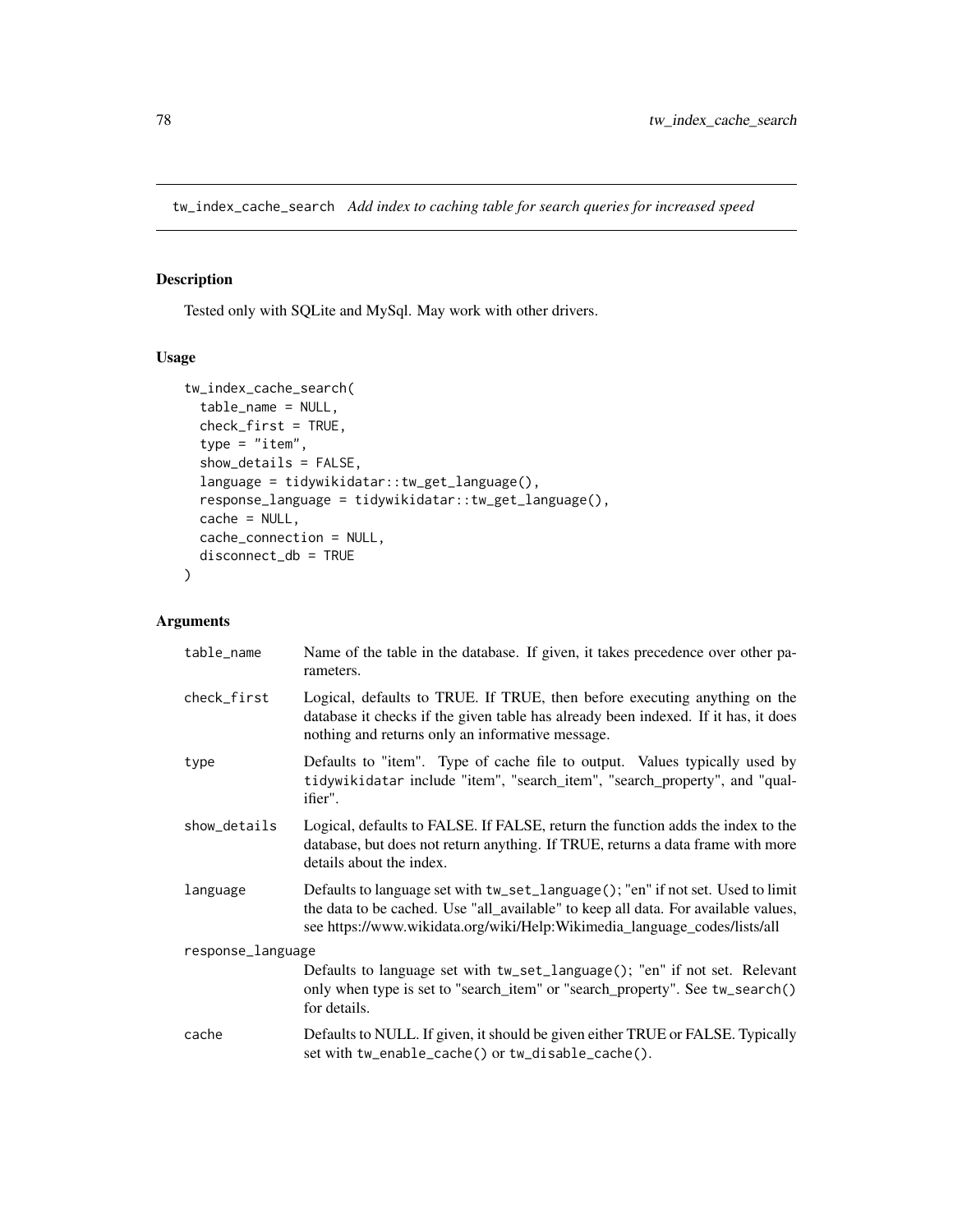#### <span id="page-78-0"></span>tw\_label 79

cache\_connection

Defaults to NULL. If NULL, and caching is enabled, tidywikidatar will use a local sqlite database. A custom connection to other databases can be given (see vignette caching for details).

disconnect\_db Defaults to TRUE. If FALSE, leaves the connection to cache open.

#### Details

To ensure smooth functioning, the search column in the cache table is transformed into a column of type varchar and length 255.

#### Value

If show\_details is set to FALSE, nothing, used only for its side effects (add index to caching table). If TRUE, a data frame, same as the output of  $tw\_check\_cache\_index(show\_details =$ TRUE).

#### Examples

```
if (interactive()) {
 tw_enable_cache()
 tw_set_cache_folder(path = fs::path(
   fs::path_home_r(),
   "R",
    "tw_data"
 ))
 tw_index_cache_search()
}
```
tw\_label *Gets labels for all columns with names such as "id" and "property".*

#### Description

Gets labels for all columns with names such as "id" and "property".

```
tw_label(
  df,
  value = TRUE,language = tidywikidatar::tw_get_language(),
  cache = NULL,overwrite_cache = FALSE,
  cache_connection = NULL,
 disconnect_db = TRUE,
  wait = \theta)
```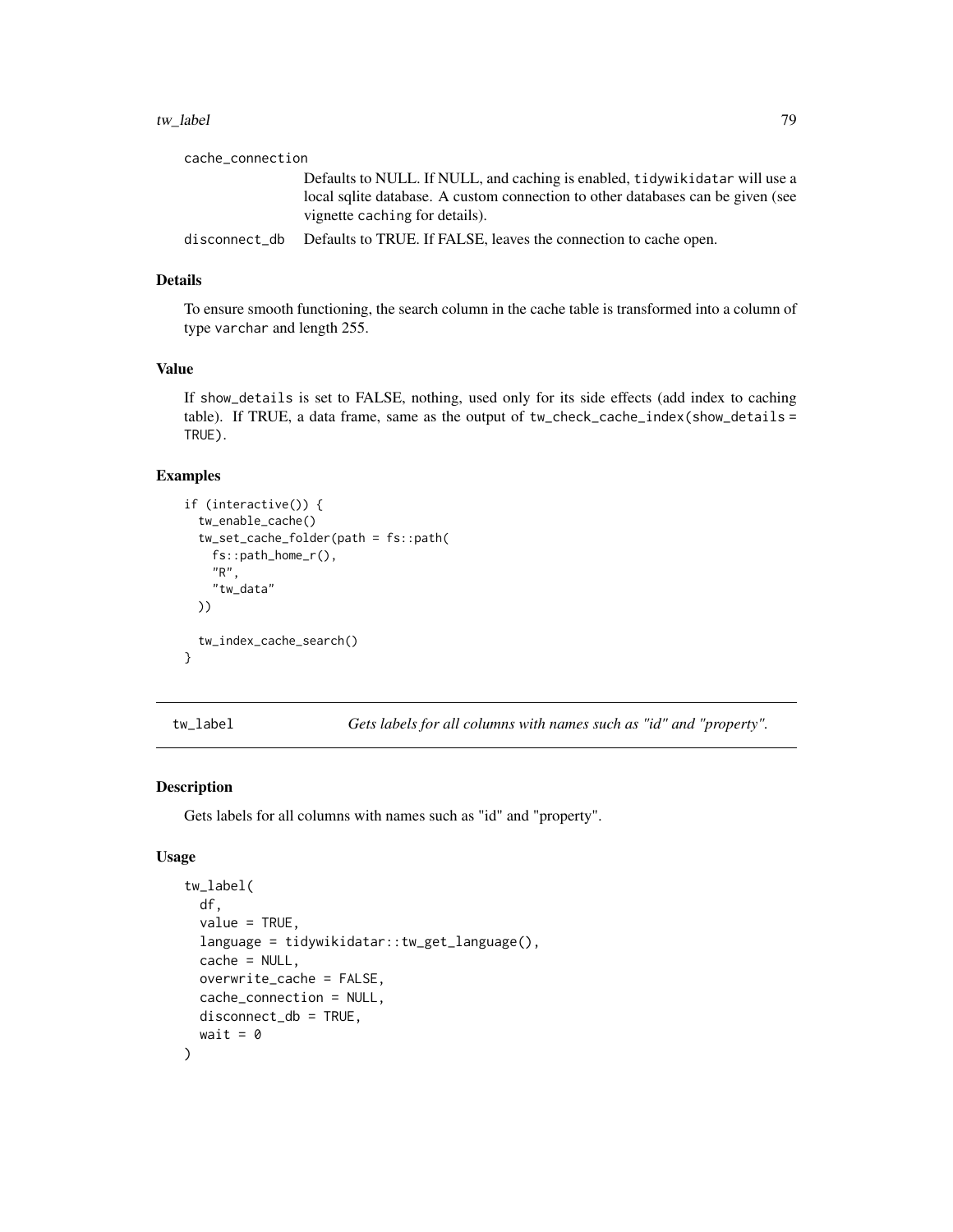<span id="page-79-0"></span>

| df               | A data frame, typically generated with other tidywikidatar functions such as<br>$tw\_get\_property()$                                                                                                                                  |
|------------------|----------------------------------------------------------------------------------------------------------------------------------------------------------------------------------------------------------------------------------------|
| value            | Logical, defaults to TRUE. If TRUE, it tries to get labels for all supposed id in<br>the column called value. May break if the columns include some value which<br>starts with Q and some digits, but is not a wikidata id.            |
| language         | Defaults to language set with tw_set_language(); if not set, "en". Use "all_available"<br>to keep all languages. For available language values, see https://www.wikidata.org/wiki/Help:Wikimedia                                       |
| cache            | Defaults to NULL. If given, it should be given either TRUE or FALSE. Typically<br>set with tw_enable_cache() or tw_disable_cache().                                                                                                    |
| overwrite_cache  |                                                                                                                                                                                                                                        |
|                  | Logical, defaults to FALSE. If TRUE, it overwrites the table in the local sqlite<br>database. Useful if the original Wikidata object has been updated.                                                                                 |
| cache_connection |                                                                                                                                                                                                                                        |
|                  | Defaults to NULL. If NULL, and caching is enabled, tidywikidatar will use a<br>local sqlite database. A custom connection to other databases can be given (see<br>vignette caching for details).                                       |
| disconnect_db    | Defaults to TRUE. If FALSE, leaves the connection to cache open.                                                                                                                                                                       |
| wait             | In seconds, defaults to 0. Time to wait between queries to Wikidata. If data<br>are cached locally, wait time is not applied. If you are running many queries<br>systematically you may want to add some waiting time between queries. |

# Value

A data frame, with the same shape as the input data frame, but with labels instead of identifiers.

# Examples

```
tw_get_qualifiers(id = "Q180099", p = "P26", language = "en") %>%
 head(2) %>%
  tw_label()
```

| tw_qid_airports | The Wikidata Q identifier of European airports found in Eurostat's |
|-----------------|--------------------------------------------------------------------|
|                 | avia_par_ <i>dataset</i>                                           |

# Description

The Wikidata Q identifier of European airports found in Eurostat's avia\_par\_ dataset

#### Usage

tw\_qid\_airports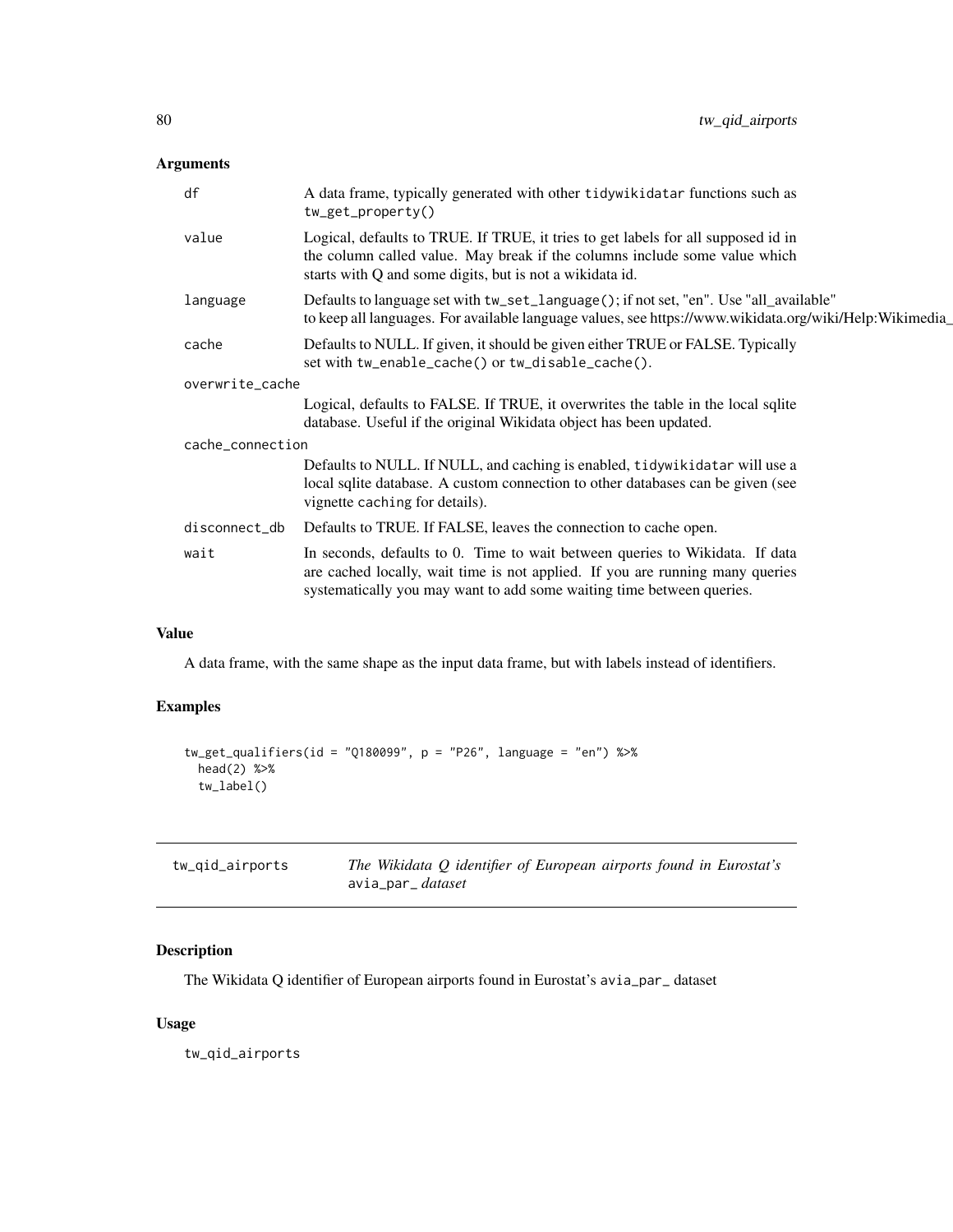#### <span id="page-80-0"></span>tw\_qid\_meps 81

#### Format

A data frame with 429 rows and 1 column:

id Q identifiers

#### Source

[https://www.wikidata.org/wiki/Wikidata:Main\\_Page](https://www.wikidata.org/wiki/Wikidata:Main_Page)

| tw_gid_meps | The Wikidata $Q$ identifier of all members of the European Parliament |
|-------------|-----------------------------------------------------------------------|
|             | since its establishment                                               |

#### Description

A dataset with all the Wikidata items that have "Q27169" (member of the European Parliament) for the property "P39" (position held).

#### Usage

tw\_qid\_meps

#### Format

A data frame with 4581 rows and 1 column:

id Q identifiers

#### Source

[https://www.wikidata.org/wiki/Wikidata:Main\\_Page](https://www.wikidata.org/wiki/Wikidata:Main_Page)

tw\_query *Perform simple Wikidata queries*

#### Description

This function aims to facilitate only the most basic type of queries: return which items have the following property pairs. For more details on Wikidata queries, consult: https://www.wikidata.org/wiki/Wikidata:SPARQL\_que For complex queries, use WikidataQueryServiceR::query\_wikidata().

```
tw_query(
  query,
  fields = c("item", "itemLabel", "itemDescription"),
 language = tidywikidatar::tw_get_language(),
  return_as_tw_search = TRUE
)
```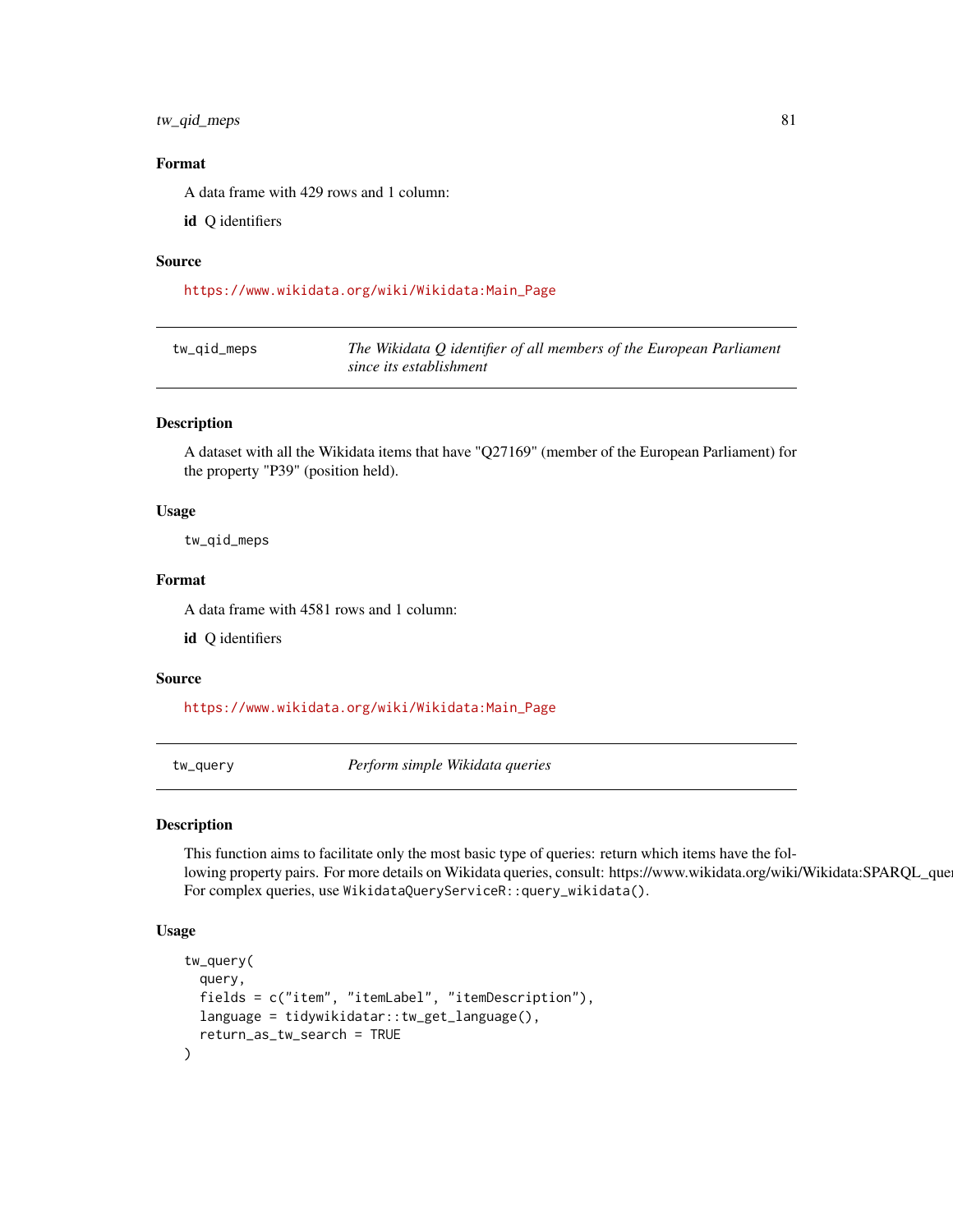<span id="page-81-0"></span>

| query               | A list of named vectors, or a data frame (see example and readme).                                                                                                                                                                                                     |
|---------------------|------------------------------------------------------------------------------------------------------------------------------------------------------------------------------------------------------------------------------------------------------------------------|
| fields              | A character vector of Wikidata fields. Ignored if return_as_tw_search is set to<br>TRUE (as per default). Defaults to ("item", "itemLabel", "itemDescription")                                                                                                         |
| language            | Defaults to language set with tw_set_language(); if not set, "en". If more<br>than one, can be set in order of preference, e.g. c("it", "fr", "en"). Use<br>"all_available" to keep all languages. For available language values, see https://www.wikidata.org/wiki/He |
| return_as_tw_search |                                                                                                                                                                                                                                                                        |
|                     | Logical, defaults to TRUE. If TRUE, returns a data frame with three columns                                                                                                                                                                                            |
|                     | (id, label, and description) that can be piped to other tw_ functions. If FALSE,                                                                                                                                                                                       |
|                     | a data frame with as many columns as fields.                                                                                                                                                                                                                           |

# Details

Consider tw\_get\_all\_with\_p() if you want to get all items with a given property, irrespective of the value.

#### Value

A data frame

# Examples

```
if (interactive()) {
  query <- list(
    c(p = "P106", q = "Q1397808"),c(p = "P21", q = "Q6581072")\mathcal{L}tw_query(query)
}
```
tw\_reset\_item\_cache *Reset qualifiers cache*

# Description

Removes the table where qualifiers are cached

```
tw_reset_item_cache(
  language = tidywikidatar::tw_get_language(),
  cache = NULL,
  cache_connection = NULL,
 disconnect_db = TRUE,
  ask = TRUE\mathcal{E}
```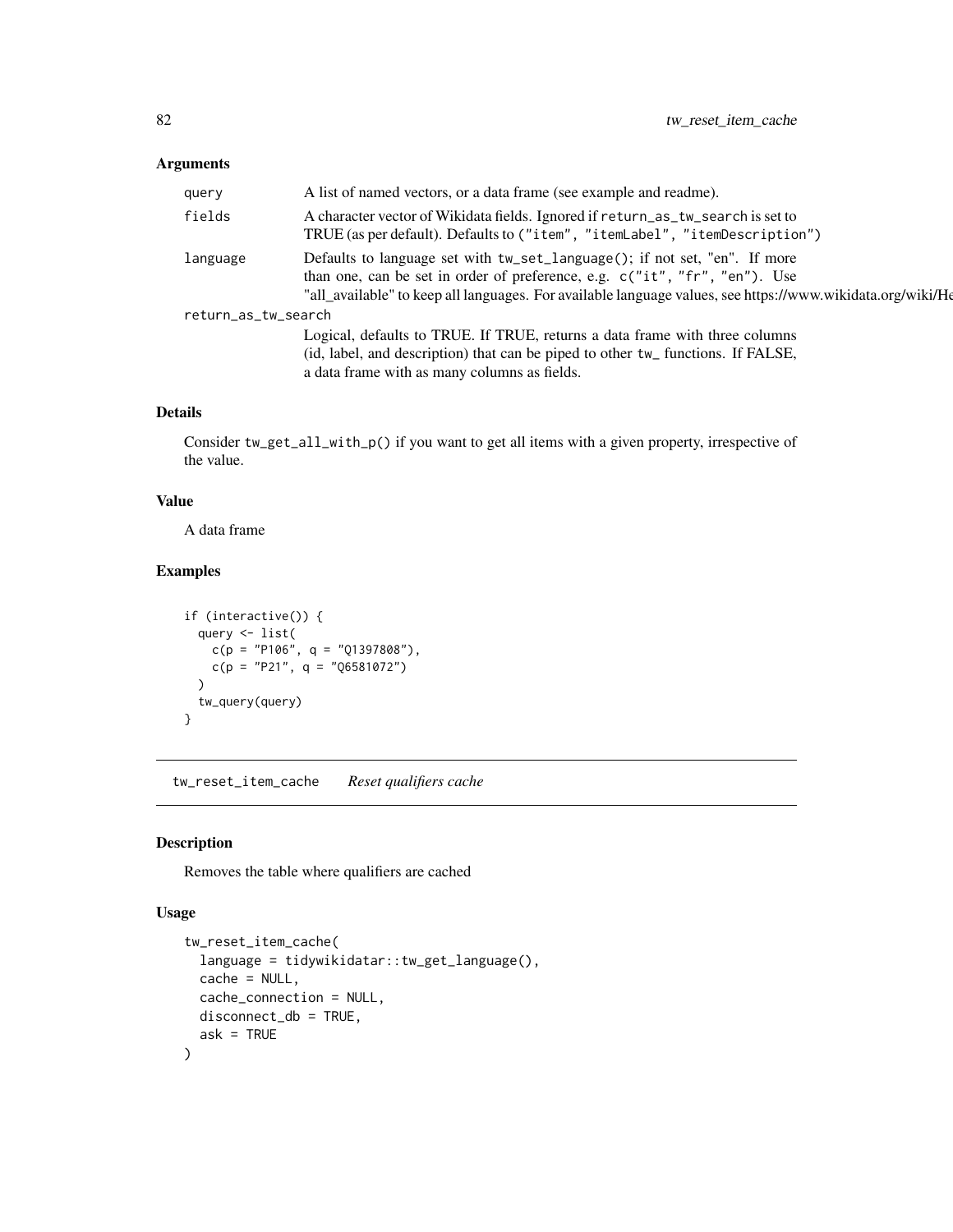<span id="page-82-0"></span>

| language         | Defaults to language set with tw_set_language(); if not set, "en". Use "all_available"<br>to keep all languages. For available language values, see https://www.wikidata.org/wiki/Help:Wikimedia_ |
|------------------|---------------------------------------------------------------------------------------------------------------------------------------------------------------------------------------------------|
| cache            | Defaults to NULL. If given, it should be given either TRUE or FALSE. Typically<br>set with tw_enable_cache() or tw_disable_cache().                                                               |
| cache_connection |                                                                                                                                                                                                   |
|                  | Defaults to NULL. If NULL, and caching is enabled, tidywikidatar will use a<br>local sqlite database. A custom connection to other databases can be given (see<br>vignette caching for details).  |
| disconnect_db    | Defaults to TRUE. If FALSE, leaves the connection to cache open.                                                                                                                                  |
| ask              | Logical, defaults to TRUE. If FALSE, and cache folder does not exist, it just<br>creates it without asking (useful for non-interactive sessions).                                                 |

# Value

Nothing, used for its side effects.

# Examples

```
if (interactive()) {
  tw_reset_item_cache()
}
```
tw\_reset\_qualifiers\_cache *Reset qualifiers cache*

#### Description

Removes the table where qualifiers are cached

```
tw_reset_qualifiers_cache(
  language = tidywikidatar::tw_get_language(),
  cache = NULL,
  cache_connection = NULL,
 disconnect_db = TRUE,
  ask = TRUE\mathcal{E}
```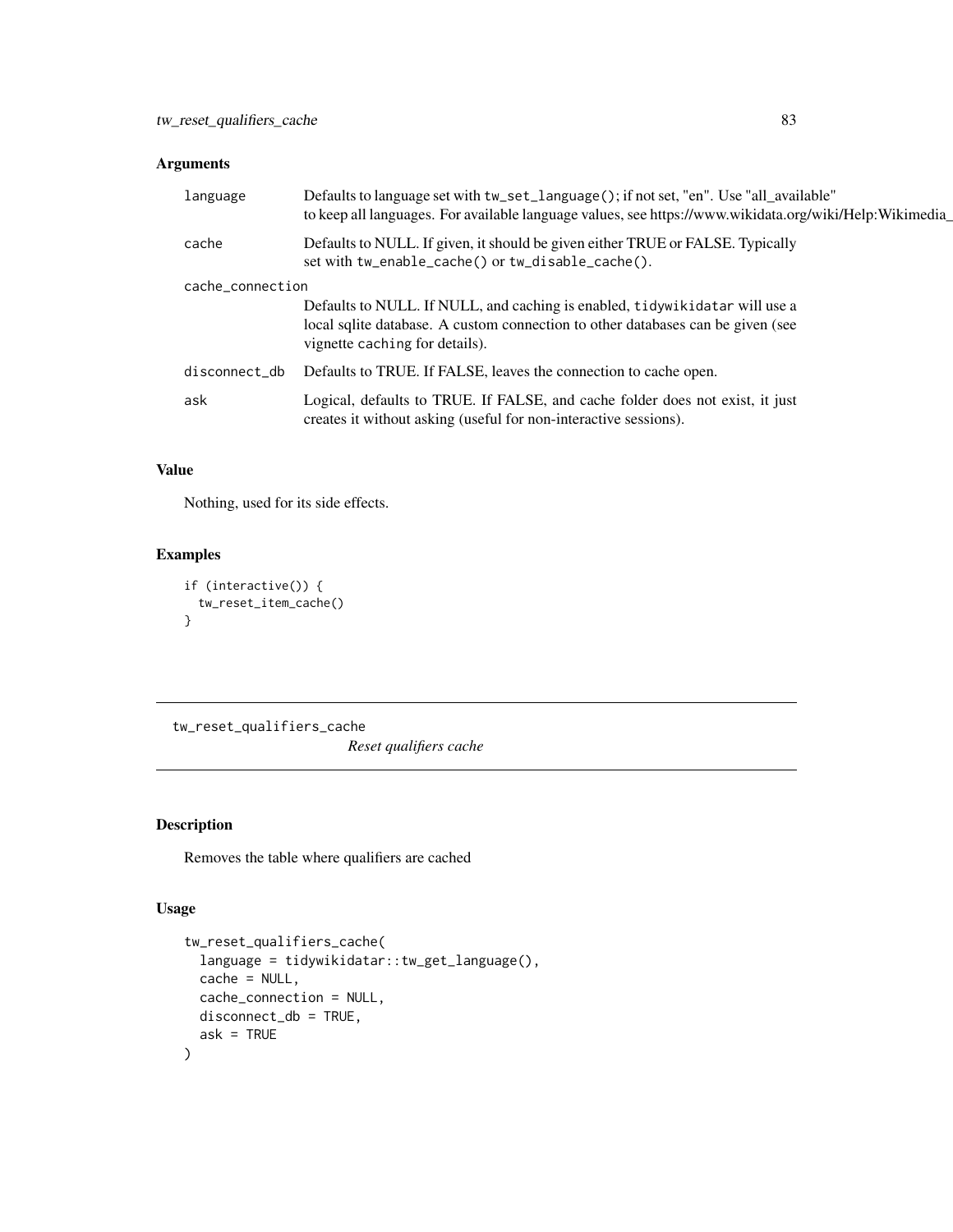<span id="page-83-0"></span>

| language         | Defaults to language set with tw_set_language(); if not set, "en". Use "all_available"<br>to keep all languages. For available language values, see https://www.wikidata.org/wiki/Help:Wikimedia_ |  |
|------------------|---------------------------------------------------------------------------------------------------------------------------------------------------------------------------------------------------|--|
| cache            | Defaults to NULL. If given, it should be given either TRUE or FALSE. Typically<br>set with tw_enable_cache() or tw_disable_cache().                                                               |  |
| cache_connection |                                                                                                                                                                                                   |  |
|                  | Defaults to NULL. If NULL, and caching is enabled, tidywikidatar will use a<br>local sqlite database. A custom connection to other databases can be given (see<br>vignette caching for details).  |  |
| disconnect_db    | Defaults to TRUE. If FALSE, leaves the connection to cache open.                                                                                                                                  |  |
| ask              | Logical, defaults to TRUE. If FALSE, and cache folder does not exist, it just<br>creates it without asking (useful for non-interactive sessions).                                                 |  |

#### Value

Nothing, used for its side effects.

# Examples

```
if (interactive()) {
 tw_reset_qualifiers_cache()
}
```
tw\_reset\_wikipedia\_category\_members\_cache *Reset Wikipedia category members cache*

# Description

Removes from cache the table where data typically gathered with tw\_get\_wikipedia\_category\_members() are stored.

```
tw_reset_wikipedia_category_members_cache(
  language = tidywikidatar::tw_get_language(),
 type = "page",cache = NULL,
 cache_connection = NULL,
 disconnect_db = TRUE,
  ask = TRUE\mathcal{E}
```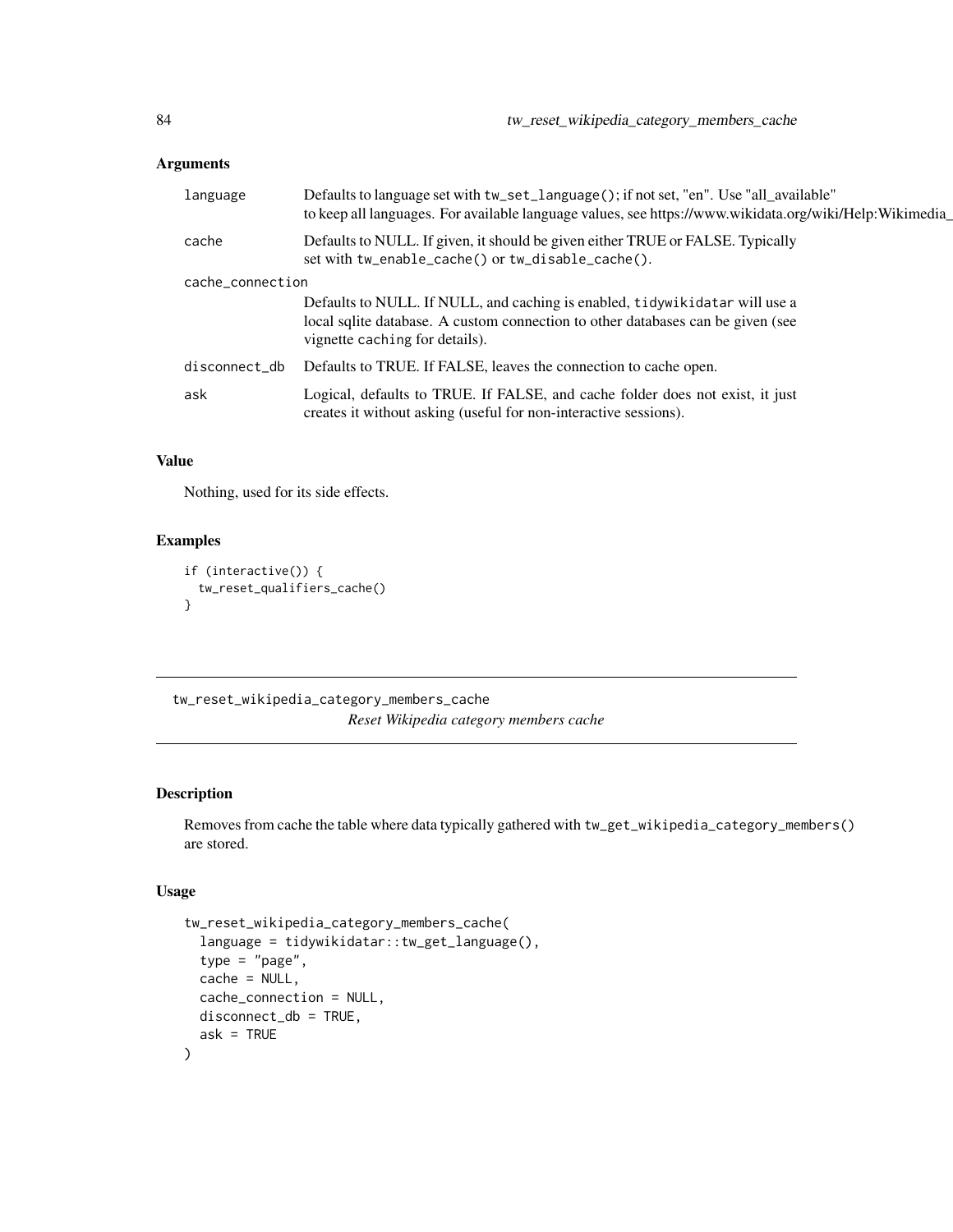<span id="page-84-0"></span>

| language      | Defaults to language set with tw_set_language(); if not set, "en". Use "all_available"<br>to keep all languages. For available language values, see https://www.wikidata.org/wiki/Help:Wikimedia                                                           |  |
|---------------|------------------------------------------------------------------------------------------------------------------------------------------------------------------------------------------------------------------------------------------------------------|--|
| type          | Defaults to "page", defines which kind of members of a category are returned.<br>Valid values include "page", "file", and "subcat" (for sub-category). Corre-<br>sponds to cmtype. For details, see https://www.mediawiki.org/wiki/API:<br>Categorymembers |  |
| cache         | Defaults to NULL. If given, it should be given either TRUE or FALSE. Typically<br>set with tw_enable_cache() or tw_disable_cache().                                                                                                                        |  |
|               | cache_connection                                                                                                                                                                                                                                           |  |
|               | Defaults to NULL. If NULL, and caching is enabled, tidywikidatar will use<br>a local sqlite database by default. A custom connection to other databases can<br>be given (see vignette caching for details).                                                |  |
| disconnect_db | Defaults to TRUE. If FALSE, leaves the connection to cache open.                                                                                                                                                                                           |  |
| ask           | Logical, defaults to TRUE. If FALSE, and cache folder does not exist, it just<br>creates it without asking (useful for non-interactive sessions).                                                                                                          |  |
|               |                                                                                                                                                                                                                                                            |  |

# Value

Nothing, used for its side effects.

#### Examples

```
if (interactive()) {
  tw_reset_wikipedia_category_members_cache()
}
```
tw\_reset\_wikipedia\_page\_cache

*Reset Wikipedia page cache*

#### Description

Removes the table where data typically gathered with tw\_get\_wikipedia\_page\_qid() from cache

```
tw_reset_wikipedia_page_cache(
  language = tidywikidatar::tw_get_language(),
  cache = NULL,
 cache_connection = NULL,
 disconnect_db = TRUE,
  ask = TRUE\mathcal{E}
```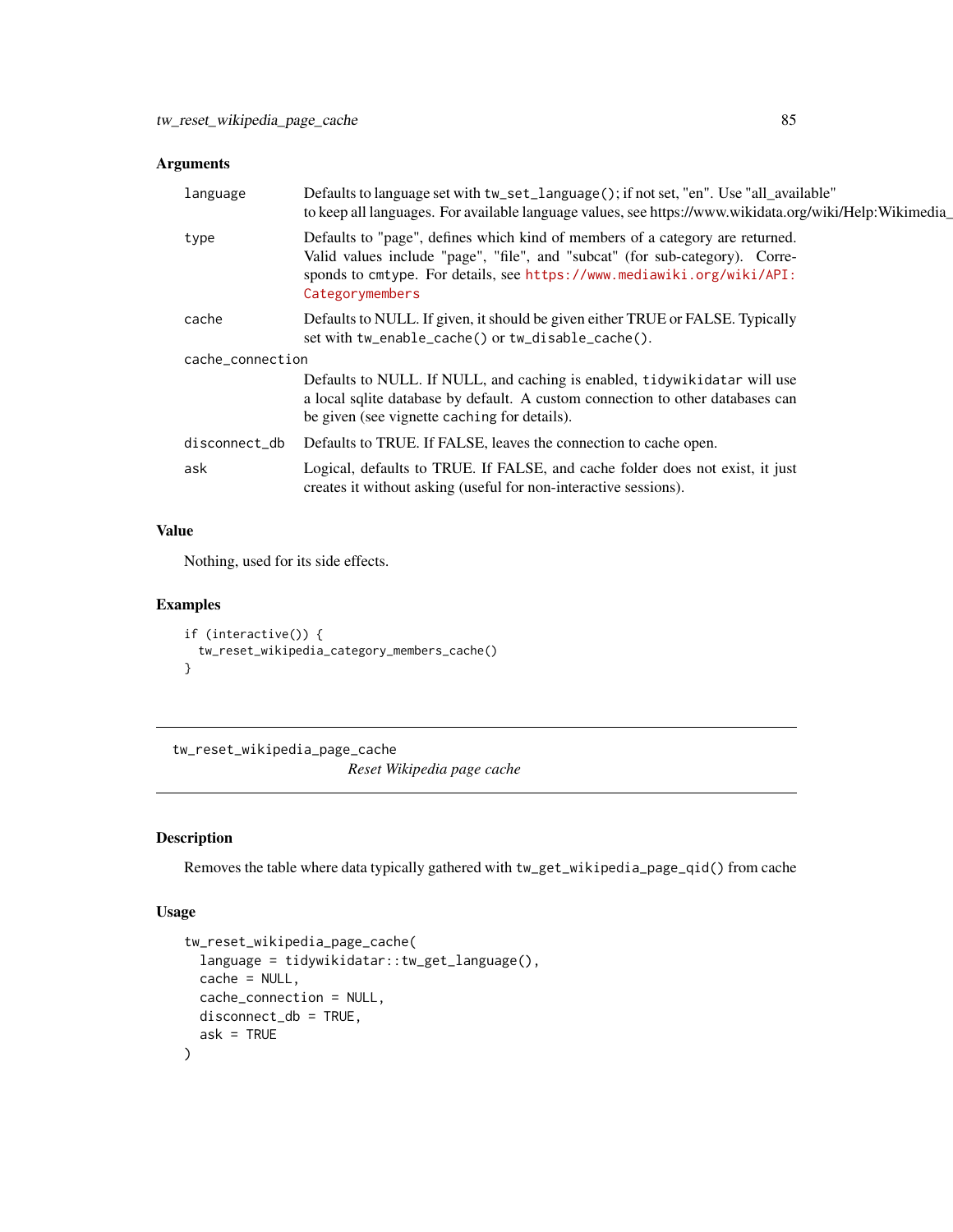<span id="page-85-0"></span>

| language      | Defaults to language set with tw_set_language(); if not set, "en". Use "all_available"<br>to keep all languages. For available language values, see https://www.wikidata.org/wiki/Help:Wikimedia_ |  |  |
|---------------|---------------------------------------------------------------------------------------------------------------------------------------------------------------------------------------------------|--|--|
| cache         | Defaults to NULL. If given, it should be given either TRUE or FALSE. Typically<br>set with tw_enable_cache() or tw_disable_cache().                                                               |  |  |
|               | cache_connection                                                                                                                                                                                  |  |  |
|               | Defaults to NULL. If NULL, and caching is enabled, tidywikidatar will use a<br>local sqlite database. A custom connection to other databases can be given (see<br>vignette caching for details).  |  |  |
| disconnect_db | Defaults to TRUE. If FALSE, leaves the connection to cache open.                                                                                                                                  |  |  |
| ask           | Logical, defaults to TRUE. If FALSE, and cache folder does not exist, it just<br>creates it without asking (useful for non-interactive sessions).                                                 |  |  |

# Value

Nothing, used for its side effects.

# Examples

```
if (interactive()) {
 tw_reset_wikipedia_page_cache()
}
```
tw\_reset\_wikipedia\_page\_links\_cache *Reset Wikipedia page link cache*

#### Description

Removes from cache the table where data typically gathered with tw\_get\_wikipedia\_page\_links() are stored

```
tw_reset_wikipedia_page_links_cache(
  language = tidywikidatar::tw_get_language(),
 cache = NULL,
 cache_connection = NULL,
 disconnect_db = TRUE,
  ask = TRUE\mathcal{E}
```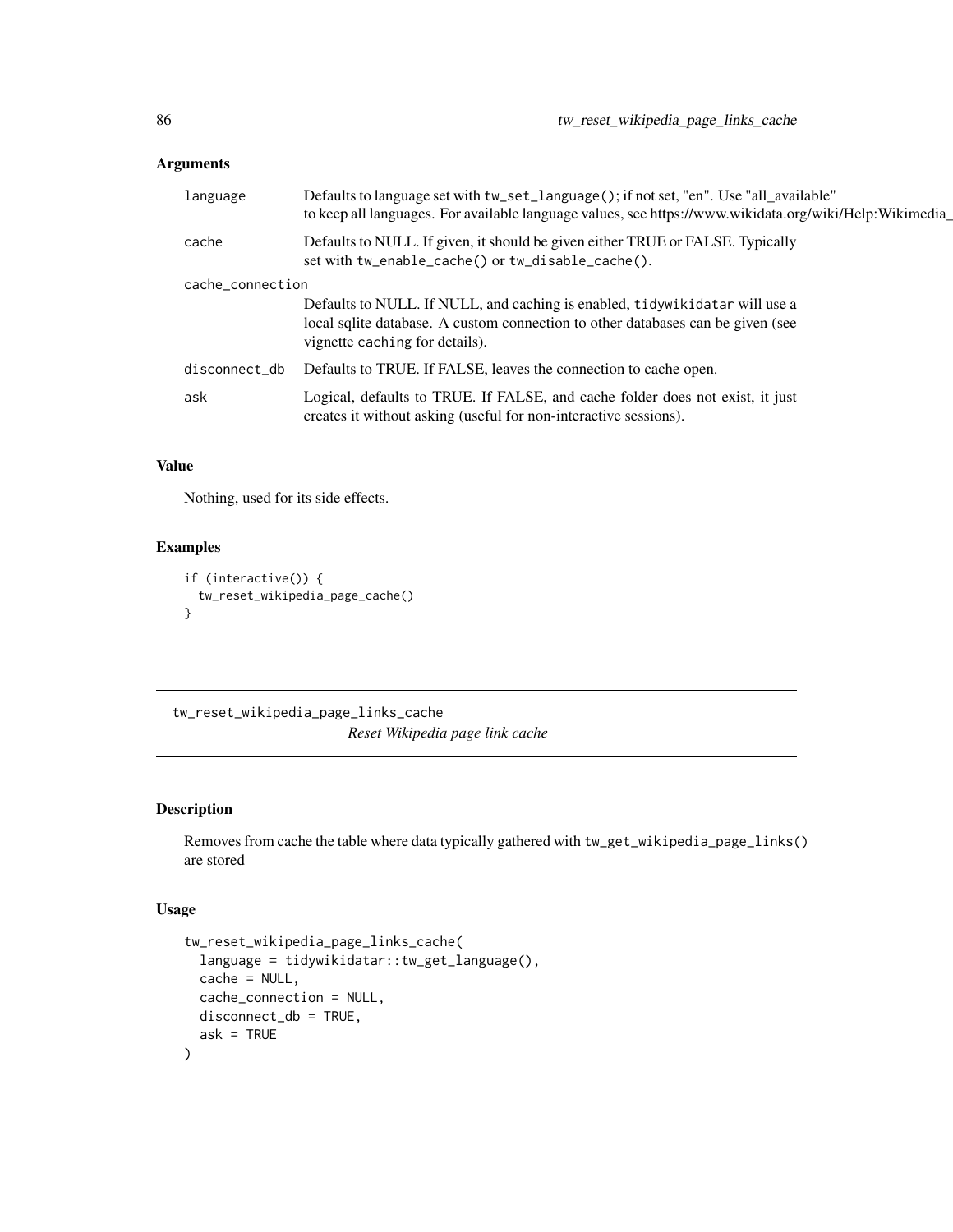<span id="page-86-0"></span>

| language      | Defaults to language set with tw_set_language(); if not set, "en". Use "all_available"<br>to keep all languages. For available language values, see https://www.wikidata.org/wiki/Help:Wikimedia            |  |  |
|---------------|-------------------------------------------------------------------------------------------------------------------------------------------------------------------------------------------------------------|--|--|
| cache         | Defaults to NULL. If given, it should be given either TRUE or FALSE. Typically<br>set with tw_enable_cache() or tw_disable_cache().                                                                         |  |  |
|               | cache_connection                                                                                                                                                                                            |  |  |
|               | Defaults to NULL. If NULL, and caching is enabled, tidywikidatar will use<br>a local sqlite database by default. A custom connection to other databases can<br>be given (see vignette caching for details). |  |  |
| disconnect_db | Defaults to TRUE. If FALSE, leaves the connection to cache open.                                                                                                                                            |  |  |
| ask           | Logical, defaults to TRUE. If FALSE, and cache folder does not exist, it just<br>creates it without asking (useful for non-interactive sessions).                                                           |  |  |

#### Value

Nothing, used for its side effects.

# Examples

```
if (interactive()) {
 tw_reset_wikipedia_page_links_cache()
}
```
tw\_reset\_wikipedia\_page\_sections\_cache *Reset Wikipedia page link cache*

#### Description

Removes from cache the table where data typically gathered with tw\_get\_wikipedia\_page\_sections() are stored

```
tw_reset_wikipedia_page_sections_cache(
  language = tidywikidatar::tw_get_language(),
 cache = NULL,
 cache_connection = NULL,
 disconnect_db = TRUE,
  ask = TRUE\mathcal{E}
```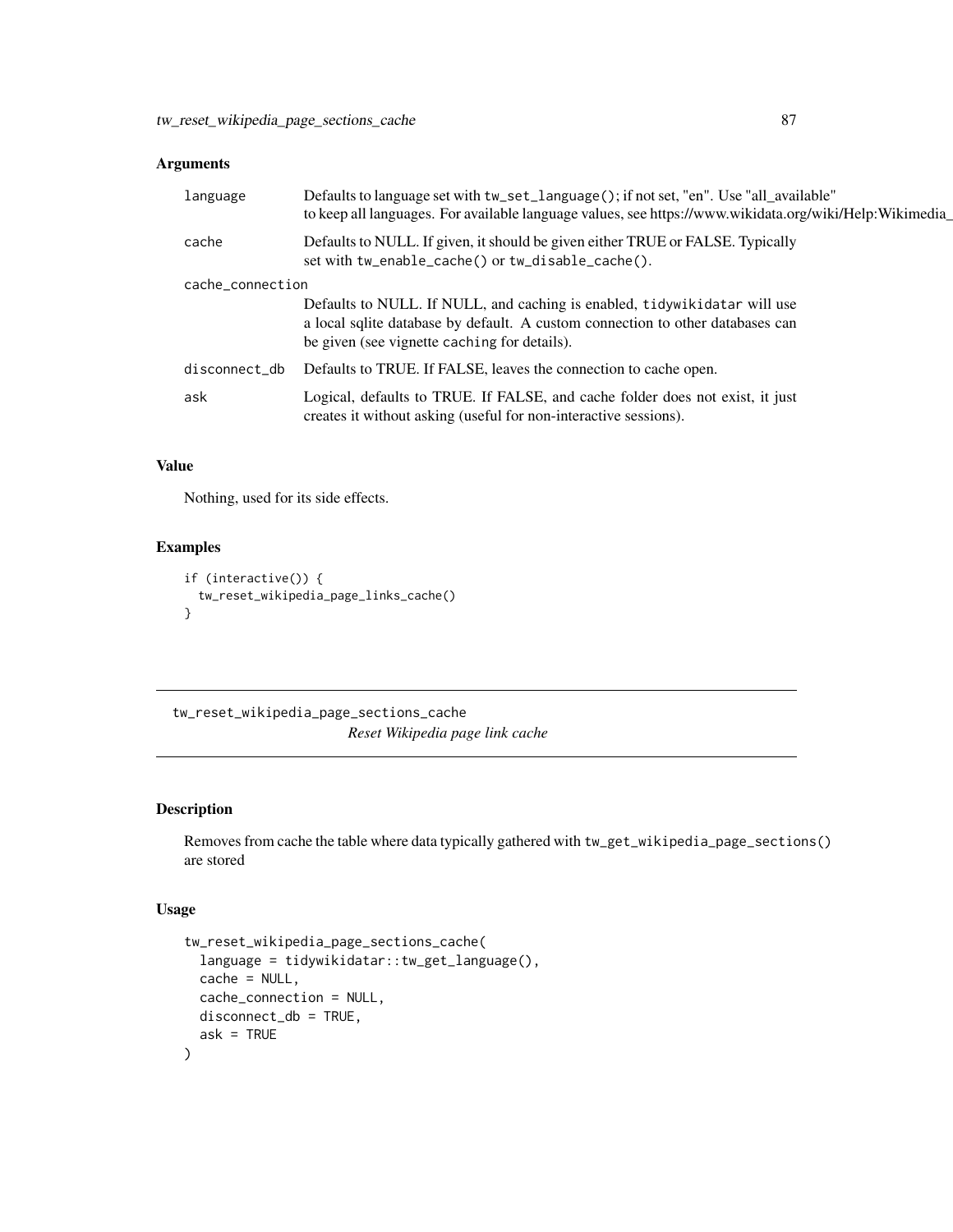<span id="page-87-0"></span>

| language      | Defaults to language set with tw_set_language(); if not set, "en". Use "all_available"<br>to keep all languages. For available language values, see https://www.wikidata.org/wiki/Help:Wikimedia_           |  |  |
|---------------|-------------------------------------------------------------------------------------------------------------------------------------------------------------------------------------------------------------|--|--|
| cache         | Defaults to NULL. If given, it should be given either TRUE or FALSE. Typically<br>set with tw_enable_cache() or tw_disable_cache().                                                                         |  |  |
|               | cache_connection                                                                                                                                                                                            |  |  |
|               | Defaults to NULL. If NULL, and caching is enabled, tidywikidatar will use<br>a local sqlite database by default. A custom connection to other databases can<br>be given (see vignette caching for details). |  |  |
| disconnect_db | Defaults to TRUE. If FALSE, leaves the connection to cache open.                                                                                                                                            |  |  |
| ask           | Logical, defaults to TRUE. If FALSE, and cache folder does not exist, it just<br>creates it without asking (useful for non-interactive sessions).                                                           |  |  |

# Value

Nothing, used for its side effects.

# Examples

```
if (interactive()) {
 tw_reset_wikipedia_page_sections_cache()
}
```
tw\_search *Search for Wikidata items or properties and return Wikidata id, label, and description.*

#### Description

By defaults, this search returns items. Set type to property or use tw\_search\_property() for properties.

```
tw_search(
  search,
  type = "item",language = tidywikidatar::tw_get_language(),
  response_language = tidywikidatar::tw_get_language(),
  limit = 10,include_search = FALSE,
  wait = \theta.
  cache = NULL,
  overwrite_cache = FALSE,
  cache_connection = NULL,
  disconnect_db = TRUE
)
```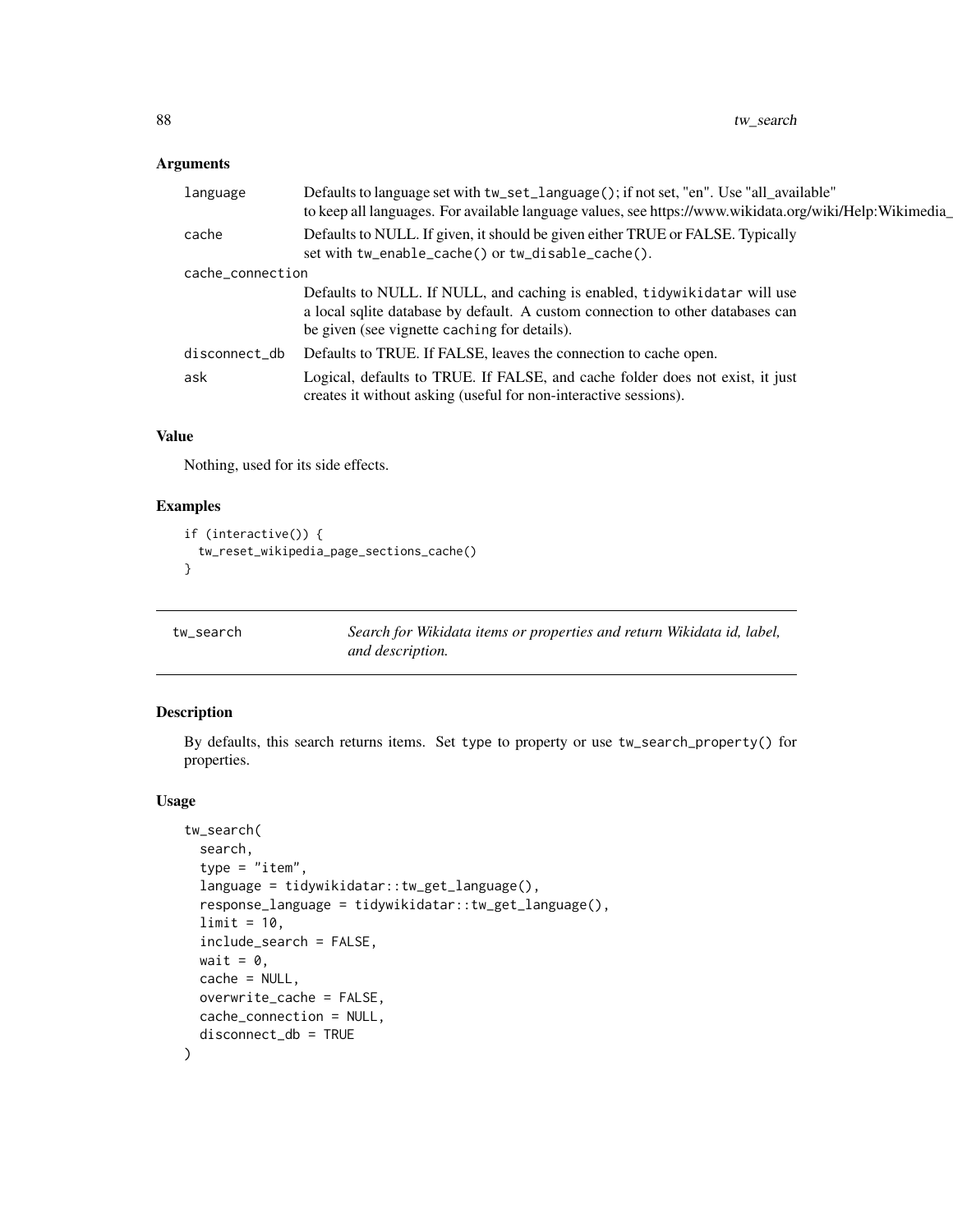<span id="page-88-0"></span>

| search            | A string to be searched in Wikidata                                                                                                                                                                                                                                                                                                                                     |
|-------------------|-------------------------------------------------------------------------------------------------------------------------------------------------------------------------------------------------------------------------------------------------------------------------------------------------------------------------------------------------------------------------|
| type              | Defaults to "item". Either "item" or "property".                                                                                                                                                                                                                                                                                                                        |
| language          | Language to be used for the search. Can be set once per session with $tw\_set\_language()$ .<br>If not set, defaults to "en". For a full list, see https://www.wikidata.org/wiki/Help:Wikimedia_language_co                                                                                                                                                             |
| response_language |                                                                                                                                                                                                                                                                                                                                                                         |
|                   | Language to be used for the returned labels and descriptions. Corresponds to the<br>uselang parameter of the MediaWiki API: https://www.wikidata.org/w/api.php?action=help&modules=v<br>Can be set once per session with tw_set_language(). If not set, defaults to<br>"en". For a full list, see https://www.wikidata.org/wiki/Help:Wikimedia_language_codes/lists/all |
| limit             | Maximum numbers of responses to be given.                                                                                                                                                                                                                                                                                                                               |
|                   | include_search Logical, defaults to FALSE. If TRUE, the search is returned as an additional<br>column.                                                                                                                                                                                                                                                                  |
| wait              | In seconds, defaults to 0. Time to wait between queries to Wikidata. If data<br>are cached locally, wait time is not applied. If you are running many queries<br>systematically you may want to add some waiting time between queries.                                                                                                                                  |
| cache             | Defaults to NULL. If given, it should be given either TRUE or FALSE. Typically<br>set with tw_enable_cache() or tw_disable_cache().                                                                                                                                                                                                                                     |
| overwrite_cache   |                                                                                                                                                                                                                                                                                                                                                                         |
|                   | Defaults to FALSE. If TRUE, overwrites cache.                                                                                                                                                                                                                                                                                                                           |
| cache_connection  |                                                                                                                                                                                                                                                                                                                                                                         |
|                   | Defaults to NULL. If NULL, and caching is enabled, tidywikidatar will use a<br>local sqlite database. A custom connection to other databases can be given (see<br>vignette caching for details).                                                                                                                                                                        |
| disconnect_db     | Defaults to TRUE. If FALSE, leaves the connection to cache open.                                                                                                                                                                                                                                                                                                        |
|                   |                                                                                                                                                                                                                                                                                                                                                                         |

# Value

A data frame (a tibble) with three columns (id, label, and description), and as many rows as there are results (by default, limited to 10). Four columns when include\_search is set to TRUE.

# Examples

tw\_search(search = c("Margaret Mead", "Ruth Benedict"))

| tw search item | Search for Wikidata properties in Wikidata and return Wikidata id, |  |
|----------------|--------------------------------------------------------------------|--|
|                | label, and description.                                            |  |

# Description

This search returns only items, use tw\_search\_property() for properties.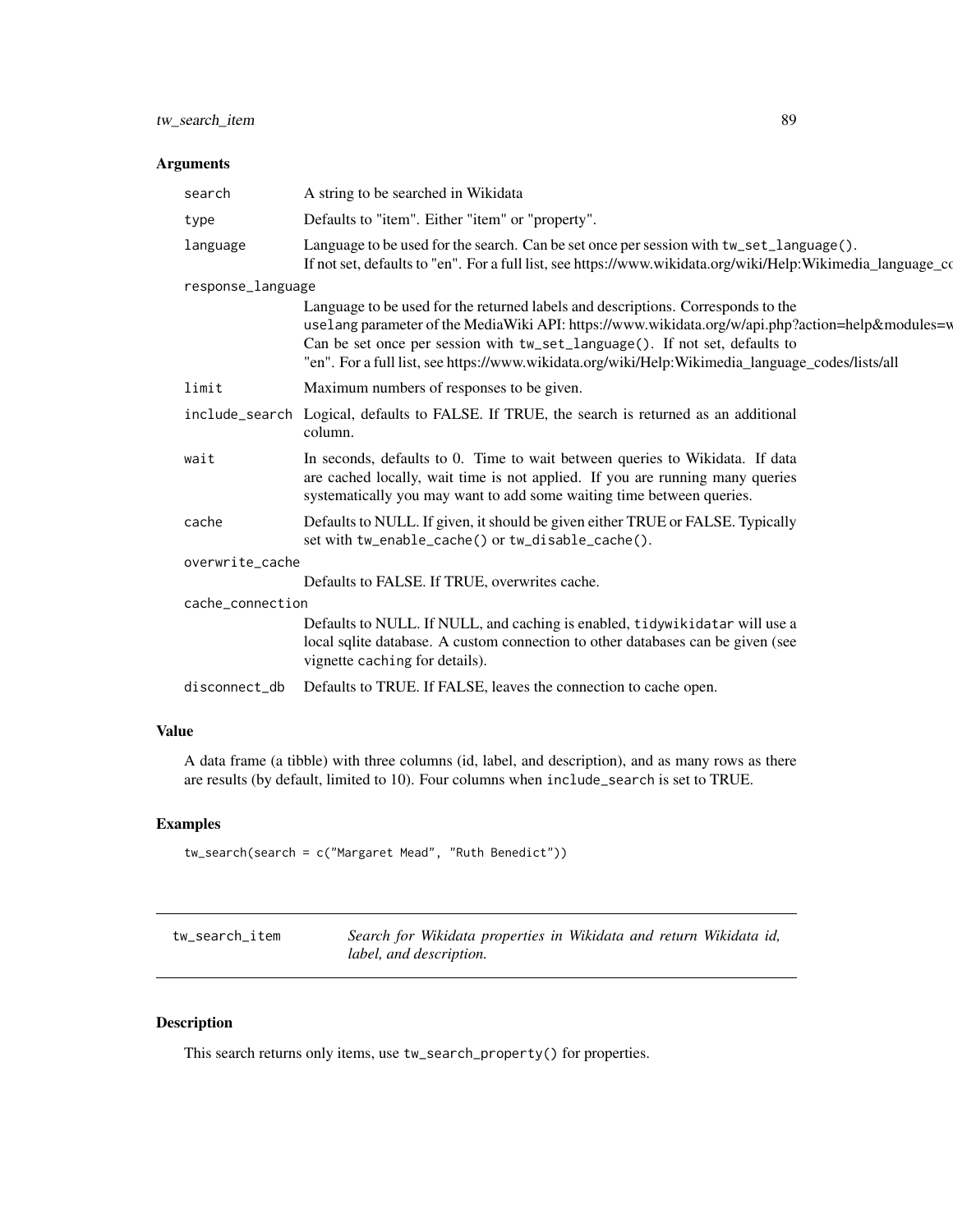# Usage

```
tw_search_item(
  search,
  language = tidywikidatar::tw_get_language(),
  response_language = tidywikidatar::tw_get_language(),
  limit = 10,include_search = FALSE,
 wait = \theta,
 cache = NULL,
  overwrite_cache = FALSE,
 cache_connection = NULL,
 disconnect_db = TRUE
)
```
# Arguments

| search            | A string to be searched in Wikidata                                                                                                                                                                                                                                                                                                                                     |  |
|-------------------|-------------------------------------------------------------------------------------------------------------------------------------------------------------------------------------------------------------------------------------------------------------------------------------------------------------------------------------------------------------------------|--|
| language          | Language to be used for the search. Can be set once per session with tw_set_language().<br>If not set, defaults to "en". For a full list, see https://www.wikidata.org/wiki/Help:Wikimedia_language_co                                                                                                                                                                  |  |
| response_language |                                                                                                                                                                                                                                                                                                                                                                         |  |
|                   | Language to be used for the returned labels and descriptions. Corresponds to the<br>uselang parameter of the MediaWiki API: https://www.wikidata.org/w/api.php?action=help&modules=w<br>Can be set once per session with tw_set_language(). If not set, defaults to<br>"en". For a full list, see https://www.wikidata.org/wiki/Help:Wikimedia_language_codes/lists/all |  |
| limit             | Maximum numbers of responses to be given.                                                                                                                                                                                                                                                                                                                               |  |
|                   | include_search Logical, defaults to FALSE. If TRUE, the search is returned as an additional<br>column.                                                                                                                                                                                                                                                                  |  |
| wait              | In seconds, defaults to 0. Time to wait between queries to Wikidata. If data<br>are cached locally, wait time is not applied. If you are running many queries<br>systematically you may want to add some waiting time between queries.                                                                                                                                  |  |
| cache             | Defaults to NULL. If given, it should be given either TRUE or FALSE. Typically<br>set with tw_enable_cache() or tw_disable_cache().                                                                                                                                                                                                                                     |  |
| overwrite_cache   |                                                                                                                                                                                                                                                                                                                                                                         |  |
|                   | Defaults to FALSE. If TRUE, overwrites cache.                                                                                                                                                                                                                                                                                                                           |  |
| cache_connection  |                                                                                                                                                                                                                                                                                                                                                                         |  |
|                   | Defaults to NULL. If NULL, and caching is enabled, tidywikidatar will use a<br>local sqlite database. A custom connection to other databases can be given (see<br>vignette caching for details).                                                                                                                                                                        |  |
| disconnect_db     | Defaults to TRUE. If FALSE, leaves the connection to cache open.                                                                                                                                                                                                                                                                                                        |  |
|                   |                                                                                                                                                                                                                                                                                                                                                                         |  |

# Value

A data frame (a tibble) with three columns (id, label, and description), and as many rows as there are results (by default, limited to 10).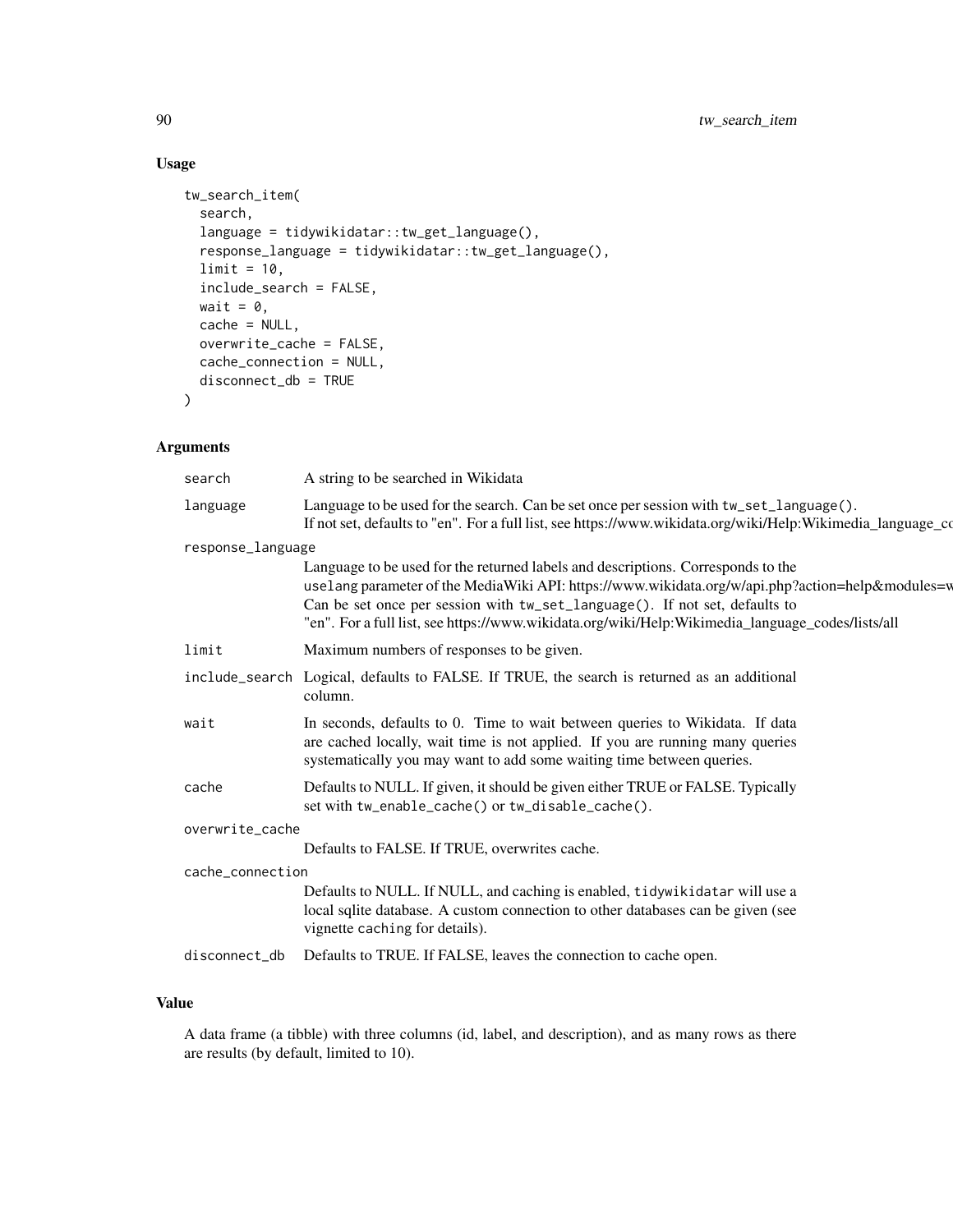<span id="page-90-0"></span>tw\_search\_property 91

# Examples

```
tw_search_item(search = "Sylvia Pankhurst")
```

| tw_search_property | Search for Wikidata properties in Wikidata and return Wikidata id, |
|--------------------|--------------------------------------------------------------------|
|                    | <i>label, and description.</i>                                     |

# Description

This search returns only properties, use tw\_search\_items() for properties.

# Usage

```
tw_search_property(
  search,
  language = tidywikidatar::tw_get_language(),
  response_language = tidywikidatar::tw_get_language(),
 limit = 10,
  include_search = FALSE,
 wait = \theta,
 cache = NULL,
 overwrite_cache = FALSE,
 cache_connection = NULL,
 disconnect_db = TRUE
\mathcal{L}
```

| search            | A string to be searched in Wikidata                                                                                                                                                                                                                                                                                                                                      |
|-------------------|--------------------------------------------------------------------------------------------------------------------------------------------------------------------------------------------------------------------------------------------------------------------------------------------------------------------------------------------------------------------------|
| language          | Language to be used for the search. Can be set once per session with tw_set_language().<br>If not set, defaults to "en". For a full list, see https://www.wikidata.org/wiki/Help:Wikimedia_language_cd                                                                                                                                                                   |
| response_language |                                                                                                                                                                                                                                                                                                                                                                          |
|                   | Language to be used for the returned labels and descriptions. Corresponds to the<br>usel ang parameter of the MediaWiki API: https://www.wikidata.org/w/api.php?action=help&modules=w<br>Can be set once per session with tw_set_language(). If not set, defaults to<br>en". For a full list, see https://www.wikidata.org/wiki/Help:Wikimedia_language_codes/lists/all" |
| limit             | Maximum numbers of responses to be given.                                                                                                                                                                                                                                                                                                                                |
|                   | include_search Logical, defaults to FALSE. If TRUE, the search is returned as an additional<br>column.                                                                                                                                                                                                                                                                   |
| wait              | In seconds, defaults to 0. Time to wait between queries to Wikidata. If data<br>are cached locally, wait time is not applied. If you are running many queries<br>systematically you may want to add some waiting time between queries.                                                                                                                                   |
| cache             | Defaults to NULL. If given, it should be given either TRUE or FALSE. Typically<br>set with tw_enable_cache() or tw_disable_cache().                                                                                                                                                                                                                                      |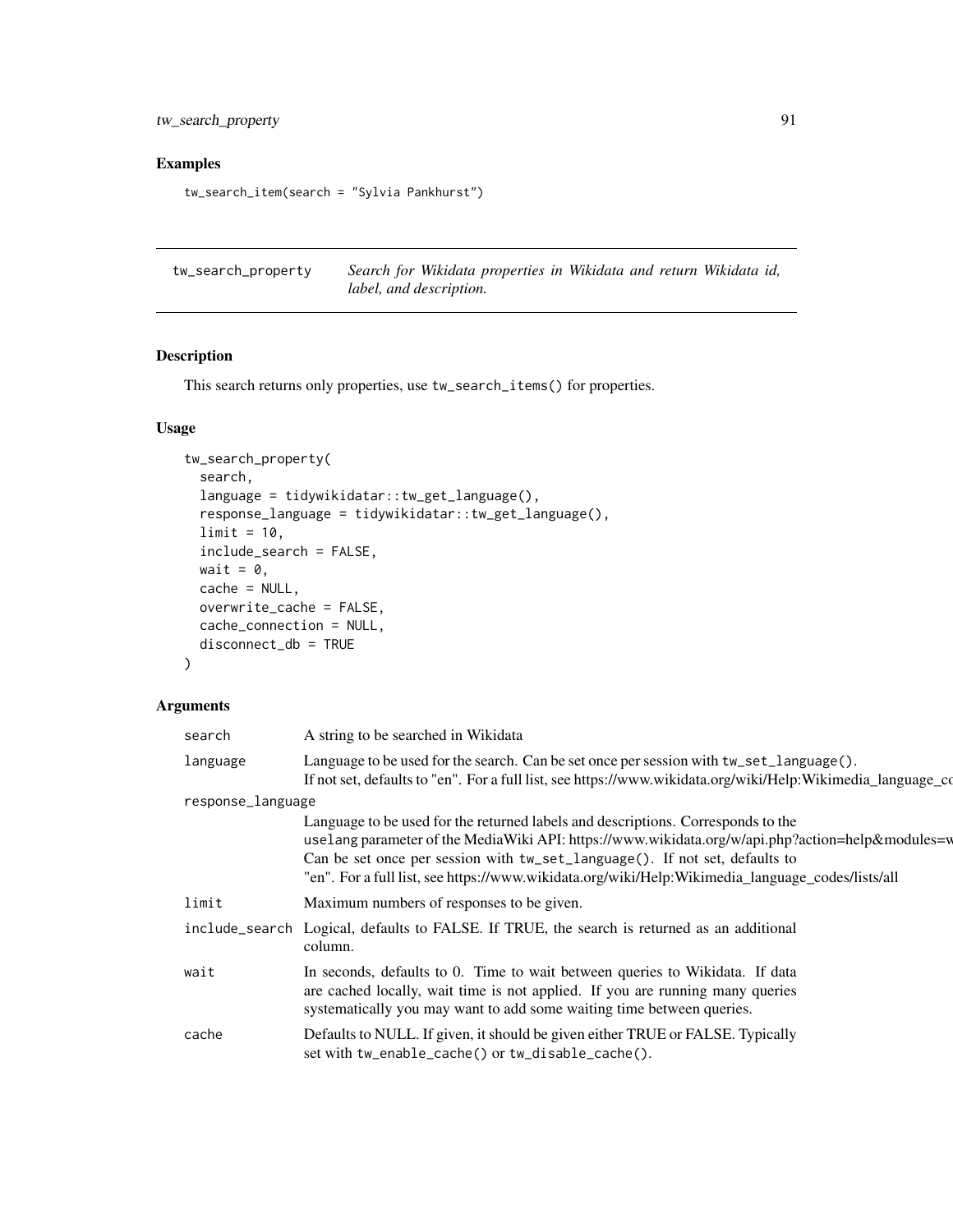<span id="page-91-0"></span>

| overwrite_cache  |                                                                                                                                                                                                      |
|------------------|------------------------------------------------------------------------------------------------------------------------------------------------------------------------------------------------------|
|                  | Defaults to FALSE. If TRUE, overwrites cache.                                                                                                                                                        |
| cache_connection |                                                                                                                                                                                                      |
|                  | Defaults to NULL. If NULL, and caching is enabled, tidy wikid at a r will use a<br>local sqlite database. A custom connection to other databases can be given (see<br>vignette caching for details). |
| disconnect_db    | Defaults to TRUE. If FALSE, leaves the connection to cache open.                                                                                                                                     |
|                  |                                                                                                                                                                                                      |

#### Value

A data frame (a tibble) with three columns (id, label, and description), and as many rows as there are results (by default, limited to 10).

# Examples

tw\_search\_property(search = "gender")

| tw_search_single | Search for Wikidata items or properties and return Wikidata id, label, |
|------------------|------------------------------------------------------------------------|
|                  | and description.                                                       |

#### Description

This search returns only items, use tw\_search\_property() for properties.

#### Usage

```
tw_search_single(
  search,
  type = "item",
  language = tidywikidatar::tw_get_language(),
  response_language = tidywikidatar::tw_get_language(),
  limit = 10,include_search = FALSE,
  cache = NULL,
 overwrite_cache = FALSE,
 cache_connection = NULL,
  disconnect_db = TRUE,
 wait = \theta)
```

| search   | A string to be searched in Wikidata                                                                                                                                                                         |
|----------|-------------------------------------------------------------------------------------------------------------------------------------------------------------------------------------------------------------|
| type     | Defaults to "item". Either "item" or "property".                                                                                                                                                            |
| Language | Language to be used for the search. Can be set once per session with $tw\_set\_language()$ .<br>If not set, defaults to "en". For a full list, see https://www.wikidata.org/wiki/Help:Wikimedia_language_co |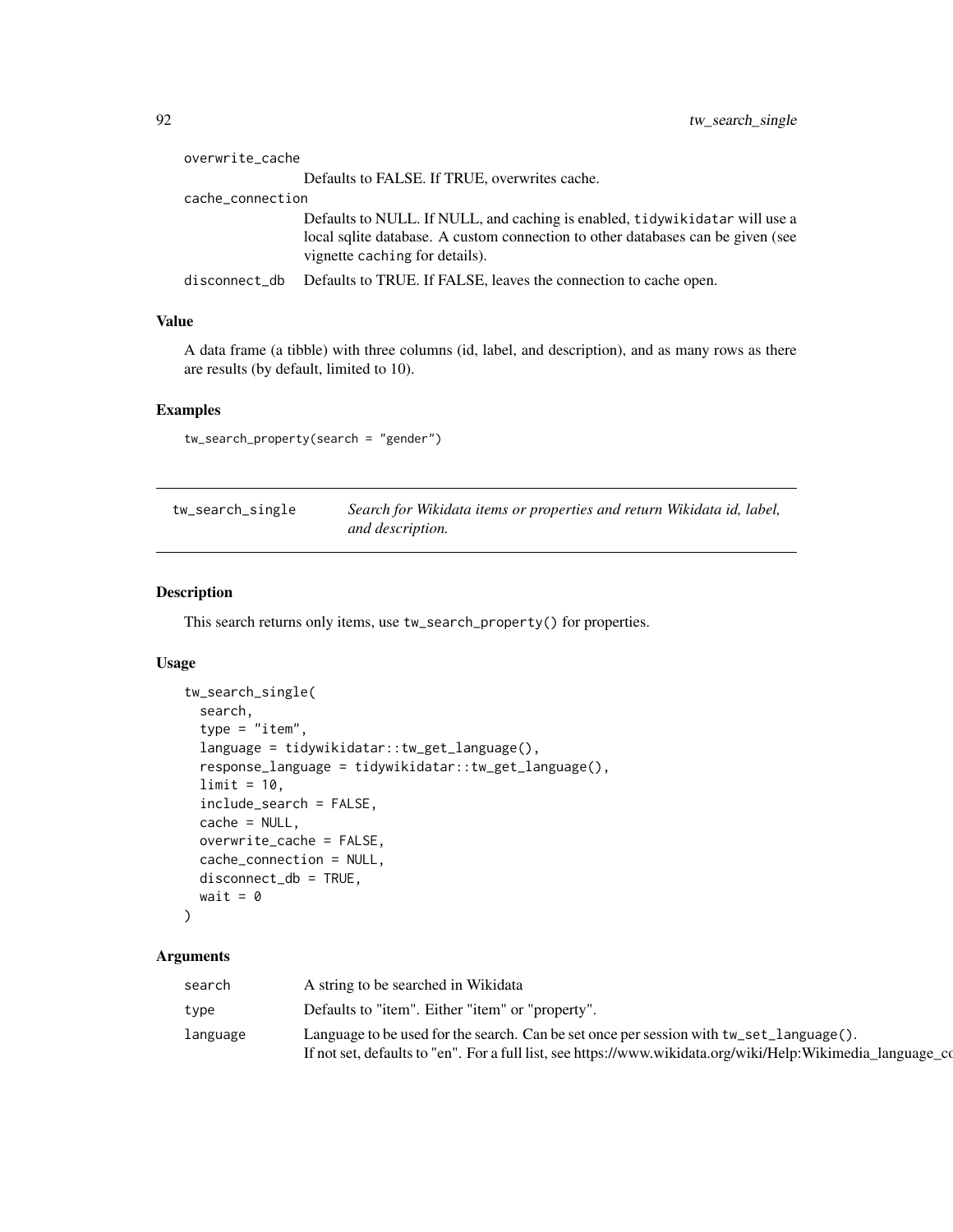<span id="page-92-0"></span>

| response_language |                                                                                                                                                                                                                                                                                                                                                                         |
|-------------------|-------------------------------------------------------------------------------------------------------------------------------------------------------------------------------------------------------------------------------------------------------------------------------------------------------------------------------------------------------------------------|
|                   | Language to be used for the returned labels and descriptions. Corresponds to the<br>uselang parameter of the MediaWiki API: https://www.wikidata.org/w/api.php?action=help&modules=w<br>Can be set once per session with tw_set_language(). If not set, defaults to<br>"en". For a full list, see https://www.wikidata.org/wiki/Help:Wikimedia_language_codes/lists/all |
| limit             | Maximum numbers of responses to be given.                                                                                                                                                                                                                                                                                                                               |
|                   | include_search Logical, defaults to FALSE. If TRUE, the search is returned as an additional<br>column.                                                                                                                                                                                                                                                                  |
| cache             | Defaults to NULL. If given, it should be given either TRUE or FALSE. Typically<br>set with tw_enable_cache() or tw_disable_cache().                                                                                                                                                                                                                                     |
| overwrite_cache   |                                                                                                                                                                                                                                                                                                                                                                         |
|                   | Defaults to FALSE. If TRUE, overwrites cache.                                                                                                                                                                                                                                                                                                                           |
| cache_connection  |                                                                                                                                                                                                                                                                                                                                                                         |
|                   | Defaults to NULL. If NULL, and caching is enabled, tidywikidatar will use a<br>local sqlite database. A custom connection to other databases can be given (see<br>vignette caching for details).                                                                                                                                                                        |
| disconnect_db     | Defaults to TRUE. If FALSE, leaves the connection to cache open.                                                                                                                                                                                                                                                                                                        |
| wait              | In seconds, defaults to 0. Time to wait between queries to Wikidata. If data<br>are cached locally, wait time is not applied. If you are running many queries<br>systematically you may want to add some waiting time between queries.                                                                                                                                  |
|                   |                                                                                                                                                                                                                                                                                                                                                                         |

# Value

A data frame (a tibble) with three columns (id, label, and description), and as many rows as there are results (by default, limited to 10). Four columns when include\_search is set to TRUE.

#### Examples

tidywikidatar:::tw\_search\_single(search = "Sylvia Pankhurst")

tw\_set\_cache\_db *Set database connection settings for the session*

#### Description

Set database connection settings for the session

```
tw_set_cache_db(
  db_settings = NULL,
  driver = NULL,
 host = NULL,
  server = NULL,
  port = NULL,
  database = NULL,
```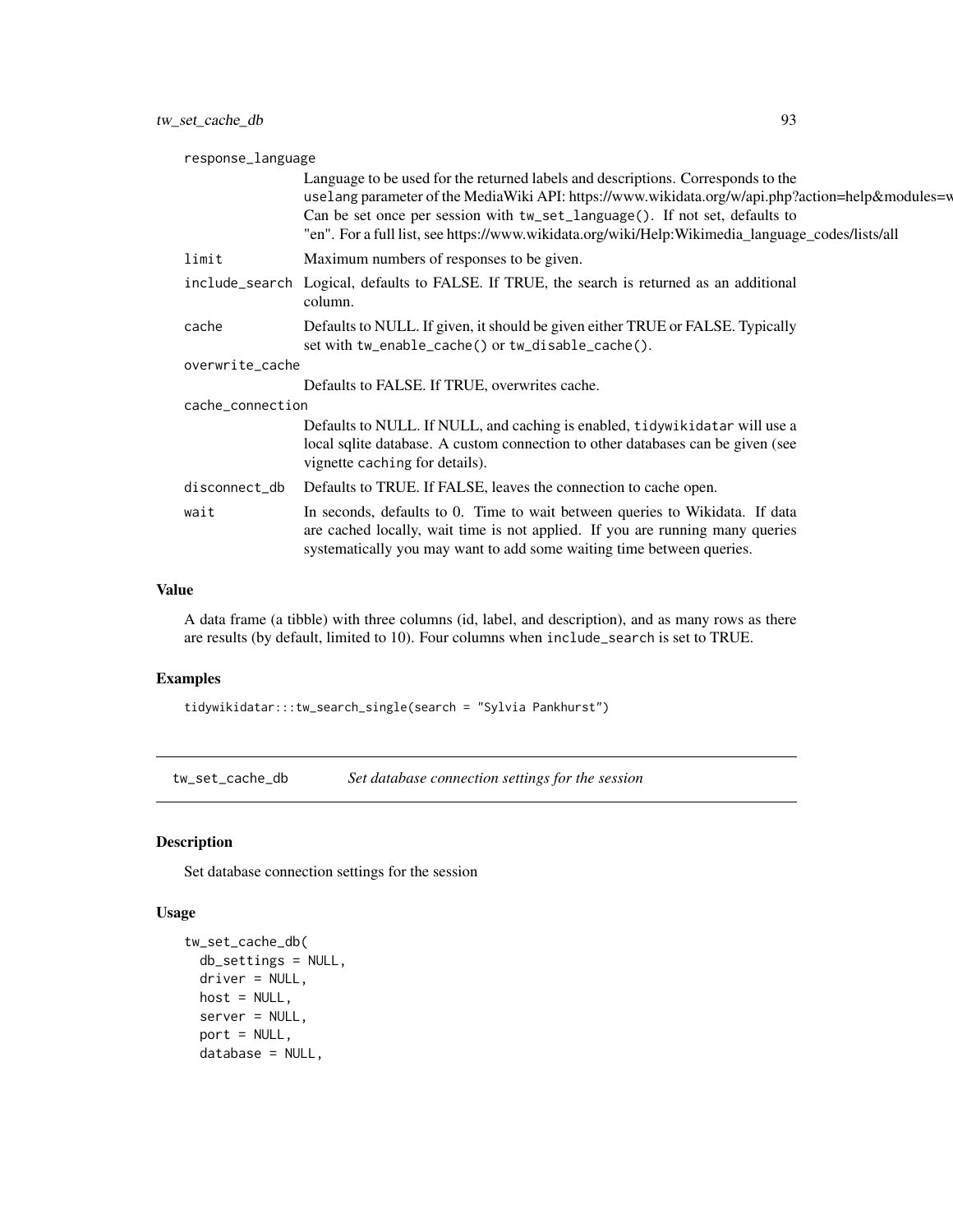```
user = NULL,
  pwd = NULL
\lambda
```

| db_settings | A list of database connection settings (see example)                                                                                                                          |
|-------------|-------------------------------------------------------------------------------------------------------------------------------------------------------------------------------|
| driver      | A database driver. Common database drivers include MySOL, PostgreSOL, and<br>MariaDB. See unique(odbc::odbcListDrivers() $[1]$ ]) for a list of locally<br>available drivers. |
| host        | Host address, e.g. "localhost". Different drivers use server or host parameter,<br>only one of them is likely needed.                                                         |
| server      | Server address, e.g. "localhost". Different drivers use server or host parameter,<br>only one of them is likely needed.                                                       |
| port        | Port to use to connect to the database.                                                                                                                                       |
| database    | Database name.                                                                                                                                                                |
| user        | Database user name.                                                                                                                                                           |
| pwd         | Password for the database user.                                                                                                                                               |
|             |                                                                                                                                                                               |

#### Value

A list with all given parameters (invisibly).

```
if (interactive()) {
 # Settings can be provided either as a list
 db_settings <- list(
   \overline{d}river = "MySQL",
   host = "localhost",
   server = "localhost",
   port = 3306,
   database = "tidywikidatar",
   user = "secret_username",
   pwd = "secret_password"
 \mathcal{L}tw_set_cache_db(db_settings)
 # or as parameters
 tw_set_cache_db(
   driver = "MySQL",
   host = "localhost",
   server = "localhost",
   port = 3306,database = "tidywikidatar",
```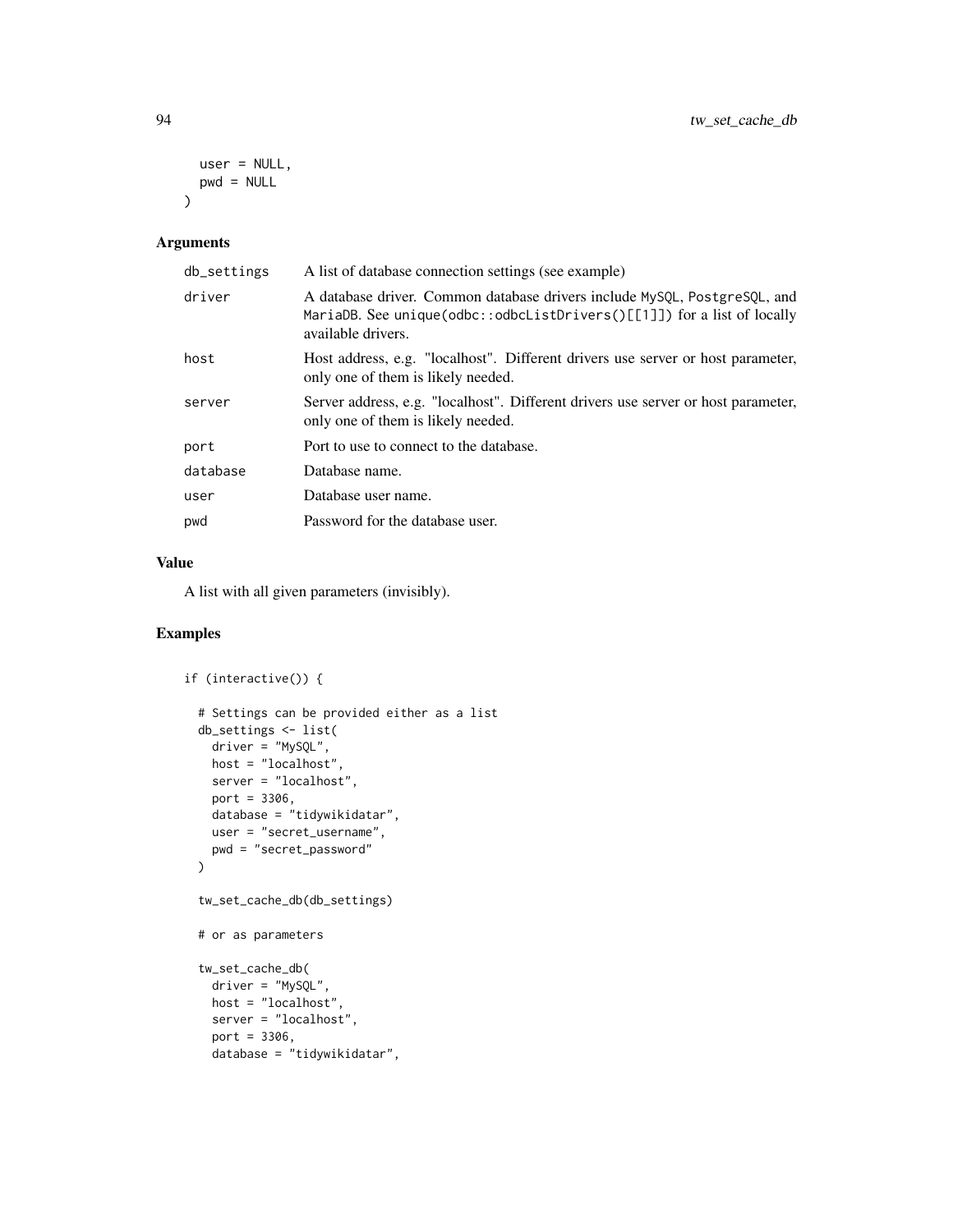```
user = "secret_username",
  pwd = "secret_password"
)
# or ignoring fields that can be left to default values, such as "localhost" and port 3306
tw_set_cache_db(
  driver = "MySQL",
  database = "tidywikidatar",
  user = "secret_username",
  pwd = "secret_password"
)
```
tw\_set\_cache\_folder *Set folder for caching data*

#### Description

}

Consider using a folder out of your current project directory, e.g. tw\_set\_cache\_folder("~/R/tw\_data/"): you will be able to use the same cache in different projects, and prevent cached files from being sync-ed if you use services such as Nextcloud or Dropbox.

#### Usage

tw\_set\_cache\_folder(path = NULL)

```
tw_get_cache_folder(path = NULL)
```
#### Arguments

path A path to a location used for caching data. If the folder does not exist, it will be created.

# Value

The path to the caching folder, if previously set; the same path as given to the function; or the default, tw\_data is none is given.

```
if (interactive()) {
 tw_set_cache_folder(fs::path(fs::path_home_r(), "R", "tw_data"))
}
```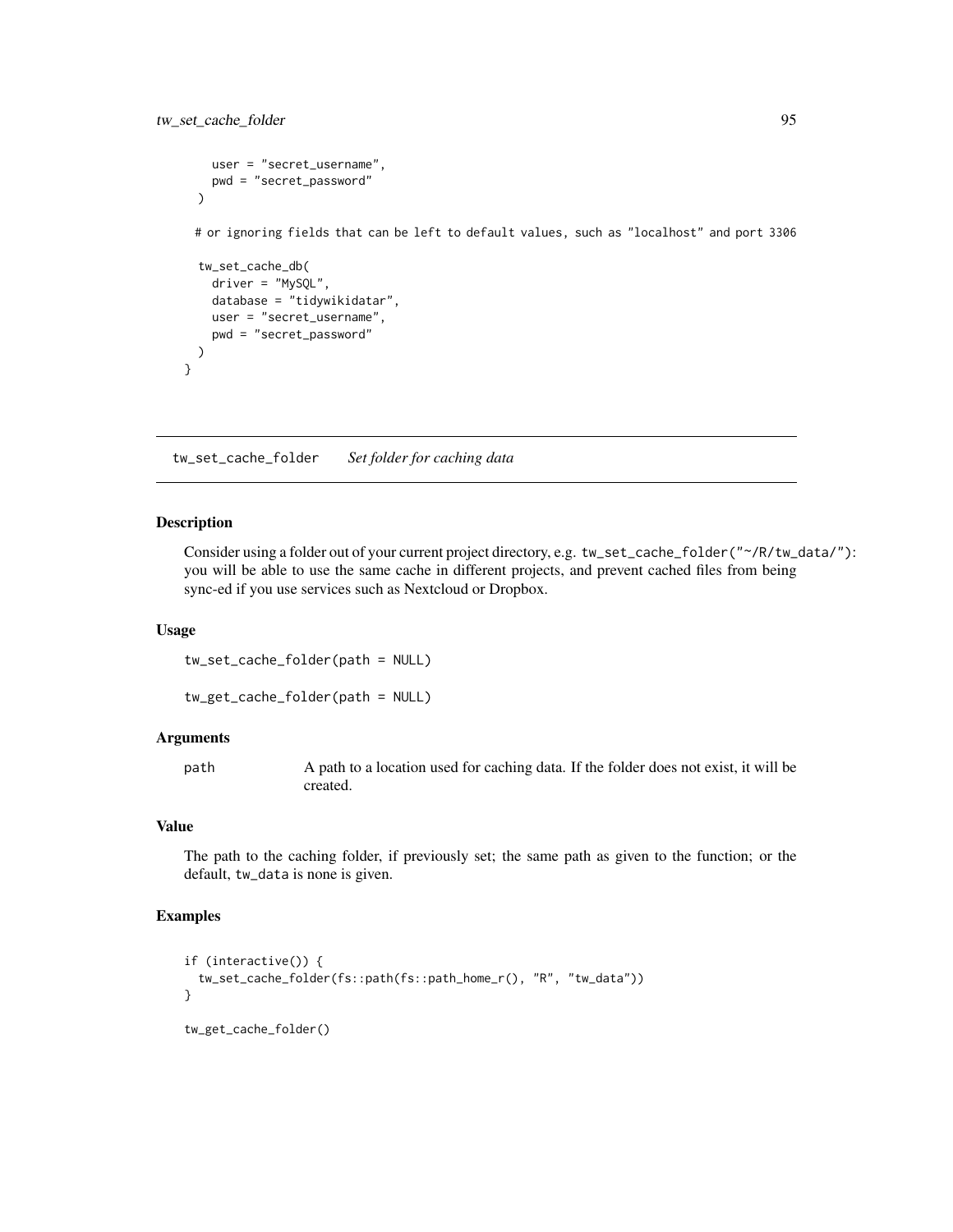<span id="page-95-0"></span>tw\_set\_language *Set language to be used by all functions*

#### Description

Defaults to "en".

#### Usage

```
tw_set_language(language = NULL)
```

```
tw_get_language(language = NULL)
```
#### Arguments

| language | A character vector of length one, with a string of two letters such as "en". For a                        |
|----------|-----------------------------------------------------------------------------------------------------------|
|          | full list of available values, see: https://www.wikidata.org/wiki/Help:Wikimedia_language_codes/lists/all |

# Value

A two letter code for the language, if previously set; the same language as given to the function; or the default, en is none is given.

# Examples

```
if (interactive()) {
  tw_set_language(language = "en")
}
```
tw\_get\_language()

tw\_write\_item\_to\_cache

*Writes item to cache*

#### Description

Writes item to cache. Typically used internally, but exported to enable custom caching solutions.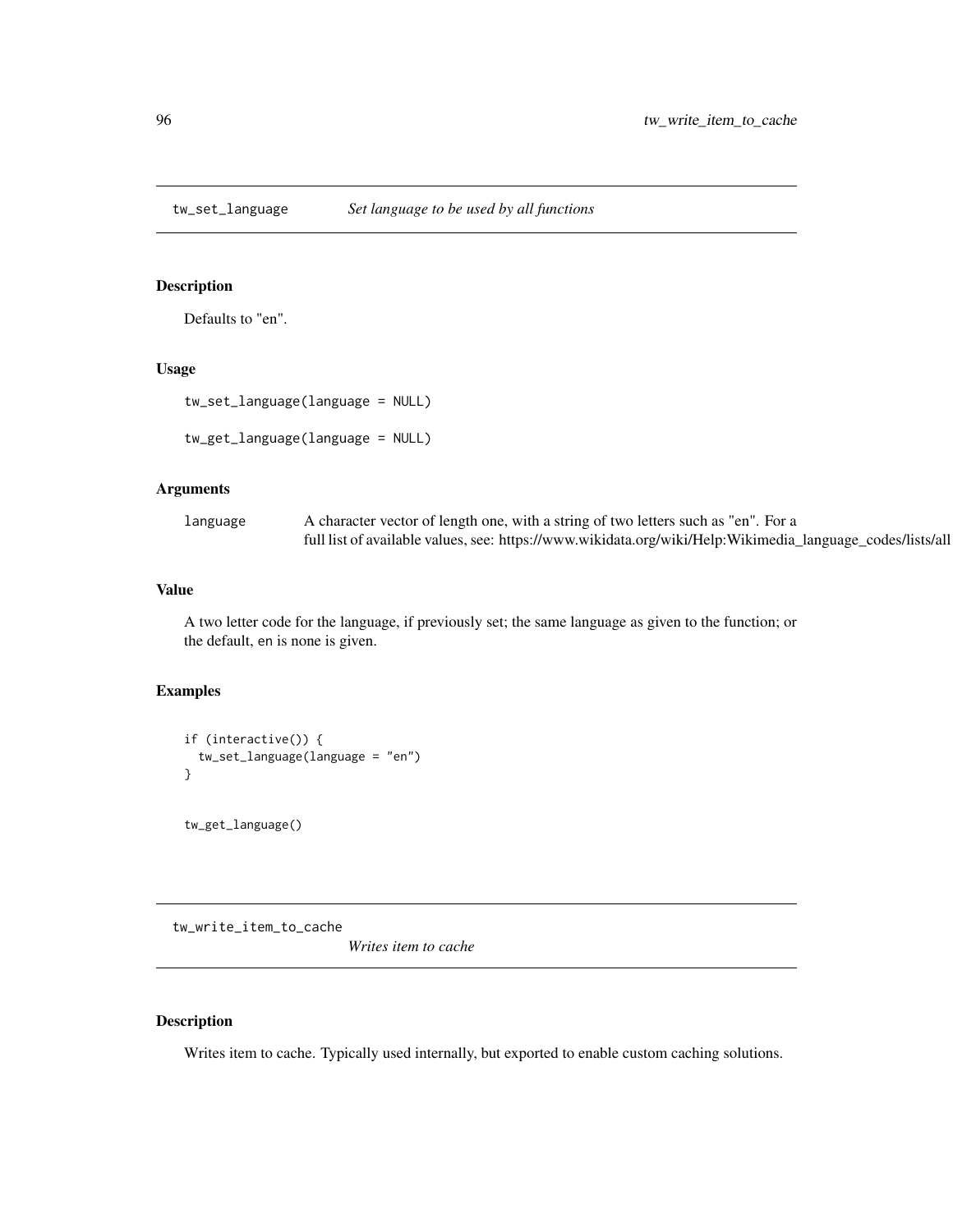#### tw\_write\_item\_to\_cache 97

# Usage

```
tw_write_item_to_cache(
  item_df,
  language = tidywikidatar::tw_get_language(),
  cache = NULL,
 overwrite_cache = FALSE,
  cache_connection = NULL,
 disconnect_db = TRUE
\mathcal{L}
```
#### Arguments

| item_df          | A data frame with three columns typically generated with tw_get().                                                                                                                               |
|------------------|--------------------------------------------------------------------------------------------------------------------------------------------------------------------------------------------------|
| language         | Defaults to language set with tw_set_language(); if not set, "en". Use "all_available"<br>to keep all languages. For available language values, see https://www.wikidata.org/wiki/Help:Wikimedia |
| cache            | Defaults to NULL. If given, it should be given either TRUE or FALSE. Typically<br>set with tw_enable_cache() or tw_disable_cache().                                                              |
| overwrite_cache  |                                                                                                                                                                                                  |
|                  | Logical, defaults to FALSE. If TRUE, it first deletes all rows associated with<br>the item(s) included in item_df. Useful if the original Wikidata object has been<br>updated.                   |
| cache_connection |                                                                                                                                                                                                  |
|                  | Defaults to NULL. If NULL, and caching is enabled, tidywikidatar will use a<br>local sqlite database. A custom connection to other databases can be given (see<br>vignette caching for details). |
| disconnect_db    | Defaults to TRUE. If FALSE, leaves the connection to cache open.                                                                                                                                 |
|                  |                                                                                                                                                                                                  |

# Value

Nothing, used for its side effects.

```
tw_set_cache_folder(path = fs::path(tempdir(), paste(sample(letters, 24), collapse = "")))
tw_create_cache_folder(ask = FALSE)
tw_disable_cache()
df_from\_api \leq tw_get(id = "Q180099", language = "en")df_from_cache <- tw_get_cached_item(
  id = "Q180099",
  language = "en"
)
is.null(df_from_cache) # expect TRUE, as nothing has yet been stored in cache
tw_write_item_to_cache(
  item_df = df_from_api,
```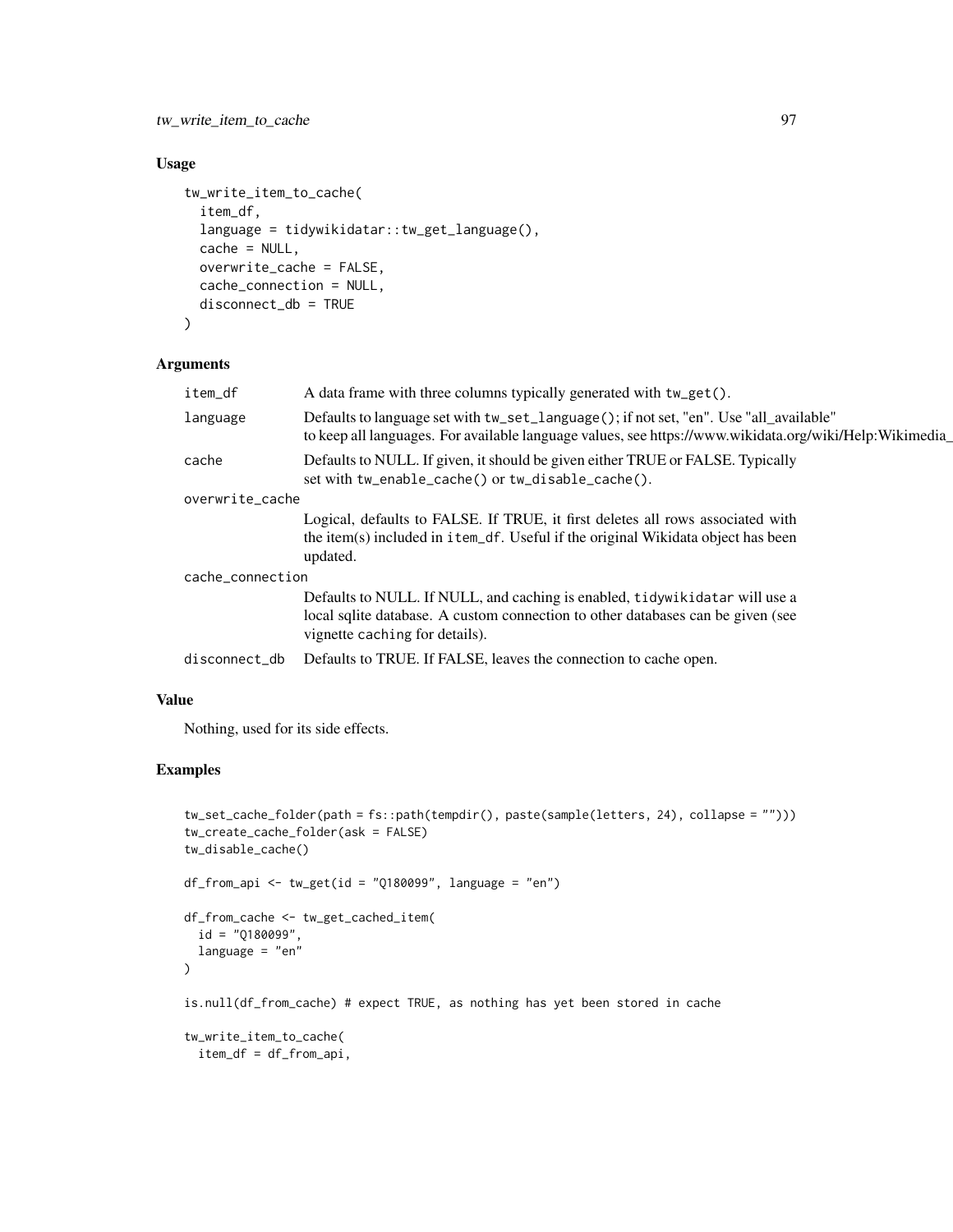```
language = "en",
  cache = TRUE
\mathcal{L}df_from_cache <- tw_get_cached_item(
  id = "Q180099",language = "en",
  cache = TRUE
\mathcal{L}is.null(df_from_cache) # expect a data frame, same as df_from_api
```
tw\_write\_qid\_of\_wikipedia\_page\_to\_cache *Write Wikidata identifier (qid) of Wikipedia page to cache*

# Description

Mostly used internally by tidywikidatar, use with caution to keep caching consistent.

#### Usage

```
tw_write_qid_of_wikipedia_page_to_cache(
  df,
  language = tidywikidatar::tw_get_language(),
  cache = NULL,overwrite_cache = FALSE,
 cache_connection = NULL,
 disconnect_db = TRUE
)
```

| df               | A data frame typically generated with tw_get_wikipedia_page_qid().                                                                                                                               |
|------------------|--------------------------------------------------------------------------------------------------------------------------------------------------------------------------------------------------|
| language         | Defaults to language set with tw_set_language(); if not set, "en". Use "all_available"<br>to keep all languages. For available language values, see https://www.wikidata.org/wiki/Help:Wikimedia |
| cache            | Defaults to NULL. If given, it should be given either TRUE or FALSE. Typically<br>set with tw_enable_cache() or tw_disable_cache().                                                              |
| overwrite_cache  |                                                                                                                                                                                                  |
|                  | Logical, defaults to FALSE. If TRUE, it overwrites the table in the local sqlite                                                                                                                 |
|                  | database. Useful if the original Wikidata object has been updated.                                                                                                                               |
| cache_connection |                                                                                                                                                                                                  |
|                  | Defaults to NULL. If NULL, and caching is enabled, tidywikidatar will use a                                                                                                                      |
|                  | local sqlite database. A custom connection to other databases can be given (see<br>vignette caching for details).                                                                                |
| disconnect_db    | Defaults to TRUE. If FALSE, leaves the connection to cache open.                                                                                                                                 |
|                  |                                                                                                                                                                                                  |

<span id="page-97-0"></span>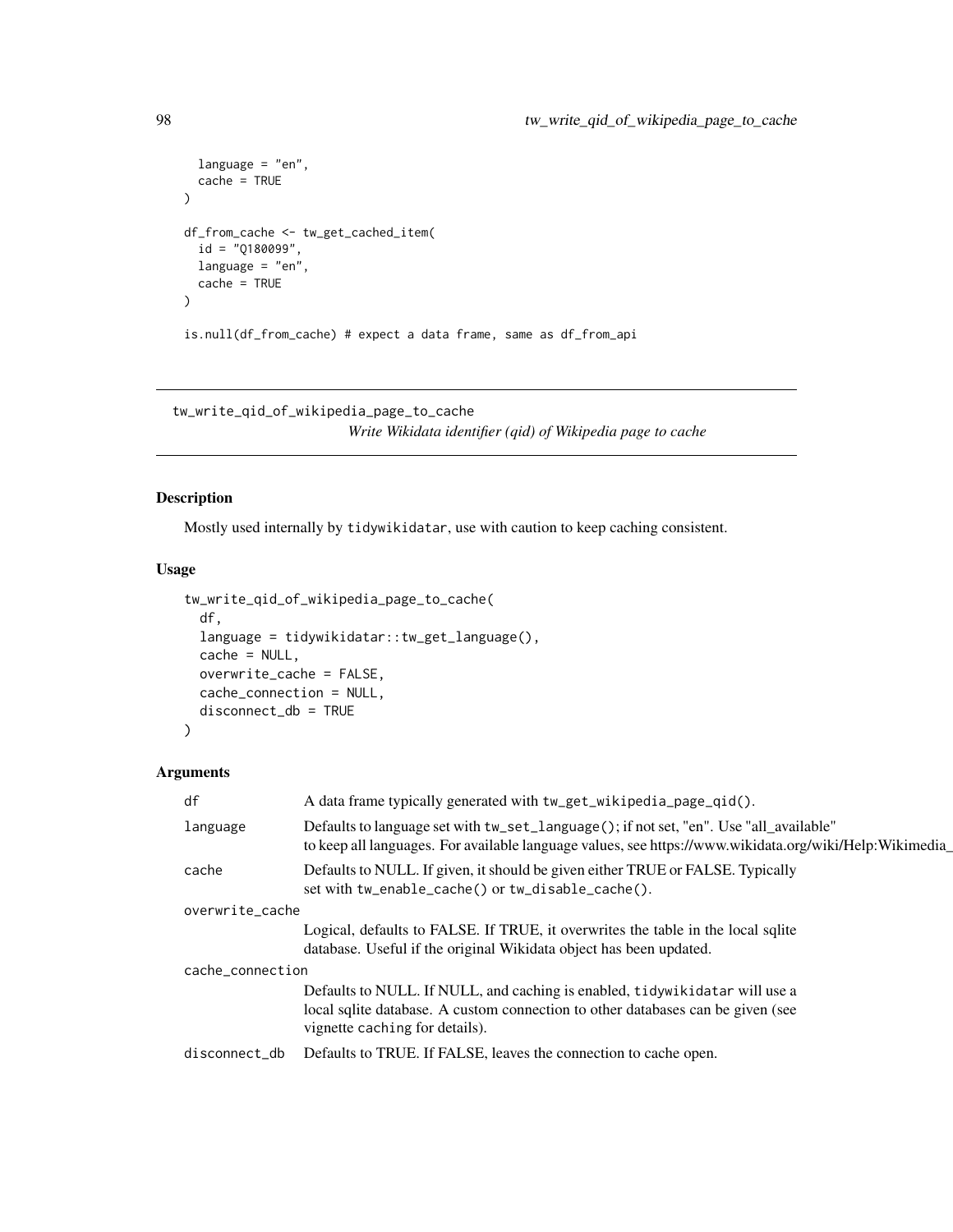<span id="page-98-0"></span>tw\_write\_qualifiers\_to\_cache 99

# Value

Silently returns the same data frame provided as input. Mostly used internally for its side effects.

# Examples

```
if (interactive()) {
 df <- tw_get_wikipedia_page_qid(
   title = "Margaret Mead",
   language = "en",
   cache = FALSE
 \lambdatw_write_qid_of_wikipedia_page_to_cache(
   df = df,
   language = "en"
 )
}
```
tw\_write\_qualifiers\_to\_cache

*Write qualifiers to cache*

#### Description

Mostly to be used internally by tidywikidatar, use with caution to keep caching consistent.

#### Usage

```
tw_write_qualifiers_to_cache(
  qualifiers_df,
  language = tidywikidatar::tw_get_language(),
  cache = NULL,
 overwrite_cache = FALSE,
  cache_connection = NULL,
  disconnect_db = TRUE
\lambda
```

| qualifiers_df   | A data frame typically generated with tw_get_qualifiers().                                                                                                                                       |
|-----------------|--------------------------------------------------------------------------------------------------------------------------------------------------------------------------------------------------|
| language        | Defaults to language set with tw_set_language(); if not set, "en". Use "all_available"<br>to keep all languages. For available language values, see https://www.wikidata.org/wiki/Help:Wikimedia |
| cache           | Defaults to NULL. If given, it should be given either TRUE or FALSE. Typically<br>set with tw_enable_cache() or tw_disable_cache().                                                              |
| overwrite_cache |                                                                                                                                                                                                  |
|                 | Logical, defaults to FALSE. If TRUE, it overwrites the table in the local sqlite                                                                                                                 |
|                 | database. Useful if the original Wikidata object has been updated.                                                                                                                               |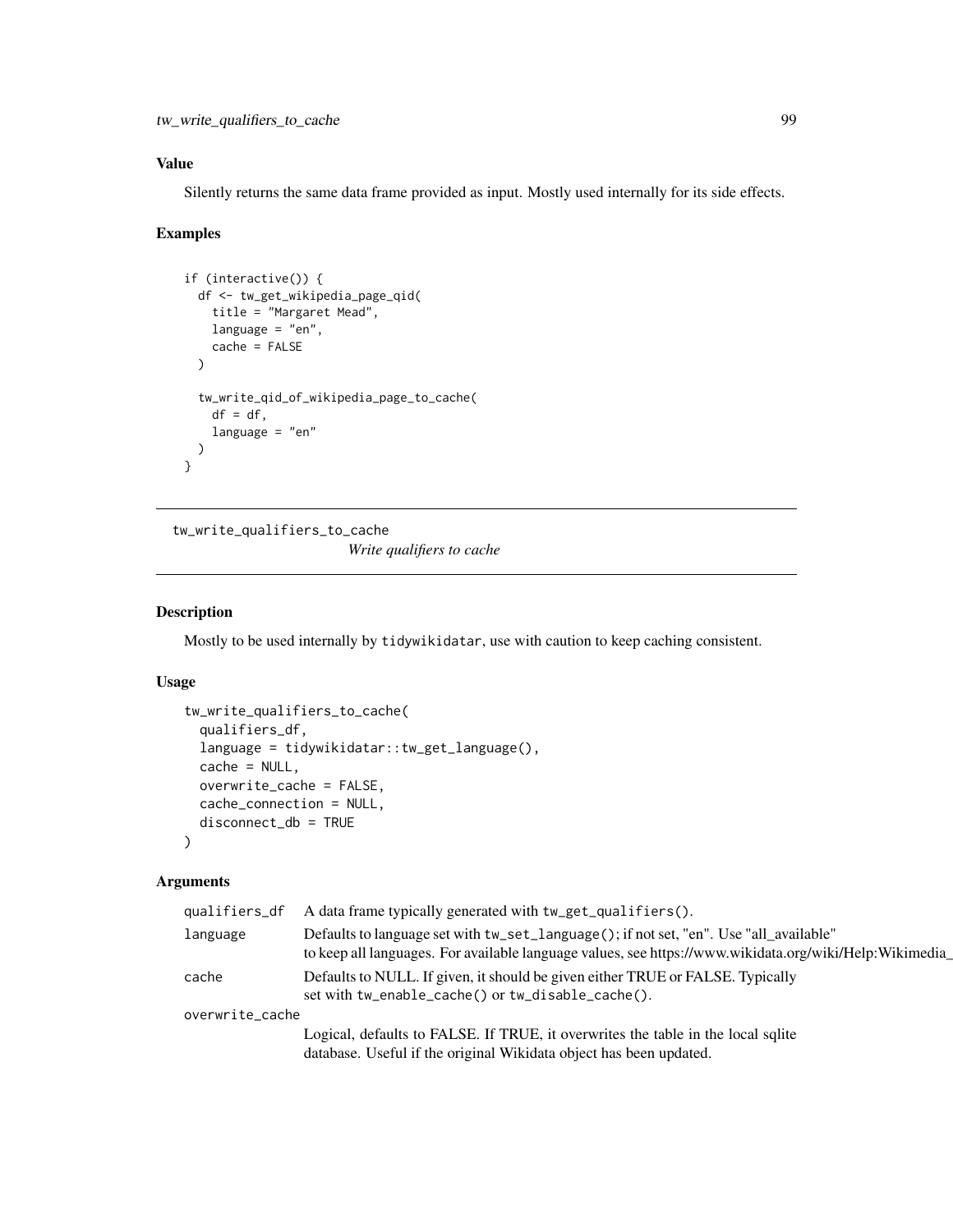<span id="page-99-0"></span>

| cache_connection |                                                                                                                                                                                                  |
|------------------|--------------------------------------------------------------------------------------------------------------------------------------------------------------------------------------------------|
|                  | Defaults to NULL. If NULL, and caching is enabled, tidywikidatar will use a<br>local sqlite database. A custom connection to other databases can be given (see<br>vignette caching for details). |
|                  | disconnect_db Defaults to TRUE. If FALSE, leaves the connection to cache open.                                                                                                                   |

#### Value

Silently returns the same data frame provided as input. Mostly used internally for its side effects.

#### Examples

```
q_df <- tw_get_qualifiers(
  id = "Q180099",p = "P26",language = "en",
  cache = FALSE
\mathcal{L}tw_write_qualifiers_to_cache(
  qualifiers_df = q_ddf,
  language = "en",
  cache = TRUE
\mathcal{L}
```
tw\_write\_search\_to\_cache

*Writes search to cache*

#### Description

Writes search to cache. Typically used internally, but exported to enable custom caching solutions.

```
tw_write_search_to_cache(
 search_df,
  type = "item",language = tidywikidatar::tw_get_language(),
 response_language = tidywikidatar::tw_get_language(),
 cache = NULL,
 overwrite_cache = FALSE,
 cache_connection = NULL,
 disconnect_db = TRUE
)
```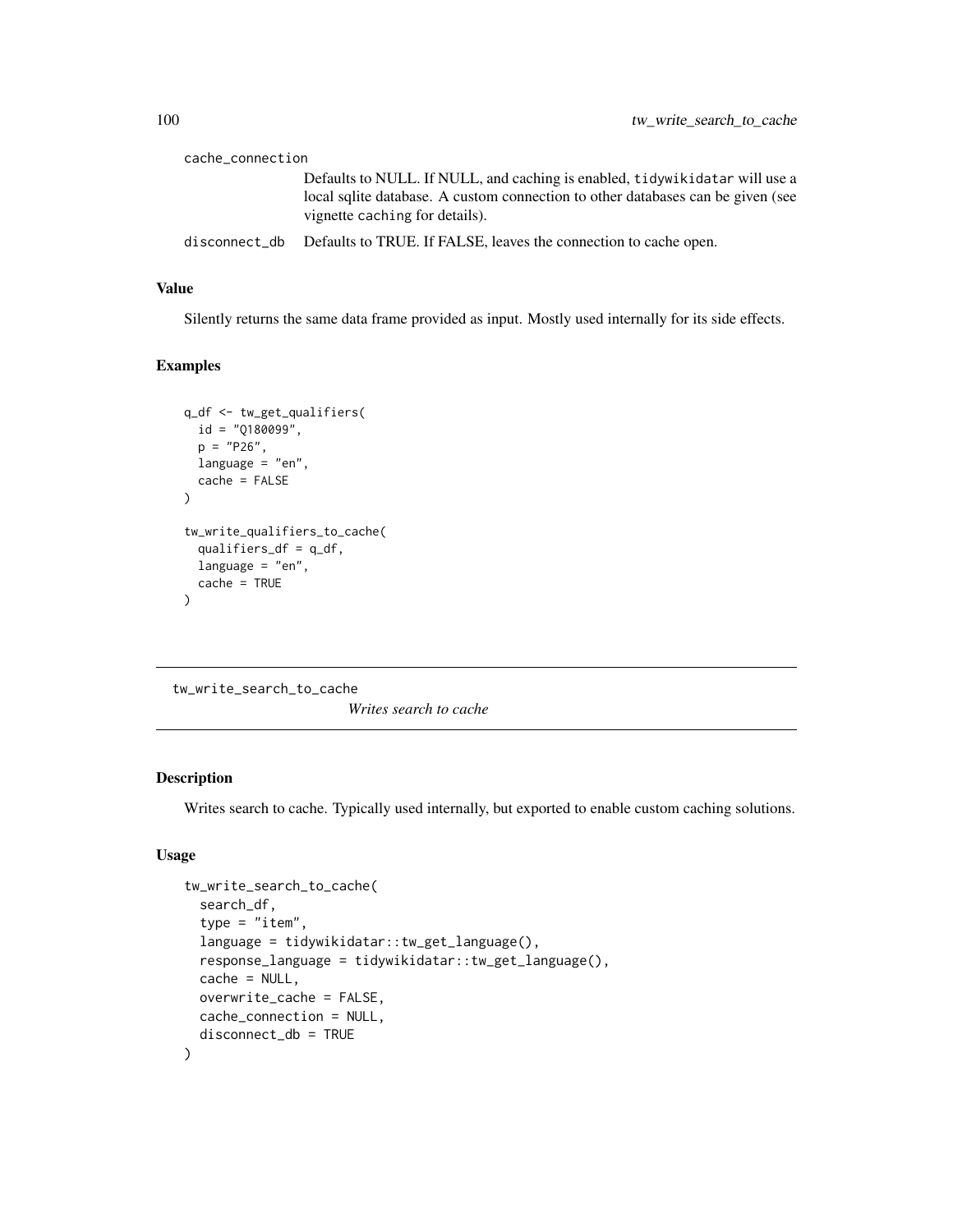| search_df         | A data frame with four columns typically generated with tw_search(include_search)<br>$=$ TRUE).                                                                                                                                                                                                                                                                         |
|-------------------|-------------------------------------------------------------------------------------------------------------------------------------------------------------------------------------------------------------------------------------------------------------------------------------------------------------------------------------------------------------------------|
| type              | Defaults to "item". Either "item" or "property".                                                                                                                                                                                                                                                                                                                        |
| language          | Language to be used for the search. Can be set once per session with $tw\_set\_language()$ .<br>If not set, defaults to "en". For a full list, see https://www.wikidata.org/wiki/Help:Wikimedia_language_co                                                                                                                                                             |
| response_language |                                                                                                                                                                                                                                                                                                                                                                         |
|                   | Language to be used for the returned labels and descriptions. Corresponds to the<br>uselang parameter of the MediaWiki API: https://www.wikidata.org/w/api.php?action=help&modules=w<br>Can be set once per session with tw_set_language(). If not set, defaults to<br>"en". For a full list, see https://www.wikidata.org/wiki/Help:Wikimedia_language_codes/lists/all |
| cache             | Defaults to NULL. If given, it should be given either TRUE or FALSE. Typically<br>set with tw_enable_cache() or tw_disable_cache().                                                                                                                                                                                                                                     |
| overwrite_cache   |                                                                                                                                                                                                                                                                                                                                                                         |
|                   | Defaults to FALSE. If TRUE, overwrites cache.                                                                                                                                                                                                                                                                                                                           |
| cache_connection  |                                                                                                                                                                                                                                                                                                                                                                         |
|                   | Defaults to NULL. If NULL, and caching is enabled, tidywikidatar will use a<br>local sqlite database. A custom connection to other databases can be given (see<br>vignette caching for details).                                                                                                                                                                        |
| disconnect_db     | Defaults to TRUE. If FALSE, leaves the connection to cache open.                                                                                                                                                                                                                                                                                                        |

# Value

Nothing, used for its side effects.

```
tw_set_cache_folder(path = fs::path(tempdir(), paste(sample(letters, 24), collapse = "")))
tw_create_cache_folder(ask = FALSE)
tw_disable_cache()
search_from_api <- tw_search(search = "Sylvia Pankhurst", include_search = TRUE)
search_from_cache <- tw_get_cached_search("Sylvia Pankhurst")
nrow(search_from_cache) == 0 # expect TRUE, as nothing has yet been stored in cache
tw_write_search_to_cache(search_df = search_from_api)
search_from_cache <- tw_get_cached_search("Sylvia Pankhurst")
search_from_cache
```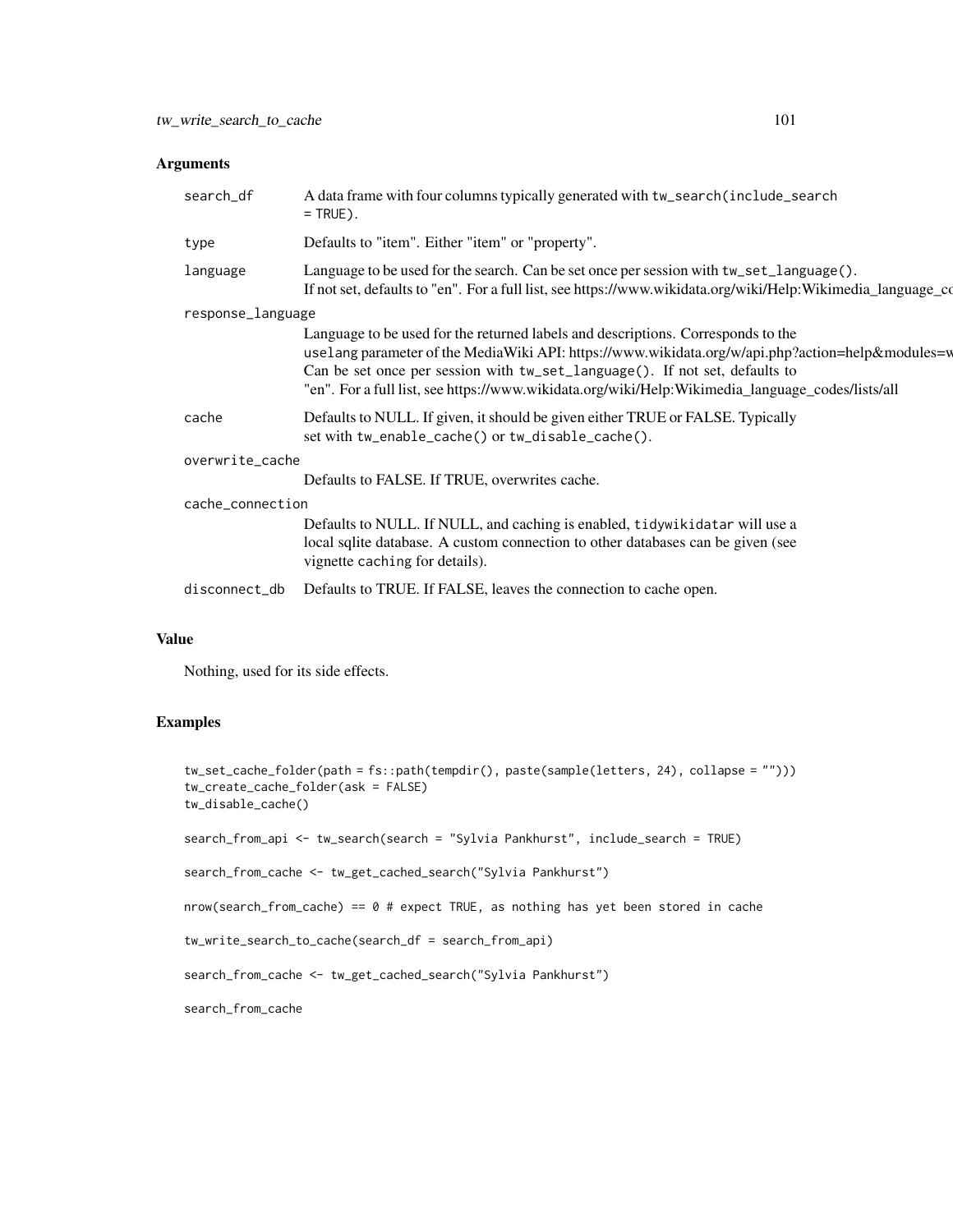<span id="page-101-0"></span>tw\_write\_wikipedia\_category\_members\_to\_cache *Write Wikipedia page links to cache*

#### Description

Mostly used internally by tidywikidatar, use with caution to keep caching consistent.

# Usage

```
tw_write_wikipedia_category_members_to_cache(
  df,
 language = tidywikidatar::tw_get_language(),
  type = "page",cache = NULL,
 overwrite_cache = FALSE,
 cache_connection = NULL,
 disconnect_db = TRUE
\mathcal{L}
```
#### Arguments

| df               | A data frame typically generated with tw_get_wikipedia_category_members().                                                                                                                                                                                 |  |
|------------------|------------------------------------------------------------------------------------------------------------------------------------------------------------------------------------------------------------------------------------------------------------|--|
| language         | Defaults to language set with tw_set_language(); if not set, "en". Use "all_available"<br>to keep all languages. For available language values, see https://www.wikidata.org/wiki/Help:Wikimedia_                                                          |  |
| type             | Defaults to "page", defines which kind of members of a category are returned.<br>Valid values include "page", "file", and "subcat" (for sub-category). Corre-<br>sponds to cmtype. For details, see https://www.mediawiki.org/wiki/API:<br>Categorymembers |  |
| cache            | Defaults to NULL. If given, it should be given either TRUE or FALSE. Typically<br>set with tw_enable_cache() or tw_disable_cache().                                                                                                                        |  |
| overwrite_cache  |                                                                                                                                                                                                                                                            |  |
|                  | Logical, defaults to FALSE. If TRUE, it overwrites the table in the local sqlite<br>database. Useful if the original Wikidata object has been updated.                                                                                                     |  |
| cache_connection |                                                                                                                                                                                                                                                            |  |
|                  | Defaults to NULL. If NULL, and caching is enabled, tidywikidatar will use a<br>local sqlite database. A custom connection to other databases can be given (see<br>vignette caching for details).                                                           |  |
| disconnect_db    | Defaults to TRUE. If FALSE, leaves the connection to cache open.                                                                                                                                                                                           |  |
|                  |                                                                                                                                                                                                                                                            |  |

# Value

Silently returns the same data frame provided as input. Mostly used internally for its side effects.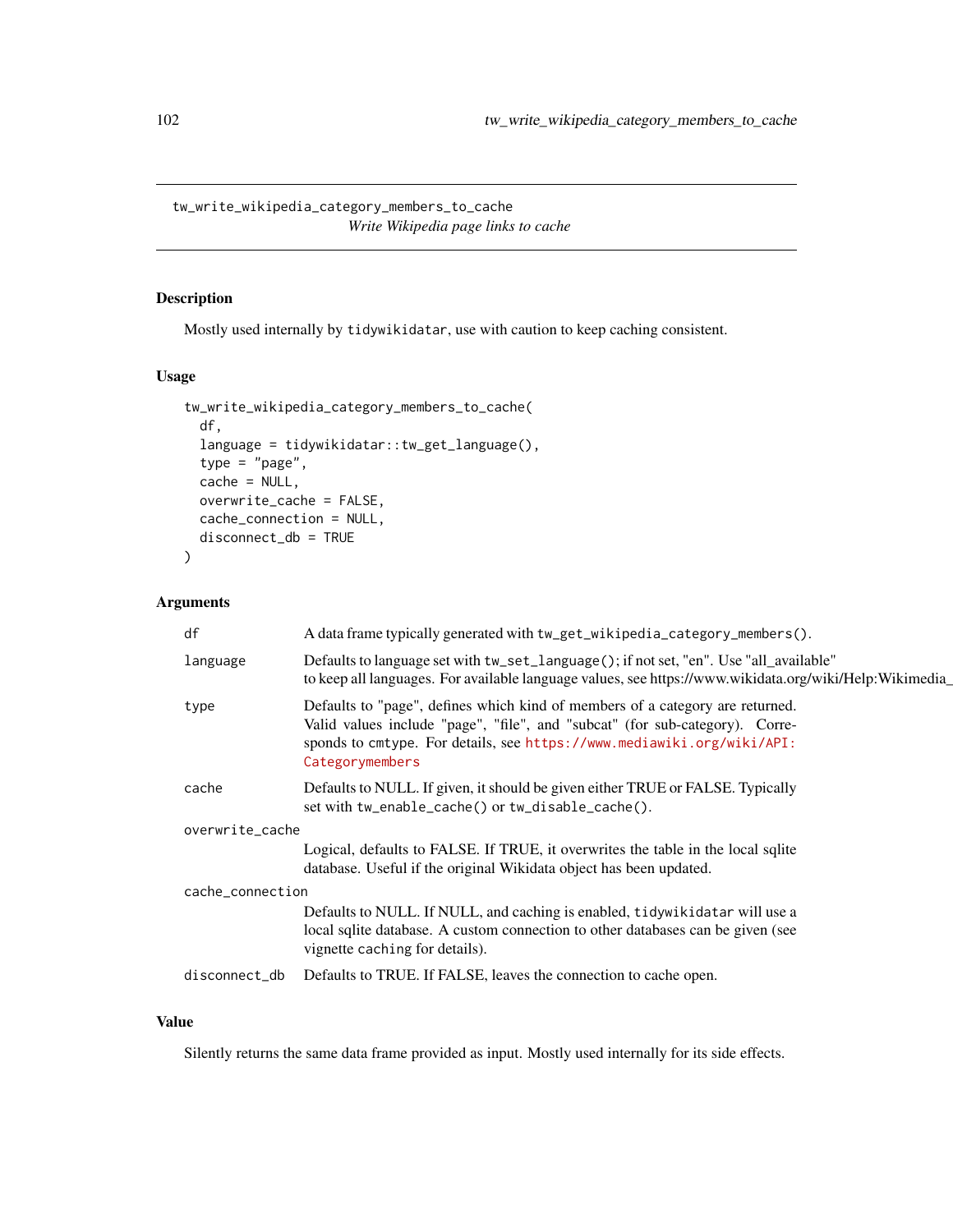# <span id="page-102-0"></span>Examples

```
if (interactive()) {
 df <- tw_get_wikipedia_category_members(
   category = "American women anthropologists",
   language = "en",
   cache = FALSE
 \lambdatw_write_wikipedia_category_members_to_cache(
   df = df,
   language = "en"
 )
}
```
tw\_write\_wikipedia\_page\_links\_to\_cache *Write Wikipedia page links to cache*

# Description

Mostly used internally by tidywikidatar, use with caution to keep caching consistent.

#### Usage

```
tw_write_wikipedia_page_links_to_cache(
  df,
  language = tidywikidatar::tw_get_language(),
 cache = NULL,
 overwrite_cache = FALSE,
 cache_connection = NULL,
 disconnect_db = TRUE
\mathcal{L}
```

| df               | A data frame typically generated with tw_get_wikipedia_page_links().                                                                                                                              |
|------------------|---------------------------------------------------------------------------------------------------------------------------------------------------------------------------------------------------|
| language         | Defaults to language set with tw_set_language(); if not set, "en". Use "all_available"<br>to keep all languages. For available language values, see https://www.wikidata.org/wiki/Help:Wikimedia_ |
| cache            | Defaults to NULL. If given, it should be given either TRUE or FALSE. Typically<br>set with tw_enable_cache() or tw_disable_cache().                                                               |
| overwrite_cache  |                                                                                                                                                                                                   |
|                  | Logical, defaults to FALSE. If TRUE, it overwrites the table in the local sqlite                                                                                                                  |
|                  | database. Useful if the original Wikidata object has been updated.                                                                                                                                |
| cache_connection |                                                                                                                                                                                                   |
|                  | Defaults to NULL. If NULL, and caching is enabled, tidywikidatar will use a<br>local sqlite database. A custom connection to other databases can be given (see                                    |
|                  | vignette caching for details).                                                                                                                                                                    |
| disconnect_db    | Defaults to TRUE. If FALSE, leaves the connection to cache open.                                                                                                                                  |
|                  |                                                                                                                                                                                                   |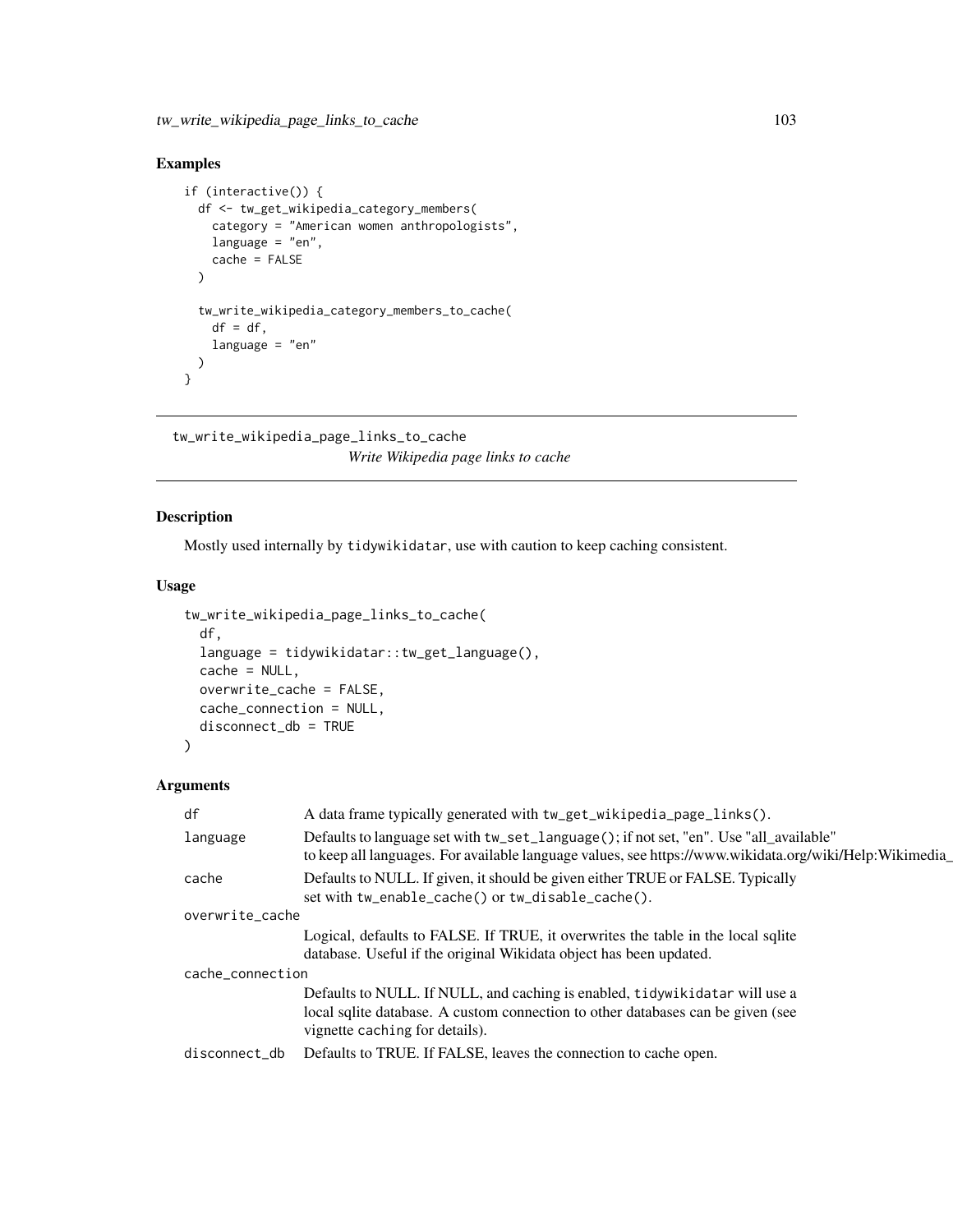# Value

Silently returns the same data frame provided as input. Mostly used internally for its side effects.

#### Examples

```
if (interactive()) {
 df <- tw_get_wikipedia_page_links(
   title = "Margaret Mead",
   language = "en",
   cache = FALSE
 \lambdatw_write_wikipedia_page_links_to_cache(
   df = df,
   language = "en"
 \lambda}
```
tw\_write\_wikipedia\_page\_sections\_to\_cache *Write Wikipedia page links to cache*

#### Description

Mostly used internally by tidywikidatar, use with caution to keep caching consistent.

#### Usage

```
tw_write_wikipedia_page_sections_to_cache(
  df,
  language = tidywikidatar::tw_get_language(),
 cache = NULL,
 overwrite_cache = FALSE,
 cache_connection = NULL,
  disconnect_db = TRUE
)
```

| df              | A data frame typically generated with tw_get_wikipedia_page_sections().                                                                                                                          |
|-----------------|--------------------------------------------------------------------------------------------------------------------------------------------------------------------------------------------------|
| language        | Defaults to language set with tw_set_language(); if not set, "en". Use "all_available"<br>to keep all languages. For available language values, see https://www.wikidata.org/wiki/Help:Wikimedia |
| cache           | Defaults to NULL. If given, it should be given either TRUE or FALSE. Typically<br>set with tw_enable_cache() or tw_disable_cache().                                                              |
| overwrite_cache |                                                                                                                                                                                                  |
|                 | Logical, defaults to FALSE. If TRUE, it overwrites the table in the local sqlite                                                                                                                 |
|                 | database. Useful if the original Wikidata object has been updated.                                                                                                                               |

<span id="page-103-0"></span>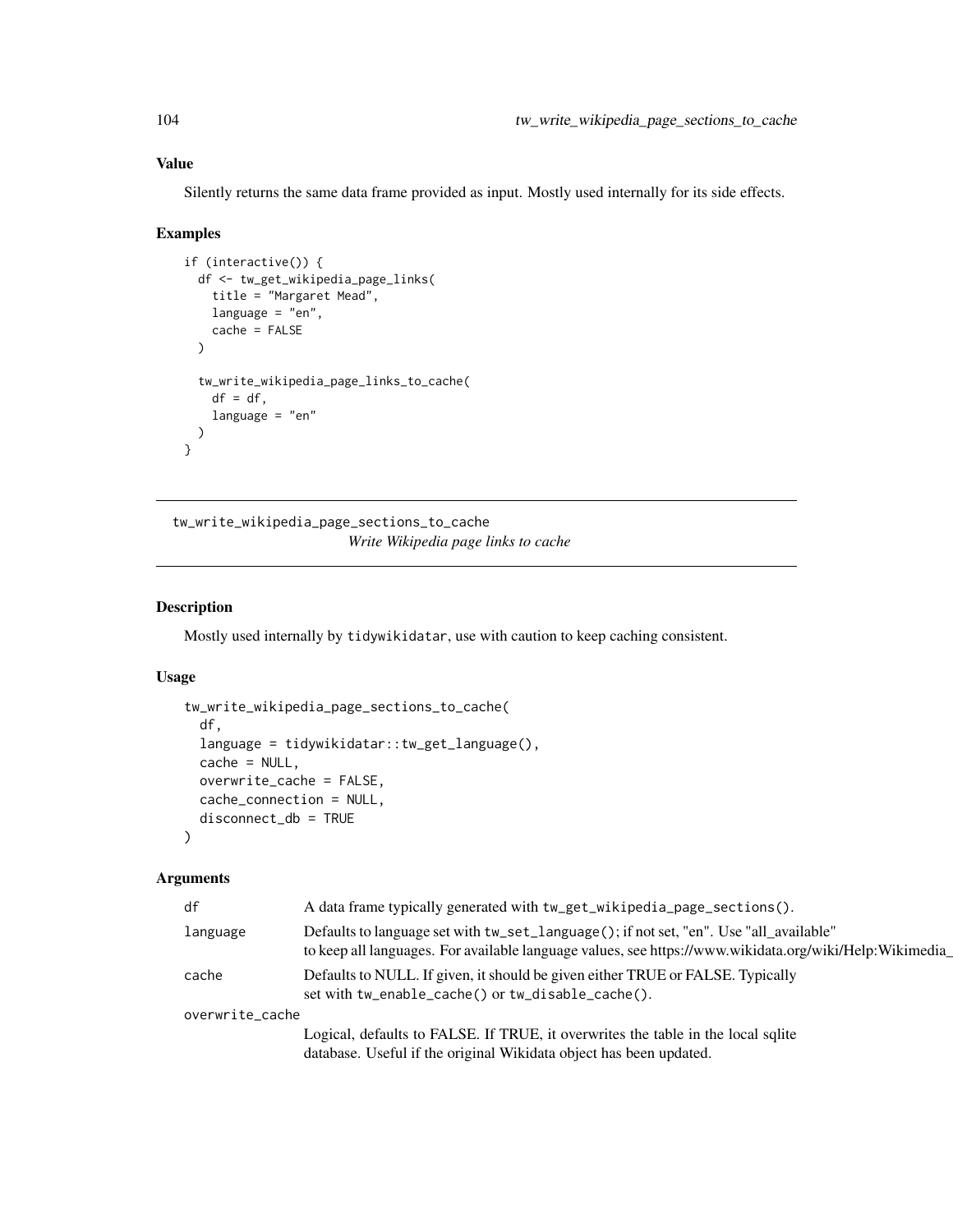#### cache\_connection

Defaults to NULL. If NULL, and caching is enabled, tidywikidatar will use a local sqlite database. A custom connection to other databases can be given (see vignette caching for details).

disconnect\_db Defaults to TRUE. If FALSE, leaves the connection to cache open.

# Value

Silently returns the same data frame provided as input. Mostly used internally for its side effects.

```
if (interactive()) {
 df <- tw_get_wikipedia_page_sections(
   title = "Margaret Mead",
   language = "en",cache = FALSE
  \lambdatw_write_wikipedia_page_sections_to_cache(
   df = df,
   language = "en"
 )
}
```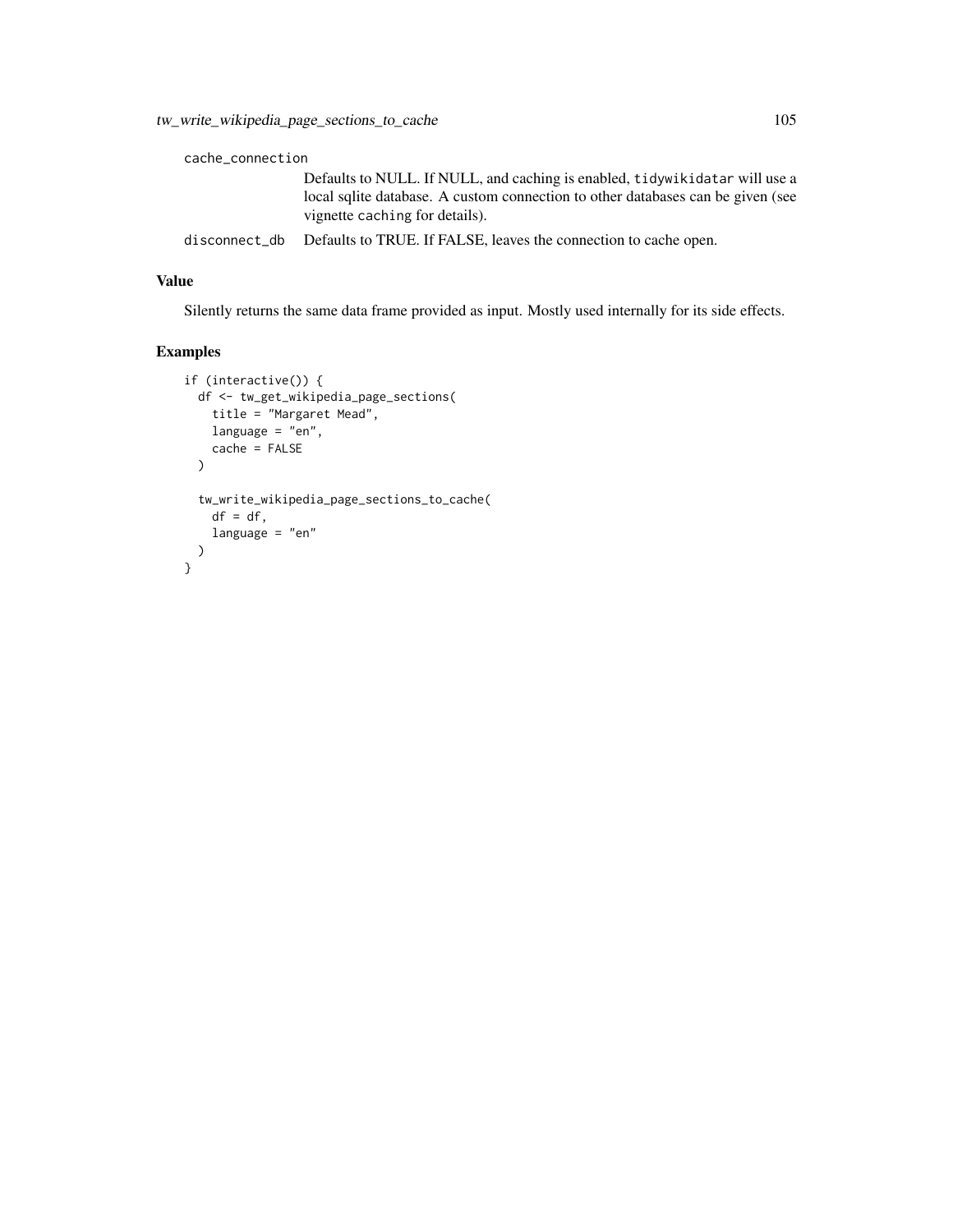# **Index**

∗ datasets tw\_empty\_image\_metadata, [13](#page-12-0) tw\_empty\_item, [14](#page-13-0) tw\_empty\_qualifiers, [14](#page-13-0) tw\_empty\_search, [14](#page-13-0) tw\_empty\_wikipedia\_category\_members, [15](#page-14-0) tw\_empty\_wikipedia\_page, [15](#page-14-0) tw\_empty\_wikipedia\_page\_links, [16](#page-15-0) tw\_empty\_wikipedia\_page\_sections, [16](#page-15-0) tw\_qid\_airports, [80](#page-79-0) tw\_qid\_meps, [81](#page-80-0) tw\_check\_cache, [4](#page-3-0) tw\_check\_cache\_folder, [5](#page-4-0) tw\_check\_cache\_index, [6](#page-5-0) tw\_check\_cached\_items, [4](#page-3-0) tw\_check\_qid, [8](#page-7-0) tw\_check\_search, [9](#page-8-0) tw\_connect\_to\_cache, [10](#page-9-0) tw\_create\_cache\_folder, [11](#page-10-0) tw\_disable\_cache, [12](#page-11-0) tw disconnect from cache, [12](#page-11-0) tw\_empty\_image\_metadata, [13](#page-12-0) tw\_empty\_item, [14](#page-13-0) tw\_empty\_qualifiers, [14](#page-13-0) tw\_empty\_search, [14](#page-13-0) tw\_empty\_wikipedia\_category\_members, [15](#page-14-0) tw\_empty\_wikipedia\_page, [15](#page-14-0) tw\_empty\_wikipedia\_page\_links, [16](#page-15-0) tw\_empty\_wikipedia\_page\_sections, [16](#page-15-0) tw\_enable\_cache, [17](#page-16-0) tw\_extract\_qualifier, [17](#page-16-0) tw\_extract\_single, [18](#page-17-0) tw\_filter, [19](#page-18-0) tw\_filter\_first, [20](#page-19-0) tw\_filter\_people, [21](#page-20-0) tw\_get, [22](#page-21-0)

tw\_get\_all\_with\_p, [23](#page-22-0) tw\_get\_cache\_db, [33](#page-32-0) tw\_get\_cache\_file, [33](#page-32-0) tw\_get\_cache\_folder *(*tw\_set\_cache\_folder*)*, [95](#page-94-0) tw\_get\_cache\_table\_name, [34](#page-33-0) tw\_get\_cached\_item, [24](#page-23-0) tw\_get\_cached\_qualifiers, [26](#page-25-0) tw\_get\_cached\_search, [27](#page-26-0) tw\_get\_cached\_wikipedia\_category\_members, [28](#page-27-0) tw\_get\_cached\_wikipedia\_page\_links, [29](#page-28-0) tw\_get\_cached\_wikipedia\_page\_qid, [31](#page-30-0) tw\_get\_cached\_wikipedia\_page\_sections, [32](#page-31-0) tw\_get\_description, [35](#page-34-0) tw\_get\_field, [36](#page-35-0) tw\_get\_image, [37](#page-36-0) tw\_get\_image\_metadata, [38](#page-37-0) tw\_get\_image\_metadata\_single, [40](#page-39-0) tw\_get\_image\_same\_length, [41](#page-40-0) tw\_get\_label, [43](#page-42-0) tw\_get\_language *(*tw\_set\_language*)*, [96](#page-95-0) tw\_get\_p *(*tw\_get\_property\_same\_length*)*, [50](#page-49-0) tw\_get\_p1, [44](#page-43-0) tw\_get\_p\_wide, [54](#page-53-0) tw\_get\_property, [45](#page-44-0) tw\_get\_property\_description, [47](#page-46-0) tw\_get\_property\_label, [48](#page-47-0) tw\_get\_property\_label\_single, [49](#page-48-0) tw\_get\_property\_same\_length, [50](#page-49-0) tw\_get\_property\_with\_details, [53](#page-52-0) tw\_get\_property\_with\_details\_single, [54](#page-53-0) tw\_get\_qualifiers, [56](#page-55-0) tw\_get\_qualifiers\_single, [57](#page-56-0) tw\_get\_single, [59](#page-58-0) tw\_get\_wikipedia, [60](#page-59-0)